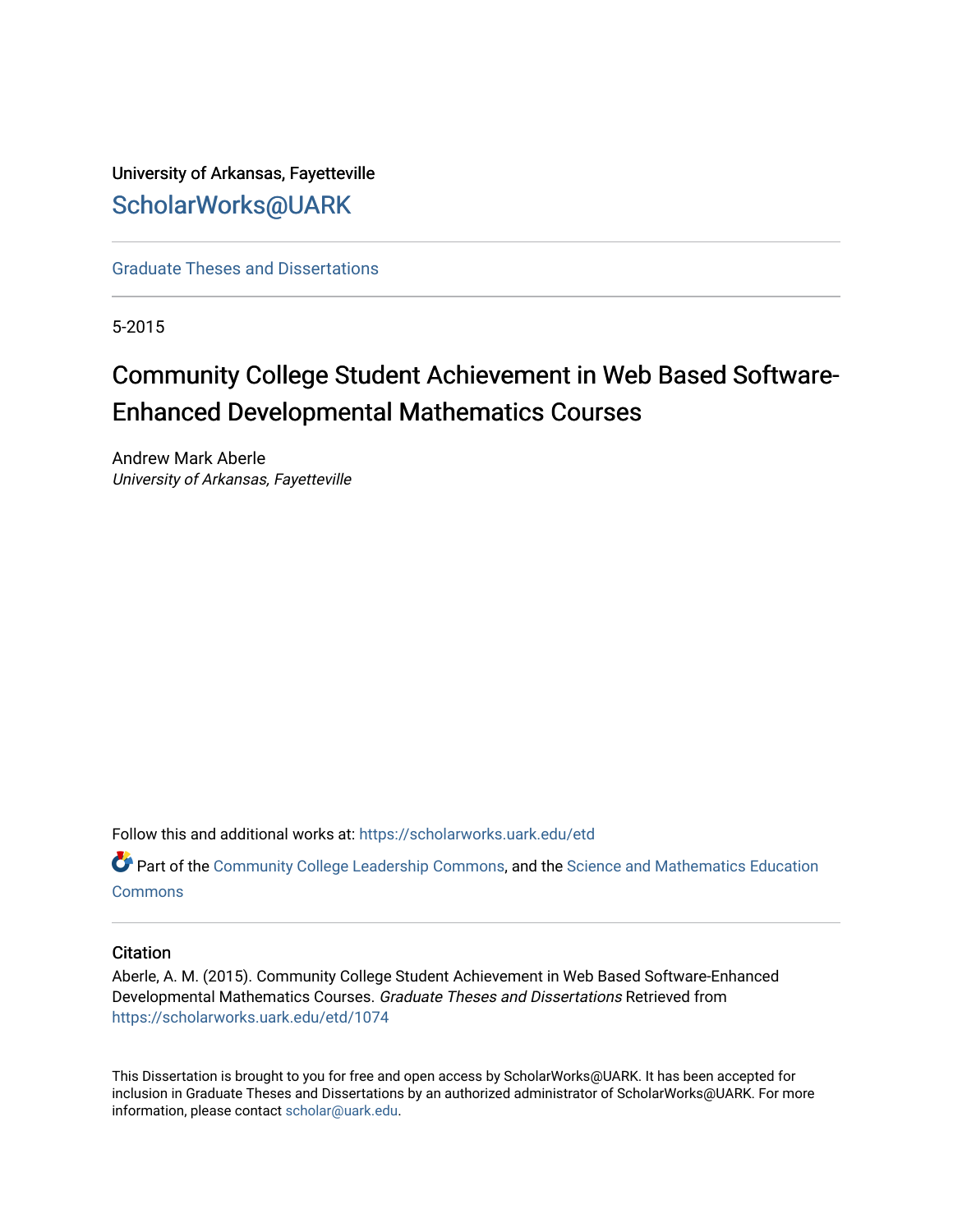Community College Student Achievement in Web Based Software-Enhanced Developmental Mathematics Courses.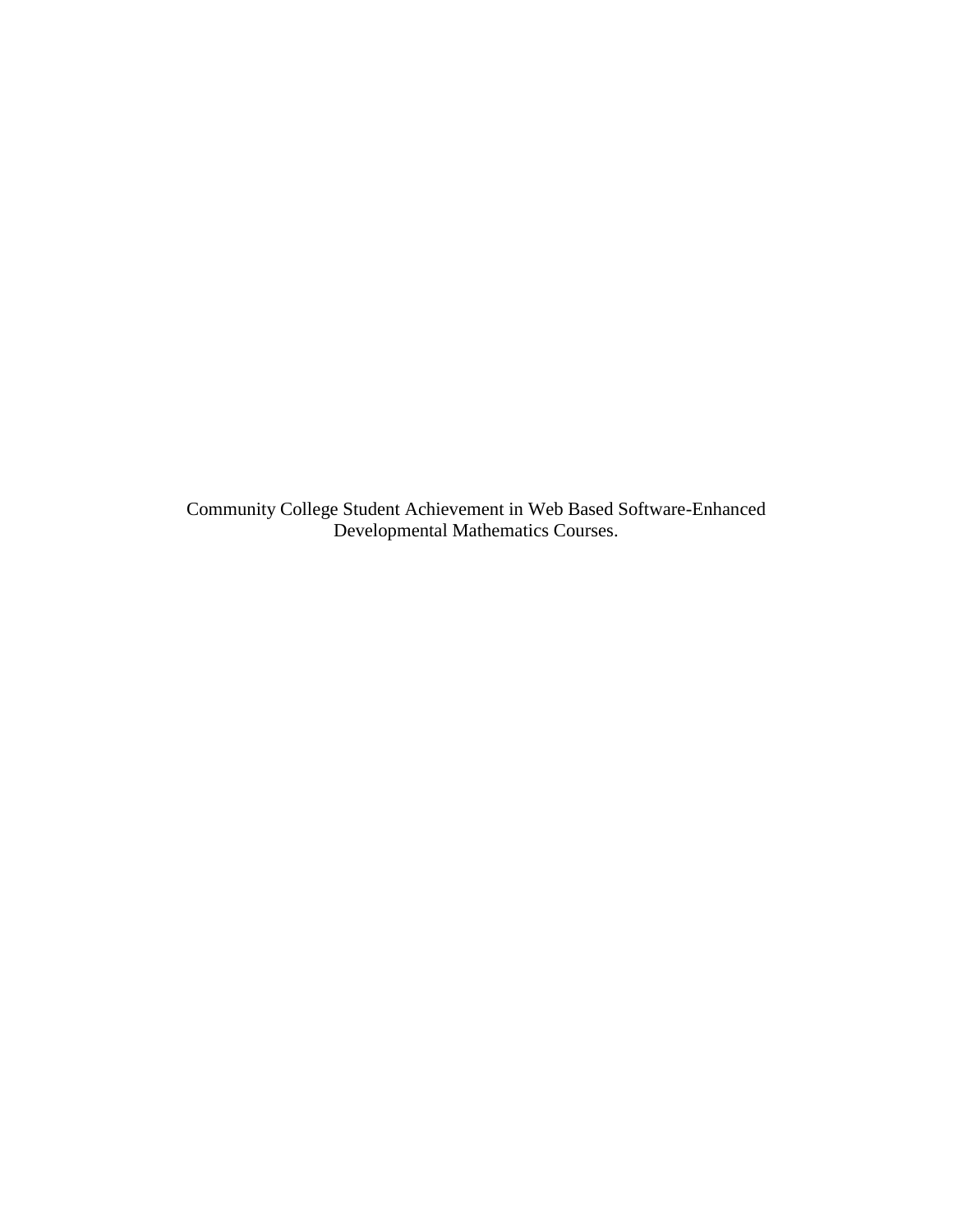Community College Student Achievement in Web Based Software-Enhanced Developmental Mathematics Courses.

> A dissertation submitted in partial fulfillment of the requirements for the degree of Doctor of Education in Higher Education

> > by

Andrew Mark Aberle Missouri Southern State University Bachelor of Science in Mathematics, 2000 Missouri Southern State University Bachelor of Education in Secondary Education Mathematics, 2000 Missouri State University Masters of Science in Mathematics, 2002

> May 2015 University of Arkansas

\_\_\_\_\_\_\_\_\_\_\_\_\_\_\_\_\_\_\_\_\_\_\_\_\_\_\_\_\_\_\_\_ \_\_\_\_\_\_\_\_\_\_\_\_\_\_\_\_\_\_\_\_\_\_\_\_\_\_\_\_\_\_\_\_

This dissertation is approved for recommendation to the Graduate Council.

Dr. James O. Hammons Dissertation Director

\_\_\_\_\_\_\_\_\_\_\_\_\_\_\_\_\_\_\_\_\_\_\_\_\_\_\_\_\_\_\_\_

Dr. Ketevan Mamiseishvili Dr. Karen Hodges Committee Member Committee Member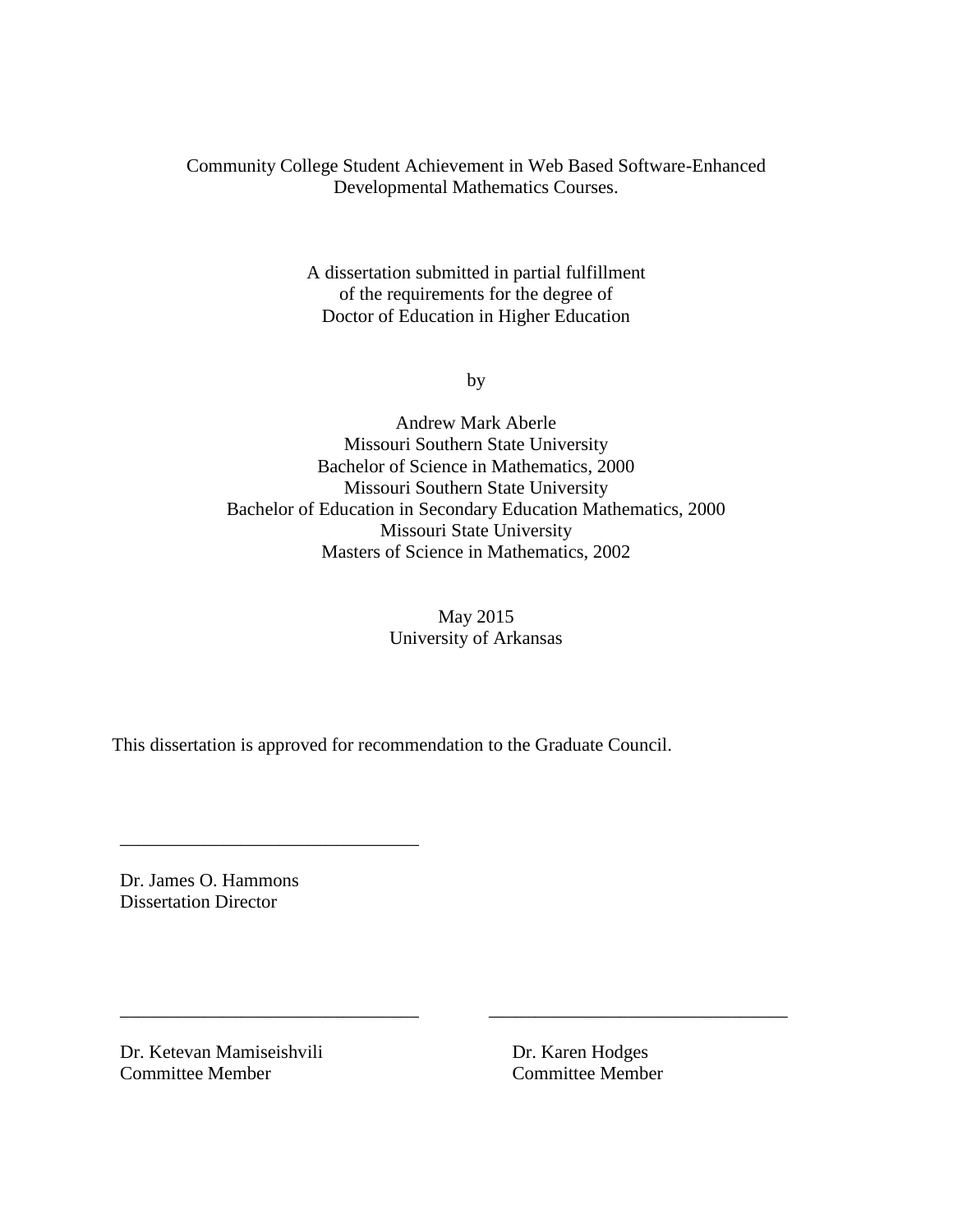# **Abstract**

The purpose of this causal-comparative study was to compare the performance of students receiving web based software-enhanced instruction with the performance of students receiving lecture only instruction in terms of retention rates, success rates, test grades, and final exam scores for developmental mathematics courses at Ozarks Technical Community College. The researcher randomly selected 250 participants from the population of students experiencing software-enhanced instruction during the 2012-2013 academic year and 250 participants from the population of students experiencing lecture only instruction during the 2010-2011 academic year. Several demographic variables were compared to control for intervening variables. The sample data was tested against population records to address validity concerns. The researcher formed four conclusions: (a) course retention rates were not impacted after redesigning the developmental math courses; (b) success rates increased after the implementation of softwareenhanced instruction; however, the improved rate may not have been fully attributed to the redesign; (c) the effects on unit exam scores were mixed with lower scores on the first test and higher scores on the second and third exams; (d) software-enhanced instruction did not significantly improve final exam scores.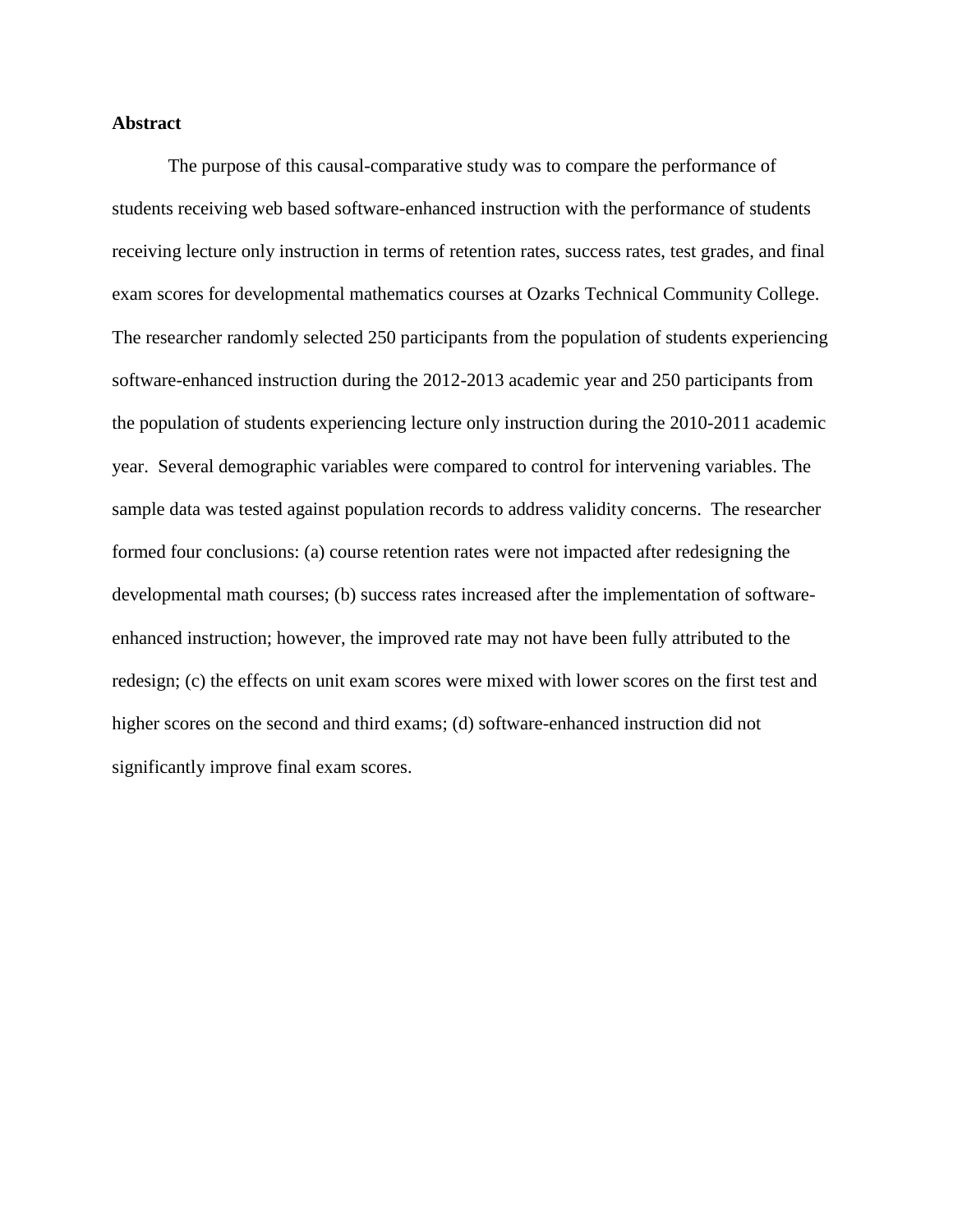# **Table of Contents**

| Chapter One $\ldots$ $\ldots$ $\ldots$ $\ldots$ $\ldots$ $\ldots$ $\ldots$ $\ldots$ $\ldots$ $\ldots$ $\ldots$ $\ldots$ $\ldots$ $\ldots$ $\ldots$ |  |
|----------------------------------------------------------------------------------------------------------------------------------------------------|--|
|                                                                                                                                                    |  |
|                                                                                                                                                    |  |
|                                                                                                                                                    |  |
|                                                                                                                                                    |  |
|                                                                                                                                                    |  |
|                                                                                                                                                    |  |
|                                                                                                                                                    |  |
|                                                                                                                                                    |  |
|                                                                                                                                                    |  |
|                                                                                                                                                    |  |
|                                                                                                                                                    |  |
|                                                                                                                                                    |  |
|                                                                                                                                                    |  |
|                                                                                                                                                    |  |
|                                                                                                                                                    |  |
| Developmental mathematics education in community colleges 14                                                                                       |  |
| Why students enroll in developmental mathematics courses 14                                                                                        |  |
|                                                                                                                                                    |  |
| Factors that occur when students register for college17                                                                                            |  |
|                                                                                                                                                    |  |
|                                                                                                                                                    |  |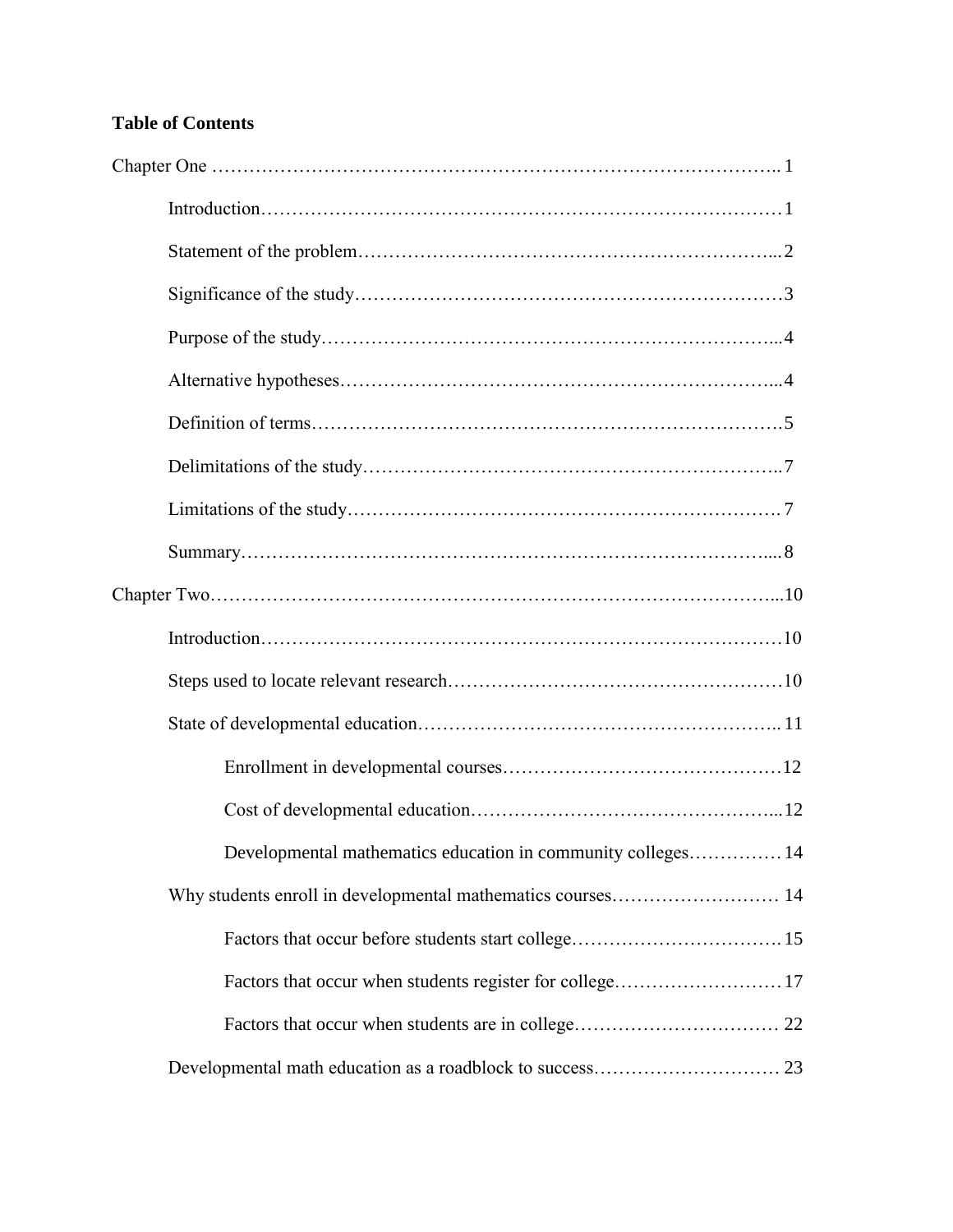| Strategies to help students avoid developmental education27          |  |
|----------------------------------------------------------------------|--|
| Non-classroom support for developmental education students 30        |  |
| Course scheduling variations for developmental education students 32 |  |
| Classroom practices to improve student outcomes36                    |  |
|                                                                      |  |
|                                                                      |  |
|                                                                      |  |
| Student exam scores in computer-aided algebra courses45              |  |
|                                                                      |  |
|                                                                      |  |
|                                                                      |  |
|                                                                      |  |
|                                                                      |  |
|                                                                      |  |
|                                                                      |  |
|                                                                      |  |
|                                                                      |  |
|                                                                      |  |
|                                                                      |  |
|                                                                      |  |
|                                                                      |  |
|                                                                      |  |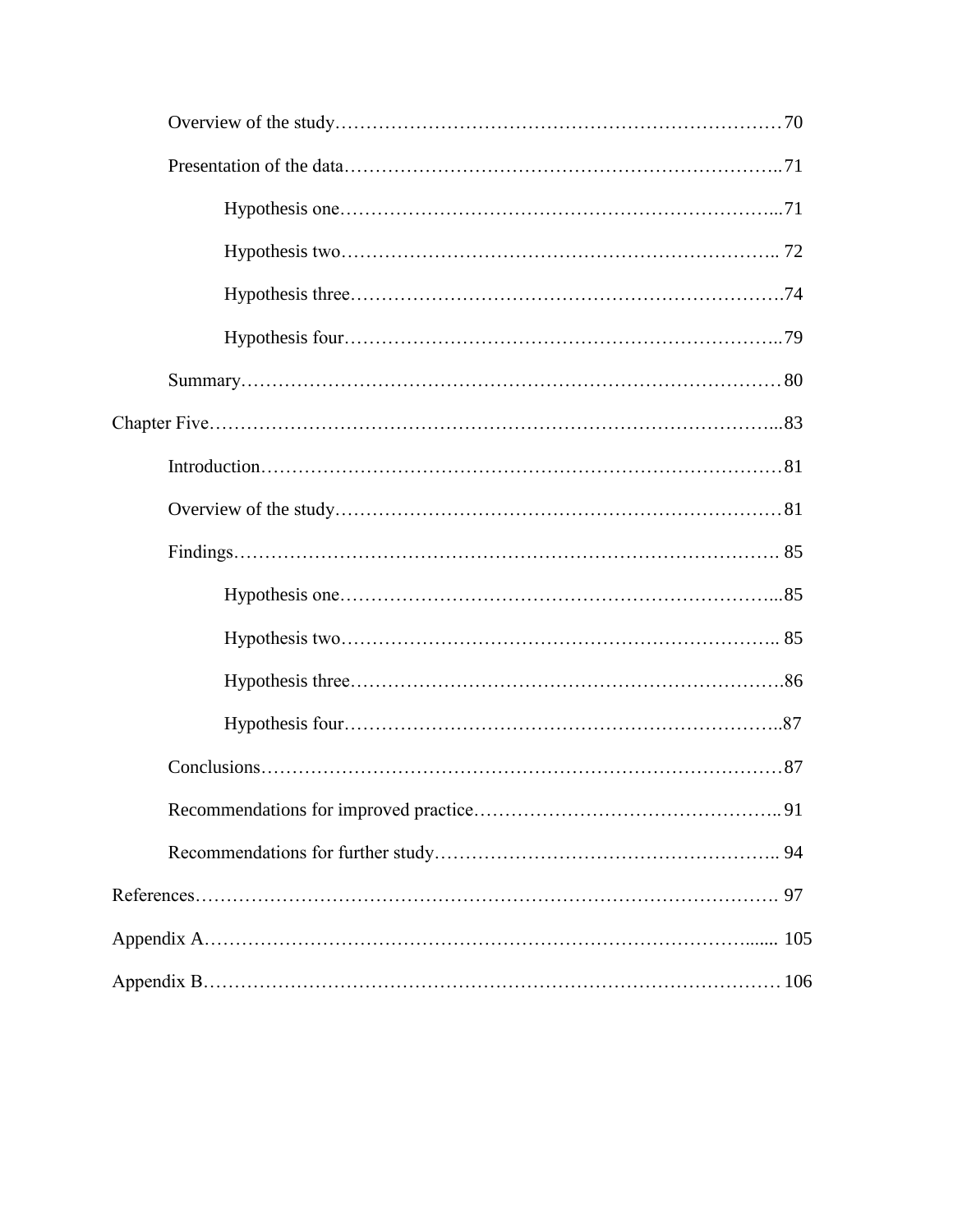# **List of Tables**

| Table 1: Age (in years) Separated by Instructional Method During the Lecture-Based<br>2010-2011 and Software-Enhanced 2012-2013 Academic Years at OTC59                                                                                         |     |
|-------------------------------------------------------------------------------------------------------------------------------------------------------------------------------------------------------------------------------------------------|-----|
| Table 2: Gender and Ethnicity by Instructional Method during the Lecture-Based                                                                                                                                                                  |     |
| Table 3: Enrollment Status and First Generation Separated by Instructional Method<br>During the Lecture-Based 2010-2011 and Software-Enhanced 2012-2013 Academic                                                                                |     |
| Table 4: Sample Statistics for Student Placement Separated by Method of Instruction<br>during the Lecture-Based 2010-2011 and Software-Enhanced 2012-2013 Academic                                                                              | 62  |
| Table 5: Scoring Guide for Problems on the Final Exams. Points Earned Quantified                                                                                                                                                                | 66  |
| Table 6: Sample Statistics and Population Data for Retention Rates of Basic Algebra<br>Students Separated by Instructional Method during the Lecture-Based 2010-2011                                                                            |     |
| Table 7: Population Data and Sample Statistics for Success Rates and Failure Rates<br>of Basic Algebra Students Separated by Instructional Method During the Lecture-Based<br>2010-2011 and Software-Enhanced 2012-2013 Academic Years at OTC73 |     |
| Table 8: Unit One Test Scores for Basic Algebra Students Separated by Instructional<br>Method during the Lecture-Based 2010-2011 and Software-Enhanced 2012-2013                                                                                | .75 |
| Table 9: Unit Two Test Scores for Basic Algebra Students Separated by Instructional<br>Method during the Lecture-Based 2010-2011 and Software-Enhanced 2012-2013                                                                                |     |
| Table 10: Unit Three Test Scores for Basic Algebra Students Separated by Instructional<br>Method during the Lecture-Based 2010-2011 and Software-Enhanced 2012-2013                                                                             |     |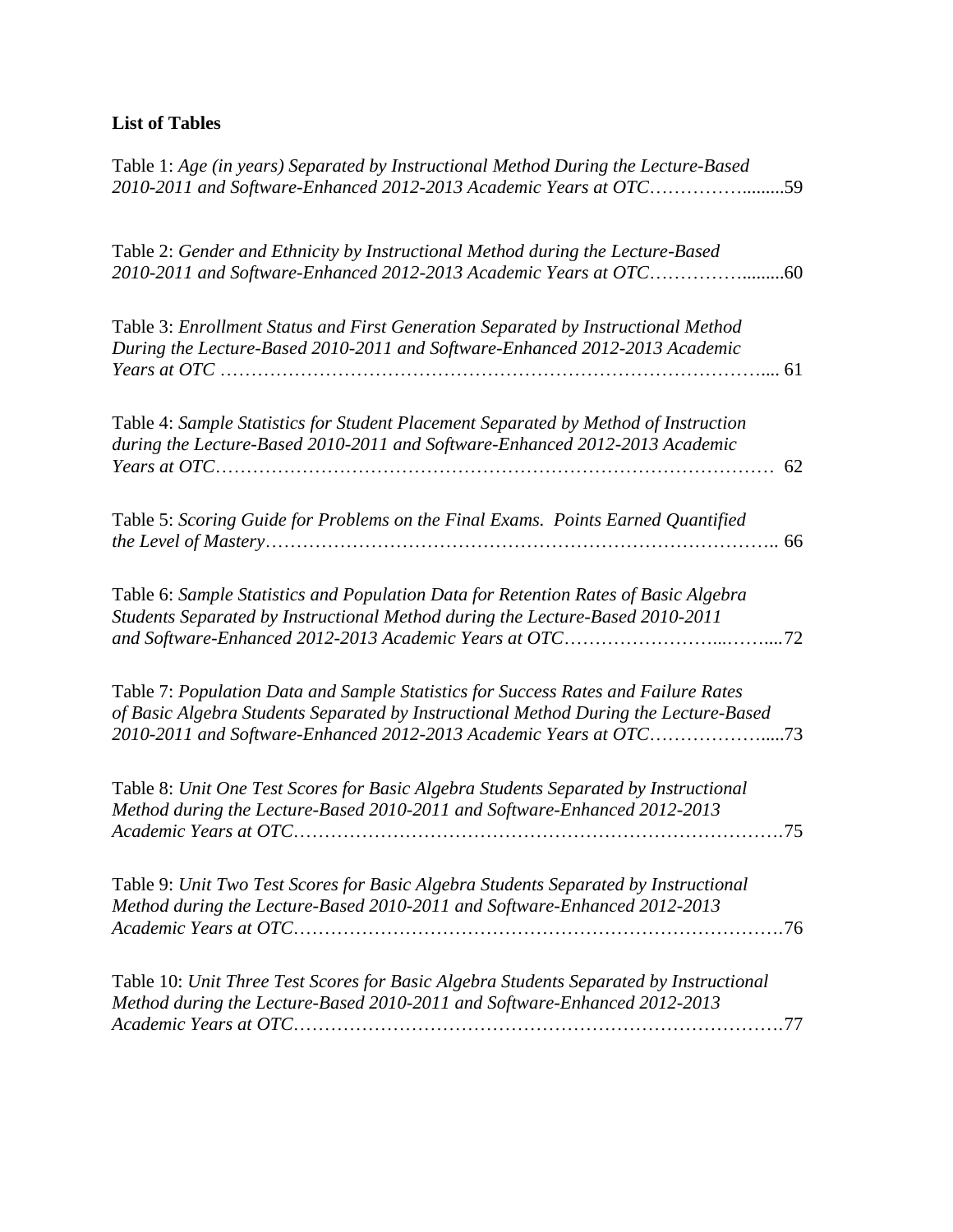| Table 11: Unit Exam Results for Basic Algebra Students Separated by Instructional |  |
|-----------------------------------------------------------------------------------|--|
| Method during the Lecture-Based 2010-2011 and Software-Enhanced 2012-2013         |  |
|                                                                                   |  |

| Table 12: Final Exam Scores for Basic Algebra Students Separated by Instructional |  |
|-----------------------------------------------------------------------------------|--|
| Method During the Lecture-Based 2010-2011 and Software-Enhanced 2012-2013         |  |
|                                                                                   |  |

Appendix A: *Course Objectives Assessed on the Final Exam by Method of Instruction*…..105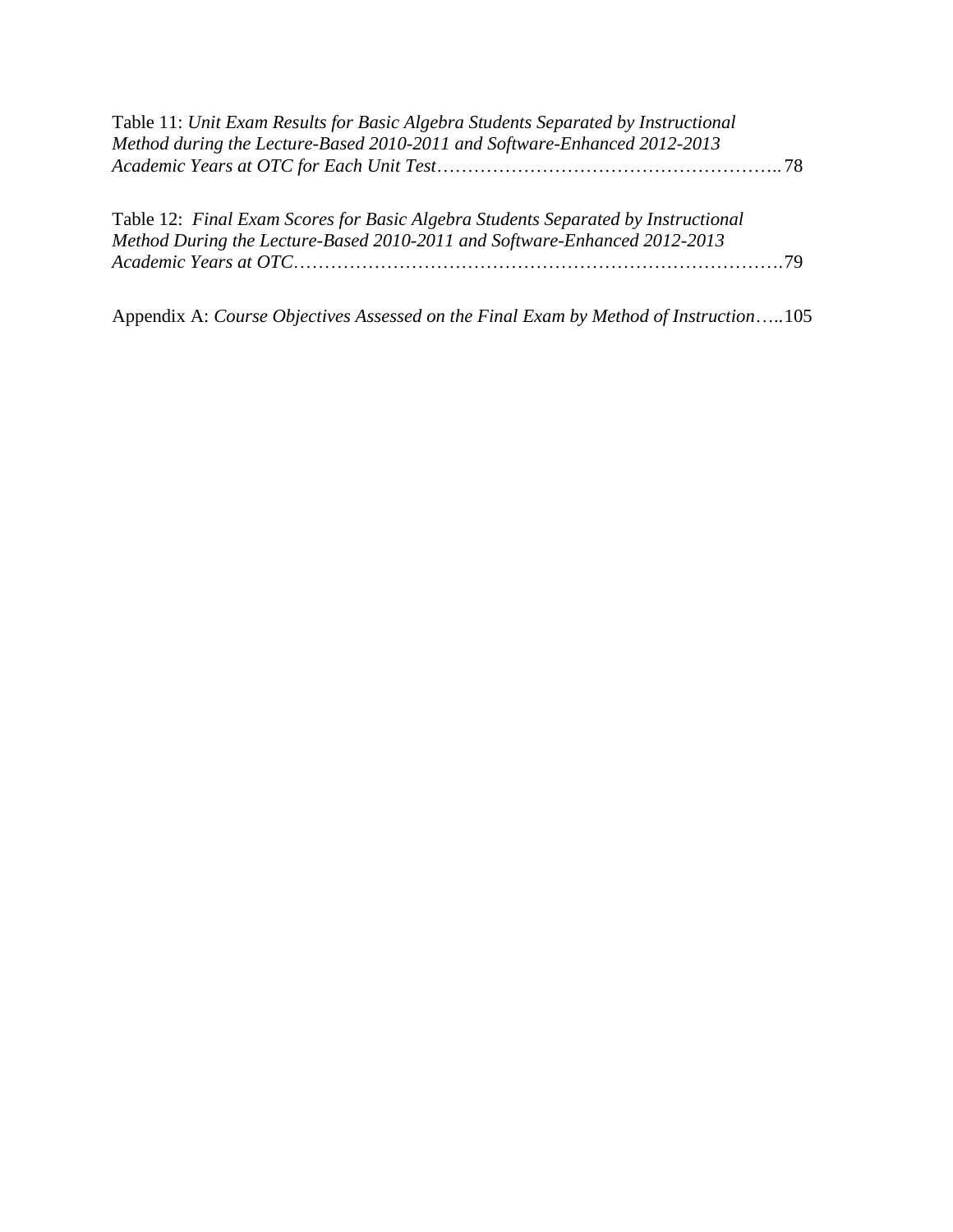#### CHAPTER ONE

#### **Introduction**

In the twentieth century, discoveries through scientific inquiry, engineering applications, and technological advancement drove the world's economy. Reflecting on life in the early 1900s causes appreciation for the work saving conveniences that are now everyday experiences. We wonder what life will be like in 100 years. Along with contemplating the future, we question the preparedness of our nation's youth. Will they be able to lead in future innovation and discovery? If American students are not keeping pace in math and science, will we be able to participate in research and discovery of science, technology, engineering and mathematics (STEM) fields at the global level? National studies have explored this issue for many years and the findings continue to be troubling.

One of the first national studies was *A Nation at Risk*. In 1983, *A Nation at Risk* began the discussion about the United States' leadership in STEM fields through its critical evaluation of elementary and secondary schools. Several major problems were summarized into three concerning trends. The rise in remedial education at the collegiate level was one of these trends and is still a major problem thirty years later.

In 2014, the National Conference of State Legislatures estimated that 28% to 40% of all first time undergraduates enrolled in at least one developmental course (NCSL, 2014). Nearly 75% of entering community college freshmen were underprepared for college level coursework. Over 3 million students enroll in developmental courses in our nation's community colleges each year (Noel-Levits, 2008). With such a large number of students lacking the skills and knowledge necessary to complete college level coursework, addressing the needs of these underprepared students may be one of the biggest challenges of community colleges.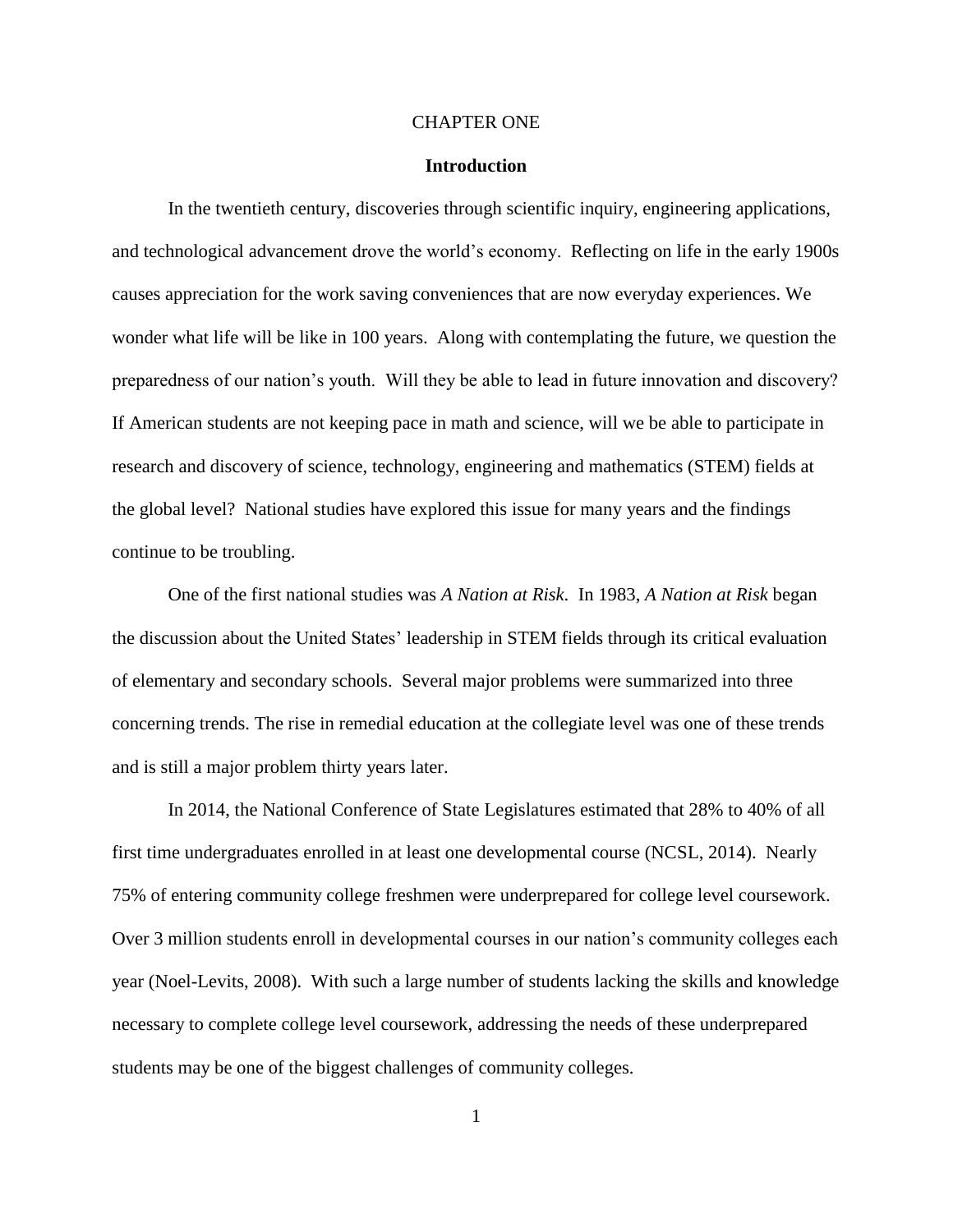The problem is compounded with low retention and pass rates of students enrolled in remediation courses. Consequently, these courses become a roadblock to completing a college degree or technical certificate. As evidence of this, Gerlaugh, Thompson, Boylan, and Davis (2007) conducted a national study on student success in developmental mathematics. Using a passing rate of "C or better," they found that only 58% of students were completing their remedial math classes. Even though low, the results from this study reflected higher rates than what were experienced at Ozarks Technical Community College (OTC).

#### **Statement of the Problem**

In 2010, the developmental mathematics program at OTC consisted of two courses, prealgebra and basic algebra. These classes had a combined "C or better" rate of 53% during the 2010-2011 academic year. However, this percentage did not accurately reflect the pass rate of their students. At OTC, students were required to score a "B or better" in their developmental mathematics courses before enrolling in the subsequent math class. Consequently, only 39% of students passed their developmental mathematics that year.

To address these low success rates, the OTC mathematics department decided to supplement traditional lecture-based instruction with computer-aided instruction in their developmental math courses. Several methods of computer integration into math classrooms were researched. The department adopted a software-enhanced model of instruction that utilized 50% of the class time for computer teaching and 50% of the time for traditional lectures and assessments. Assessment and Learning in Knowledge Spaces (ALEKS) software was selected for the software-enhanced component because of its ability to integrate with the textbook used at the time, and its accessibility to students through the internet.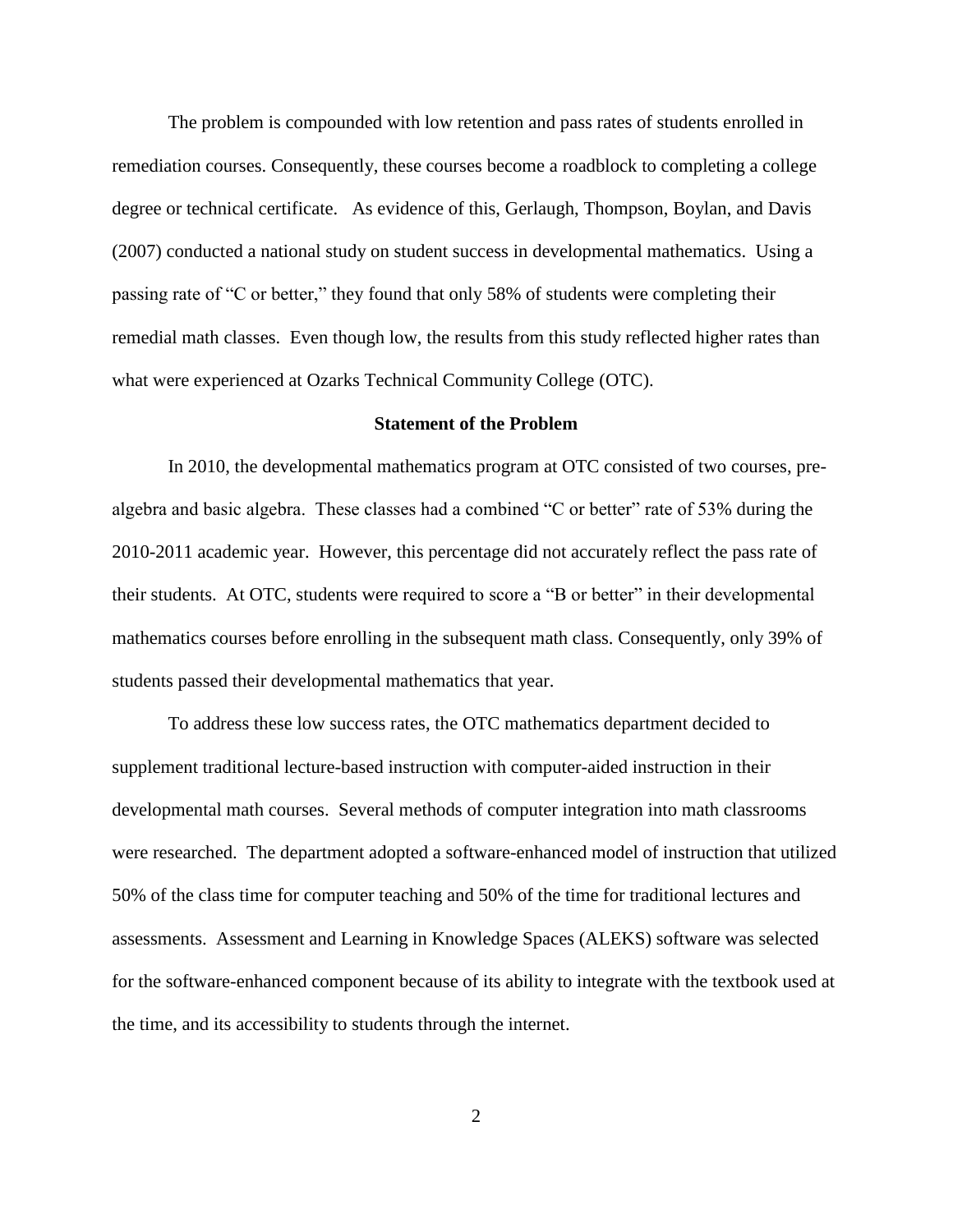The math faculty conducted a limited pilot program using the ALEKS software in the fall 2010 semester and found many positive outcomes for both students and faculty members. Students appreciated the immediate feedback provided by the ALEKS program and showed improved attitudes toward math. The faculty members were able to offer individualized instruction on relevant objectives because the software directed students to the topics that needed extra practice. Because of the successful pilot, the department began using the software in all pre-algebra and basic algebra courses in the fall 2011 academic semester.

This study explored the impact of web-based software on student performance in developmental mathematics courses at OTC by comparing the retention rates, success rates, test grades, and final exam scores of students enrolled in web based software-enhanced developmental courses with students enrolled in lecture-based instruction courses.

#### **Significance of the Study**

This study is important for a number of reasons. Four of those reasons are discussed below.

First, one of the college's strategic initiatives was to "improve the success and progression of developmental education students through attainment of their educational goals" by the year 2020. Many areas of the college were focused on how they could help improve the disappointingly low performance of developmental students at the time of this study. OTC administrators aligned financial resources and space allocations to achieve this strategic initiative by creating a centralized area to offer the developmental mathematics courses. Several computer labs were built and traditional classrooms were converted to computer labs. OTC mathematics faculty members adapted the curriculum, course schedules, content objectives and final exams to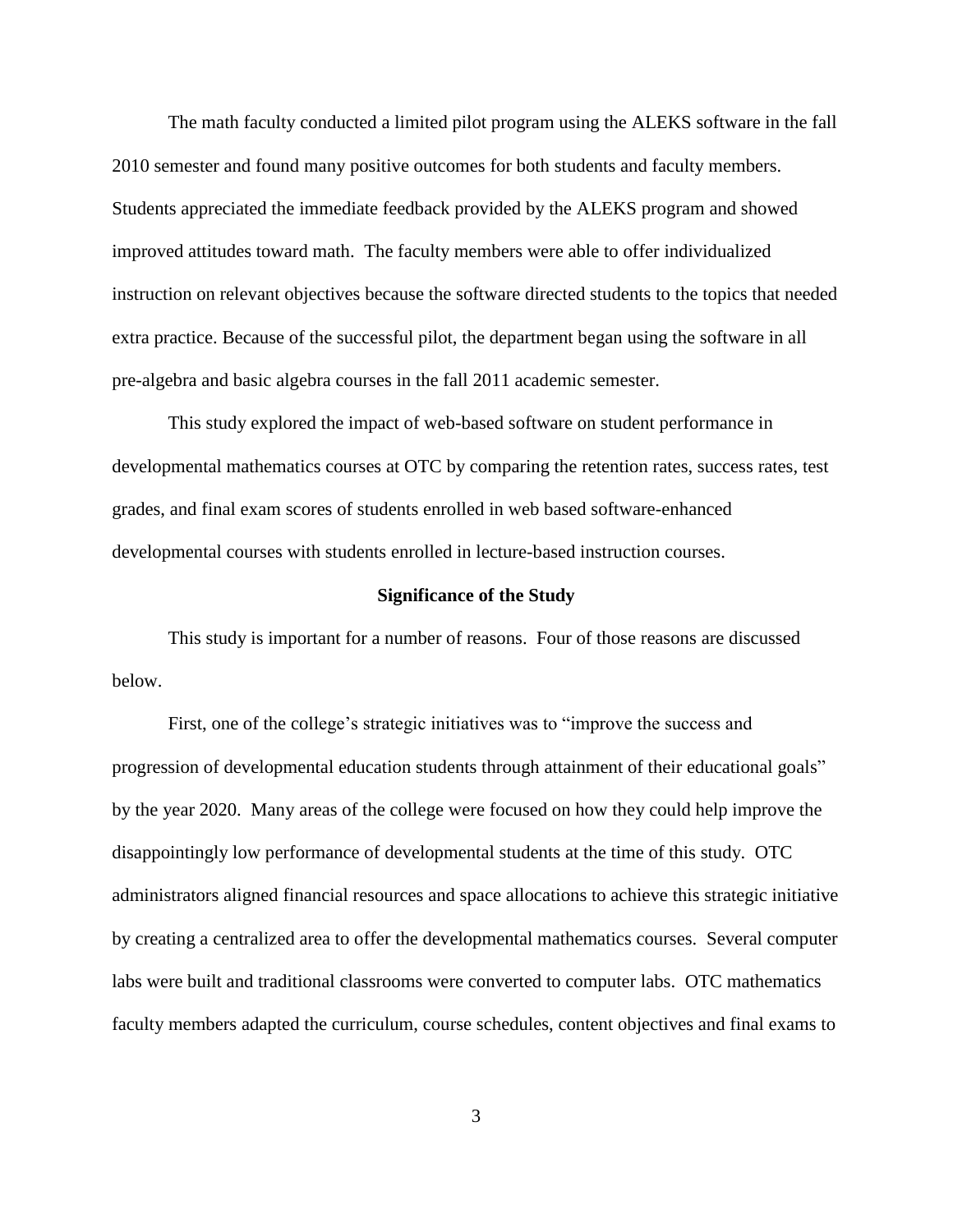a computer-enhanced concept of teaching the course. The results of this study helped both groups assess the effectiveness of their efforts.

Second, this study added to the body of work that explores the impact of adaptive software in developmental mathematics classrooms. The software used to teach mathematics continues to evolve. In the last decade, there has been a tremendous increase in its quality. Current programs, such as ALEKS, are able to tailor the instruction to the students' understanding of concepts using assessments imbedded into modules.

Third, this study compared the student performance on unit exams in the course. By comparing unit test results and final exam problems, this study attempted to discover which algebra topics students comprehend better when presented in a web-based software-enhanced classroom as opposed to a lecture only environment.

Finally, in a small way, this study contributed to the body of knowledge about redesigned remedial mathematics courses. Other colleges and universities can use these results as they develop alternative ways of instruction to improve student success in their remediation programs.

### **Purpose of the Study**

The purpose of this study was to compare the performance of students receiving web based software-enhanced instruction with the performance of students receiving lecture only instruction for developmental mathematics courses at Ozarks Technical Community College in Springfield, MO. Retention rates, success rates, unit test grades, and final exam scores were used to measure performance in these courses.

#### **Alternative Hypotheses**

The researcher made the following four hypotheses to compare the performance of students in these two methods of instruction.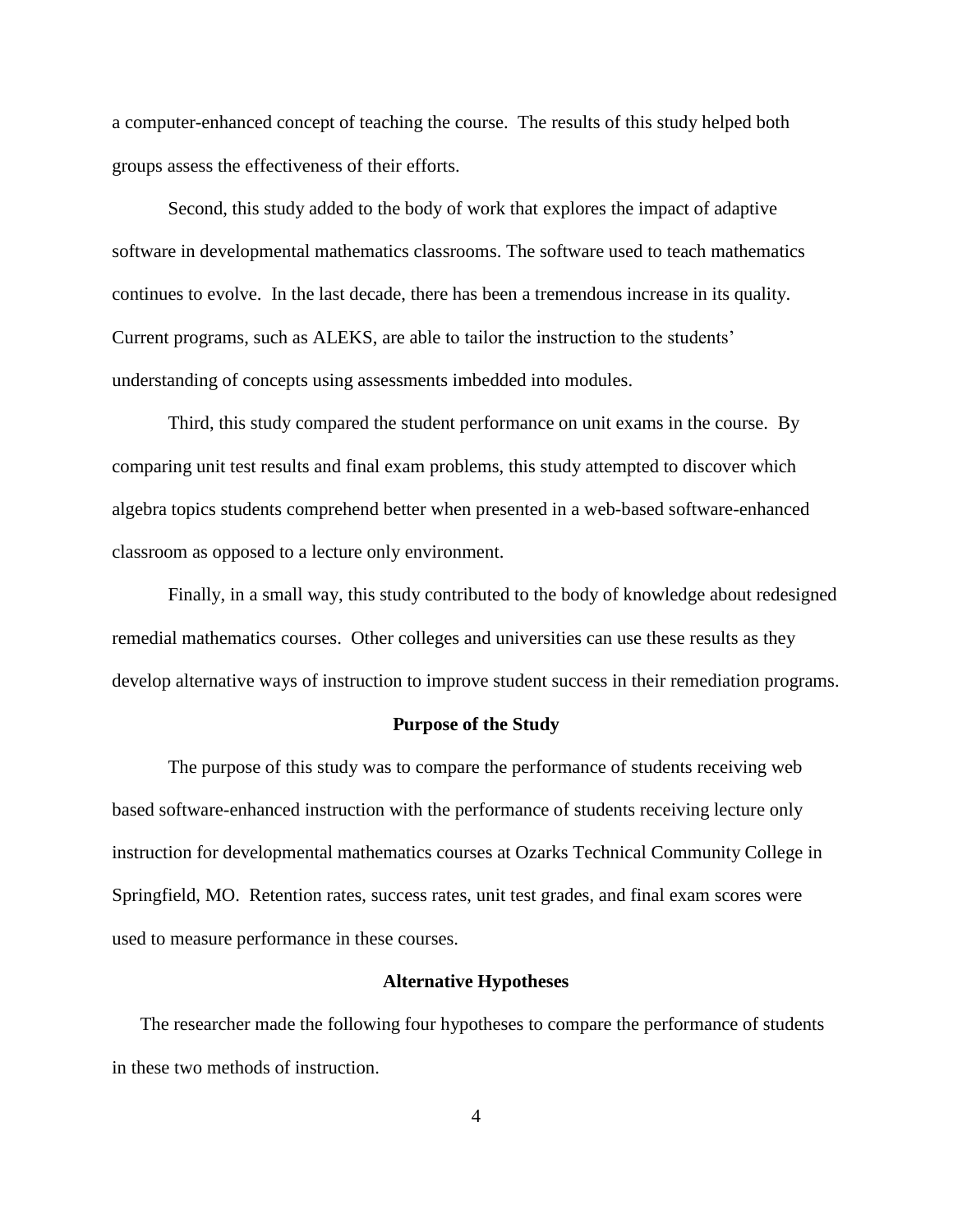- 1. Developmental mathematics courses utilizing web based software-enhanced instruction at OTC will have higher course retention rates than courses using lecture-based methods of instruction at OTC.
- 2. Developmental mathematics courses utilizing web based software-enhanced instruction at OTC will have higher success rates than courses using lecture-based methods of instruction at OTC.
- 3. Students in web based software-enhanced developmental mathematics at OTC will have higher unit test grades than students in lecture-based developmental mathematics courses at OTC.
- 4. Students in web based software-enhanced developmental mathematics at OTC will have higher final exam scores than students in lecture-based developmental mathematics courses at OTC.

# **Definition of Terms**

To clarify key terms in this study, the following definitions are provided.

- 1. *Developmental mathematics courses*. These are mathematics courses designed to remediate students for further study in college level mathematics (Armington, 2003). The developmental mathematics program at Ozarks Technical Community College consists of two courses, pre-algebra (MTH 040) and basic algebra (MTH 050) courses.
- 2. *Adaptive web based software*. In this study, the term refers to software accessed by the internet that provides tutorial instruction to students through text-based and video explanations. The software tracks individualized mastery of skills and concepts by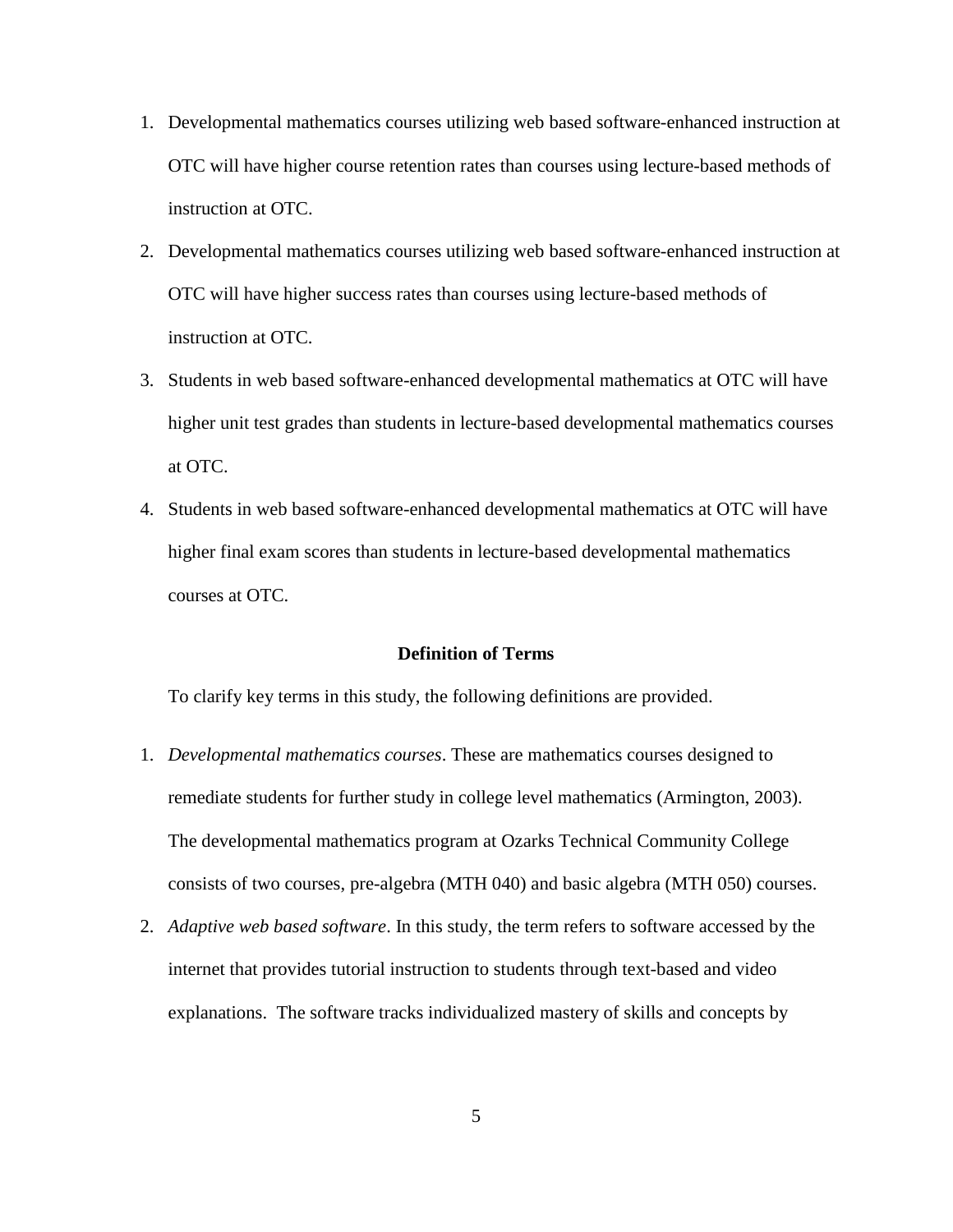learning objective. In 2011, Ozarks Technical Community College selected the Assessment and Learning in Knowledge Spaces (ALEKS) software.

- 3. *Software-enhanced courses*. These are courses that allocate 50% of the instructional time for web-based computer instruction and use the remaining 50% of instructional time for traditional instruction and assessment of course objectives.
- 4. *Retention rate*. This is a percentage measure of the rate at which students persist through the semester. In this study, the percentage was calculated by dividing the number of students who received a grade at the end of the semester by the number of students enrolled on the census date at the beginning of the semester. OTC's census date is on the Friday of the fourth week of the semester. The complement of this percentage describes the withdrawal rate of students in developmental math courses at OTC.
- 5. *Success rate*. This is a percentage measure of the rate at which students successfully completed the course and satisfied the prerequisites of the next math course. At OTC, institutional policy states an A or B grade in developmental mathematics is required for a student to progress to the next mathematics course in their program of study. For this study, this percentage was calculated by dividing the number of students who earned an A or B grade in the course by the number of students who were retained for the duration of the semester. Students who withdrew from the course were not included in this statistic.
- 6. *Performance*. For this study, student performance was measured through the quantifiable data of retention rates, success rates, unit test grades, and final exam scores.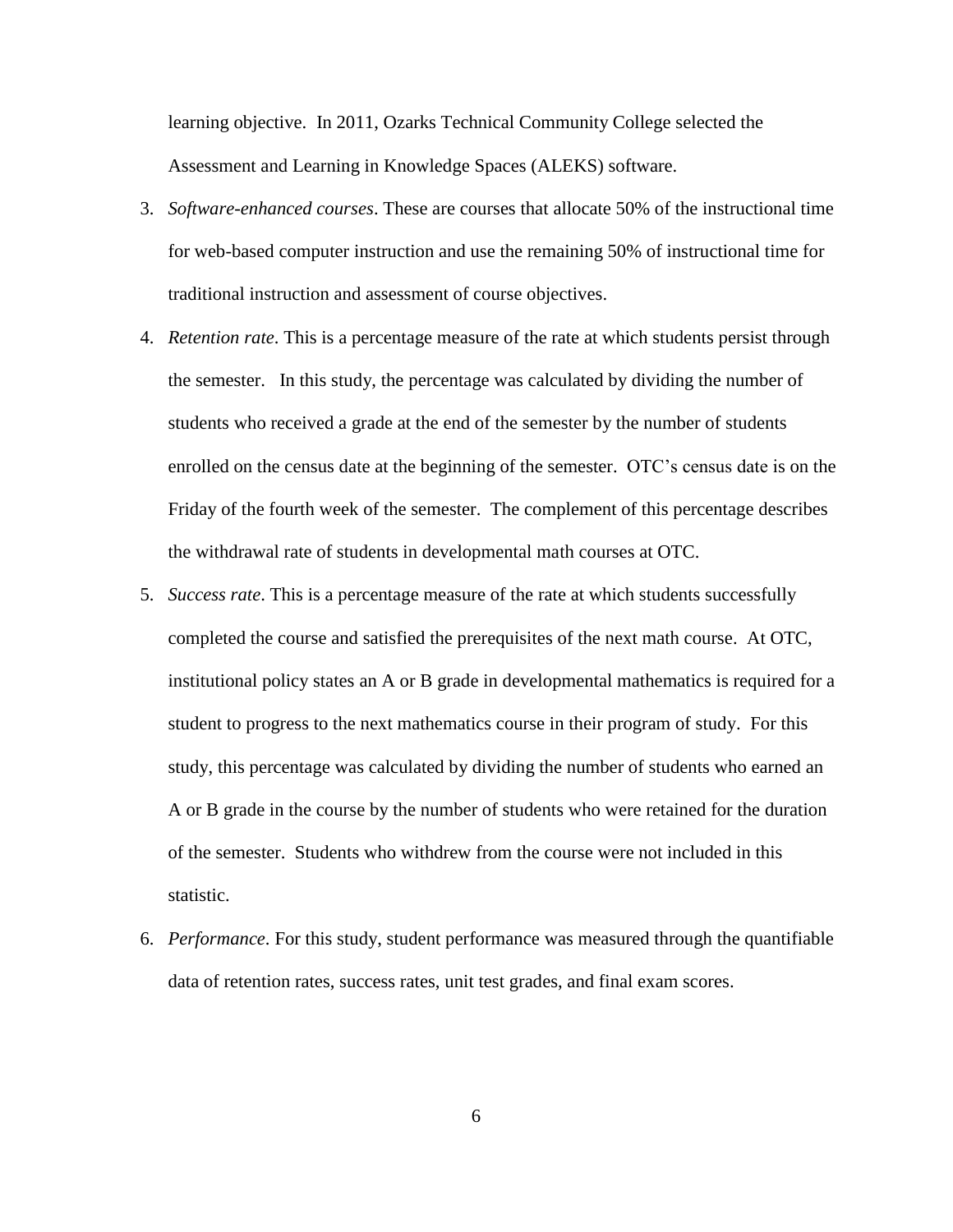7. *Common objectives*. This term refers to mathematics objectives that were taught in both the lecture-based courses and the software enhanced courses at OTC during the years under investigation. Appendix A contains the list of common objectives used.

#### **Delimitations of the Study**

Two delimitations provided focus to this study. They are discussed in the following section.

First, this study only compared the results of students enrolled in basic algebra courses. OTC had two levels of developmental math at the time of this study. Even though the enhancement model occurred in both pre-algebra and basic algebra classes, confounding variables prevented the researcher from collecting data on the pre-algebra students.

Second, the study was delimited to the 2010 to 2013 academic years. Prior to these semesters, OTC did not have an attendance policy that adversely affected the students' grades or enrollment. In the fall of 2010, OTC began enforcing attendance through administrative withdrawals for students who missed more than 20% of the class meetings. By selecting the sample of students from these years, the researcher was able to control for the effects of the mandatory attendance policy.

#### **Limitations of the Study**

Two limitations of the study resulted from the sampling methods used to answer the research hypotheses. These are discussed in the following section.

The random sample came from the population of students who had experienced the traditional method of instruction or the web based software-enhanced method of instruction at Ozarks Technical Community College. As a result, the researcher was unable to generalize the conclusions of this study to a population other than the one studied.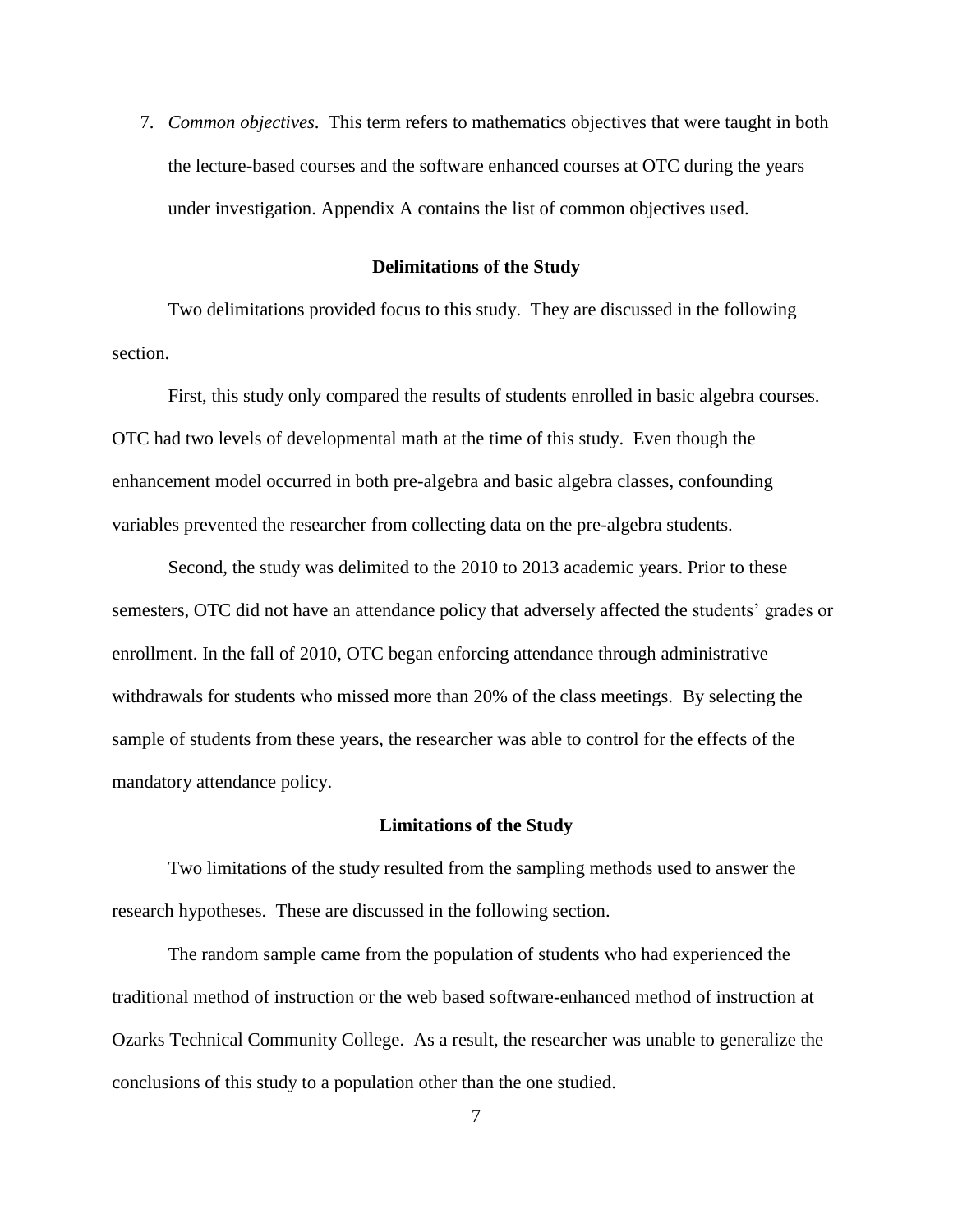This study focused on student achievement of the common objectives in basic algebra courses at Ozarks Technical Community College. These objectives were limited to the topics taught during both years of investigation at OTC. Since basic algebra content varies from school to school, and is determined by the needs of individual mathematics departments, this limits the generalizability of the results. See appendix A for a list of the common objectives taught at OTC during the years of investigation.

#### **Summary**

This chapter began by discussing the importance of research and development in STEM related fields. More importantly, a question was raised about the preparedness of students in the United States to participate in those future discoveries. This is not a new concern and these conversations have continued over 30 years.

Next, the chapter briefly described the current magnitude of the problem. Not only do too many students need remediation, too many are failing. The administration and faculty at OTC recognized the problem at their school and designed a program to supplement the course with computer-enhanced instruction.

The next sections provided focus and structure for this study. The purpose of the study, significance of the study, and the research hypothesis were identified. To avoid confusion, several definitions were provided. Finally, the delimitations and limitations of this study were discussed.

The remaining chapters of this paper provide a deeper description of the current state of developmental math education and an evaluation of the program at OTC. In chapter two, a review of the literature identifies several strategies and best practices that were used at other colleges. Research on these programs are reported along with a discussion of their findings.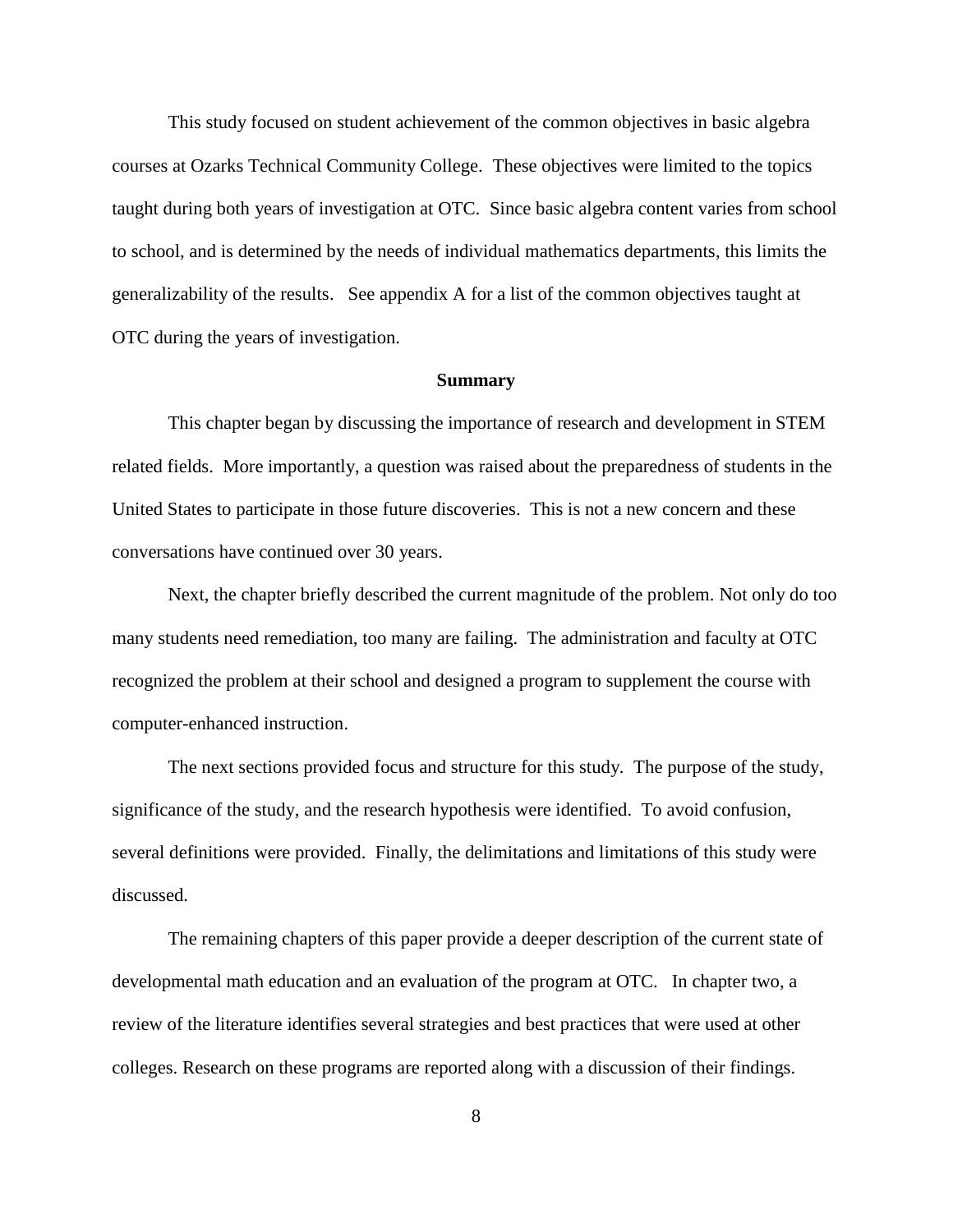Chapter three describes the methodology used in this study and verifies the validity of the sample selection. Chapter four presents the researcher's findings on OTC's program. Finally, chapter five will answer the research hypotheses listed in this chapter and relate these findings to previous studies. The paper concludes with recommendations for improving further study and improving practice and research.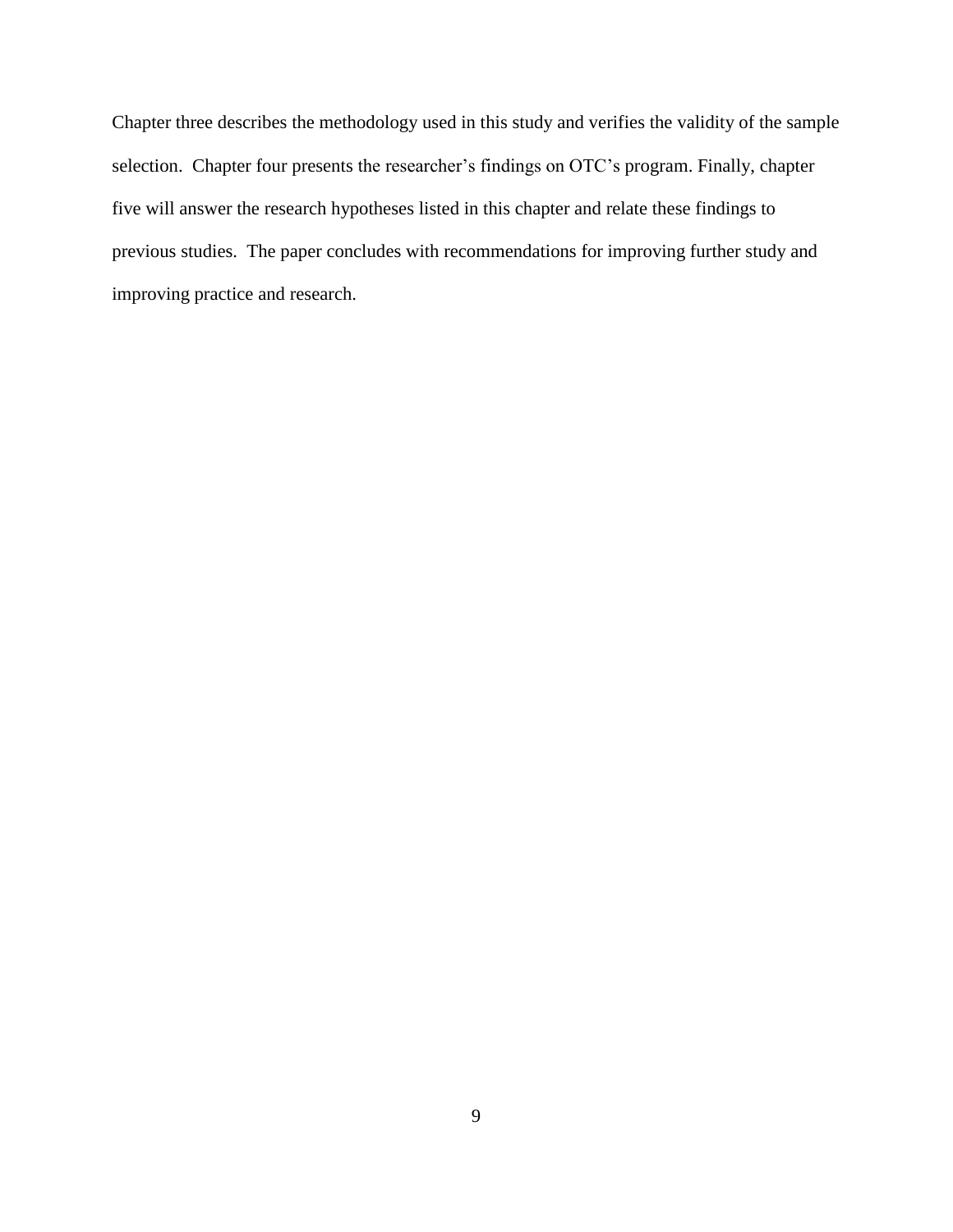# CHAPTER TWO

#### REVIEW OF THE LITERATURE

# **Introduction**

The purpose of this study was to compare the performance of basic algebra students in classes using a software-enhanced method of instruction to the performance of students in traditional lecture-based classrooms at Ozarks Technical Community College in Springfield, MO. Student retention rates, success rates, unit test grades, and final exam scores were used to measure performance. This review of the literature seeks to provide an analysis and synthesis of relevant research that addressed the problem of underprepared community college mathematics students. To accomplish this, the chapter outlines the steps used to locate relevant research, briefly describes the state of developmental education, identifies a few reasons why so many students place into remediation courses, explains why developmental math education is a roadblock to success, and summarizes successful developmental education redesign efforts.

#### **Steps Used to Locate Relevant Research**

To locate relevant literature on developmental students, key words such as *remedial math, basic algebra, remediation, developmental education, community college, higher education, computer and software* were used in various search engines of electronic databases.

As an indication of the amount of information available at the time of this study, a search on the University of Arkansas's ProQuest database with key words *community college and developmental math education* yielded over 2 million articles. When the list was narrowed to scholarly journal articles published since 2005, this search resulted in 37,000 findings. Adding *basic algebra and computer or software* to the search fields narrowed this to just under 300 articles. Abstracts of these articles were scanned for relevance and 97 articles were selected for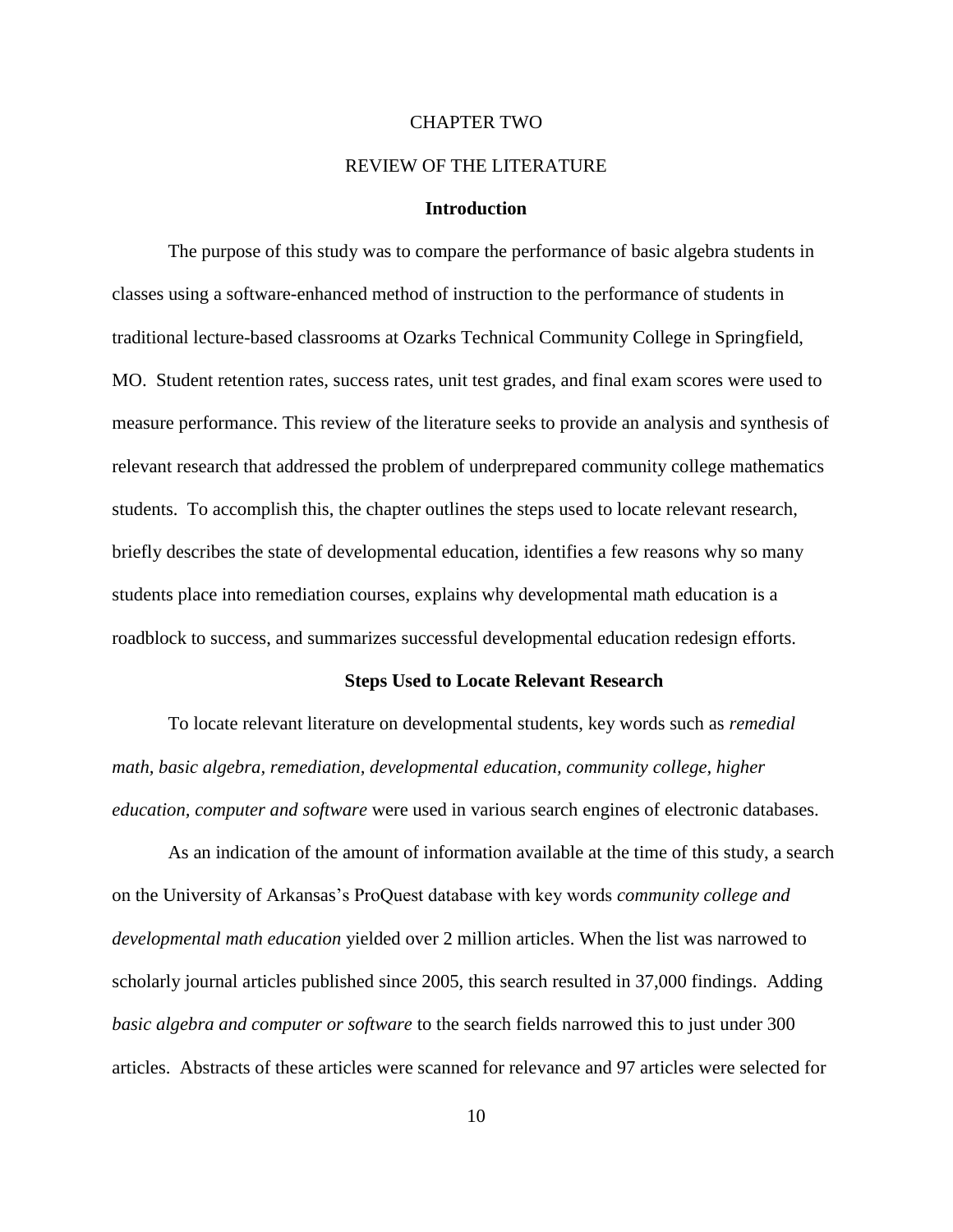further review. The same terms in the university's ProQuest Dissertations and Theses search engine yielded 292 dissertations with 29 of them within the same date restrictions. An evaluation of the dissertation abstracts yielded 14 studies relevant to the current research.

Next, the search terms *developmental math and community college* were used on the scholar.google.com website. Over 19,000 websites, articles, publications, and papers were located for the same date restrictions. The addition of *basic algebra and computer or software* to the search terms lowered the number of results to 16,000. The first 75 hits were scanned for relevance. Overlap existed with the information found through the university database searches. The scholar.google.com website added an additional 39 websites, articles, publications to this evaluation of the existing literature.

#### **The State of Developmental Education**

Developmental mathematics is part of a larger developmental education effort. Before focusing on the issues of developmental math, it is important to discuss the larger topic of developmental education programs. With this in mind, this section briefly describes the state of developmental education at the time of this study. Estimates of student enrollment and the financial impact are provided. The section concludes with a description of community college developmental math programs.

Nearly all first time undergraduates take a skills assessment in reading, writing, and mathematics prior to registration. Their score on the placement exam categorizes them as "ready for college-level coursework" or "require remediation." Most entering community college students will discover they "require remediation" in at least one subject and are directed into developmental programs. Developmental math is the common entry point for many students (Bailey, 2009).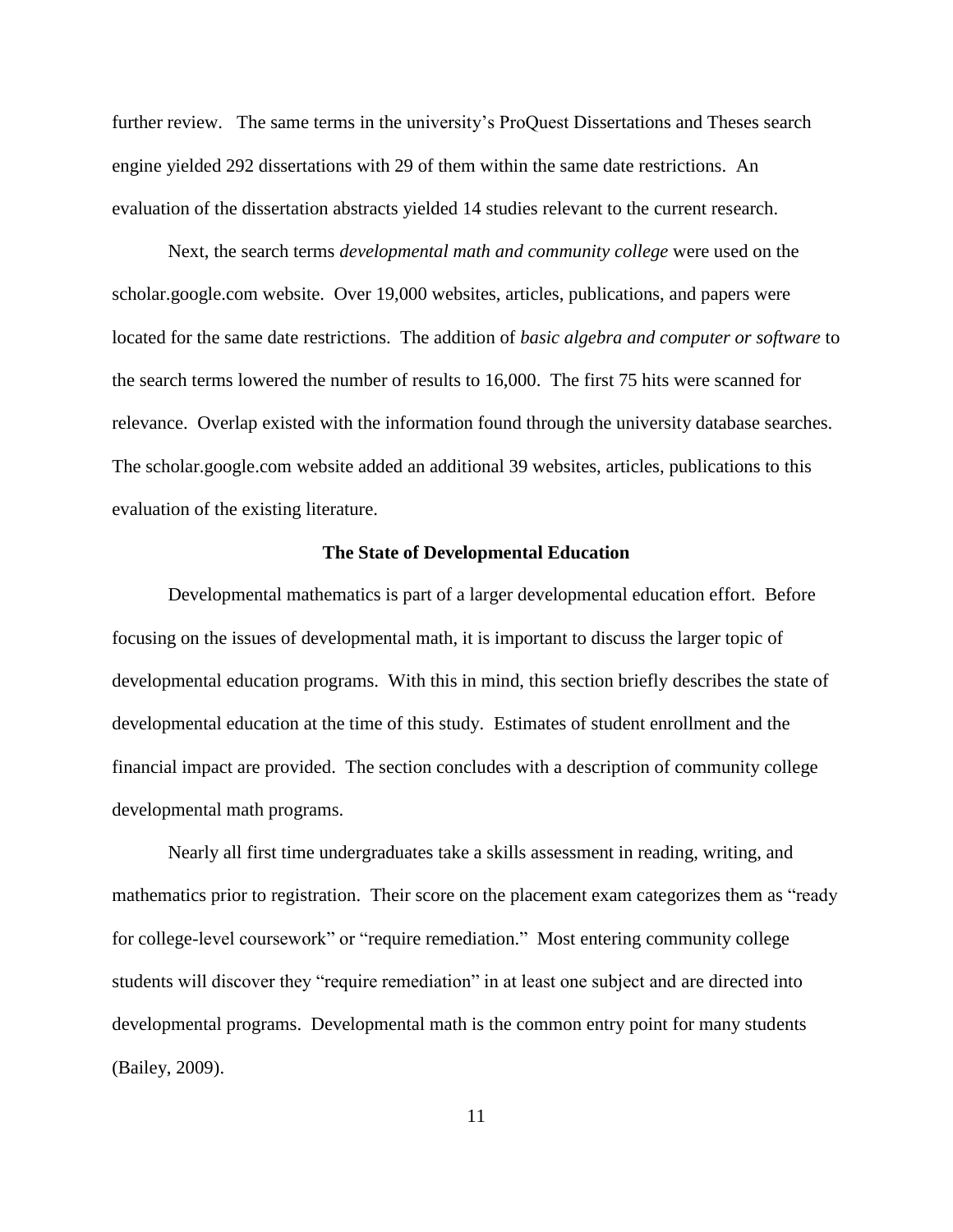### **Enrollment in Developmental Courses**

Several reports show the number of students enrolled in developmental math courses is quite significant. Roueche et al. (2001) observed, "Higher education, especially community colleges, witnessed a steady increase in the number of underprepared students, thus warranting additional increases in remedial services" (p. 10). A 2006 national study on developmental education by Attewell, Lavin, Domina, and Levey found 58% of community college students took at least one developmental course their first year. Similarly, a 2008 Noel-Levits study showed over 3 million students enroll in developmental courses in our nation's community colleges each year (Noel-Levits, 2008). A 2009 Achieve the Dream survey found 59% of entering community college freshmen took at least one developmental course (Bailey, 2009). The developmental education problem is not isolated to community colleges. In 2014, the National Conference of State Legislatures estimated as high as 40% of all first time undergraduates enrolled in United States higher education needed at least one developmental education course (NCSL, 2014). The large number of students in remediation courses has created a significant expense.

#### **Cost of Developmental Education**

Higher education institutions have invested a growing amount of scare resources in developmental education. A decade ago, it was believed that approximately one billion dollars was spent annually on developmental education (Kolajo, 2004). Four years later, a report by the Bill and Melinda Gates Foundation estimated higher education spent \$2.31- \$2.89 billion on remedial education (Strong American Schools, 2008). In 2014, the cost of developmental programs had climbed to seven billion dollars (Scott-Clayton, Crosta, & Belfield, 2014). This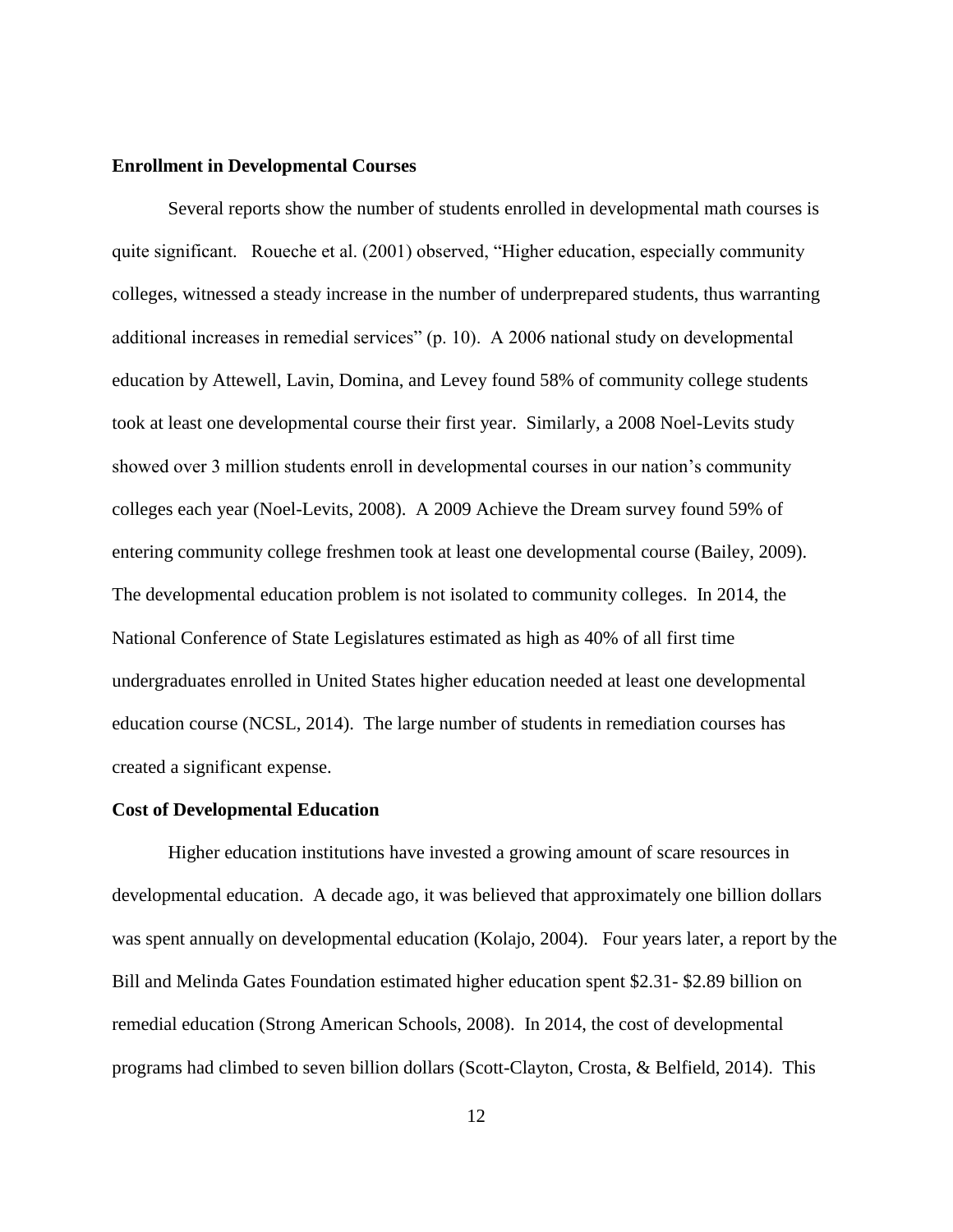trend is unsustainable and these programs divert resources from credit-bearing course work (MDHE, 2013). In addition to the institutional resources devoted to developmental education, students pay a hefty price.

Students invest a significant amount of money and time in these programs. The cost of tuition, books, and fees continues to rise. More importantly, students in developmental programs must forgo potential earnings while they maintain their enrollment in college courses. The cost of these courses adds up. The Alliance for Excellence in Education estimated a loss of earning potential to be approximately \$4 billion nationwide for students in these courses (Alliance for Excellence in Education, 2006).

Due to the growing cost of developmental education to the institution, students, and ultimately taxpayers, state legislators and higher education administrators look for ways to curb this enormous expense. The approaches taken by state legislatures to curtail the resources spent on remediation vary. For example, Texas limited funding for the number of credits toward developmental courses. Missouri considered removing developmental courses from its A+ scholarship program. Tennessee and Utah require students to pay for their developmental courses out of pocket (Bettinger & Long, 2005). State legislators made remediation classes in Florida optional and Connecticut banned colleges from requiring non-credit remedial classes (Community College Spotlight, 2014). More than 30 states either eliminated, or proposed eliminating, developmental education from their four year schools (Mazzeo, 2002). It is believed that remedial services are better suited for the community college mission as it has been a long standing "inescapable obligation" of community colleges (Gleazer, 1968, p.58).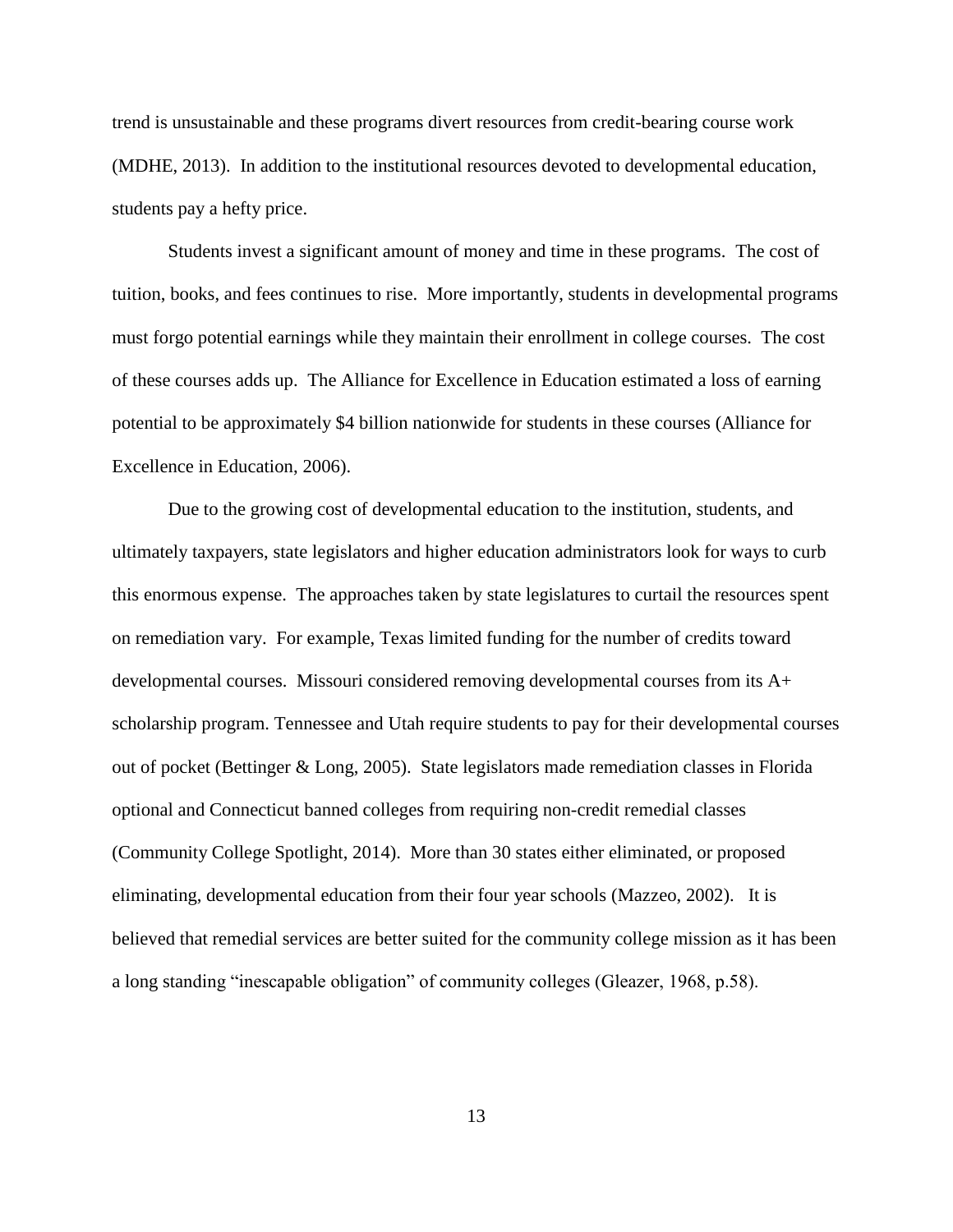#### **Developmental Mathematics Education in Community Colleges**

As often structured, many developmental math programs contain a set of sequential courses. While the series differs between colleges, the path to credit-level mathematics begins with pre-algebra for many students. If successful, they progress through the hierarchical classes of basic algebra and intermediate algebra before they are eligible to take a final transfer-level college mathematics course (Stigler, Gavvin, & Thompson, 2010). In extreme cases, some students may have to pass five levels of semester-long remediation courses before they can enroll in the first college level math course (Bailey & Cho, 2010).

The American Association of Community Colleges (AACC) conducted a national survey to learn about community college practices related to developmental education. The AACC reached four conclusions related to developmental mathematics. First, most colleges required students to complete three levels of developmental mathematics courses before reaching college level mathematics. Second, large urban college districts often required more levels of remediation. Third, students who were placed into developmental education often had to complete a minimum of two years of math before completing the mathematics requirements of their degree. Finally, while variations in developmental programs existed, most remediation was done as semester long classes (Schultz, 2001). According to the National Center for Educational Statistics (NCES), 98% of community colleges offer remediation in at least one subject. Nearly all community colleges offer more than one developmental course in mathematics (NCES, 2003; Golfin, Jordan, Hull, & Ruffin, 2005).

#### **Why Students Enroll in Developmental Mathematics Courses**.

This section provides several of the common factors that contribute to the large number of students enrolled in developmental mathematics courses. While there are too many reasons to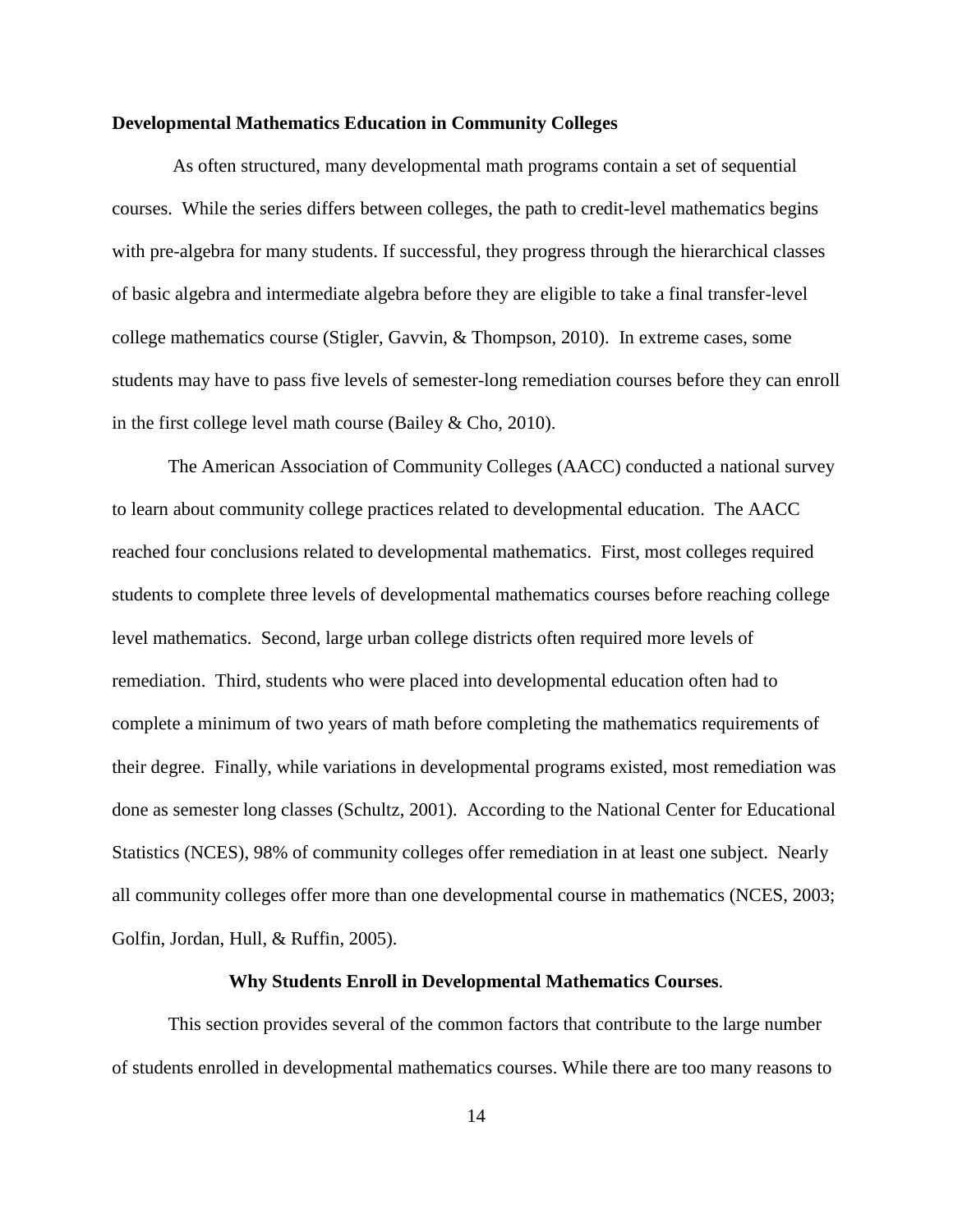list them all, trends do emerge in the literature. To organize this section, these factors were divided into three categories as they relate to developmental math. The first section describes situations that happen to students before they arrive in college. The second section describes what happens when students apply to college. The third section describes what happens during the first semesters of college.

#### **Factors that Occur Before Students Start College**

For many students, the path to developmental algebra began long before reaching the college campus. These factors may be a result of students' personal decisions or the choices of the people around them. For many students, these events occured during the their K-12 education. While students, faculty, and colleges may not have had the ability to control these factors, students in these situations often find they are underprepared for college. Three of these factors are discussed in this section.

First, the nature and quality of the students' former education strongly contribute to their academic preparedness. For example, many students do not understand basic mathematical concepts because they were taught mathematics as a series of rules to memorize in their previous math courses (Hiebert et al, 2003). In a 1999 video study conducted by The Trends in International Mathematics and Science Study (TIMSS), the researchers found that American K-12 teaching methods primarily reduced math to a prescriptive repetition of procedures. Understanding the mathematical concepts behind those processes was given little emphasis and the connection of mathematical thinking to mathematical skills was not evident. In contrast, the researchers noted that countries with high achieving TIMSS outcomes presented the mathematical procedures in the context of mathematical concepts. The researchers concluded that this approach improved the students' ability to think mathematically and connect ideas. In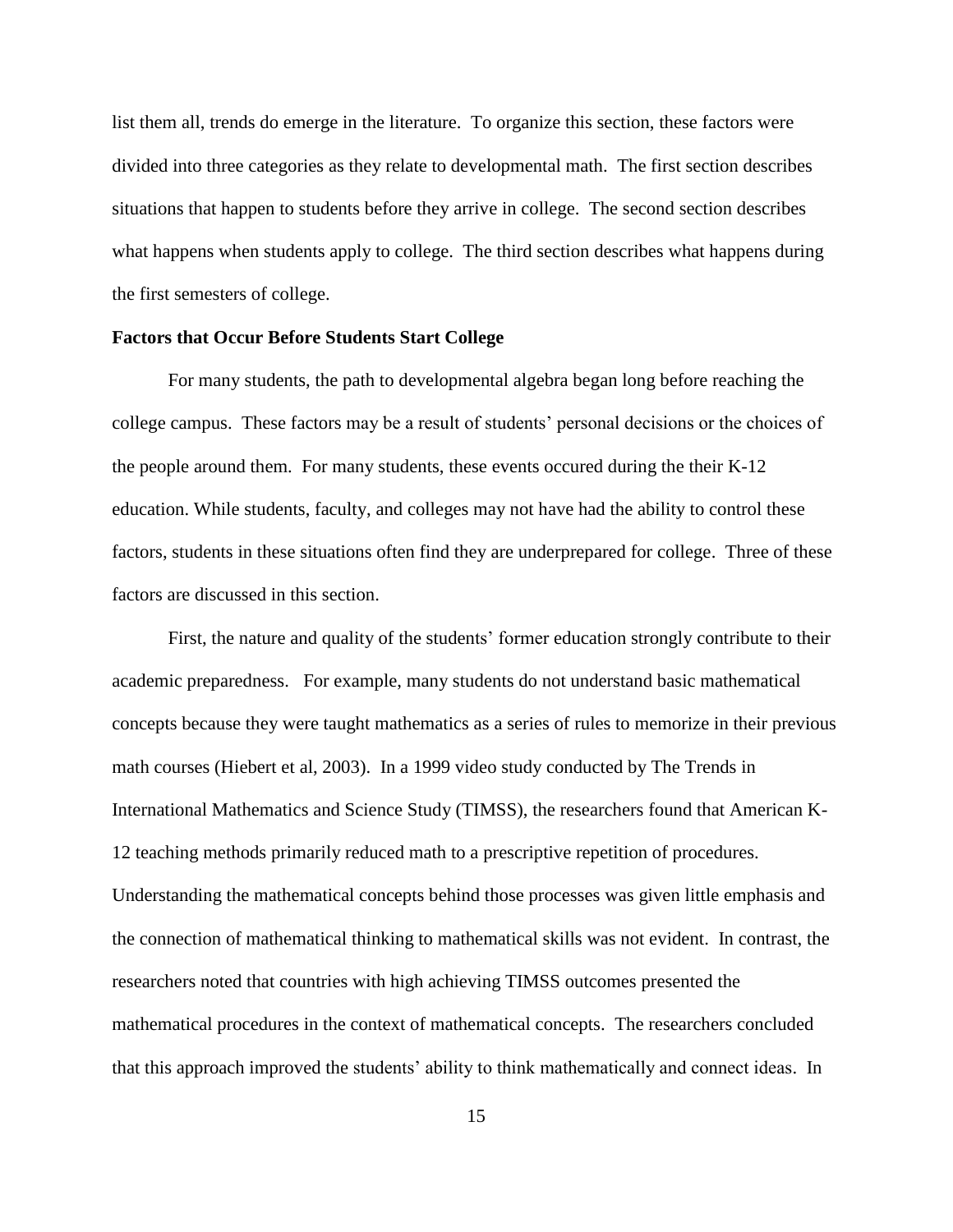contrast, students do not learn to think mathematically when a teacher divorces the concept from the skills practice (Hiebert et al, 2003). Unfortunately, it is assumed that the K-12 practice discussed above is still very common across the United States and students find they are underprepared for college-level math.

Next, there are a number of factors related to the K-12 environment that result in many high school graduates entering college developmental math programs. Small K-12 school districts may not have enough teachers or students to offer the appropriate courses with the level of rigor to prepare students for college. Additionally, even when schools provide more challenging courses, the graduation requirements are such that many students only take the minimum number of classes required. Other students choose technical math courses such as business math or consumer math instead of college preparatory classes. Finally, curriculum flexibility and advising results in many students taking all their required math courses during their freshman, sophomore, and junior years of high school. As a consequence, students who did not take math their senior year do not perform well on placement exams. Many of these students are registered for developmental math courses their first semester of college (MDHE, 2013). In short, the number of required courses and nature of their rigor leads many high school graduates into college developmental math programs (Hall & Ponton, 2005).

Finally, a significant percent of students placed in developmental math courses are nontraditional students who have been out of school for several years. Some are displaced workers who returned to school to improve their training, skills, or certifications. Others are nontraditional students who are trying to fulfill lifelong educational goals (Le, Rogers & Santos, 2011). Many of these students may have had a strong educational record in the past; however, students who have not had to use this knowledge for several years may need a refresher. As a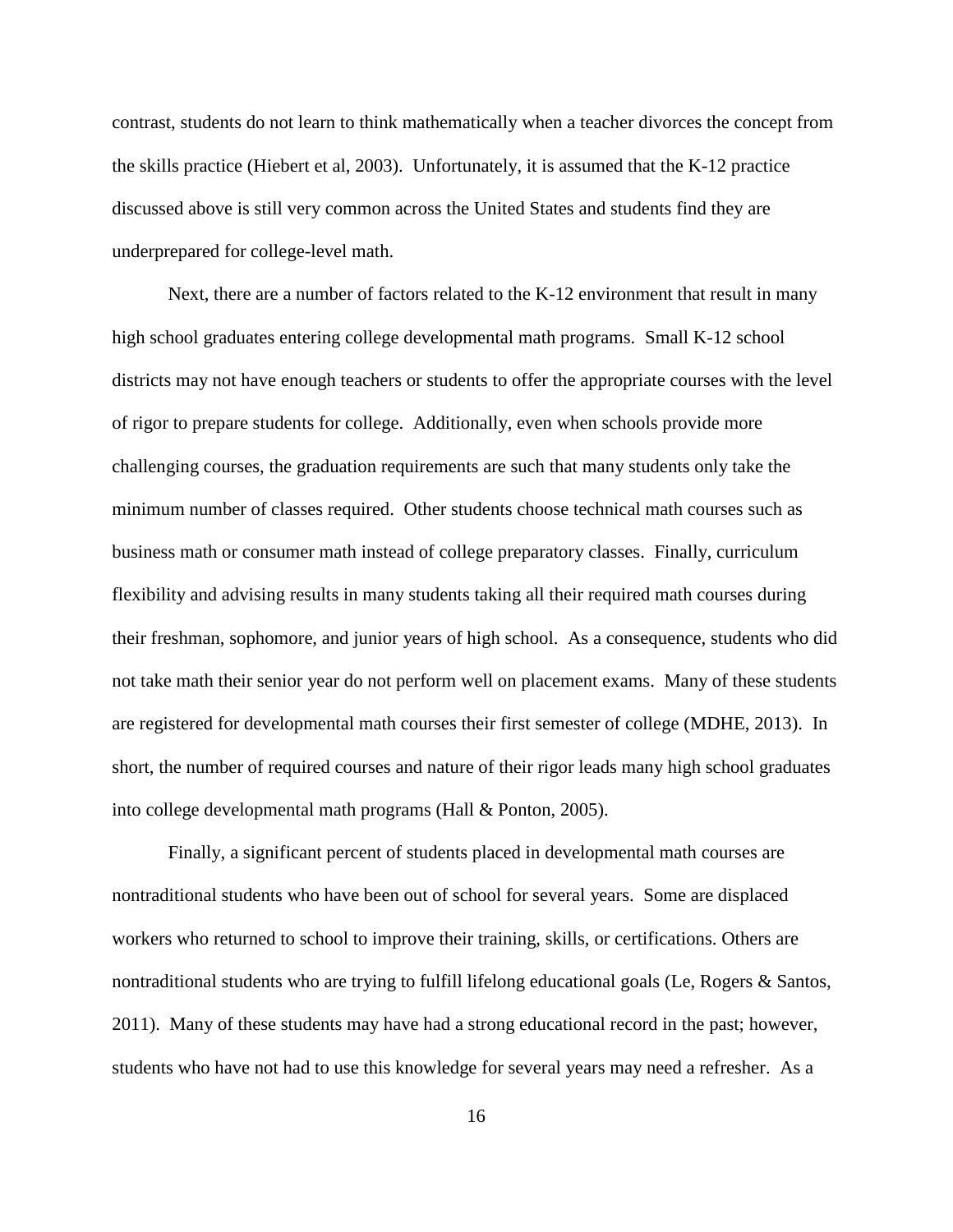consequence, many of these adult learners need to shore up their skills and knowledge in preparation for college level math and therefore enroll in developmental coursework.

### **Factors that Occur When Students Register for College**

This section initially focuses on the procedures of placing students into developmenal education by admission counselors and academic advisors. This is followed by a discussion about issues surrounding common placement assessments and the validity of cut-scores. The section concludes with brief comments about other institutional practices that result in many students having to enroll in developmental math programs.

There are a multitude of placement tests used by colleges and universities today. Nationwide, 27 states have policies that require the use of placement assessments for entering college students (Collins, 2008). The most commonly used assessments in community colleges are ACCUPLACER, Assessment of Skills for Successful Entry and Transfer (ASSET), and Computer Adaptive Placement Assessment and Support System (COMPASS) (Bailey, 2009; Collins, 2008; Golfin et al., 2005). The ASSET and COMPASS are both published by ACT; the ACCUPLACER exam is published by College Board. Nearly 1000 institutions use the COMPASS exam, 800 colleges use ACCUPLACER, and 500 colleges use ASSET (Golfin et al., 2005).

Of the three most common placement exams, the ASSET is the only paper and pencil test. The other two are computer-based assessments and use algorithms to form adaptive test questions. The expressed design of the exams is to test students' abilities in numerical skills and algebra concepts.

Ideally the reports generated by the exam should provide the data needed to assess students' knowledge and place them in an appropriate course. However, the majority of questions on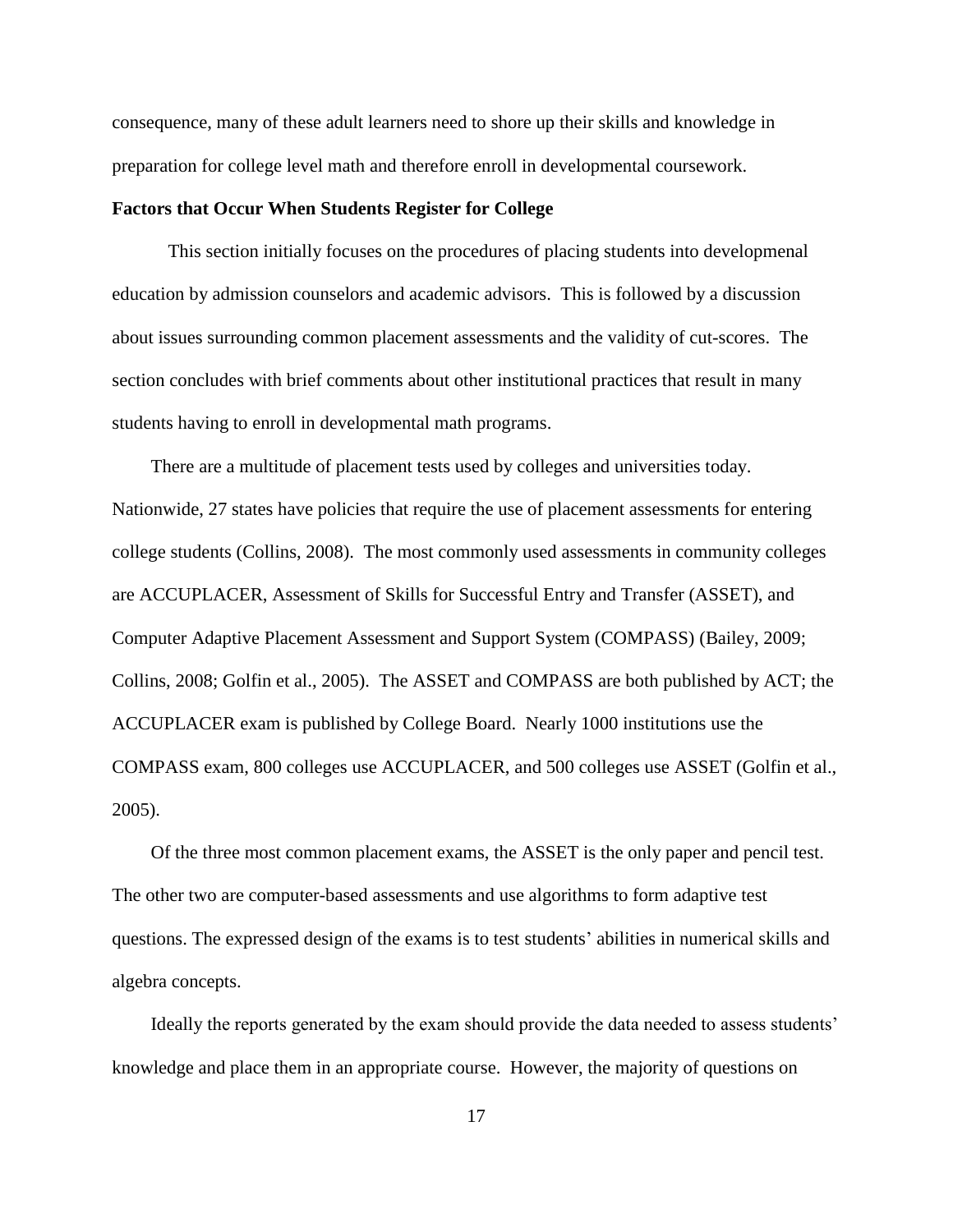these placement tests are skill-based procedures (Stigler, Gavvin, & Thompson, 2010). The exam assumes that measuring a students' ability to do math is equivalent to a student's comprehension of mathematical concepts. "While the value of placement tests is known, some research has shown that not all assessment tests accurately place students in developmental mathematics courses" (Golfin, et al., 2005, p. 25).

 Two recent studies illustrated the problems with the value and accuracy of placement test. In the first of these, Stigler, Gavvin, and Thompson (2010) studied student responses on placement tests at Santa Barbara Community College in Santa Barbara, CA. They attempted to discover what students actually understood about mathematical concepts by evaluating students responses on standardized placement test. They concluded that students underused their reasoning skills, approached the test questions as memorized procedures, and generally engaged in reasoning only when there was no other option. The researchers stated that the computer graded entry assessments may not adequately place students.

In a more recent study, Scott-Clayton, Crosta, and Belfield (2014) evaluated the accuracy of placement tests at two large urban community colleges. The researchers found that placement tests miss-assigned math students more than 25% of the time. They further concluded that severe-under placement was substantially more common than any over-placements. In short, one out of every four developmental math students may not really need remediation (Scott-Clayton et al., 2014).

One factor contributing to this problem is the issue of cut-score validity. Differences exist both within states and between states about the cut-scores used to indicate a student is ready for college level coursework. Some states have established unified scores while other states allow individual institutions to determine their own cut-scores for placement (Golfin, et al.,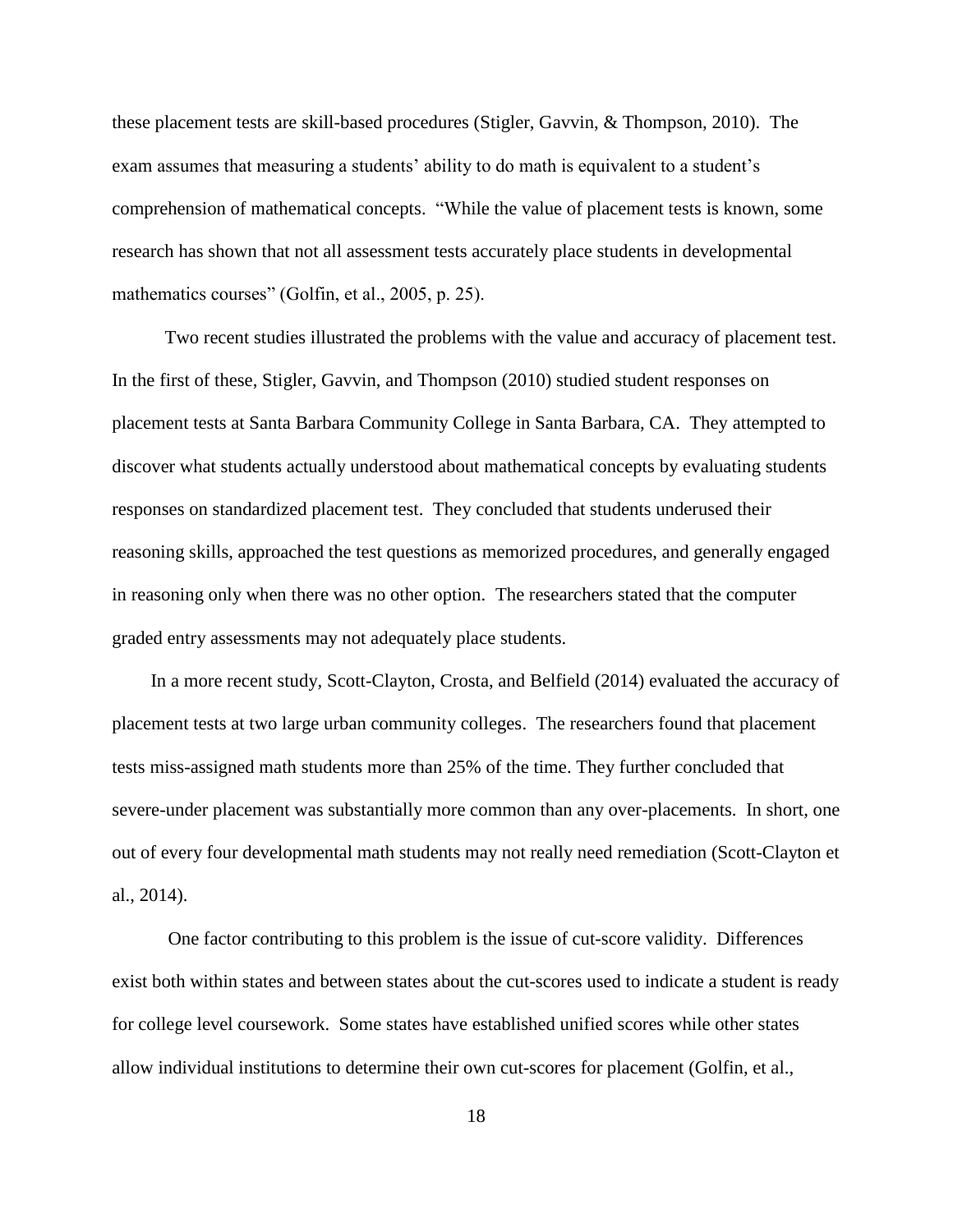2005). In 2000, the American Association of Community Colleges (AACC) conducted a national survey about community college practices related to developmental education. They found that 77% of colleges determined their own cut-scores on placement tests while the other 23% had state mandated placement scores.

Should there be standardized cut-scores? The ACCUPLACER product technical manual reads, "Institutions differ greatly with respect to composition of the student body, faculty, and course content, it is not possible to stipulate specific test cut scores that should be used for placement decisions. Instead, each institution should establish their own cut scores to facilitate placement decisions" (College Board, 2010, p. A-16). Even though the creators of standardized placement exams urge colleges to establish their own cut-scores, differences in cut-scores send inconsistent messages to students and their families. Why can the same placement score indicate a student is ready for college at one institution but indicate remediation is needed at another college?

The problem of placing students in appropriate courses is further illustrated by two statewide studies, one conducted in Texas and the other in Florida. In 2002, Shadish, Cook, and Campbell studied the success of developmental math students in the state of Texas. At that time, Texas colleges and universities used a standardized placement assessment with established cut off scores to identify which students required remediation. For their study, the researchers selected students who required remediation because they scored just below the cut off for college level math and then compared them with students scoring just above the cut off. They found that some students who passed developmental math scored a higher grade in their college level math courses. They also found that passing developmental math did not increase the students' probability of completing college level math.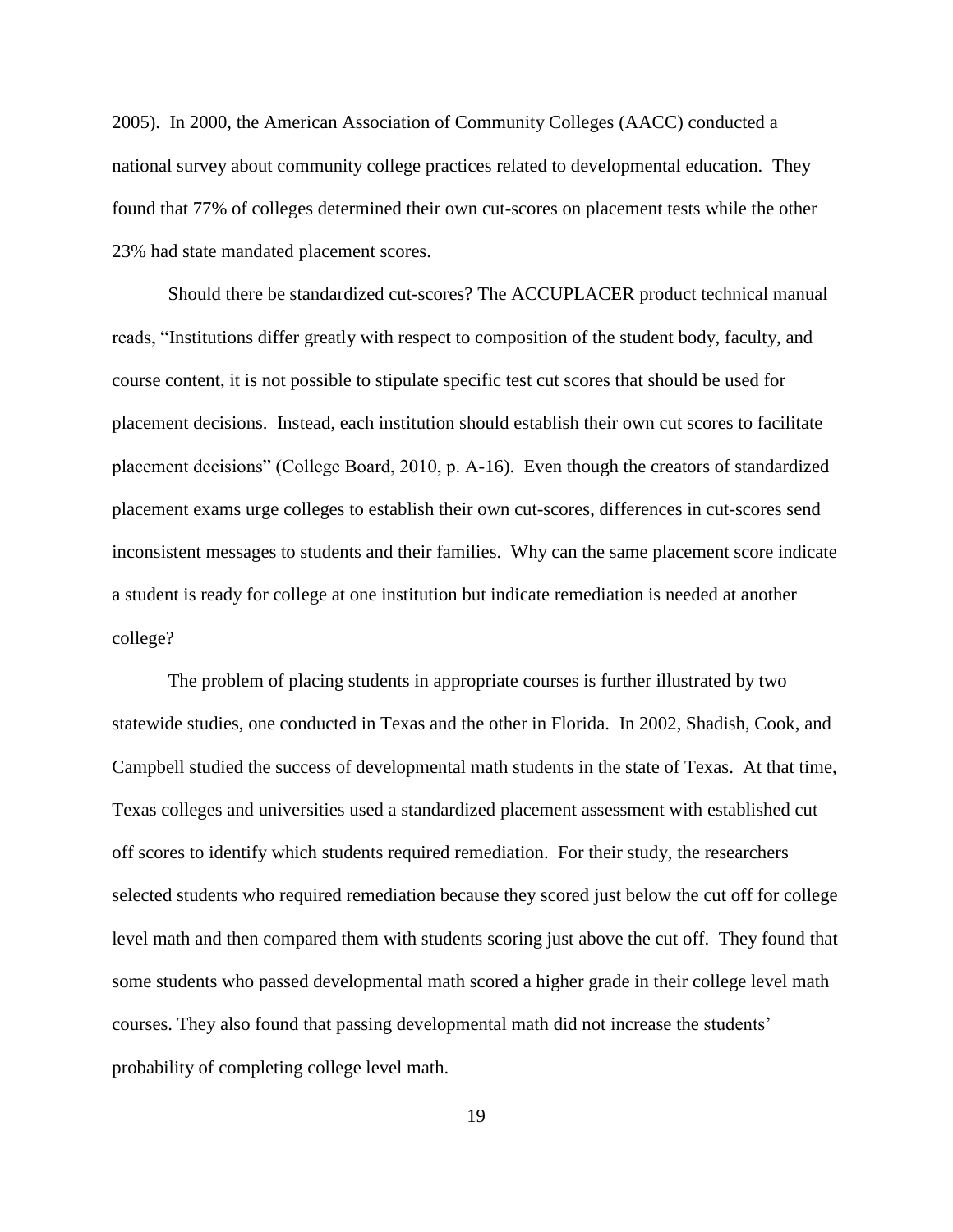In a later study, Calcagno and Long (2008) studied students in Florida whose placement scores were near the cut-scores. Two groups were established by selecting a sample of students who scored just below the established cut-score and another sample of students who scored just above the established cut-score. Students scoring just below the cut-score enrolled in developmental math courses. Students scoring just above the cut-score enrolled in credit-level math courses. The researchers concluded there was not a statistically significant positive relationship between completing developmental math and completing a degree, technical certificate, or transferring to a four-year college.

In both studies, the researchers used regression discontinuity methodology to compare students who tested just below the cut-score for college level math with students who scored just above the cut-off score for college level math. The goal of the studies was to identify students with similar skills and observe the effects of developmental education. Neither study found developmental education made a significant impact on student success. Not only do these studies raise questions about the value of developmental education, they also illustrate the need to establish a valid and reliable way of placing students into appropriate courses. A single placement score does not provide enough information to accurately differentiate between students who are college ready and students who need remediation.

It is becoming obvious that the reliance on just one placement score contributes to the high number of students enrolled in developmental math courses (What we know, 2012; MDHE, 2013). Many of these students are inaccurately placed because these decisions are based on incomplete or inaccurate data. As pointed out earlier, in 2006 The College Board advised institutions to combine their test results with other information to determine what would be the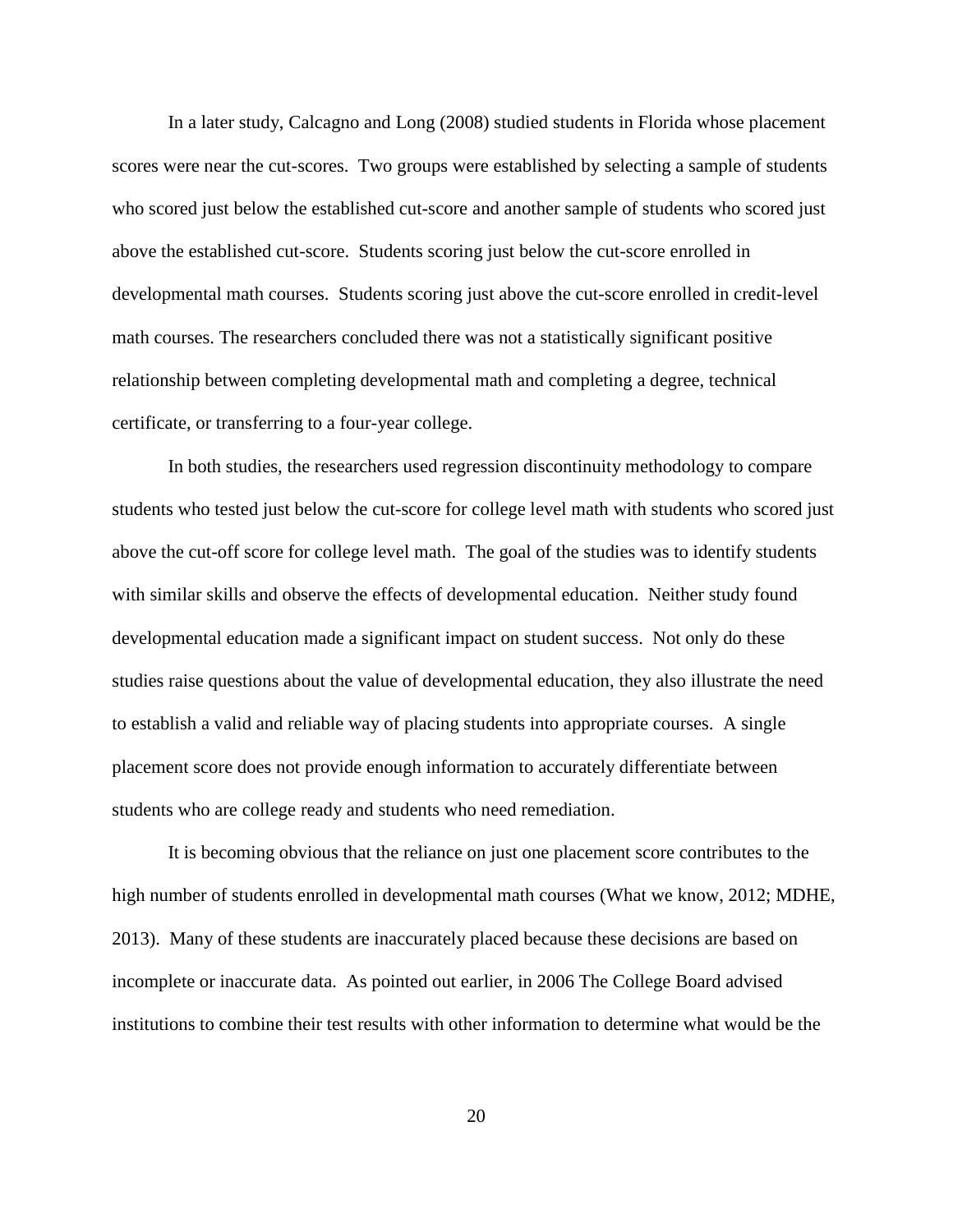most appropriate placement for students. Unfortunately, colleges are still searching for effective multiple measures in placing students into the appropriate math course at the time of this study.

Another problem occurs when students take placement tests without being aware of the consequences of these high stakes tests. As colleges struggle to balance efficient and quick ways to complete students' records in order to register them for classes, students are often rushed through the onboarding process and take the placement tests without any preparation. Consequently, they score below their proficiency level and find themselves enrolled in a sequence of unnecessary developmental math courses.

Even if a college established valid cut-scores and did a good job emphasizing the importance of placement tests, some students are still misplaced. Some advisors fail to follow college policies or use loop holes in admission procedures to help students avoid the developmental courses (Perin & Charron, 2006; Calcagno, 2007). In a 2009 study by Bailey, 21% of students with developmental math placement scores had not enrolled in a developmental math course within three years of starting classes. Either these students were allowed to register in college-level math courses or they voluntarily postponed their graduation for several years. Delaying enrollment or allowing students to enroll in courses for which they are not prepared only compounds the problem.

Finally, diversity of the community college student body contributes to the need for remedial education. Boylan pointed out in 2002, "As student bodies became more diverse, they included more students who were less prepared academically" (Boylan, 2002, p. 2). Recruiting students with diverse backgrounds usually results in students with diverse educational needs. Student differences in ethnicity, socio-economic status, age, physical ability, military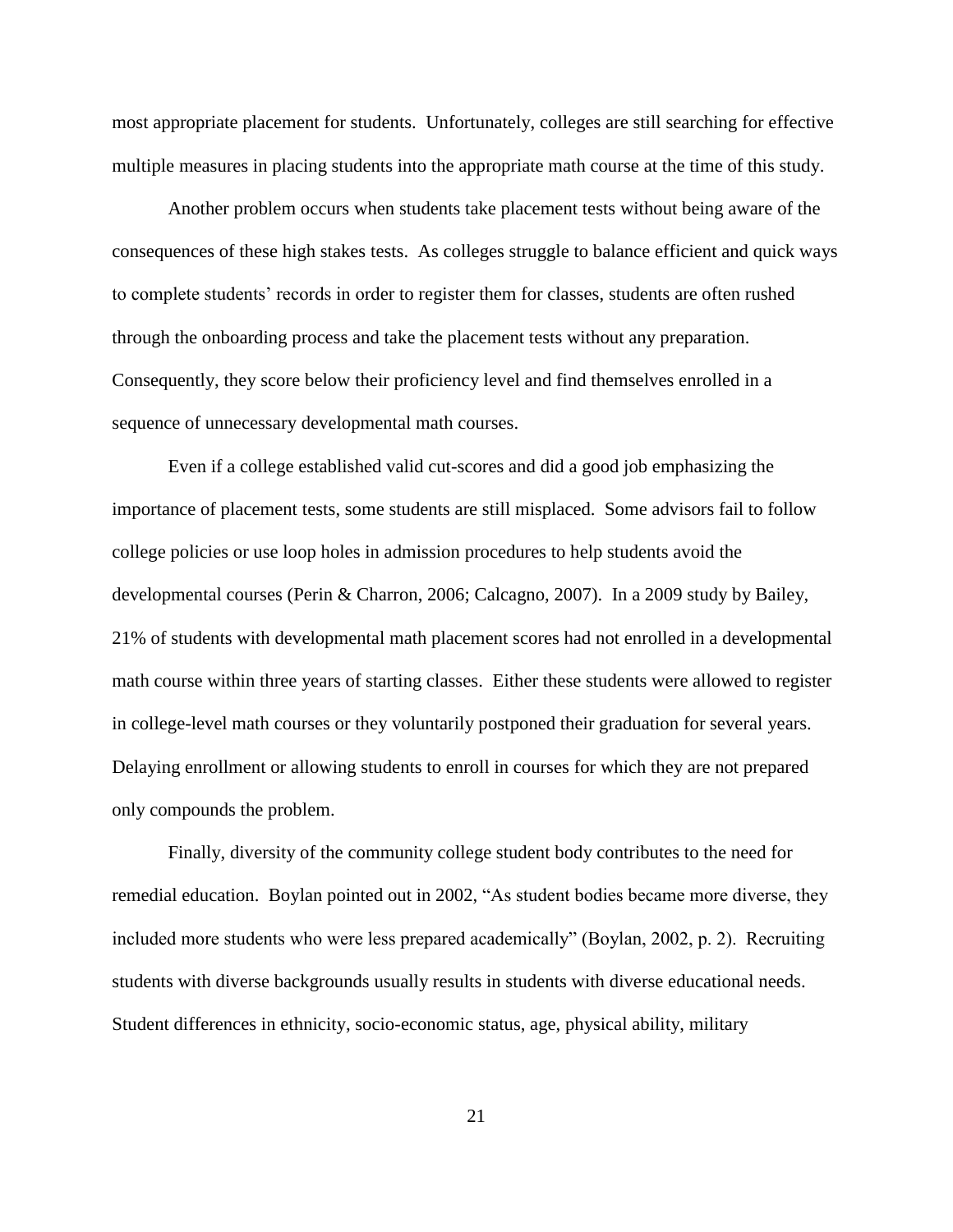experiences and educational background usually increase the percentage needing developmental education.

#### **Factors that Occur While Students are in College**

This section discusses factors that contribute to the high failure rate of students who place into developmental algebra courses. These factors include student characteristics such as maturity, responsibility, motivation, and perseverance. This section also examines the impact of poor study habits as a contributing factor. Many combinations of these issues can keep students swirling in their developmental coursework and never progressing to their college-level math course. As a result, they continue to enroll in developmental education programs once they arrive on the college campuses.

It is well documented that affective qualities such as maturity, perseverance, resilience, self-control, and confidence are just as important as college-content skills (Pascarella & Terenzini, 2005; Boylan, 2002; Blum, 2007; Thomas & Higbee, 2000; Waycaster, 2001). Downing (2011) described these qualities as "fuel that can propel us into the cycle of success" (p. 21). Students who embody these affective qualities demonstrate persistence and a strong self-esteem. They find success by seeking out additional help and are undeterred by challenges or failures (Silva & White, 2013). Downing (2011) goes on to describe the positive effects of responsibility, motivation and discipline. Students who possess these qualities were more likely to show persistence and achieve their educational goals. In contrast, students without these affective qualities exhibit poor self-acceptance and self-esteem. They often stop-out or drop-out of their courses and blame others for their failures to protect their "fragile self-image" (Downing, 2011, p. 21).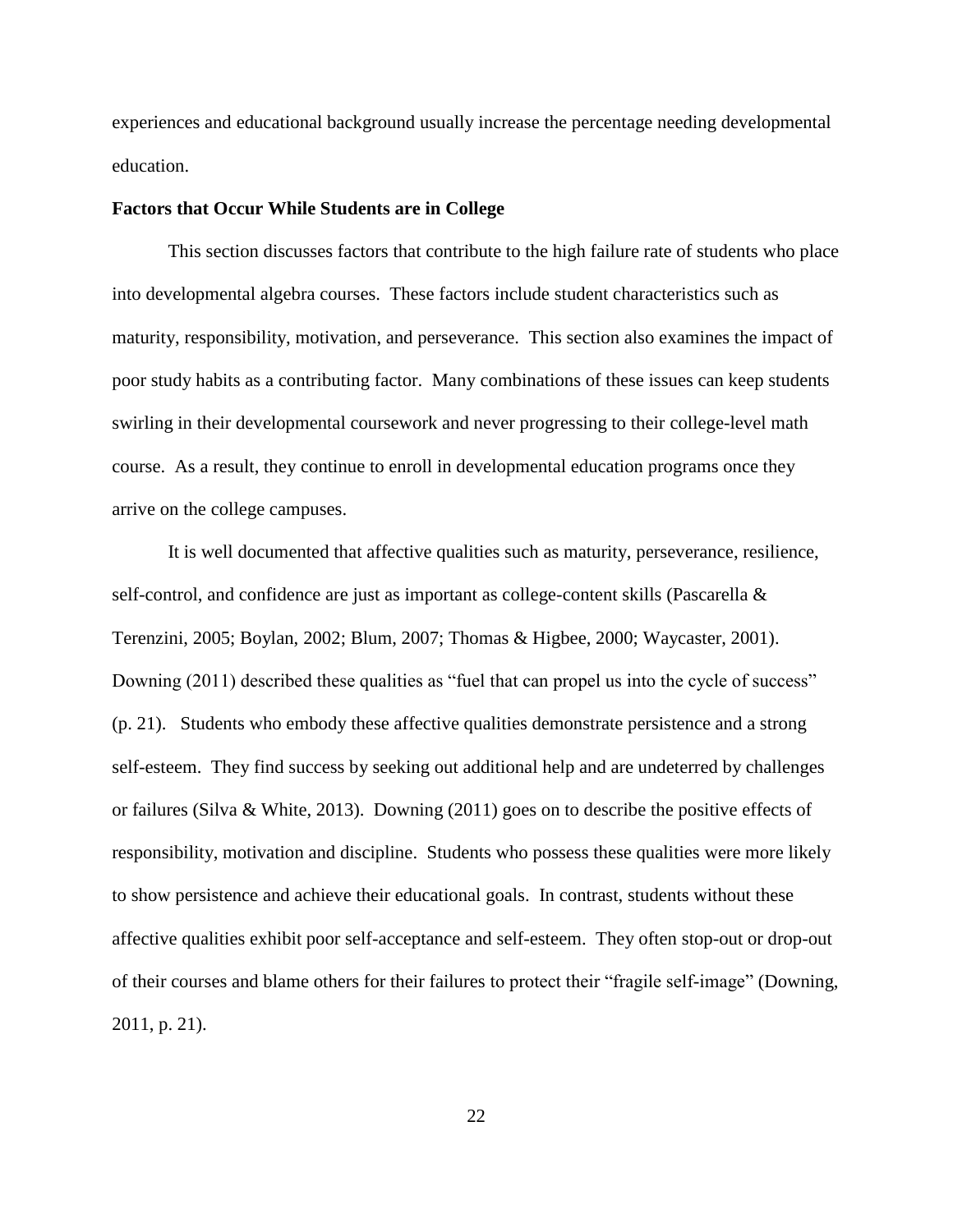Another reason many students fail to succeed in developmental education courses is because they lack several essential study habits and skills (Kuehn, 2003). For example, some students are unable to identify the important and unimportant information in lectures and textbooks. They view textbook cues such as bolding and italics as distractors rather than aids to identify essential concepts of the material. In addition, many developmental students take fewer notes during classroom lectures, independent practice and studying. Finally, they misused answer keys and solutions manuals that could help them determine if they understand the material. As a result, students often believe they have mastered the topics when they actually have very little conceptual understanding of the content.

In summary, there are many reasons students are enrolled in developmental math classes. Some students arrive on college campuses underprepared because of their prior K-12 education or the amount of time since their last math class. Colleges rely on placement tests that lack clear cut-scores and assign many students into remediation courses. Students do not understand the importance of placement tests and are misadvised into the wrong courses. Finally, students' study habits and affective qualities such as maturity, responsibility and motivation contribute to the problem. Unfortunately, the combination of several of these factors can prevent students from succeeding once placed into remediation courses. As a result, students eventually stop-out, drop-out or fail-out of college.

#### **Developmental Math Education as a Roadblock to Success**

This section describes the problems students experience as they try to progress through their developmental math programs which often results in them repeating the courses. This section illustrates how the traditional developmental math programs have become a roadblock to success.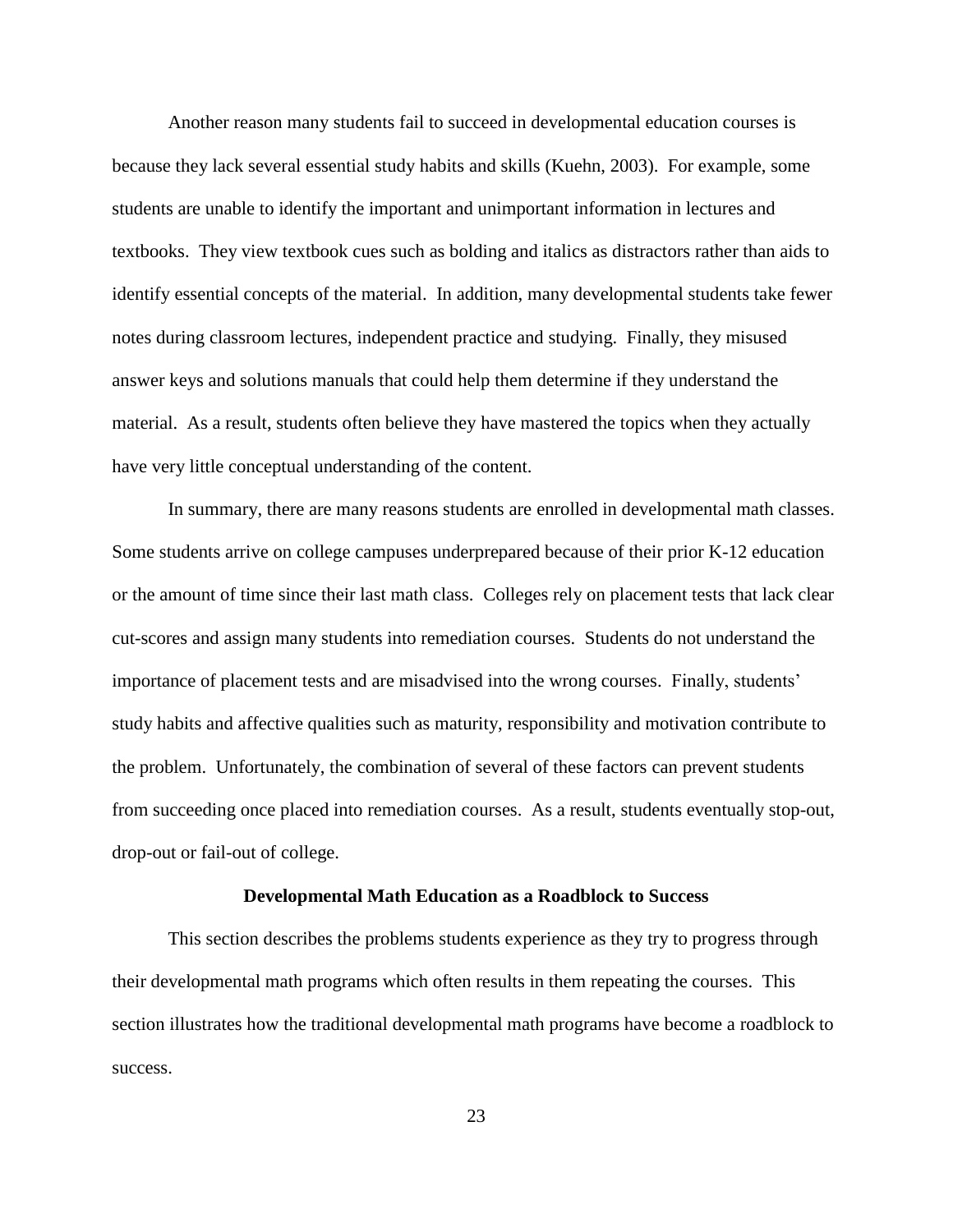A significant number of students placed into developmental math do not complete the required course sequence. Several issues contribute to this problem. First, as pointed out earlier, some students never begin the coursework. Bailey, Jeong, and Cho (2010) found that 28% of students placed into remediation chose not to enroll. Second, many students either stop-out or fail-out at several points along the way. Bailey's 2009 research found that 70% of students either failed the coursework, withdrew, or did not return to complete the next math course. Third, some students who have successfully passed developmental courses choose not to register for the next sequential course. Bailey's 2009 study also found 10% of the students did not continue to the next course even though they passed their earlier developmental math course. Finally, former success in developmental math does not guarantee a passing grade in subsequent math courses. About half of successful developmental students go on to complete their college level math course. Sadly, the combination of all the stop-out points and fail-out points along the sequence of courses results in only 16% of the entering cohort of developmental students ever finishing their gateway credit math requirements (Bailey, Jeong, Cho, 2010).

The reasons so many students find developmental education a roadblock vary widely (Bailey, Jeong, Cho, 2010; Hammerman and Goldberg, 2003; Goldrick-rab, 2007, Trenholm, 2006). Three of the most commonly cited reasons are described below.

First, the sequence of course work is too long. For many students, time is the enemy to completing their degree. The factors contributing to their college success evolve with each passing semester. Changes in students' financial, relationship and personal situations all influence their ability to remain in school. Lengthy course sequences create more opportunities for problems in students' personal lives to deter them from their educational goals (Bailey, Jeong, Cho, 2010).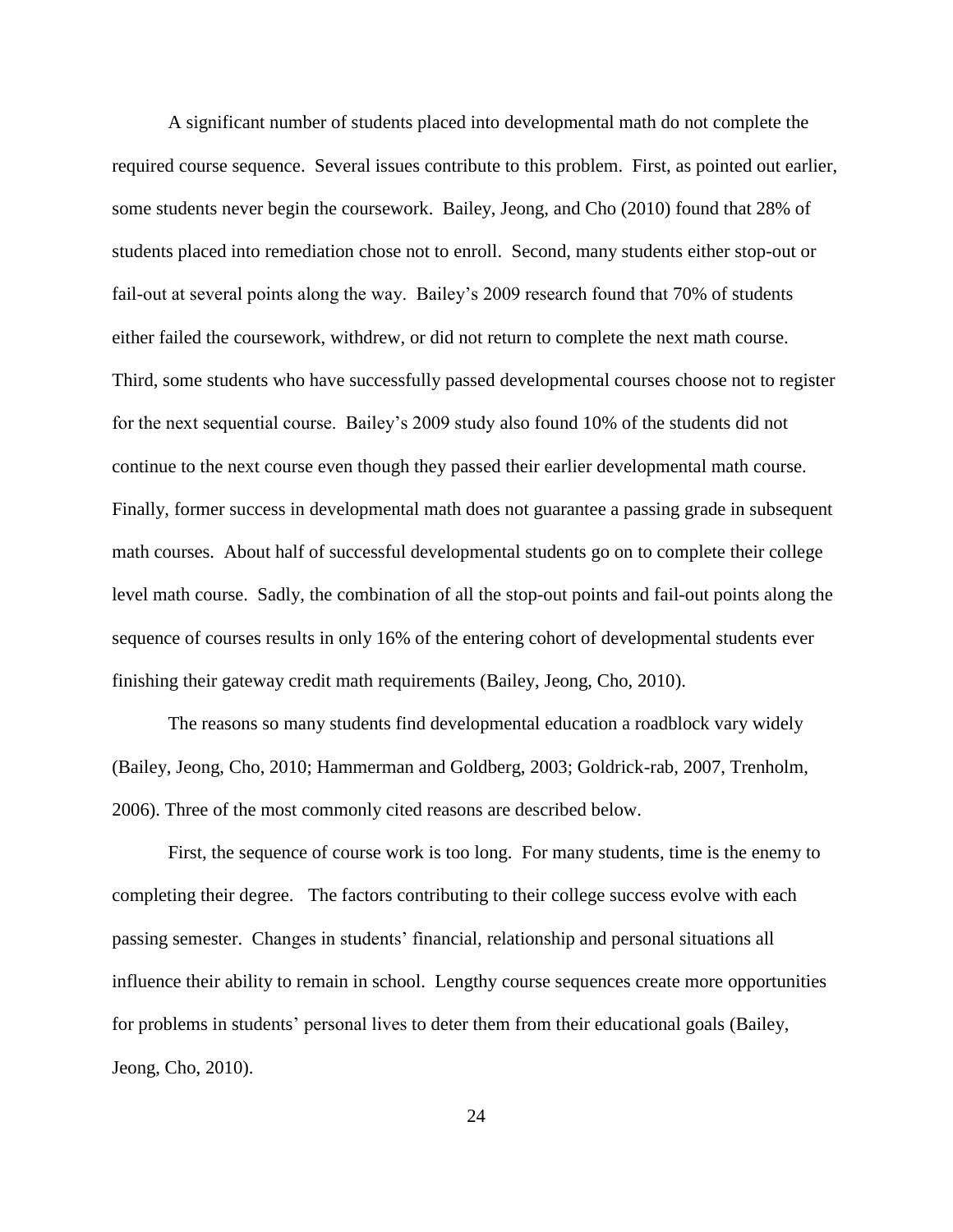Second, the current methods used to teach developmental mathematics are not working. As explained earlier, many students do not understand the basic concepts of mathematics because the subject was presented as a series of rules (Hiebert, et al., 2003). All too often, many college developmental math instructors teach the objectives in the same manner. Unfortunately, the "skill-and-drill" method of instruction is still the dominant way of teaching mathematics in American higher education (Goldrick-Rab, 2007). The students didn't understand the concept through "skill and drill" practice introduced in elementary school, then middle school, and again in high school. These pedagogical methods failed the student several times before. College instructors should not be surprised when developmental math students struggle with topics such as fractions when they continue to use the same strategies that didn't work in K-12 education. As a result, students who are unsuccessful in K-12 continue to be unsuccessful with their developmental educational experience (Trenholm, 2006).

Finally, the type of required mathematics may be wrong. The entire sequence of developmental math coursework is built around preparing students to take a college-level algebra class. In turn, the college-level algebra course is designed to prepare students for further study in advanced mathematics or math related subjects. Only a small proportion of students have this educational goal. Few students find relevance in the mathematics they are required to learn. For many students, a course in statistics or quantitative analysis may provide a more meaningful college level math experience. By making these changes, the gateway mathematics course could align with the students' course of study (MDHE, 2013).

As shown above, the current ways we teach developmental mathematics and the nature of the courses are preventing many students from achieving their educational goals. Even though some studies paint a bleak picture of developmental education, research is pointing to promising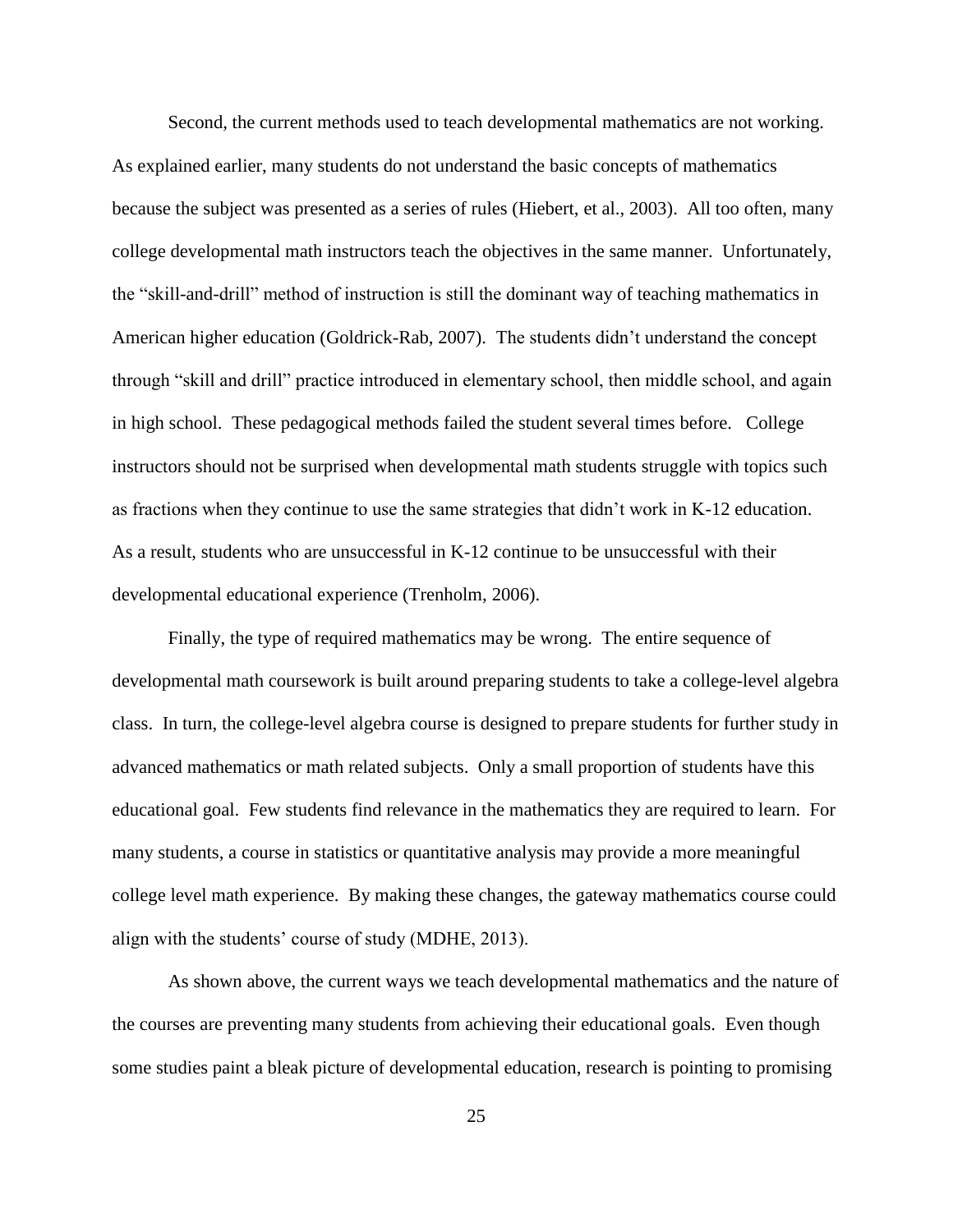changes. Leading scholars in the study of developmental education have constructed practical guides to help colleges mitigate the negative results of ineffective policies.

Boylan (2002) collaborated with the National Center for Developmental Education (NCDE) and the Continuous Quality Improvement Network (CQIN), to construct a practitioner's manual titled, *What Works: Research-Based Best Practices in Developmental Education*. Key findings in this book emphasized the need to make developmental education an institutional priority. As Boylan (2002) stated "Developmental education does not work well when it is random, nonsystematic effort carried out by uncoordinated units spread across the institutional flow chart" (p. 7). In contrast, effective developmental education programs are a coordinated effort between faculty, administrators, and staff. They are integrated into the organizational, administrative, instructional, counseling, advising, and tutoring activities of the school.

Similarly, Roueche and Roueche (1999) summarized research relating to policies and practice in their book: *High Stakes, High Performance-Making Remedial Education Work.* They analyzed the efforts of selected community colleges that demonstrated significant improvements for developmental students. They concluded that colleges must be willing to conduct a selfanalysis to determine their strengths and weaknesses as they survey and examine promising efforts by other colleges.

Models of successful developmental education programs vary greatly from school to school. Boylan and Saxon (2006) reviewed many of these programs and determined that "some institutions gave it a priority and put serious effort into doing it well" (p. 37). The next section identifies some of the programs at colleges who are "doing it well."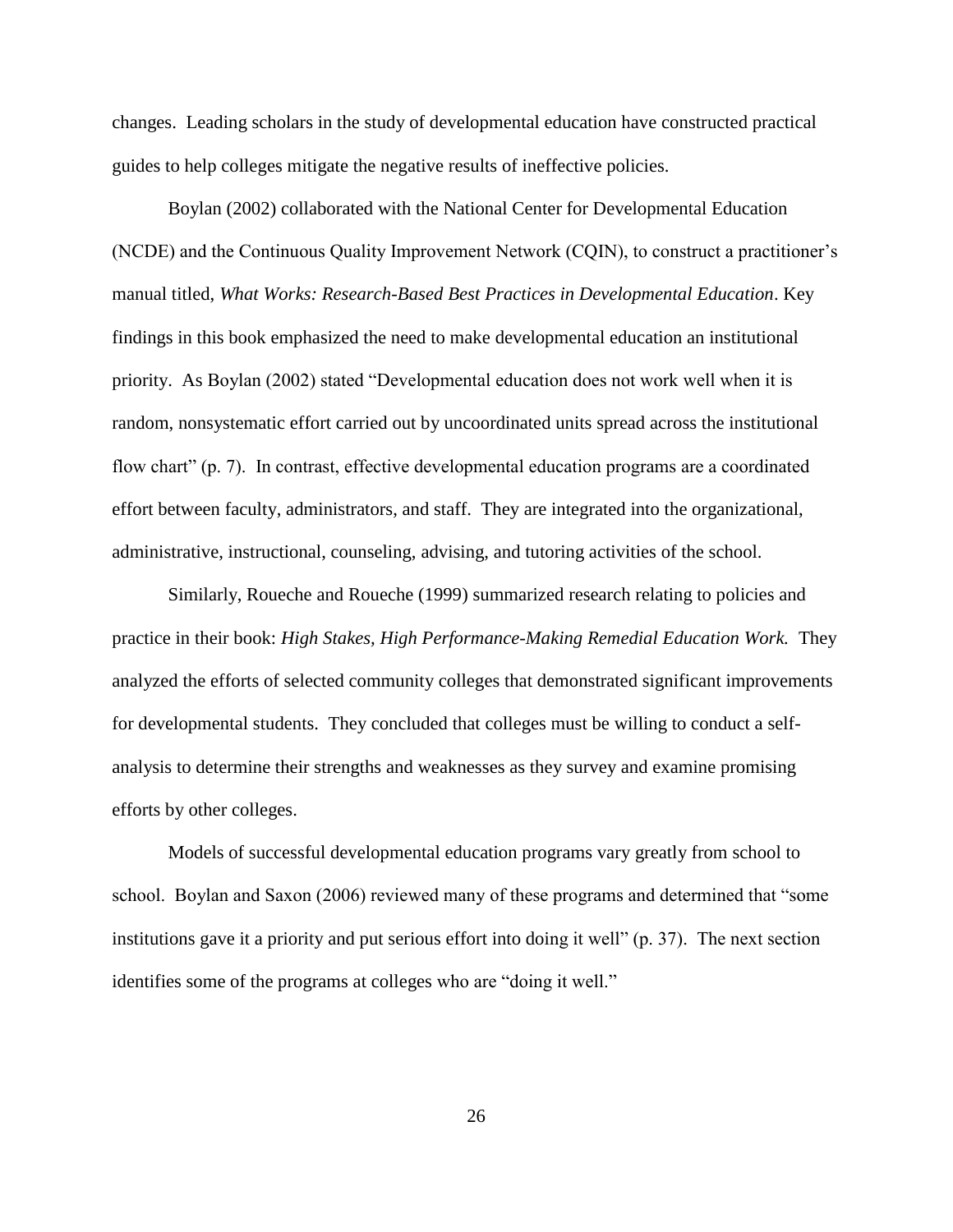### **Best Practices in Developmental Education**

This section provides an overview of thirteen representative best practices designed to improve developmental math education in community colleges. The best practices were subdivided into the following four categories: (a) strategies to help students avoid developmental education, (b) non-classroom support for developmental education students, (c) course scheduling variations for developmental education students, (d) classroom practices to improve student outcomes. Many of these strategies were developed at community colleges participating in the Achieving the Dream initiative. For this review of the literature, several publications from the Achieving the Dream organization were provided by Dr. James Hammons, Professor of Higher Education Leadership at the University of Arkansas and Leadership Coach for Achieving the Dream. These publications became a valuable asset to this section. Again, this section is not intended to be an exhaustive list of all best practices in developmental math found in the literature, but an illustration of several emerging innovative strategies.

# **Strategies to Help Students Avoid Developmental Education**

Ideally, every high school graduate in the United States would have the skills and knowledge necessary to be successful in college. The following strategies were designed to increase the percent of student who begin their higher education studies in college-level courses. These strategies help students identify, and shore up, any deficient skills prior to enrolling in college. Three of the best practices related to this goal are described below.

**1. Early intervention strategies.** Early intervention is a best practice to help students prepare for college and bypass developmental math programs. In 2008, Florida state legislatures mandated that college placement tests be available to high school juniors. Any students who were not identified as "college ready" were given remediation opportunities before graduating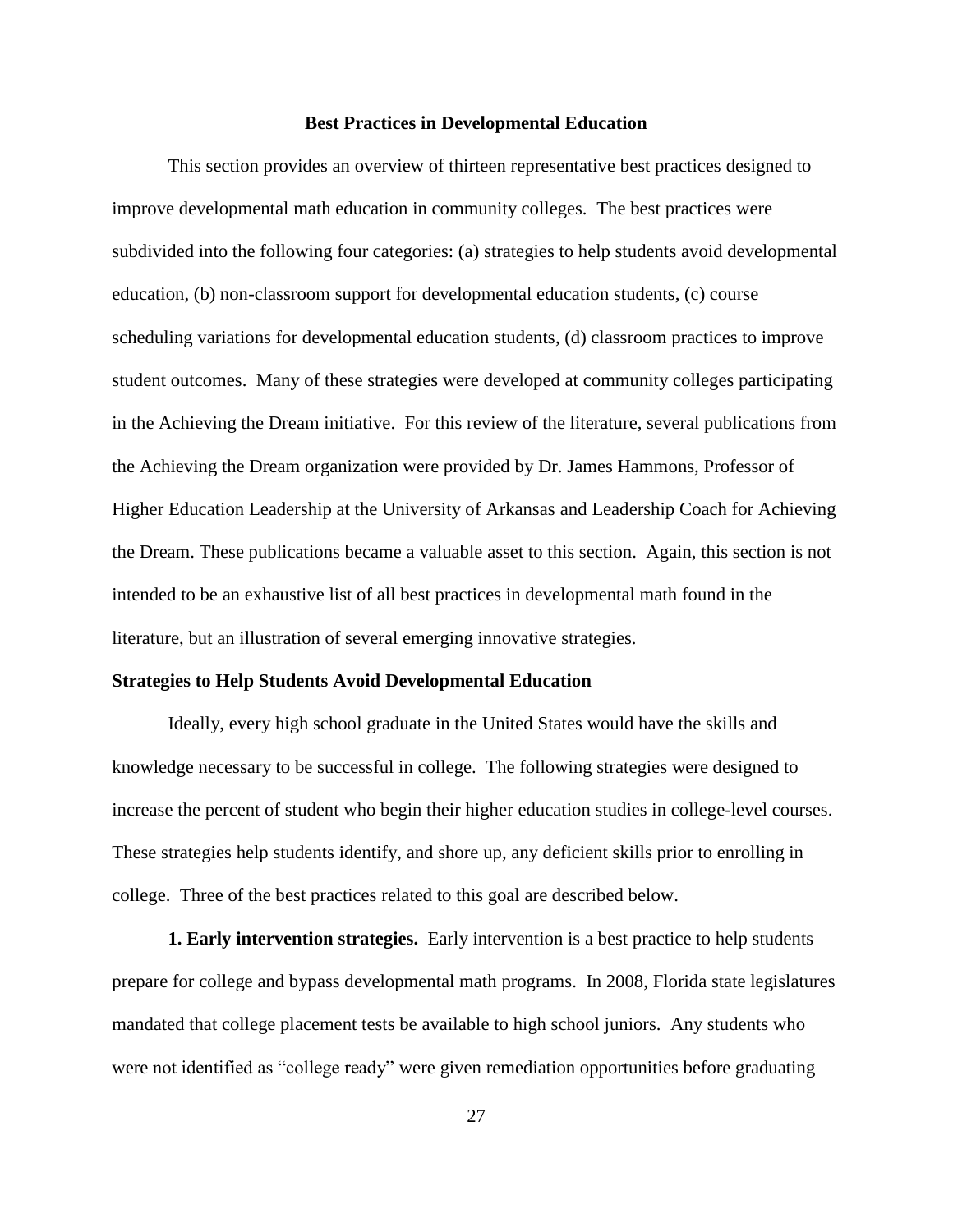high school. In an attempt to prepare students for college, the Florida Department of Education approved additional high school courses in reading, mathematics, and writing. These courses counted as elective credits toward high school graduation. Students who successfully completed the courses with a C or better were exempt from developmental education in Florida's colleges for two years from the date of completing the course. Using these strategies, Florida decreased the number of first-time freshmen students enrolled in developmental courses (Collins, 2008). Because of these results, and others similar to it, a 2012 report summarizing the Developmental Education Initiative by Achieving the Dream encouraged colleges to administer a placement assessment to high school juniors and seniors. Early intervention allows students to correct deficiencies before graduating (What we know, 2012; MDHE, 2013).

**2. Curriculum alignment between K-12 and higher education.** Better alignment of curriculum between K-12 schools and higher education is another best practice, as exemplified in Missouri. Collaboration between K-12 educators and higher education was emphasized in a 2013 Missouri government report titled, "Principles of Best Practices in Remedial Education." Working together, colleges and high schools decreased the number of students assigned to remediation and provided focus to students who actually needed developmental services (MDHE, 2013). When high school programs aligned their curriculum to college-readiness expectations, students more readily transitioned into college coursework. Students knew they were college ready when their high school exit assessments correlated with college entry assessments.

**3. Pretest and retest.** Pretesting and retesting programs are another best practice to help students avoid developmental courses. Summer bridge programs, boot camps, and preparation courses can dramatically decrease the number of students who eventually enroll in semester long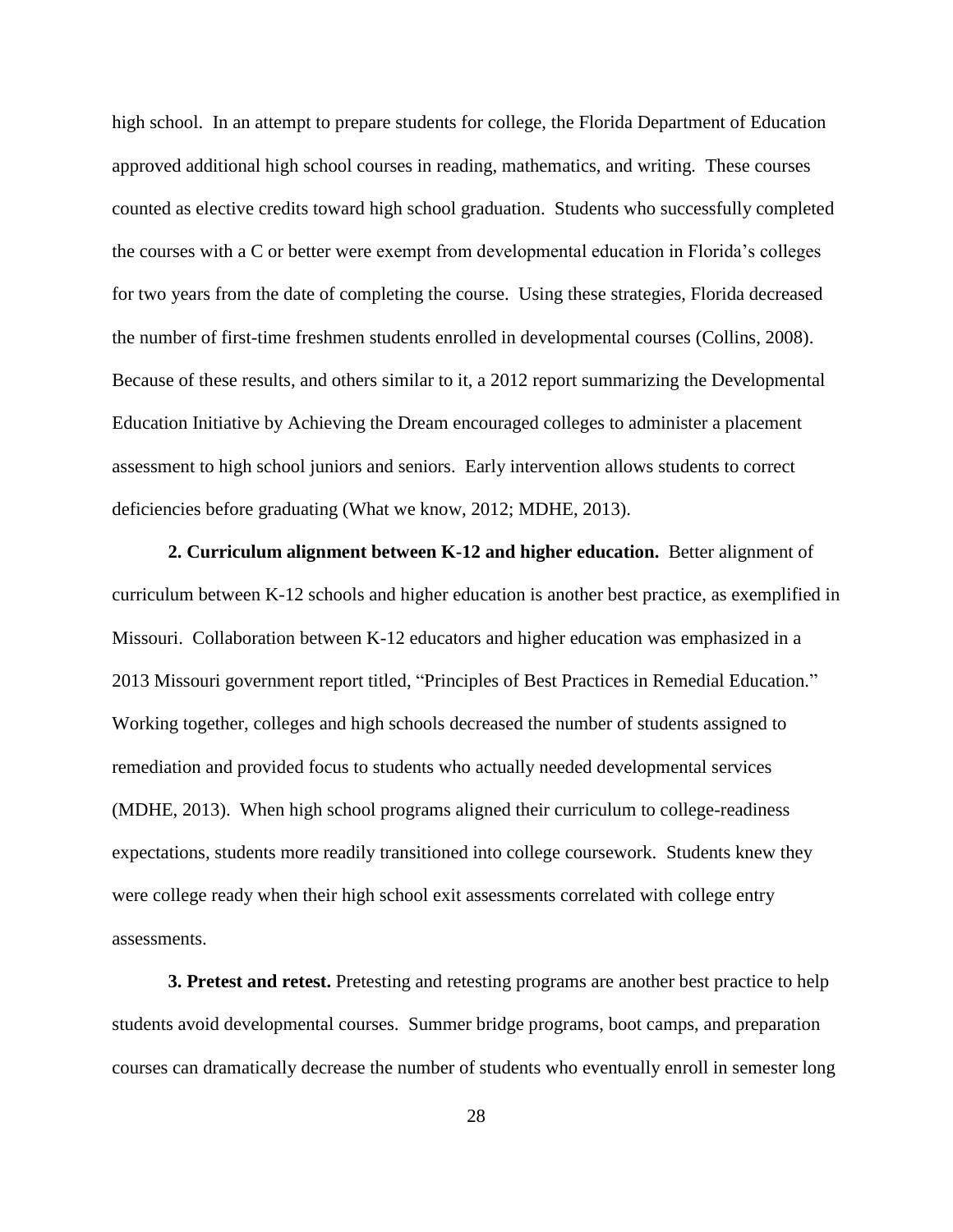remediation programs. These programs occur before the students begin their college education. Three community colleges that have explored the impact of pretest and retest programs are described below.

El Paso Community College implemented a pretesting and retesting approach to placing students. First, students took the placement test. Second, students reviewed placement exam materials and content through computer-based modules. Third, specialists referred students to support networks for non-academic issues. Fourth, students were retested to determine their placement. With these changes, El Paso Community College has increased the number of students testing "college ready" and reduced the number of students placing into multiple levels of developmental coursework (What we know, 2012).

Guilford Technical Community College (GTCC) in North Carolina also adopted a pretest and retest program for its students. GTCC faculty created an online test preparation program that included practice test questions and reviews. Using the online software, the college was able to dramatically increase the number of students participating in the program. Over 2000 students completed the review and 40% placed at least one math course higher than the pretests originally indicated (What we know, 2012).

Houston Community College in Houston, TX modified the pretest then retest approach to placing students into developmental math. This college's program placed marginally developmental students into a four-week long lab course with individualized instruction. Upon completing the four-week practice course, students were retested and placed into a "Second Start 12-week semester" course. The college reported that 50% of the math students retested into at least one level higher in the math course sequence (What we know, 2012).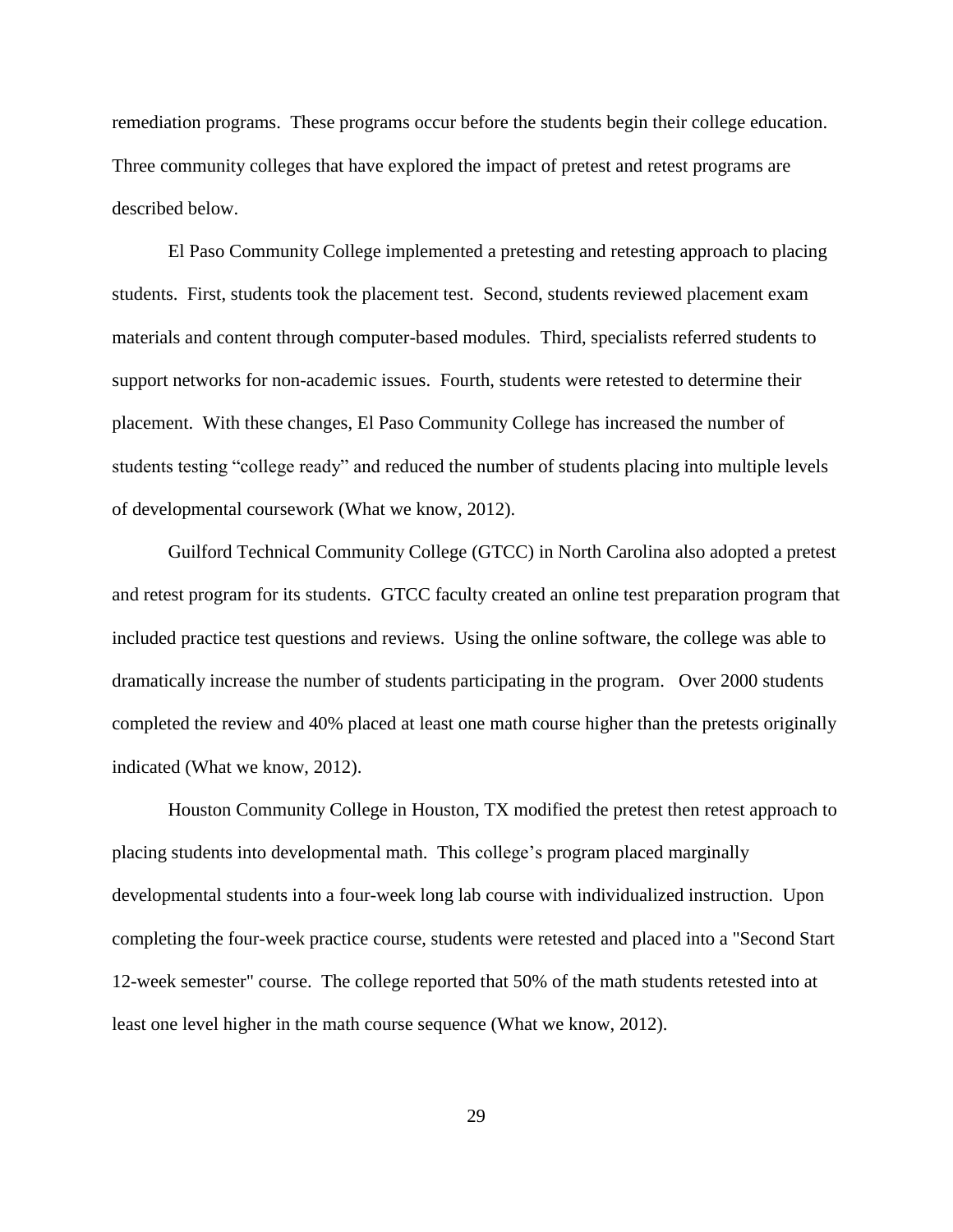These programs utilized an exam as a pretest to identify deficiencies in skills and knowledge. A modular-based course helped the underprepared students brush up on prerequisite skills in a week-long accelerated pace. Students then retested to determine a more accurate placement. Colleges that participated in the Developmental Education Initiative found that some students in these programs were "advancing multiple levels of remediation or bypassing it altogether" (What we know, 2012, p. 12).

In summary, remediation prior to starting college has great potential to help students avoid developmental education all together. As seen in the previous examples, pretests and retests can provide opportunities for quick remediation and improve students' academic skills. Aligning the curriculum and assessing high school juniors and seniors can also dramatically decrease the number of students entering college with academic deficiencies. These strategies allow students to fill the gaps in their understanding before beginning their first semester in college.

# **Non-classroom Support for Developmental Education Students**

Some colleges have increased support for their developmental students outside the classroom by investing resources in academic assistance and advising (McCabe, 2003; Roueche & Roueche, 1999; McClenney, 2005). Unfortunately, students most in need of these services fail to utilize them. Successful programs have designed creative ways to combat this challenge. This section presents three examples of best practices in non-classroom support to help students succeed in developmental courses.

**4. Building connections.** Programs designed to build connections between developmental students and external support services is a best practice. One example of this type of programming started in 2008 at South Texas College in McAllen, TX. It was named "Beacon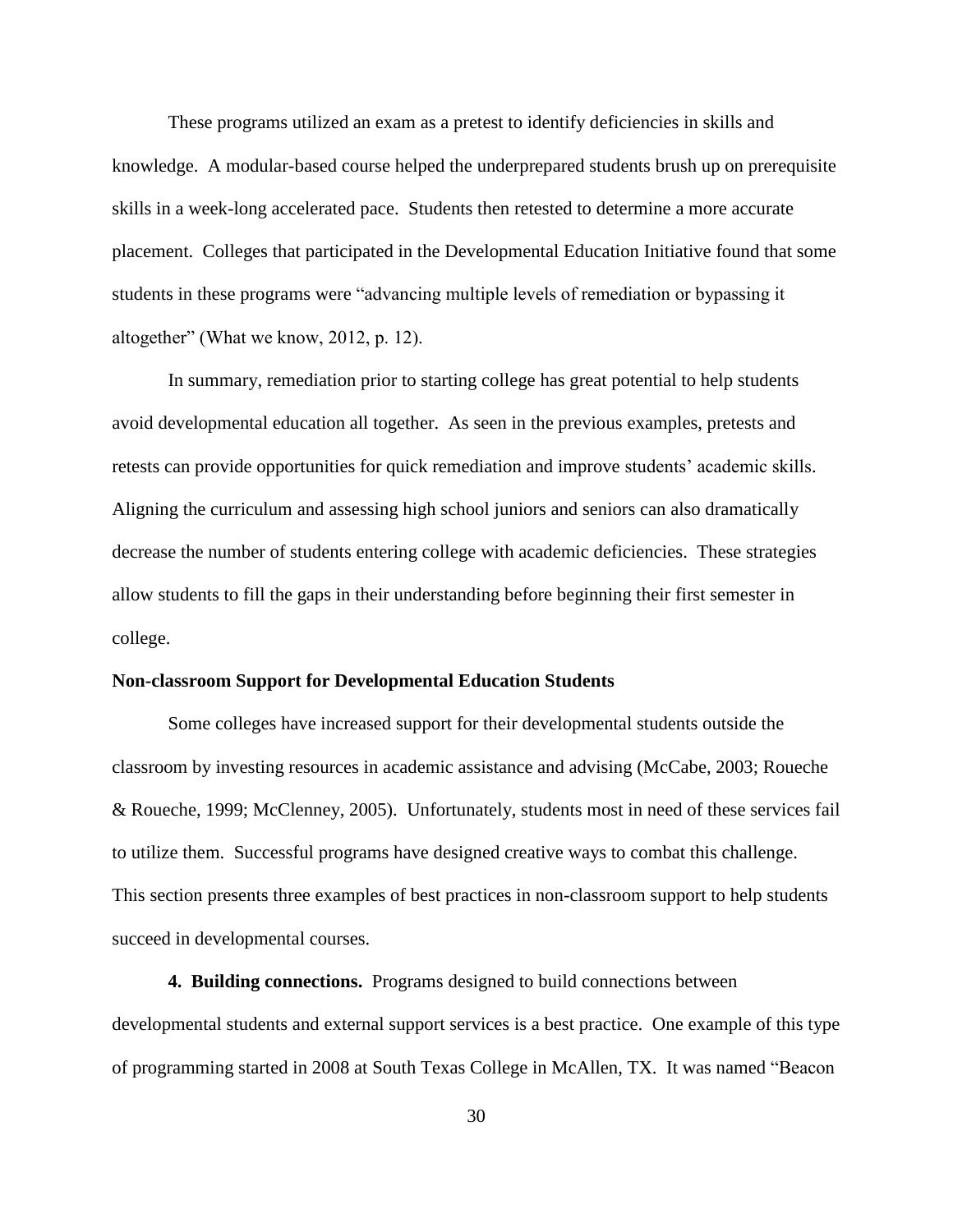Mentoring." Prior to the start of the semester, the college recruited and trained volunteer mentors from student services departments within the college. These employees agreed to serve as classroom mentors in addition to their regular duties. Each mentor was assigned to one of the 41 participating math classes. The mentor visited the classes and served three key roles. First, mentors communicated important information about counseling, academic advising, financial aid advising, academic support services, and registration information by visiting the class during class time. Second, the mentors acted as the students' go-to person throughout the semester for student services questions. Finally, mentors and faculty members collaborated to support students who were at risk of failing before they dropped out of class. The program was evaluated through an experimental design which formed three major findings. First, "Beacon Mentoring" increased the number of students utilizing the college's tutoring center. Second, "Beacon Mentoring" led to a statistically significant decrease in withdrawal rates; however, it did not change the pass rates of the courses. Third, there was no change in the percent of students that enrolled in the following semester (Visher, Butcher, & Cerna, 2010).

**5. Intrusive advising.** Intrusive advising is another non-classroom best practice to support developmental students. Intrusive advising is an advising practice that does not wait for the students to seek assistance. These programs reach out to students through mandatory meetings and provide early interventions in order to guide them to academic support networks and career services departments. As an example, Zane State College in Zanesville, Ohio recognized the importance of intrusive academic advising for its most at-risk students. Advisors utilized personal phone calls, mandatory meetings, e-mails, and Facebook as ways to provide ongoing information about tutoring, workshops, and services. Intrusive advising, combined with

31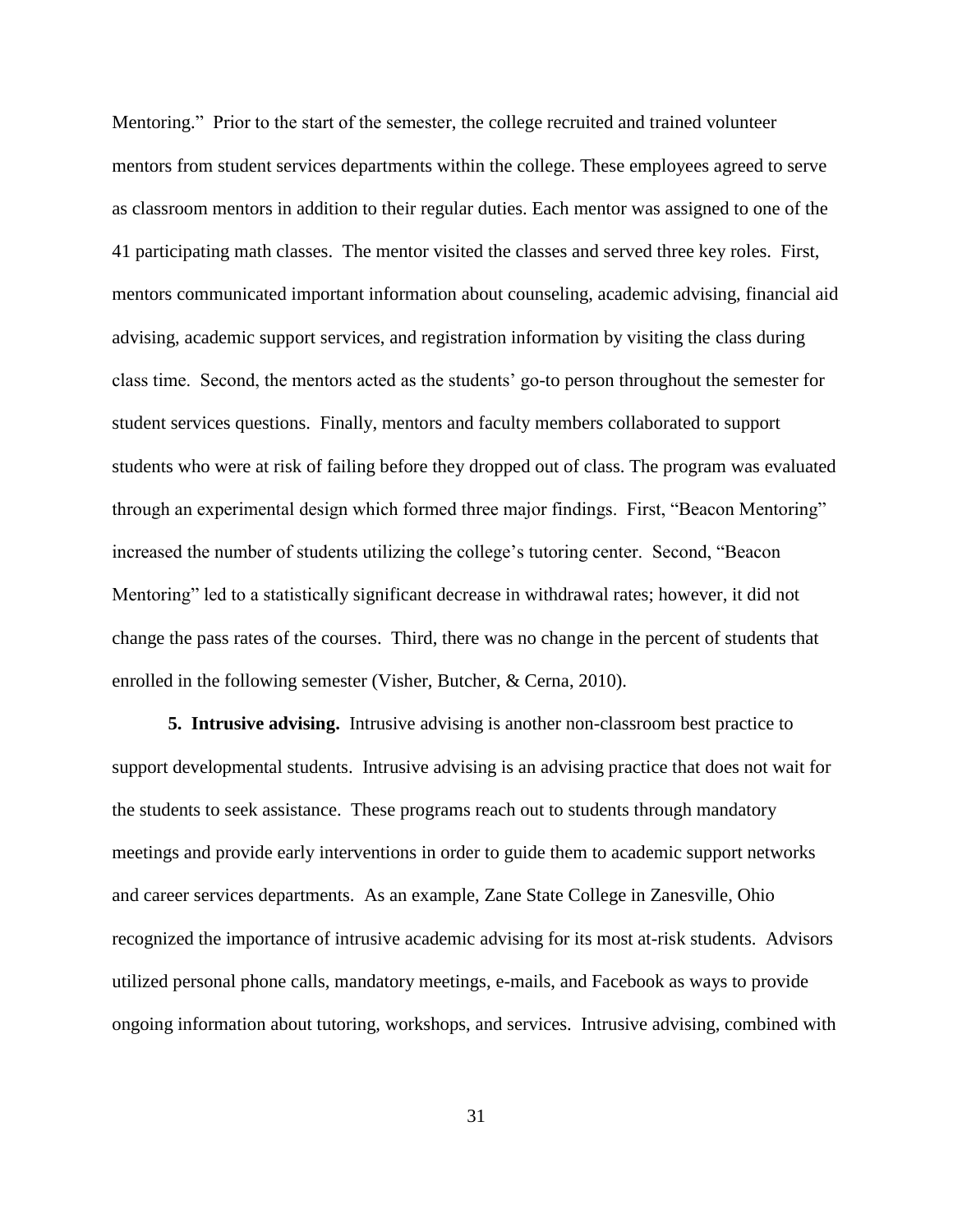other initiatives at Zane State College, increased retention rates over 10% (Matter of Degrees, 2013).

**6. Improve college readiness.** Successful programs realize that college readiness is more than academic preparedness. Students need courses in study skills and academic preparation (Pascarella & Terenzini, 2005; Boylan, 2002). Faculty, staff, support services, and student services all play a role in the success of these students. For example, Valencia College in Orlando, Florida integrated success skills into each developmental course in order to improve student habits in at least one of the following categories: reading, goal setting, study skills, motivation, and critical thinking (What we know, 2012). Implementing strategies to address study habits and affective student qualities is another best practice.

In summary, these best practices illustrate three key ideas. First, successful programs are more than discipline specific education. Interdepartmental efforts provide a comprehensive approach to serving the diverse needs of developmental students. Second, college readiness encompasses many of the behaviors and affective qualities of successful individuals. "Maturity, self-discipline, perseverance and habits of mind such as problem solving, the ability to observe, listen, and speak" (MDHE, 2013, para 7.1) all contribute to student success. Finally, colleges should provide comprehensive student services such as advising, counseling, support, and tutoring to help their developmental students succeed.

### **Course Scheduling Variations for Developmental Education Students**

Better outcomes occur when a student progresses through the course sequence in a reasonable time frame. For example, once students complete a basic algebra course they should register for the intermediate algebra course as soon as possible. Advising is key to helping students make informed choices about course pairings, types of courses offerings, degree plans,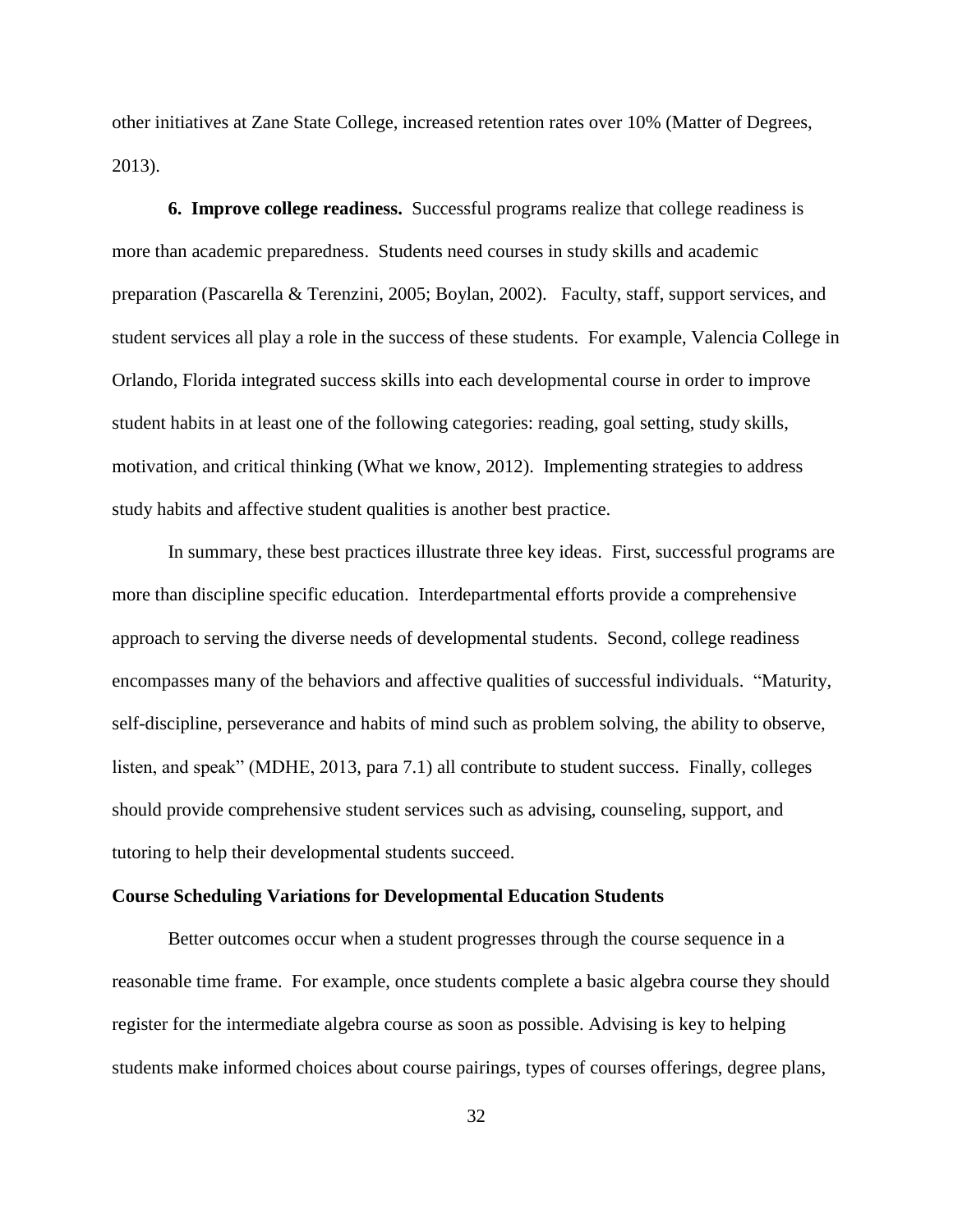and career paths. Many states and community colleges are working to close the gap that often leads students to "stop out" of their math sequence (Collins, 2008). This section describes innovative variants on course scheduling that have shown improved outcomes for developmental students.

**7. Continuous enrollment.** Continuous enrollment is a recommended best practice for students facing multiple required courses in a developmental mathematics program. Continuous enrollment allows students to work at their own pace through course content and modules. Thus, some students complete multiple courses in one semester while other students take longer than a semester to complete a single course. At the start of the next semester, students move forward with their learning. Students who complete the developmental sequence are able to transition into credit coursework. Students who need more time in remediation continue to make forward progress instead of restarting at the beginning of the course.

An example of a continuous enrollment program is ModMath at Tarrant County College in Fort Worth, Texas. This modular approach to teaching developmental math replaced the college's three 16-week long developmental math courses with nine modules, each lasting 5 weeks long. After taking a placement assessment to determine which of the 9 modules they must complete, students work at their own pace. This practice accelerates them through the program. "By dividing the curriculum into modules, ModMath allows students to leave and return (or fail and return) without losing as much ground as they would in semester-length courses" (Fong  $\&$ Visher, 2013, p. 3). Several colleges have adopted these modular approaches to developmental course offerings and have seen a 10% increase in student success rates (What we know, 2012).

**8. Learning communities.** In contrast to the flexible schedules of continuous enrollment, some colleges have had success with rigid scheduling programs for their developmental students.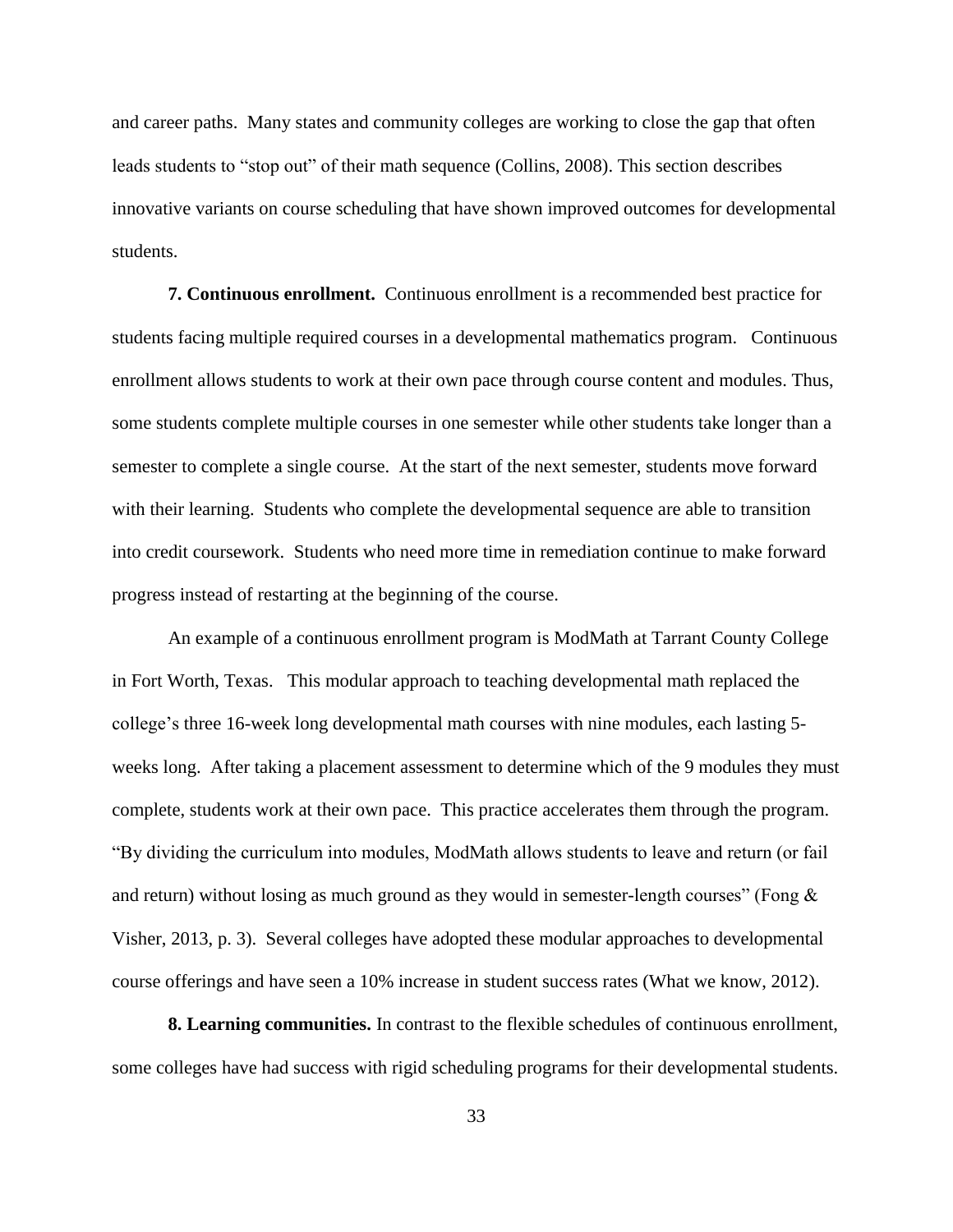Cohort scheduling through the use of use of learning communities is one common option. Learning communities group students together with similar courses so that "students are required to share the experience of learning. They participate in cooperative learning activities that call for them to be interdependent learners" (Tinto, 1997, p. 602). The faculty members of these courses function as a team to foster interdisciplinary learning through connecting concepts and class discussions. Learning communities have shown positive outcomes on student success in college level courses for many years (Scrivener et al, 2008; Bailey & Alfonso, 2005; Grubb, 2001).

A recent successful adoption of cohort scheduling through learning communities occurred at Kingsborough Community College in New York. At this school, freshmen were grouped by enrollment in three courses. Developmental students took their remedial course, a college-level course, and a college success course all together. Because of their common schedules, students formed stronger friendships that supported their learning through shared accountability. Students who participated in the program were more likely pass the gateway skills assessment to enroll in college-level coursework (Matter of Degrees, 2013; NCSL, 2014).

**9. Co-remediation.** Co-remediation is another best practice identified in the literature. Co-remediation is the practice of placing marginally developmental students into courses that remediate within the content of the gateway courses. The goal is to shorten students' time to graduation and improve completion rates. When students are given the opportunity and appropriate support, studies have shown that students who score just below the cut off scores can be successful in college-level coursework (Calcagno & Long, 2008; Shadish, Cook, & Campbell, 2002).

34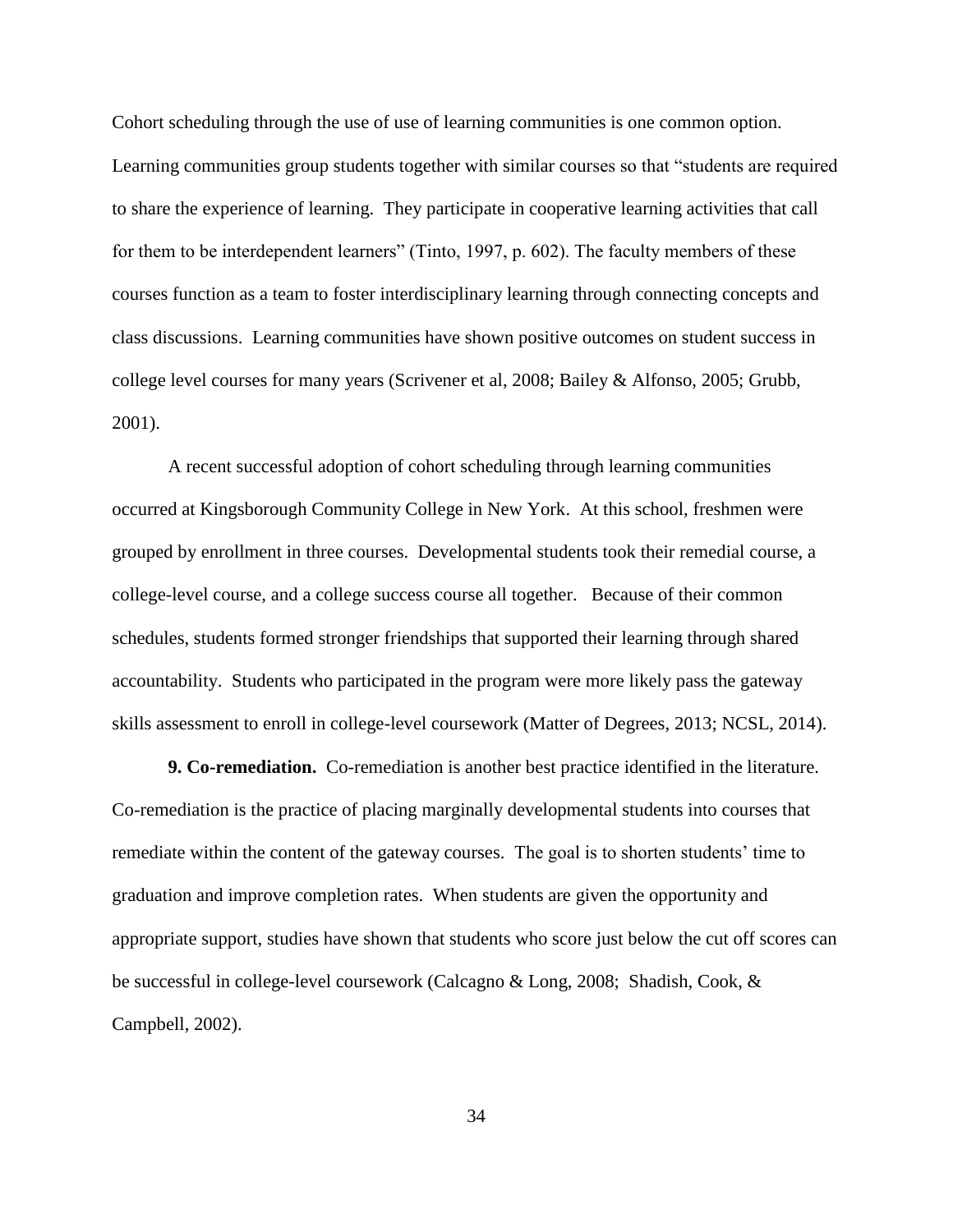The Community College of Baltimore (CCB) offers an example of a successful coremediation program. CCB placed borderline remedial students into college-level courses, then provided extra support in the form of an additional study hour course taught by the same instructor. A study of this program conducted by the Community College Research Center found that students in the co-remediation model were more likely to pass the first two collegelevel courses than the students who were not in the program (NCSL, 2014).

**10. Mathematics pathways.** Mathematics pathways is another example of a best practice. The American Association of Community Colleges defined pathways as an "education experience that is built around and through an area of study" (AACC, 2014, p. 11). Math pathways provide differentiated gateway courses designed to teach the mathematical skills necessary for the students' programs of study. Instead of relying on a traditional college algebra course as the default general education mathematics requirement, pathways align course objectives and curriculum around designated degree and career goals. Moving away from traditional gateway mathematics requirements has the ability to solve many of developmental education's problems.

The Dana Center at the University of Texas-Austin, in cooperation with the Carnegie Foundation for the Advancement of Teaching, developed two such pathways: Statway and Quantway. Both are year-long math programs that have successfully brought students through their developmental course work and credit level math with much higher success rates than the traditional sequence of courses (Silva & White, 2013). These courses integrate developmental math with college level math. The course content centers on real-world problems and the teachers focus on helping students become successful learners. The program produced amazing results in its first year. In fall 2011, 51% of the 1077 students in the program had earned college

35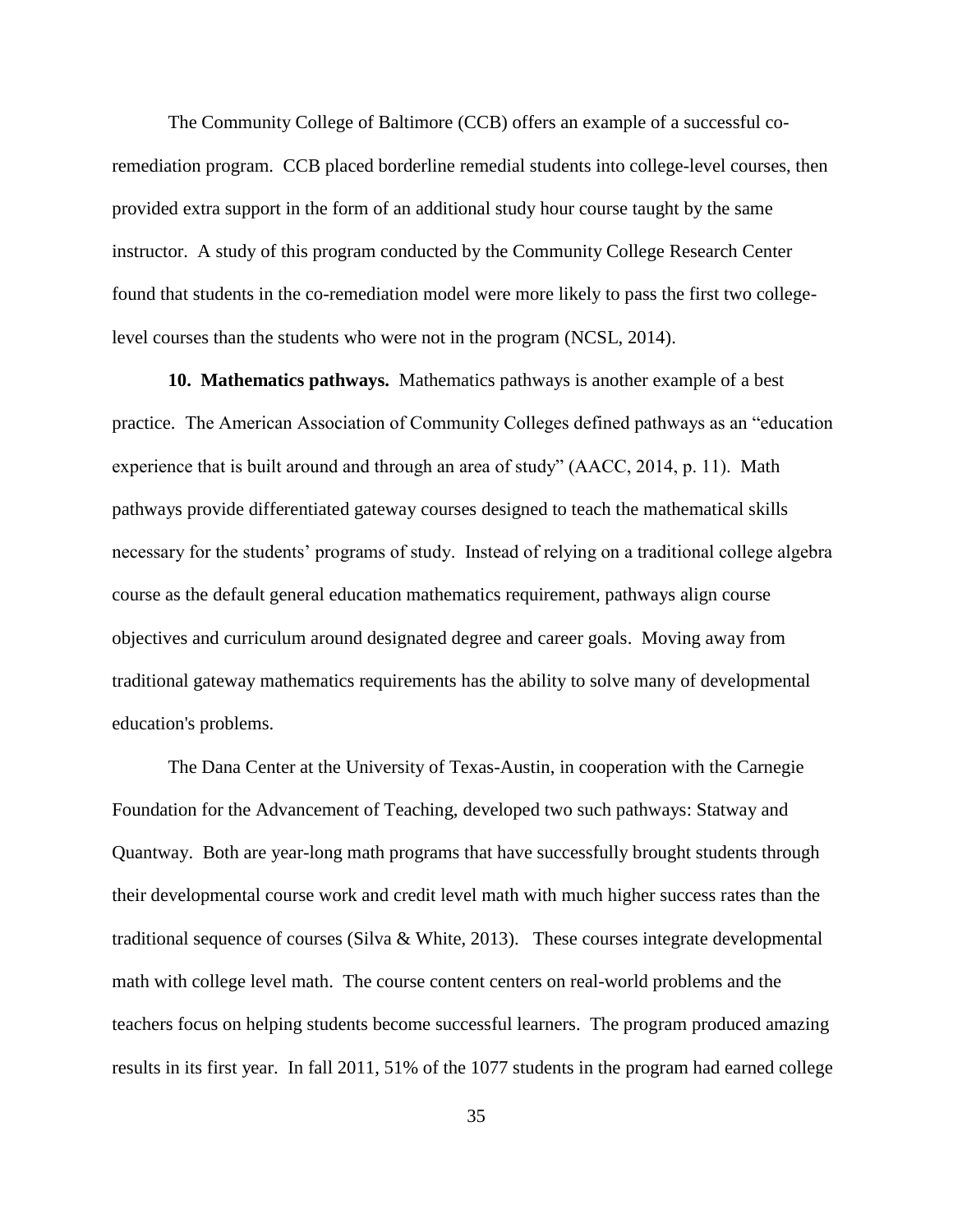level math credit (Silva & White, 2013). Typically, only 6% of development students have earned college level math credit at the end of their first year (Calcagno & Long, 2008).

In summary, this section presented course scheduling variations that may have great potential for increasing developmental education students' success. Self-paced courses allow for continuous enrollment so students do not lose ground after the end of a traditional academic term. Cohort scheduling through learning communities offer peer support networks. Finally, new strategies of co-remediation and mathematics pathways may allow students to skip remediation courses altogether.

### Cl**assroom practices to improve student outcomes**

This final section on best practices in developmental education describes three examples of how faculty members can promote student success in their classrooms by providing opportunities for peer-to-peer collaboration and tutoring.

**11. Collaborative learning.** Collaborative learning has been identified as a successful variant on traditional instructional practices. First introduced in elementary and secondary schools, collaborative learning has been expanding into college and university classrooms (Tinto, 1997). The American Mathematical Association of Two Year Colleges (AMATYC) identified collaborative learning as a key component to helping students learn and retain information (AMATYC, 2006). In 2006, AMATYC published the document, "Beyond Crossroads: Implementing Mathematics Standards in the First Two Years of College." It defined collaborative learning as "an unstructured process in which participants define problems, develop procedures, and produce socially constructed knowledge" (p.53). It identified collaborative activities as a strategy to promote interactive learning and improve both oral and written communication skills. To accomplish these goals, the AMATYC organization suggested faculty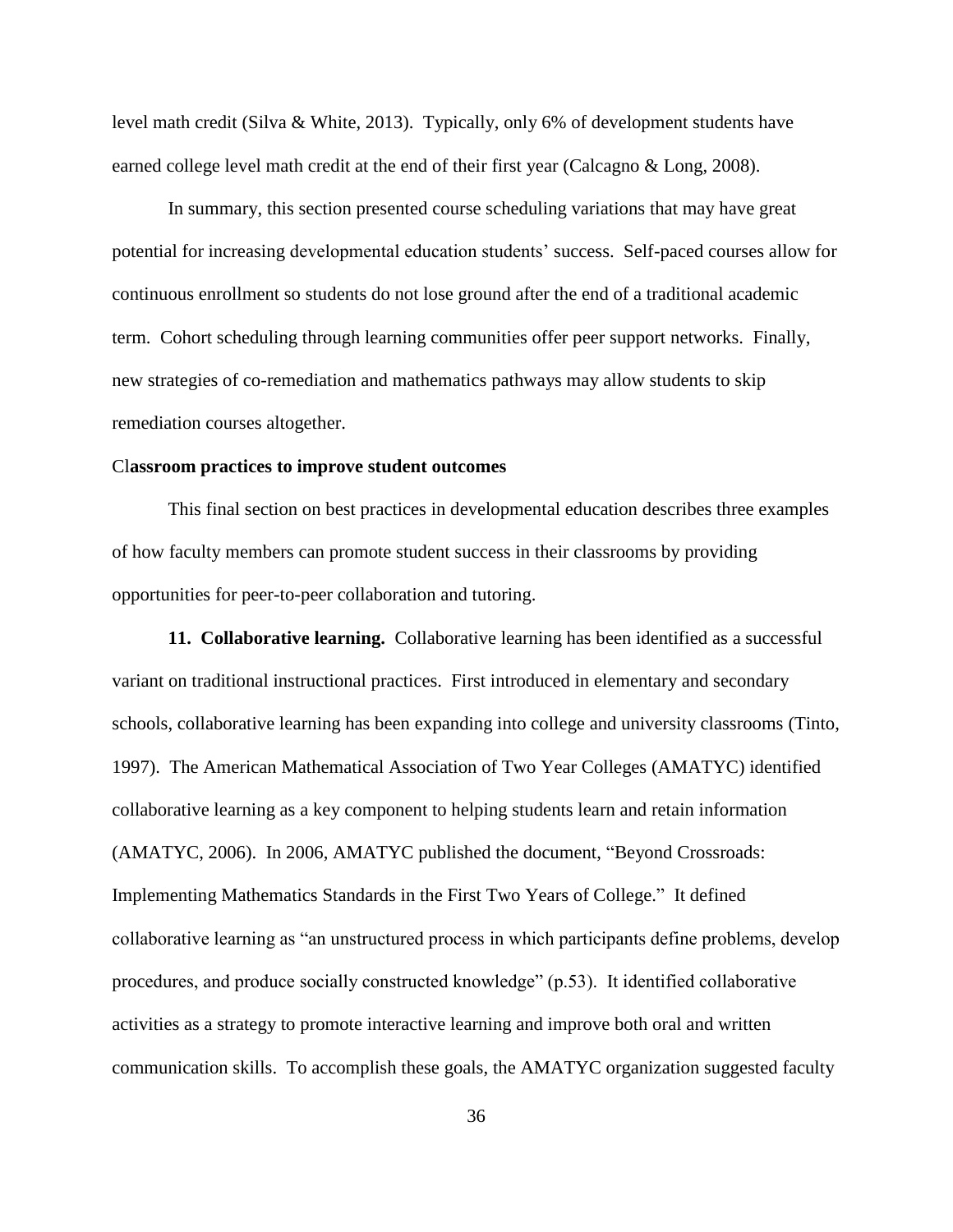members utilize internet activities, engage in research projects, facilitate informal study groups, encourage students to work in pairs, and establish group reviews before tests (AMATYC, 2006). This form of classroom instruction typically improves student interest and student-to-student peer learning (Tinto, 1997; Roueche & Roueche, 1999; AMATYC, 2006).

**12. Supplemental instruction.** Supplemental Instruction (SI) is a widely used best practice in higher education. In 2002, Boylan concluded that SI "is probably the most well documented intervention available for improving the academic performance of underprepared students (p. 75)." SI programs use highly successful students as peer tutors after completing a gateway course. The tutors provide structured study sessions for students currently taking the class and meet two or three times a week. Student leaders of SI regularly communicate with the faculty members about important course concepts and learning strategies. The U.S. Department of Education identified it as an exemplary educational program in 1981. While it is not a new idea, new trends in SI continue to evolve.

An example of a successful SI program was developed at Austin Community College in Austin, TX. The college piloted supplemental instruction in its math and chemistry departments during the 2007-2008 academic year. Pilot courses designed with SI support had nearly 20% higher completion rates than courses without SI. The school continued to scale the model. In the 2011-2012 year, SI courses had completion rates 15% higher than non-SI courses. Because of the successful longitudinal results of SI, the school has committed to scaling the SI model into 20% of its gateway courses (Matter of degrees, 2013).

**13. Video-Based supplemental instruction**. Video-Based Supplemental Instruction (VSI) is a variant on traditional supplemental instruction. In VSI, students view videotaped recordings of the instructor's lectures. Students are able to pause the video, rewind, and ask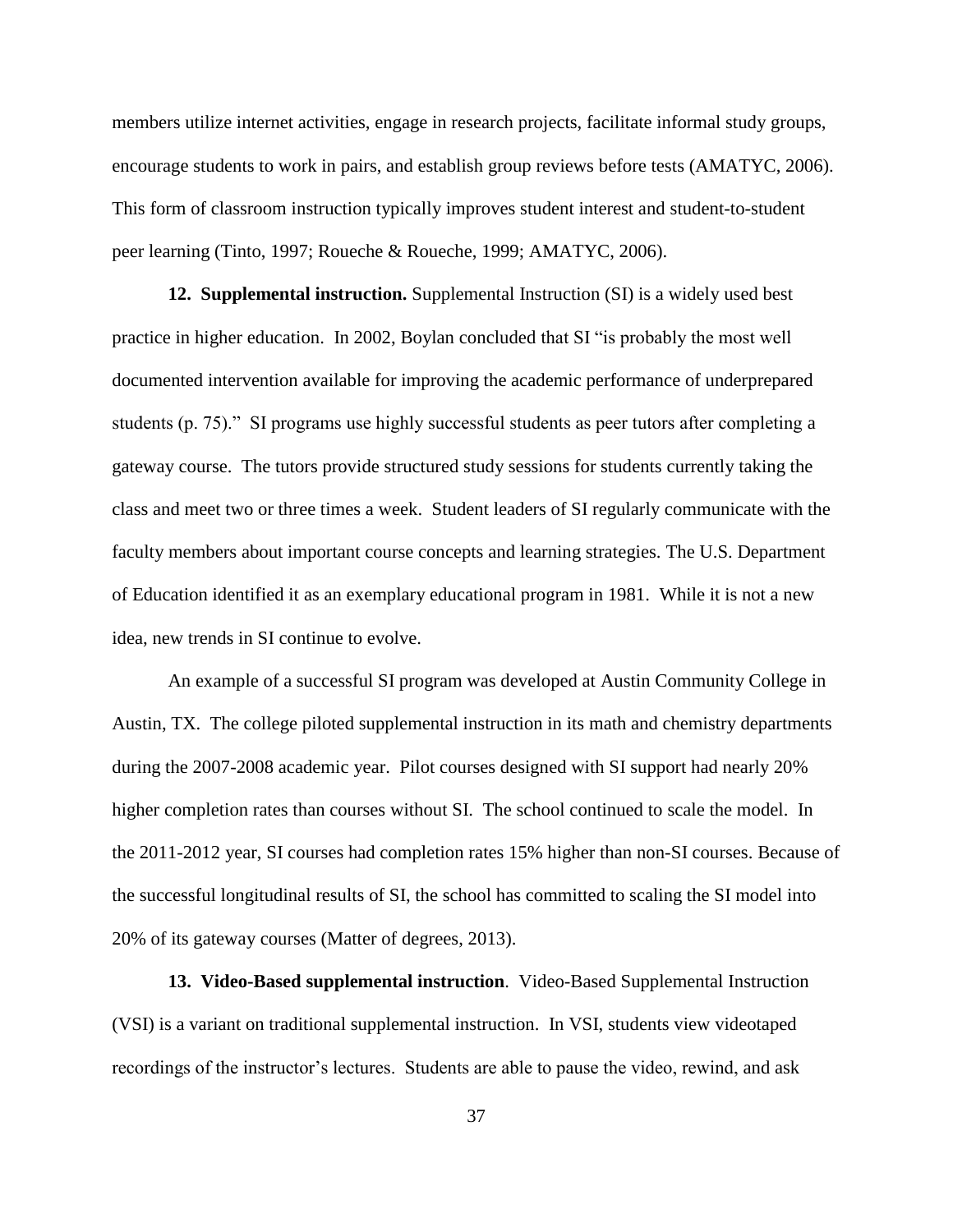questions as they work through the material at their own pace. VSI and "flipped" classrooms use technology to provide instruction through videos viewed outside of class (MDHE, 2013). Martin and Blanc (2001) reported that VSI reduced the percentage of withdrawals while increasing the percentage of passing grades for varsity athletes.

In summary, faculty members who adopted these classroom best practice improved student success in remedial courses. Collaborative learning encouraged peer-to-peer learning. Supplemental instruction provided extra support. Video-based supplemental used technology to increase opportunities for students to learn the material.

This section reviewed thirteen best practices in developmental education by dividing them into four categories. The first group of strategies was designed to decrease the number of students being placed into developmental education. The second group of best practices described ways that student services personnel and advisors contribute to student success. The third set of ideas showed how variations in course scheduling could individualize student learning. The final section identified three strategies for faculty members to implement in their classrooms.

# **The Use of Computer-Aided Instruction**

Many colleges and universities have added computer-aided instructional techniques into their developmental math courses. This method of classroom instruction has gained momentum in higher education as a way to improve student success rates. The findings of several of these studies are discussed in the final section of this literature review.

There is a large amount of research on the role of technology in the classroom and its use as an instructional tool. To focus this literature review, primary consideration was given to studies that compared student performance in traditional lecture-based courses with student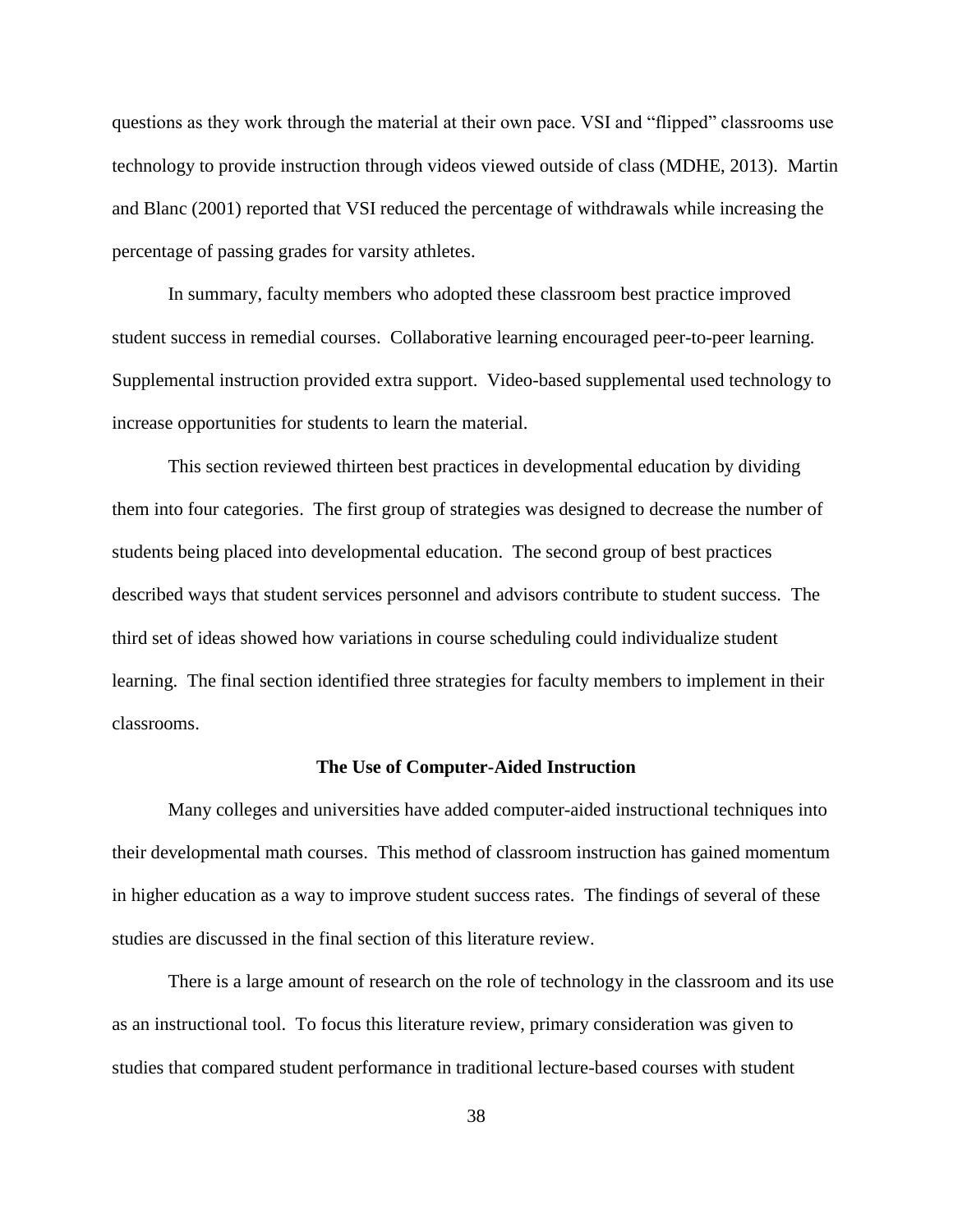performance in computer-aided courses specific to developmental algebra. This section discusses the impact of computer-aided instruction on student attitudes, retention, success rates, and test scores in developmental algebra courses.

Institutions vary greatly in their approach to using computer-aided instruction in math classes. Some colleges use the software as a homework management tool while allowing the classroom to operate as a lecture-based course. Students complete the homework via a webbased program related to the daily instruction. On the other extreme, students learn by computer instruction in open computer labs staffed by a math specialist. In this approach, students work at their own pace to complete as many modules as they can during the academic term. Sometimes they are allowed to complete multiple courses in one semester. Other math departments require students to attend the computer-based math class during traditionally scheduled class meeting times. Some departments allow flexibility in student schedules but requiring a certain amount of time to be spent in the computer lab without requiring daily class meetings. (Twigg, 2011; What we know, 2012).

### **Student Attitudes in Computer-aided Courses.**

A number of studies have examined the impact of computer-aided instructional practices on student confidence and attitude toward math. The results of five of these studies are discussed below.

The first of these studies was conducted using a sample of data collected from three Texas colleges and universities. Taylor (2008) evaluated the effects of software instruction on college and university freshmen in developmental math courses. Her study compared student outcomes in traditional lecture-based courses and computer-based courses. She found that students in the traditional lecture-based courses scored higher on the tests than the students who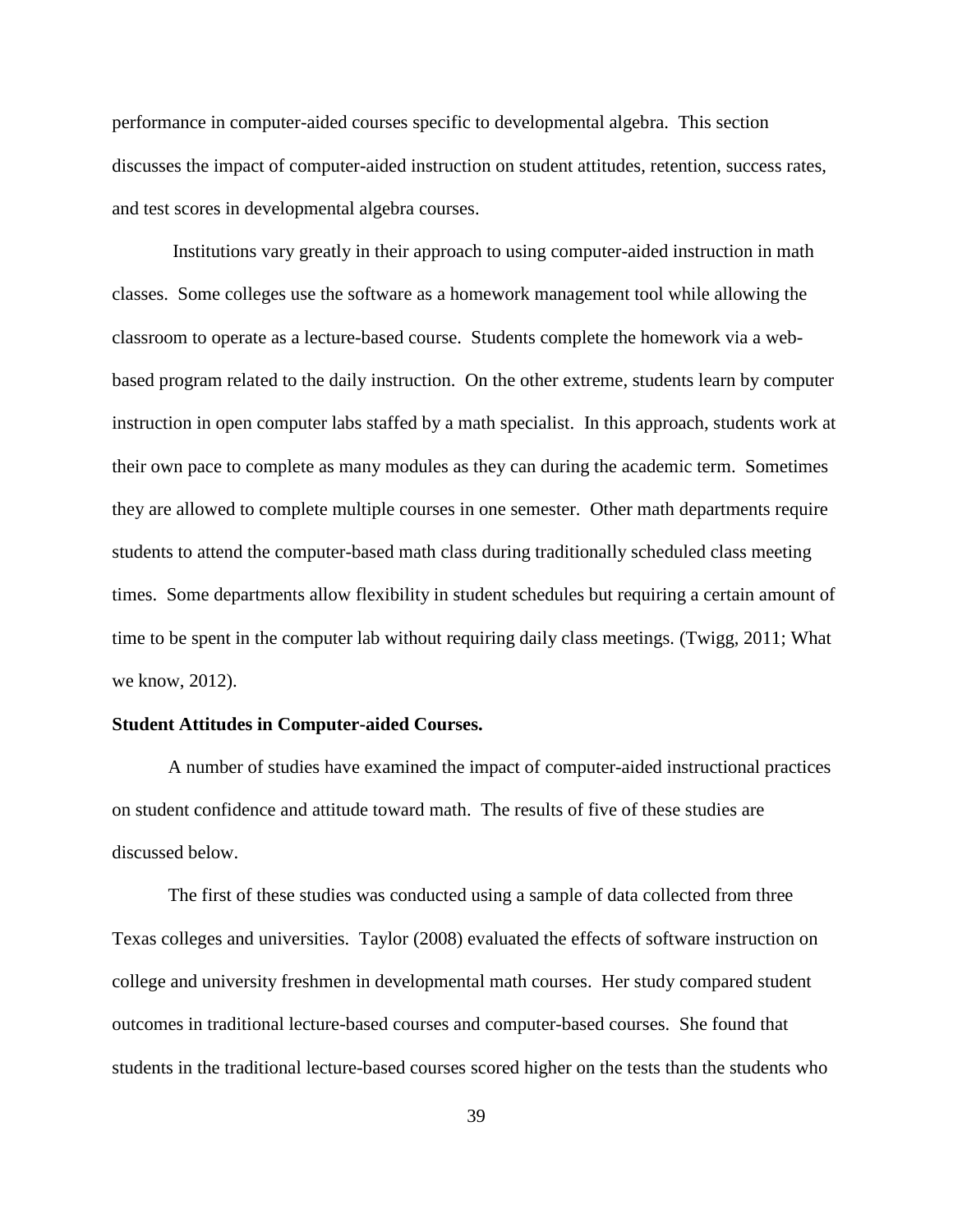received computer instruction; however, their anxiety levels were also higher. Participants in the computer courses self-identified lower anxiety and higher confidence on a mathematics anxiety rating scale.

A second study at Valencia Community College used trained advisors to place students into traditional classes or software instruction introductory algebra courses. The students' learning style determined their placement. While the results of the study found no significant difference in final exam scores, the findings suggested that students in the software instruction courses self-identified an increase in confidence and attitude toward math (Kinney, 2001).

Another study was conducted at a small Midwest university in South Dakota. Stillson and Alsup (2003) designed a correlation study to evaluate the use of ALEKS software in teaching basic algebra. To gain a deeper understanding of their research questions, Stillson and Alsup performed follow up interviews with the participants. Students in the courses indicated they appreciated the immediate feedback provided by the software, the repetition of problems, and the ability to work at their own pace. Students using the software self-identified with learning more in the ALEKS enhanced course than what they had learned in previous attempts at math courses (Stillson and Alsup, 2003).

In the fourth study, Canfield (2001) researched the effects of web-based software on student attitudes at National-Louis University in Chicago. Canfield questioned thirty participants using a five-point survey in a pre-test and post-test methodology. The researcher concluded that students felt the online program made a less stressful environment. In addition, the software gave students only the problems they were ready to learn. As a result, the students believed they learned more and appreciated the immediate feedback.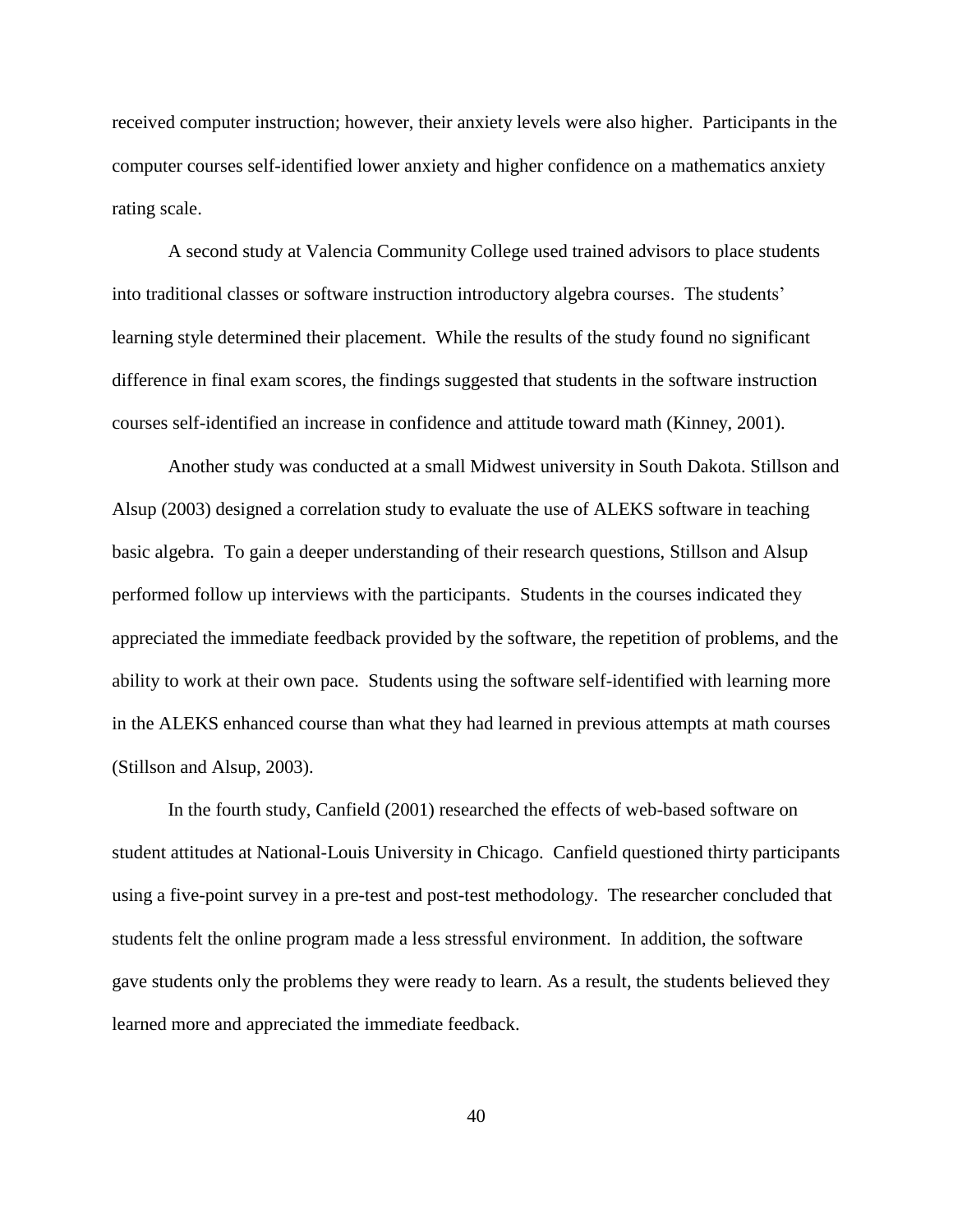The final study of this section was conducted by Bishop (2010) at a community college in southern Mississippi. She examined the effects on students' attitudes of a sample of 112 students. Her participants self-selected into traditional lecture-based algebra courses and computer-based algebra courses. Both groups learned the same objectives during 75 minute class meetings. Pretest and posttest data were collected using the Attitudes Toward Mathematics Inventory (ATMI). She concluded that students in the traditional lecture courses had significantly higher positive attitudes toward math when compared to the computer-based courses.

The majority of these studies indicate that student attitudes in math appear to improve with the integration of computer instruction in the classroom. The software's ability to provide immediate feedback on accuracy, coupled with its ability to adapt the topic to a student's current understanding, seemed to create a less stressful learning environment. Students were more confident in their mathematical abilities and believed they learned more. Interestingly, the students in the computer-based classrooms had better attitudes toward math even though the control group outperformed them on the tests in some of the studies.

These findings are consistent with a meta-analysis of computer instruction completed in the 1990s. Associates at the University of Michigan conducted a meta-analysis to combine the results of 254 studies by comparing the outcomes of students in computer instructed classes and traditional classes. The analysis summarized the findings of research on students ranging from kindergarten to adult learners in a variety of subjects using computer-based instruction. The researchers concluded that the computers were primarily useful for drill and practice, and students showed positive attitudes toward computers and learning. The researchers also determined that less time was needed for instruction in computer-based courses (Kulick and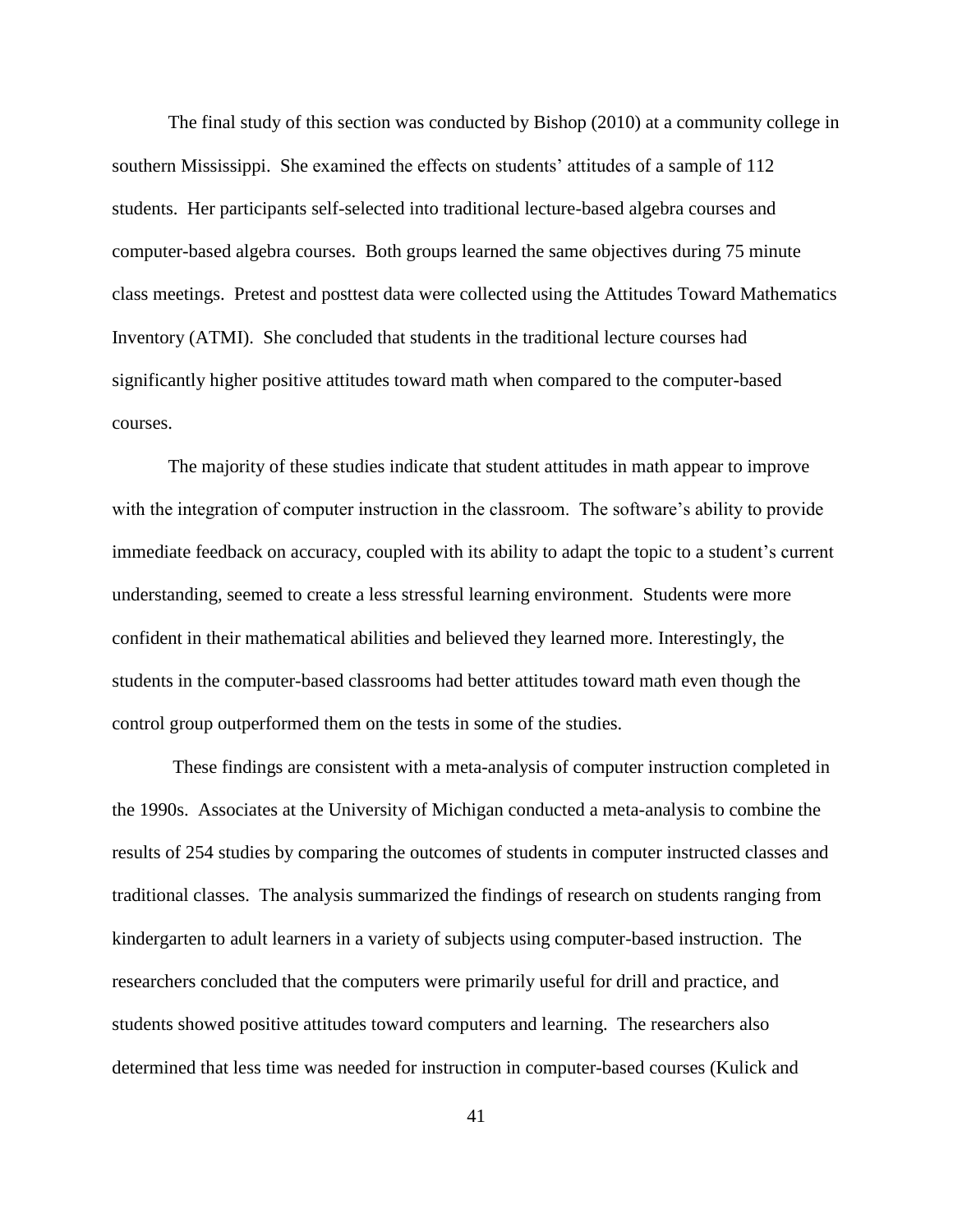Kulick, 1991). Their conclusions, however, were not overwhelmingly in favor of computerbased instruction. The measured outcomes on student attitudes and learning in the computerbased instruction courses were higher for K-12 students than for adult learners. Kulick and Kulick suggested that software developers were better at writing programs to teach the basic skills of elementary mathematics than in developing programs to teach advanced concepts of higher level math.

Current research continues to support Kulick and Kulick's 1991 conclusions about the effects of computers on student attitude. Since then, developers have created programs such as ALEKS and MyMathLab to teach the more advanced topics of higher level mathematics. Both ALEKS and MyMathLab are mathematics software programs, accessed by the internet, and used by many departments to manage student homework and learning. The programs algorithmically generate problems while using text explanations and video tutorials to help students learn the material. They have been the subject of a few studies on computer instruction in the classroom in recent years (Ha, A. 2014; Kodippilli & Senaratne, 2008; Burch & Kuo, 2010; Vezmar, 2011).

# **Retention and success in computer-aided courses**

Student retention rates and success rates from five studies are compared in this section. These studies were selected because of their focus on redesigned developmental math education courses.

In the first study, Ha (2014) researched the effect of MyMathLab on student achievement of basic algebra students at a mid-sized suburban community college in northern Texas. He compared withdrawal rates and success rates of these students in their future intermediate algebra, contemporary math, or college algebra courses. His sample consisted of 326 students with 161 students enrolled in a traditional lecture-based classroom and 165 students enrolled in a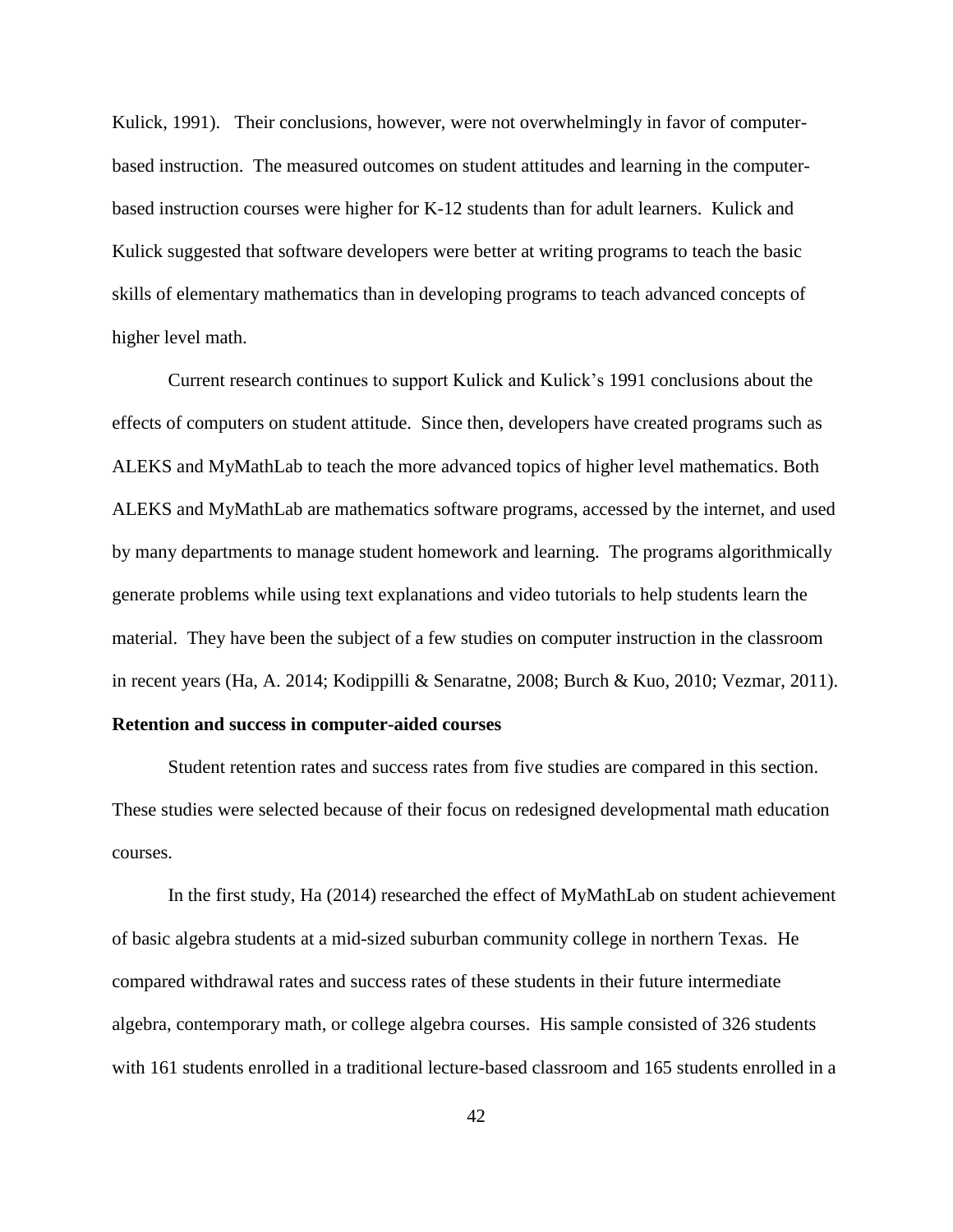course supplemented with the MyMathLab program. The longitudinal study lasted from 2008 to 2013. He found no significant impact of the used of software on the measures of student retention and success in the MyMathLab supplemented courses.

In another study, Kodippilli and Senaratne (2008) used MyMathLab to explore the effects of computer-aided instruction on final course averages and pass rates for students at Fayetteville State University. The researchers randomly selected intact classes to participate as the control group and treatment groups. The control group followed a traditional math classroom by completing textbook assignments through paper and pencil homework. The treatment group completed homework assignments through the use of the online software MyMathLab. They concluded that the pass rates were significantly higher in the courses using MyMathLab, but the final course averages were not statistically different.

In the third study, Brocato (2009) conducted a multi-semester review of student performance at a small community college in southern Mississippi. Retention and success data were collected over seven semesters of algebra courses taught using traditional lecture-based instruction and compared with data collected over six semesters on student retention and success in computer-aided instruction. She found a significant increase in the end-of-course grades and in withdrawal rates during the computer-aided semesters.

In the fourth study, Kinney and Robertson (2003) researched the effects of computerbased courses on developmental math students' retention rates at the University of Minnesota. Developmental students were allowed to choose between traditional lecture courses and software enhanced courses. Placement exams and information about the two methods of instruction helped students self-select their participation in the treatment or control groups. The lecture classes followed the traditional method of content delivery. During class time, students worked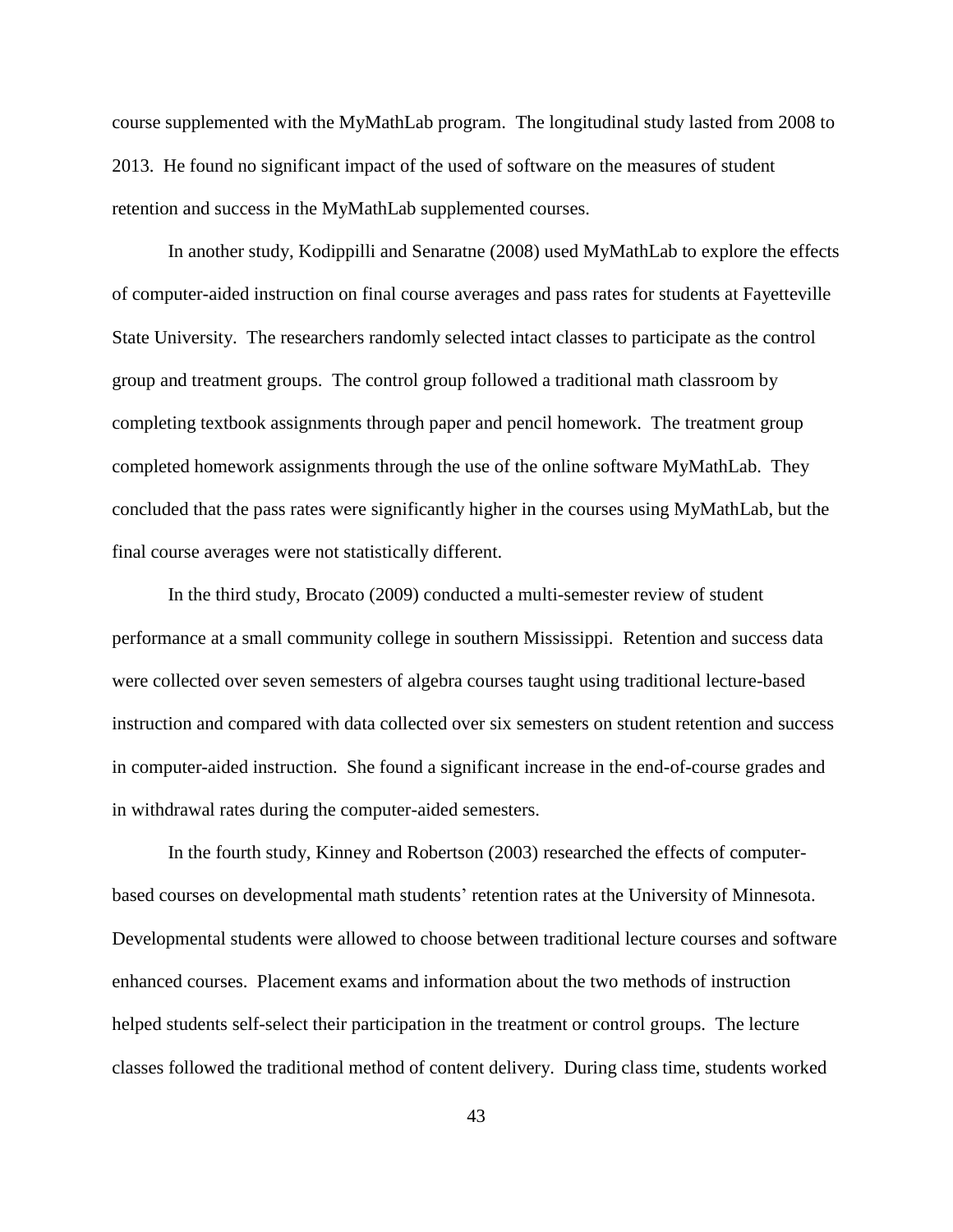independently and collaboratively while the instructor provided guided practice. In the software enhanced courses, classes met with their instructor during established times in a computer lab. During the class meetings, students interacted with each other and the instructor; however, they worked through the material at their own pace. Attendance and scheduled assessment dates were mandatory in both forms of instruction. The researchers determined that students in softwareenhanced courses were more likely to persist (Kinney and Robertson, 2003).

The final study of this section revisits Stillson and Alsup's (2003) correlation study at a small Midwest university in South Dakota that was introduced earlier. As described in the previous section, Stillson and Alsup evaluated software in teaching basic algebra through the use of ALEKS software. Students in the courses indicated they appreciated the immediate feedback provided by the computer, the repetition of problems, and the ability to work at their own pace. However, findings showed that the computer-based courses had higher withdraw rates and failure rates.

The findings in these studies indicated mixed results for student success and retention in computer based algebra courses. In some cases, the researchers concluded the computer-aided instruction was more effective than traditional instruction. In other studies, the researchers did not find a statistically significant difference between the treatment and control groups. Some reported findings showed a positive relationship existed between student success and computeraided instruction strategies; however, the research methodology limited the generalizability of the conclusions. None of the studies were able to provide a clear picture of the cause and effect relationship between student success and instructional method. (Brothen and Wambach, 2000; McSweeney, 2003, Nguyen, 2002; Olusi, 2008). In short, even though attitudes appeared to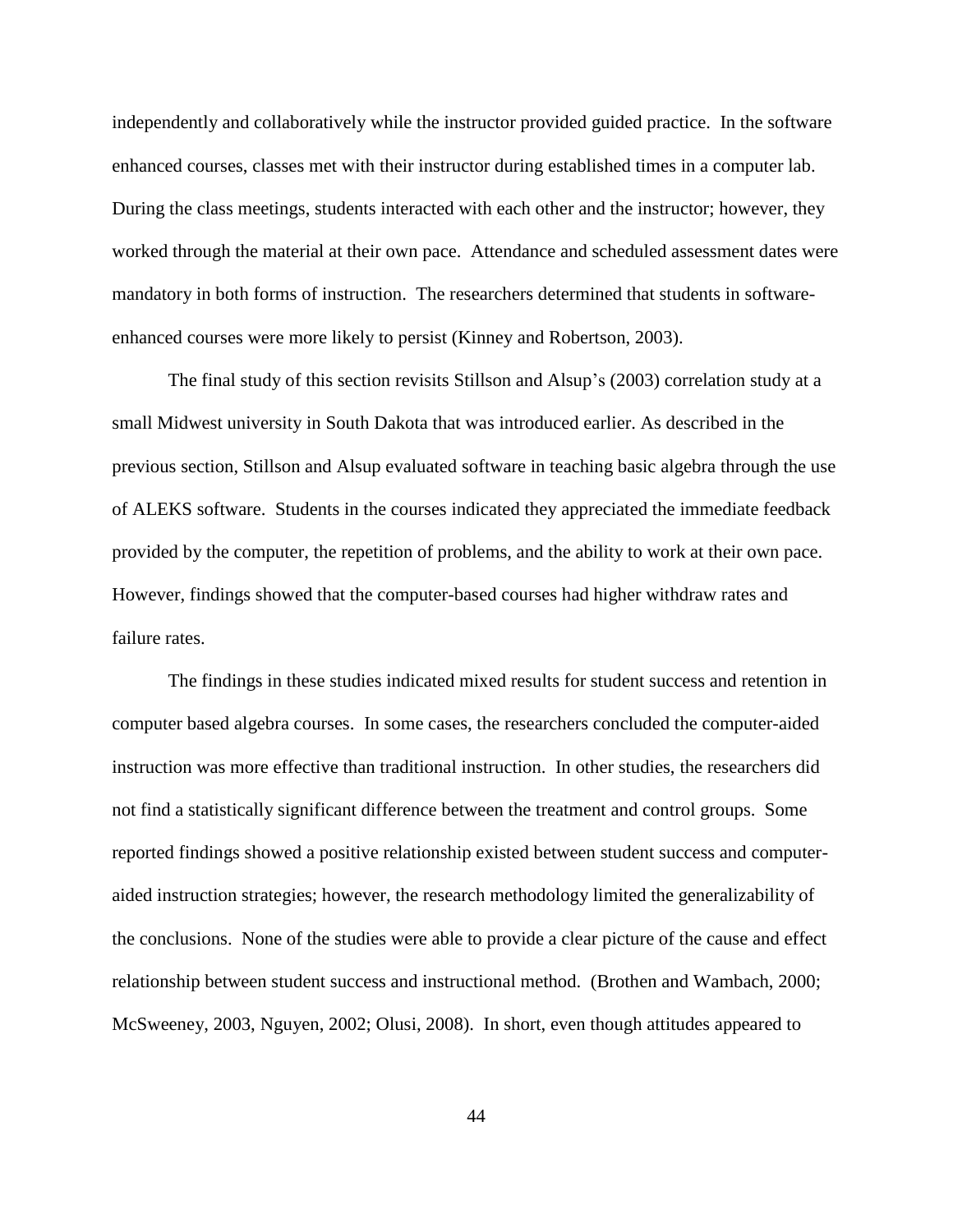improve with the use of computer-aided instruction, this did not always translate to increased retention and success rates.

### **Student exam scores in computer-aided algebra courses**

Many math faculty members determine end-of-course grades through a series of unit exams and final exams. Test scores have been the dependent variable in numerous studies on the effects of computer-aided instruction. Eight of these studies are presented in this literature review because of their similarities to the current study.

Mahmood (2006) conducted a study at a historically black institution in Texas. The researcher established two classes as the control group and utilized traditional methods of instruction only. Two classes were the treatment group and utilized software to enhance instruction. The researcher compared the differences in student scores from pre-tests and posttests. Students in the computer-aided instruction classes had significantly higher scores on the post-test than the students in traditional courses. The researcher concluded that students in the computer-aided instruction classroom outperformed the control group on the Texas Higher Education Assessment practice test.

Burch and Kuo (2010) studied the effects of software-based homework assignments on exam scores at Indiana University of Pennsylvania. Over the course of two semesters the researchers collected data on a control group of students who used traditional textbook homework assignments. The next semester, the researchers used MyMathLab for homework assignments. The data showed improved unit test scores during the MyMathLab semester. However, the improved final exam scores were not statistically significant.

A few correlation studies have found a relationship between computer-based coursework and higher test scores. In one of these, Vezmar (2011) researched the effects of MyMathLab in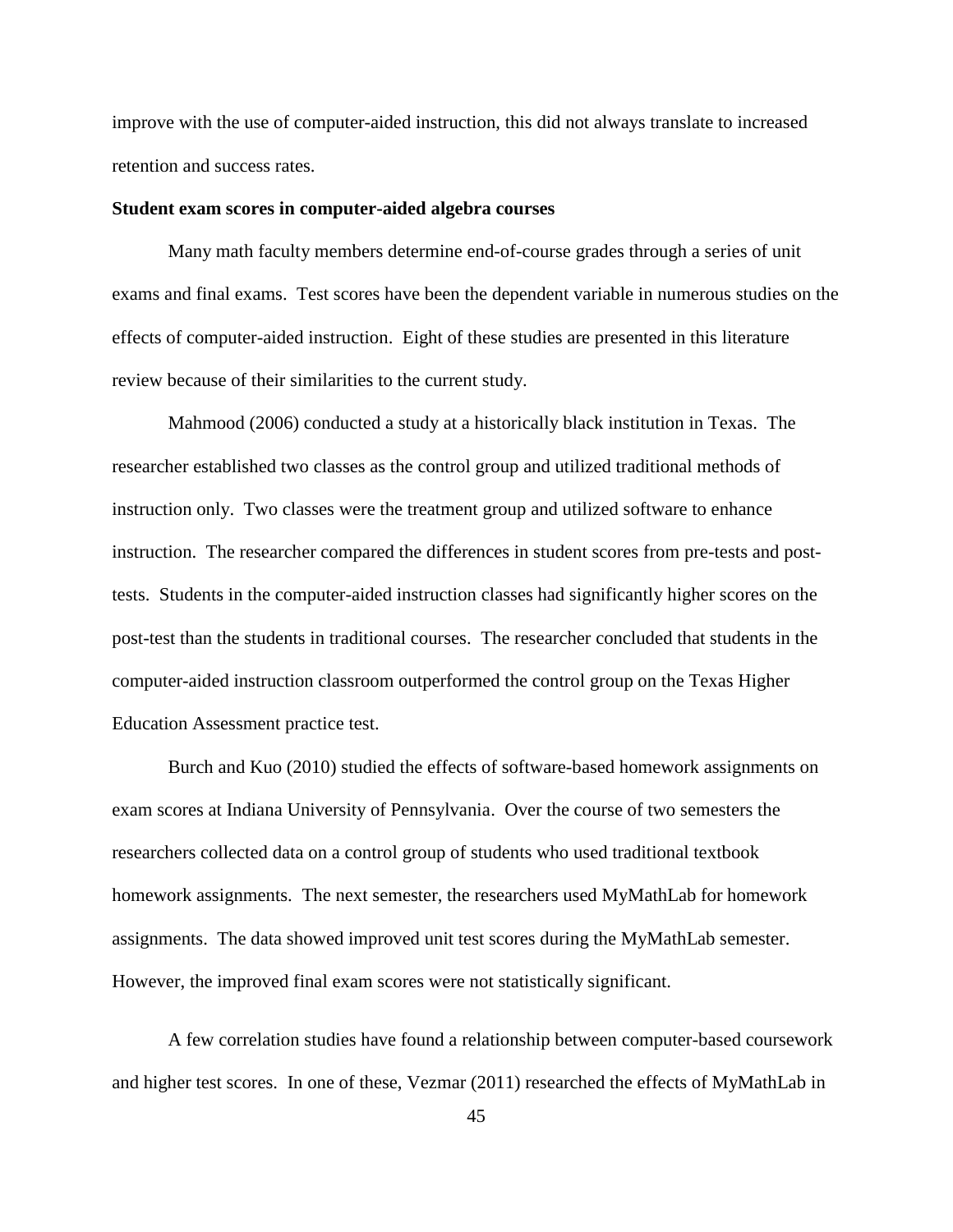the developmental math classes at Delaware Technical and Community College. She collected student achievement data on 178 students who completed their developmental math course. The study measured homework grades in MyMathLab, time spent using the software, final exam grades, and end-of-course grades. She found a strong relationship between student scores in MyMathLab and scores on the departmental final exam. Students who scored higher than 75% on the MyMathLab assignments had statistically significant increases in final exam scores (Vezmar, 2011).

Stillson and Alsup's (2003) correlation study at a small Midwest university in South Dakota also examined the relationship between student exam scores and the use of ALEKS software in teaching basic algebra. They found a positive relationship between the amount of time a student spent in ALEKS and higher test scores.

In an attempt to establish causal relationships, some researchers have utilized experimental designs or quasi-experimental designs to study the effects of various instructional methods on student test scores. Four of these studies are described below.

Teal (2008) used ACCUPLACER and test scores as the dependent variables in a quasiexperimental design at a suburban community college in the mid-Atlantic region. This study included 152 students who self-selected into either a computer-aided course or a traditional instruction course. Participating faculty members agreed to teach one class using traditional instructional methods and another class using computer-aided instruction. The researcher concluded there was not a statistically significant difference in test scores between the two groups of students. However, the computer-aided courses had higher retention rates than the courses utilizing traditional instruction.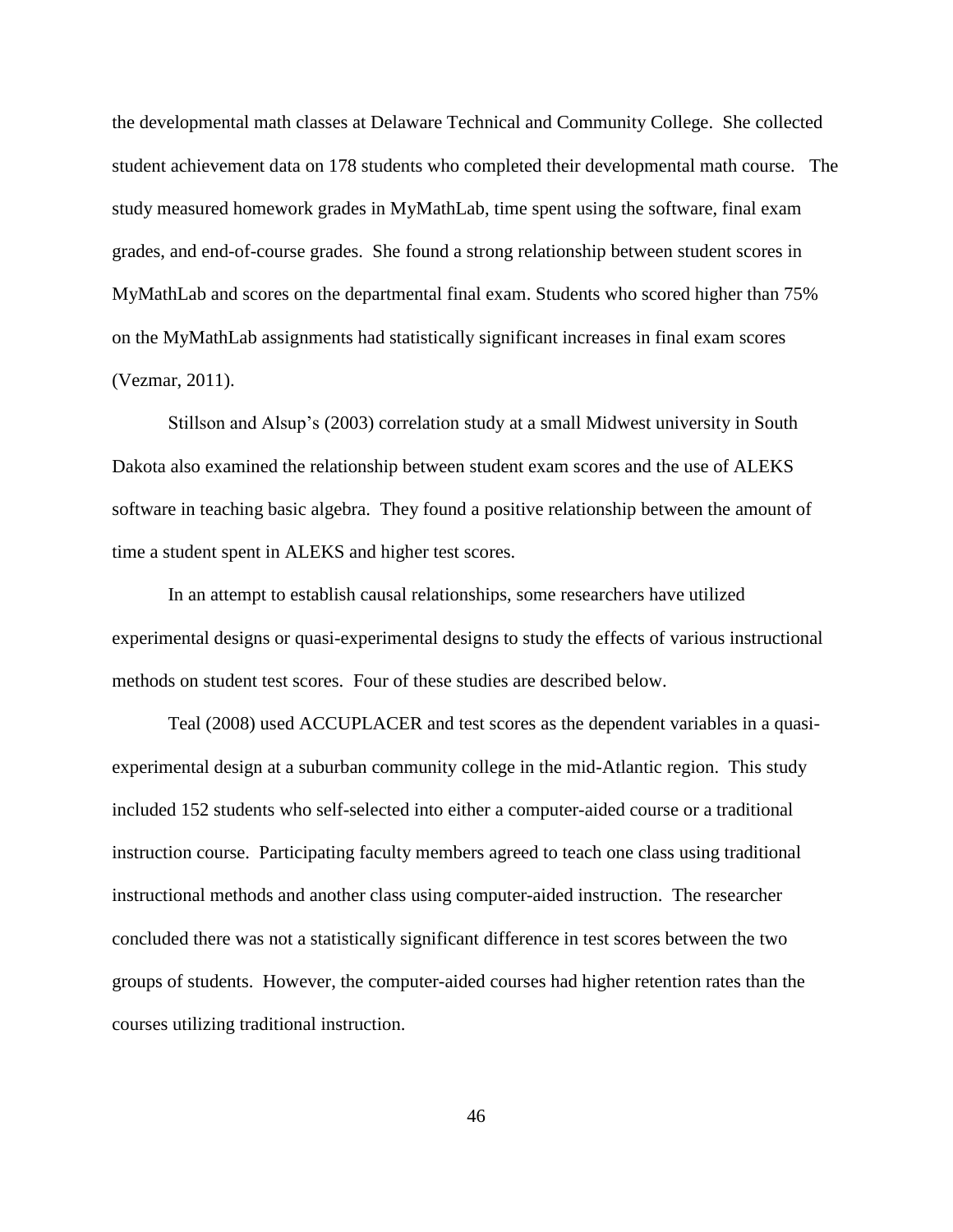Spradlin and Ackerman (2010) conducted a quasi-experimental study at a large, private, eastern university. The control group consisted of two classes receiving traditional lecture-based instruction; the treatment group was two classes that experienced computer-aided instruction. Learning outside of the classroom was the primary difference between the two groups. Students in the traditional classrooms received textbook homework assignments. Students in the computer-aided classrooms completed assignments through a computer learning system. The researchers concluded there was not a statistically significant difference in the posttest scores between the two groups.

Reagan (2004) compared student learning outcomes in traditional lecture-based developmental math classes to student learning outcomes in computer-assisted classes at a rural community college located in south-central United States. Eleven sections of developmental math were studied. Five of the sections were taught using traditional instructional methods. The other six sections were taught using computers while the teacher acted as a facilitator. The ACCUPLACER exam was used as the pretest and posttest assessment instrument. The researcher concluded that there was not a significant difference in the students' exam scores between lecture-based instruction and computer-assisted instruction. However, she did determine that 71% of the variation in the scores was related to reading ability instead of mastery of mathematical concepts.

The final study was done at the University of Minnesota by Kinney and Robertson (2003). The researchers compared the difference in final exam scores between computer-aided courses and traditional lecture classes. In the computer-aided courses, students worked through the material at their own pace. In the lecture classes, students learned through typical methods of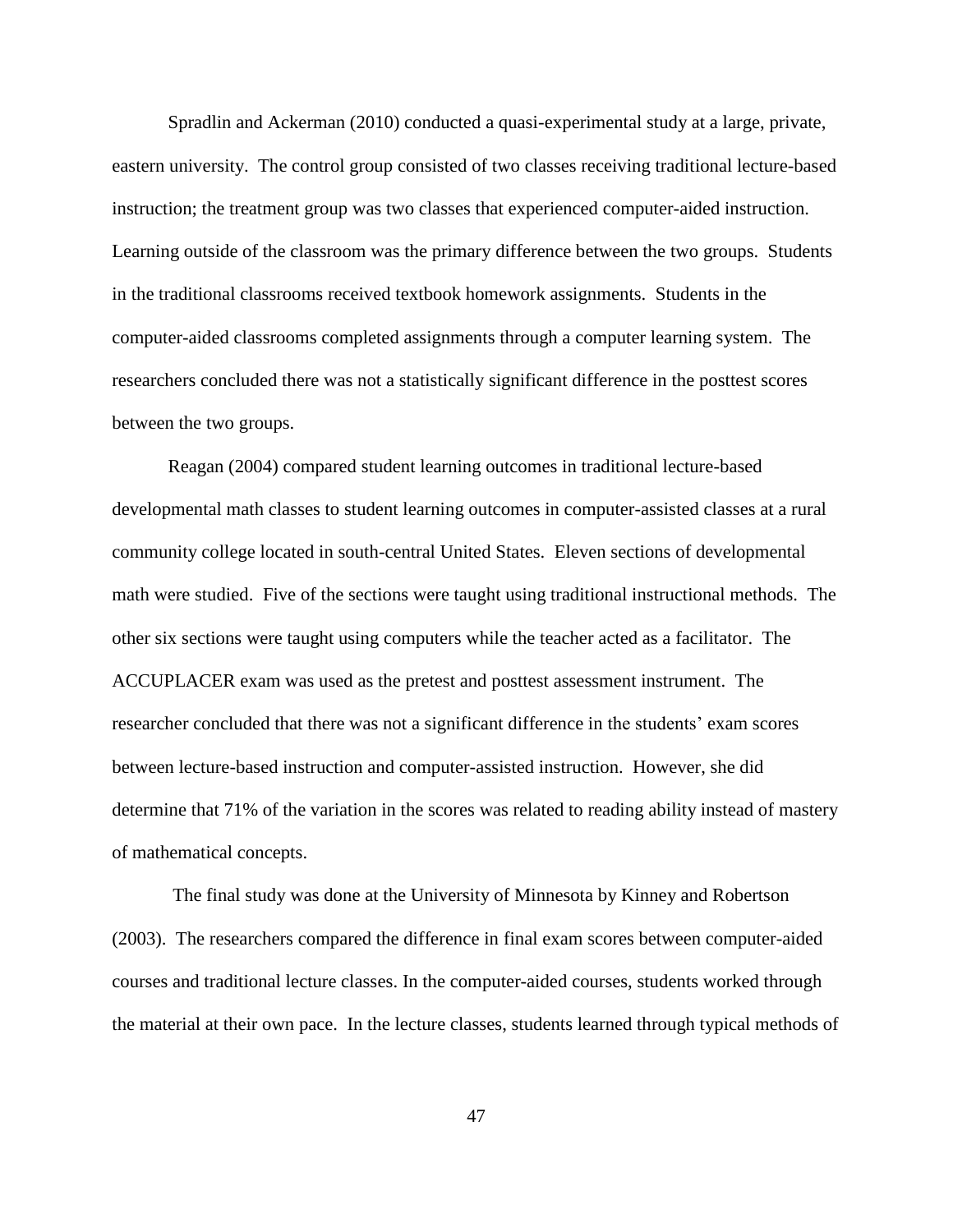group-based content delivery. The researchers found no significant differences in the final exam scores or pass rates for the two groups.

In summary, the impact of computer-aided instruction on exam scores in developmental math classes has had mixed results. A few of the studies attributed improved test scores to the use of computers while other studies concluded there was no difference. Problems resulting from research design limited the generalizability of some studies or limited the researchers' ability to conclude a cause and effect relationship existed.

The lack of conclusive evidence to support computer-aided instructions has led experts in developmental education to form three recommendations. First, colleges need to understand the context of reform, and the role of technology in those reform efforts. Second, they must understand the appropriateness of computer instructional practices and create a plan without "reinventing the wheel." Finally, the reform efforts and student learning should be accompanied with multiple assessments (Cowen, 2008). Okojie, Olinzonck, and Boulder (2006) concluded "Technology should not be treated as a separate entity but should be considered as an integral part of instructional delivery" (p. 67).

#### **Chapter Summary**

This chapter began by restating the purpose of this study and describing measures for student success. This was followed by a section on the steps used to locate relevant research. Initial searches on developmental math education yielded too many articles and publications to organize. Adding date restrictions, peer review restrictions, and a focus on basic algebra with computers or software yielded a more manageable amount of literature for this review. A description of related dissertations and web-based resources was also provided.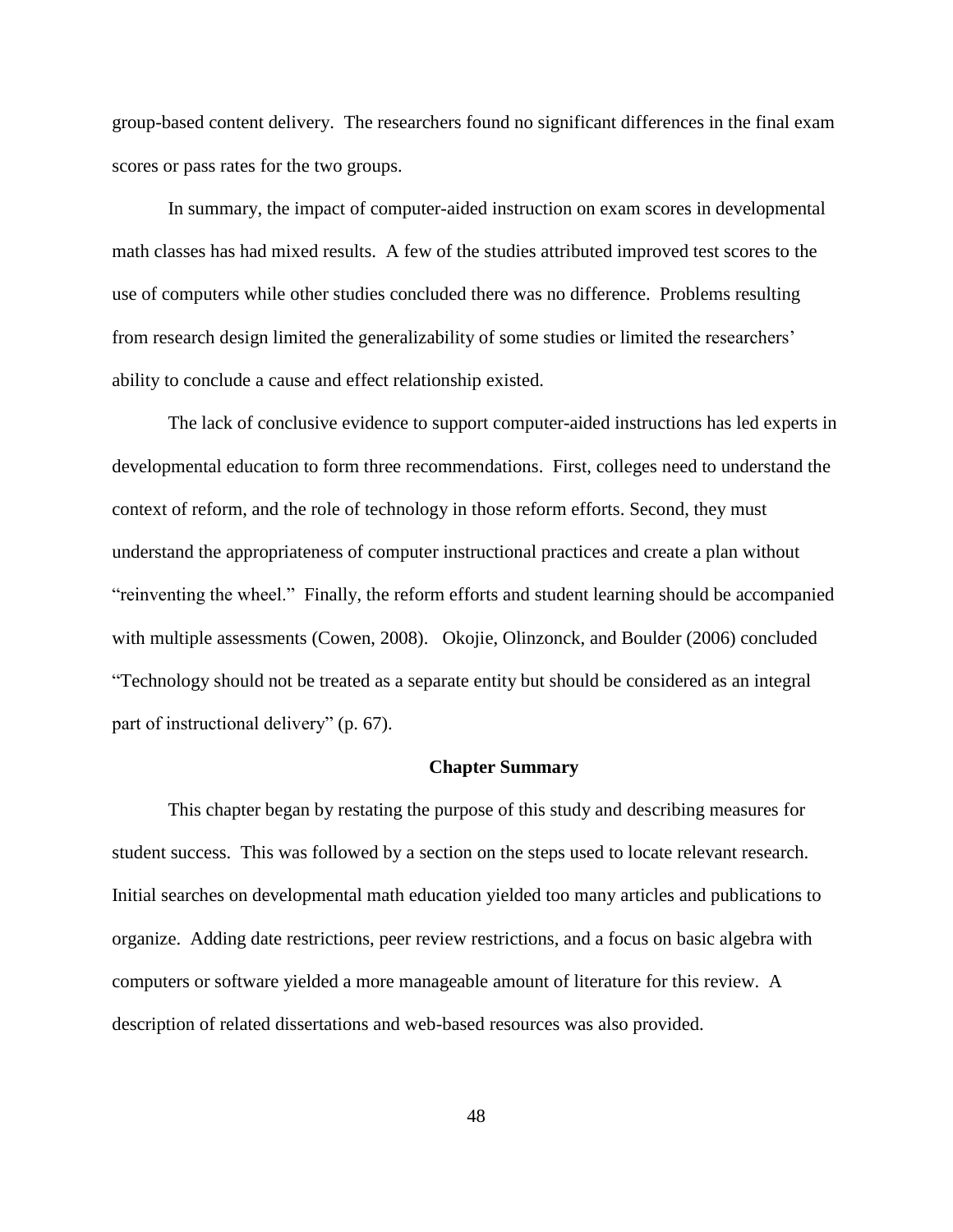The second section of the chapter discussed the state of developmental education. This section began with data about the number of college students in remediation courses and was followed with information on the growing costs of these programs. Over the last ten years, the cost of developmental education programs has grown exponentially. The price tag of college remediation reached seven billion dollars in 2014 (Scott-Clayton et al., 2014). The section concluded with a short discussion on action plans taken by state legislatures and college administrators to manage these growing costs.

The third section of the chapter discussed common practices of community colleges in providing developmental education. Four of them were examined. First, most colleges required students to complete three levels of math courses before allowing them to enroll in their gateway credit-math course. Second, the developmental math sequence at large urban districts often required more sequential courses. Third, most students in developmental programs needed a minimum of two years to complete the math requirements of their degree plans. Finally, most developmental math courses were typically offered in full semester-long courses.

The fourth section reported several of the factors that cause students to enroll in remediation programs. Some of these contributing factors occurred before the students ever started college. Problems that occurred during their K-12 education or the amount of time between high school and beginning college coursework were briefly discussed. Next, the section described problems with institutional practices in determining student placement. These included several issues that occur during the onboarding process that place many students in developmental math courses. For many students, these courses may not have even been necessary. Finally, the section described the important role of affective student qualities such as motivation and attitude. Students lacking a combination of these qualities often find themselves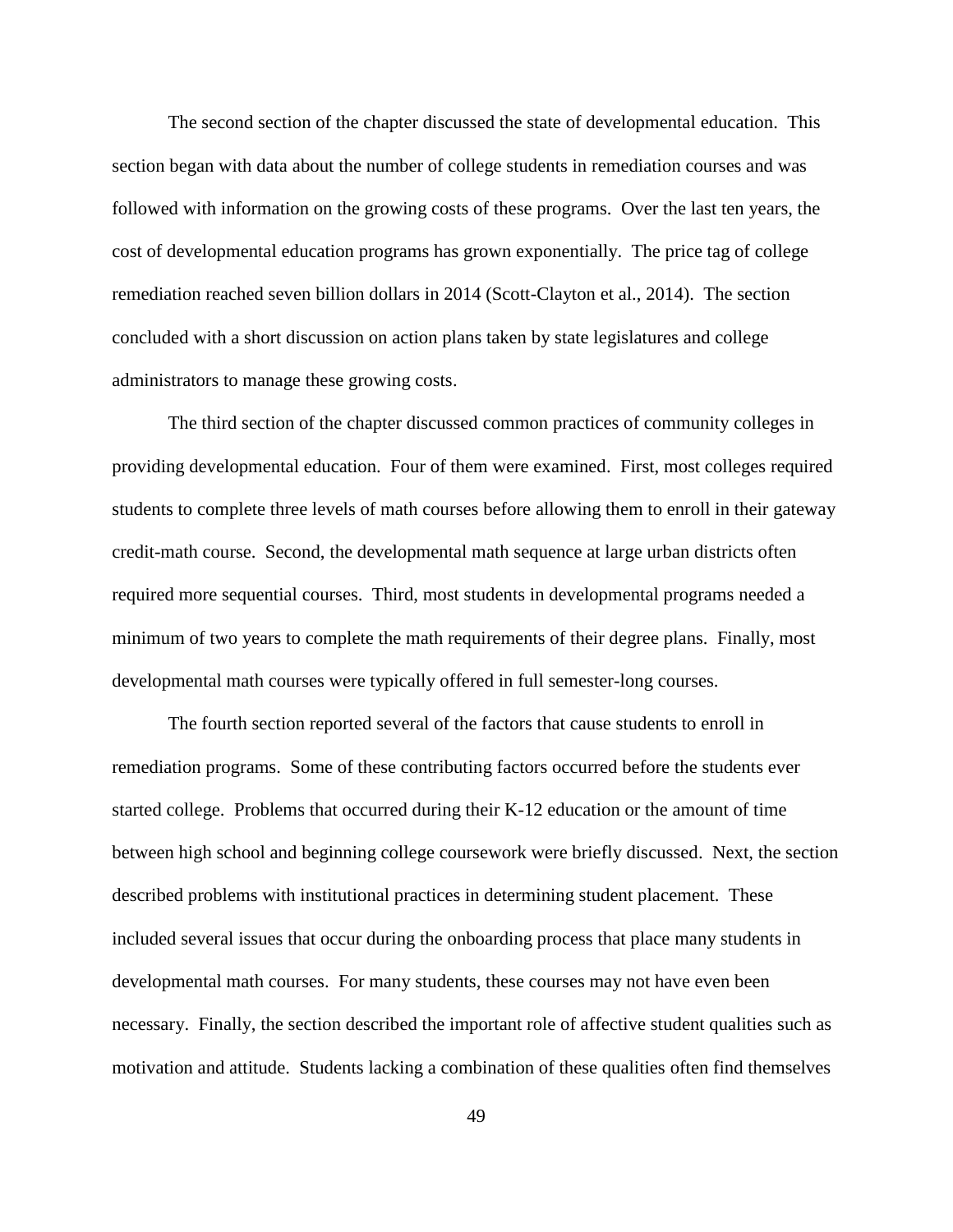enrolled in developmental math courses. The section concluded by suggesting that current predictive analytics do not indicate success for many of the students who place into developmental education courses.

The fifth section explained how developmental math education is a roadblock to success for many students. Students tend to stop-out, fail-out, or withdraw from their community college education during their developmental math courses. Generally, fewer than 25% of students who began in developmental math will graduate eight years after their first semester. In some cases, fewer than 16% of the entering cohort of developmental students ever finish their gateway math requirements (Bailey, Jeong & Cho, 2010; Silva & White, 2013). Students who begin their college coursework in developmental programs have much lower persistence rates from semester to semester and lower degree completion rates when compared to students labeled "ready for college-level coursework" (MDHE, 2013).

The sixth section of this literature review focused on thirteen best practices in developmental programs. These practices were grouped under four categories. The first group described programs that helped students avoid developmental education by shoring up deficiencies prior to beginning college courses. These interventions were implemented during the students' junior and senior year of high school or as boot-camps prior to the college's first day of classes. The second category consisted of examples showing how some colleges invested in support for the students outside the classroom. Advising, mentoring and tutoring were the focus of many of these strategies. The third group of best practices described programs designed to provide more flexibility when students entered, and completed, developmental math courses. These scheduling variations focused on individualized learning goals in developmental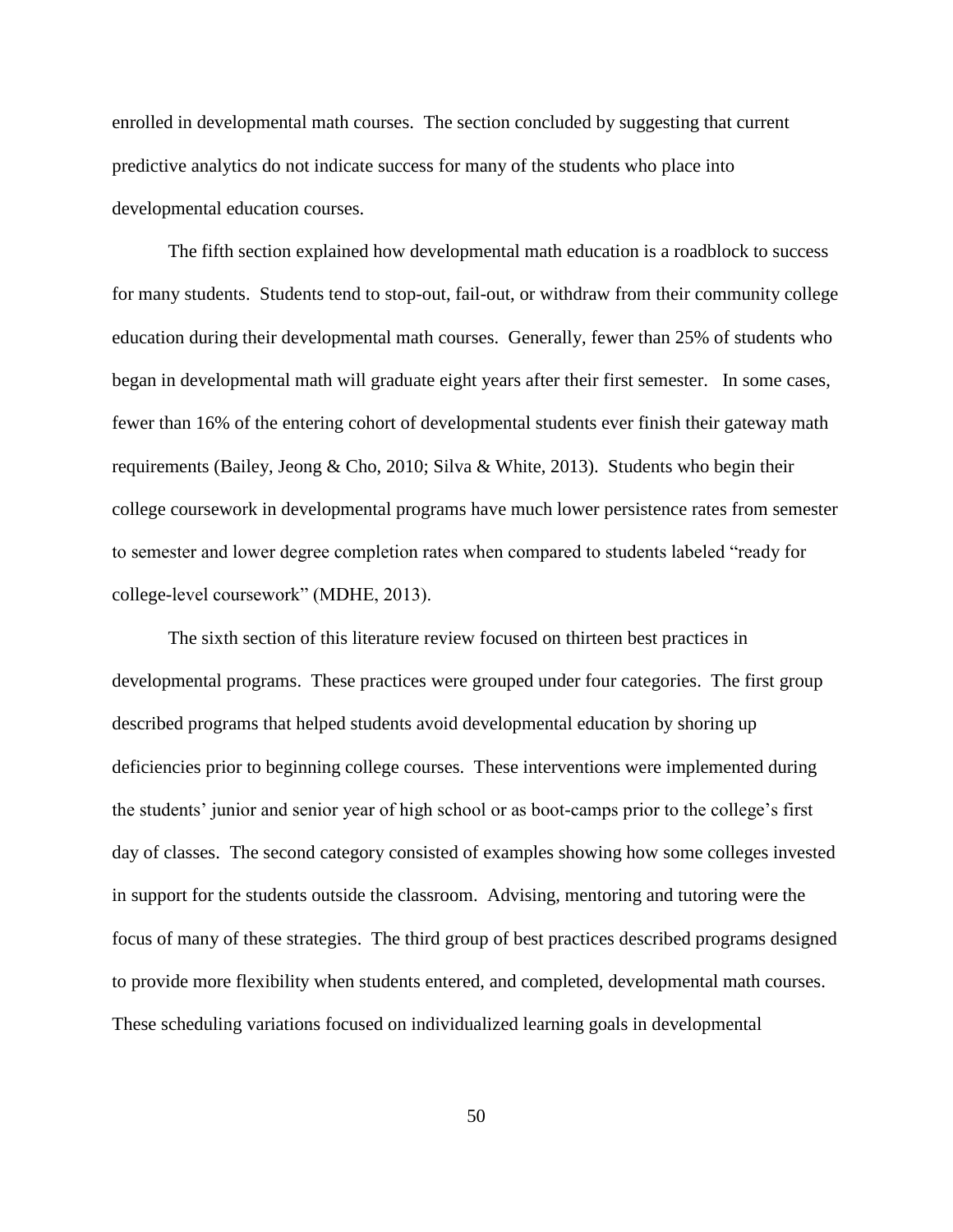coursework. The fourth group of best practices described strategies that faculty members could implement in their classrooms.

The final section of this chapter discussed the use of computers in developmental education programs. It focused on studies that compared student performance in traditional lecture-based courses with student performance in computer-aided courses. Student attitudes, success rates, retention rates, and test scores in developmental math courses were common dependent variables in these studies. In general, the use of computers improved student attitudes but had mixed results on retention rates. Several studies found improved success rates and exam scores. Most studies concluded final exam scores were unchanged after the introduction of a computer-aided instructional model.

Even with the large number of studies on successful developmental education programs, there were noticeable gaps in the research. For example, only a few studies partitioned developmental students into smaller subpopulations. Goldrick-Rab (2007) noted "there is little research on the variation of effectiveness of remedial education based on student characteristics such as family background, race, or full-time or part-time enrollment status" (p. 12). Similarly, few studies have considered the differences between traditional-aged developmental students and non-traditional aged students. These two groups of students may have very different needs. Finally, at the time of this writing, it appears there is a significant lack of experimental studies based on randomization with controlled variables. Without this research, it is difficult to conclude what efforts at developmental education reform are truly having a positive impact for the students.

In the fall of 2011 Ozarks Technical Community College changed the instructional methods used in its development math courses. The purpose of this study was to compare the

51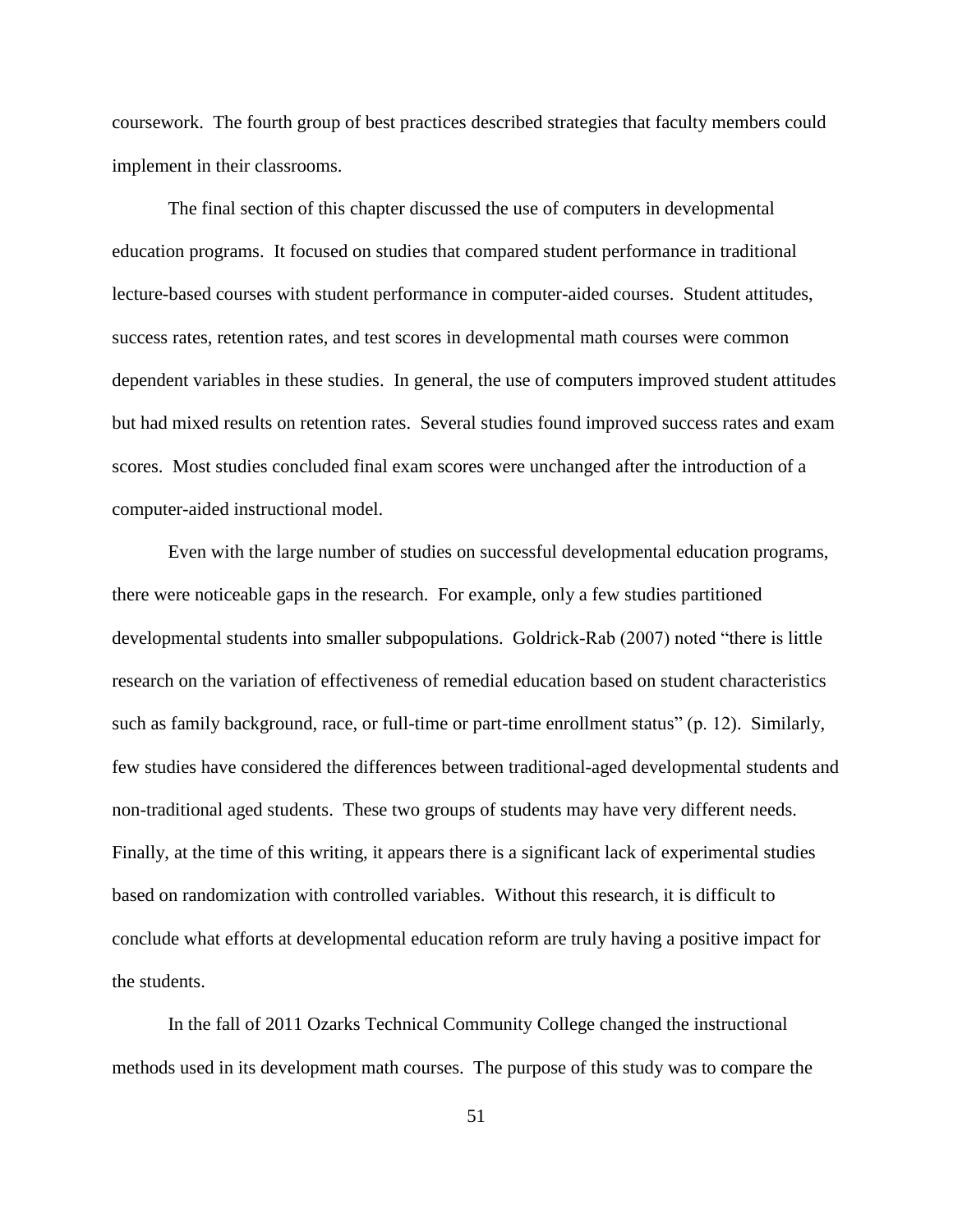performance of students in OTC's developmental math program after redesigning the course to include computer-enhanced instruction. The next chapter describes the setting of the study, selection of the sample, and outlines the methodology used for this research.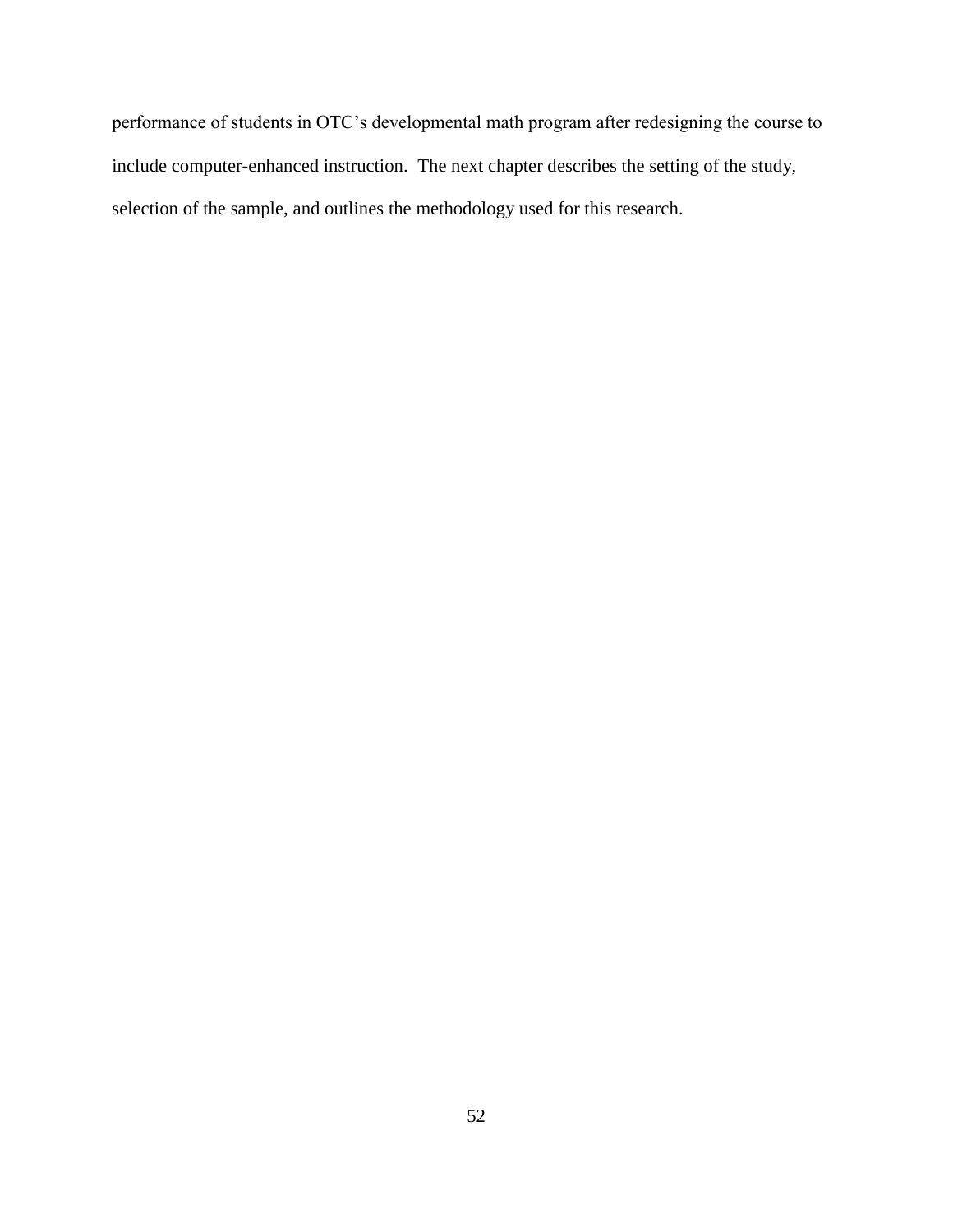# CHAPTER THREE

# METHODOLOGY

This chapter provides a description of the methodology used to address the purpose statement and answer the hypotheses provided in chapter one. A detailed analysis of the selected sample and threats to validity are also included.

### **Introduction**

This research explored student performance in computer-aided instruction in developmental mathematics courses at Ozarks Technical Community College in Springfield, MO. Student performance was measured by retention rates, success rates, unit exam scores, and final exam scores. The following four research hypotheses guided this study.

- 1. Developmental mathematics courses utilizing web based software-enhanced instruction at OTC will have higher course retention rates than courses using lecture-based methods of instruction at OTC.
- 2. Developmental mathematics courses utilizing web based software-enhanced instruction at OTC will have higher success rates than courses using lecture-based methods of instruction at OTC.
- 3. Students in web based software-enhanced developmental mathematics at OTC will have higher unit test grades than students in lecture-based developmental mathematics courses at OTC.
- 4. Students in web based software-enhanced developmental mathematics at OTC will have higher final exam scores than students in lecture-based developmental mathematics courses at OTC.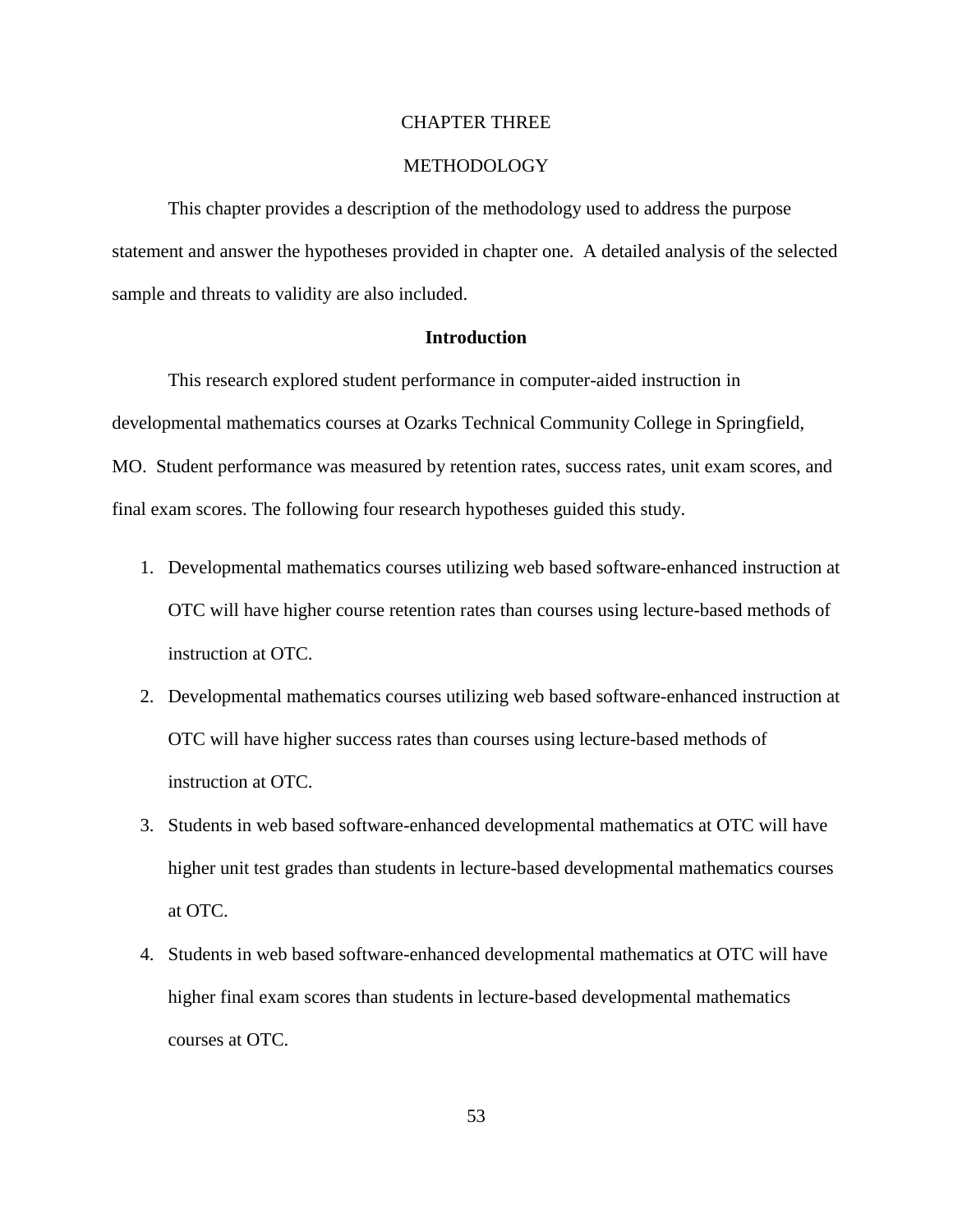# **Selection of the Research Design**

The causal-comparative research design described by Gay, Mills and Airasain (2009) was selected to conduct this study. This methodology explores potential relationships *ex post facto,*  Latin for "after the fact," and is explained in this section.

Gay, Mills and Airasain (2009) identified causal-comparative studies as nonexperimental descriptive research used to conduct a systematic inquiry into preexisting conditions. In this research methodology, "studies typically involve two (or more) groups of participants and one dependent variable. Causal-comparative studies focus on the differences between groups" (p. 218). This methodology was chosen because the study compared the independent variable of instructional strategy to the dependent variable of student performance after the developmental courses were redesigned. All students registered prior to fall 2011 received a lecture-based instructional method. All students registered after fall 2011 received computer-enhanced instruction. The researcher was unable to sample the students during the same semesters because OTC did not concurrently offer the courses in the two instructional formats. Data for this study were collected after the semesters were completed.

This study used inferential statistics to analyze the data. Proportion z-tests were used to explore differences in retention rates and success rates. Population data were collected and reported when available. T-tests were used to examine the differences in mean grades on unit exams and final exams. The findings of these tests are described in chapter four.

#### **Setting for the study**

This section describes the setting for the study and provides a brief history of Ozarks Technical Community College.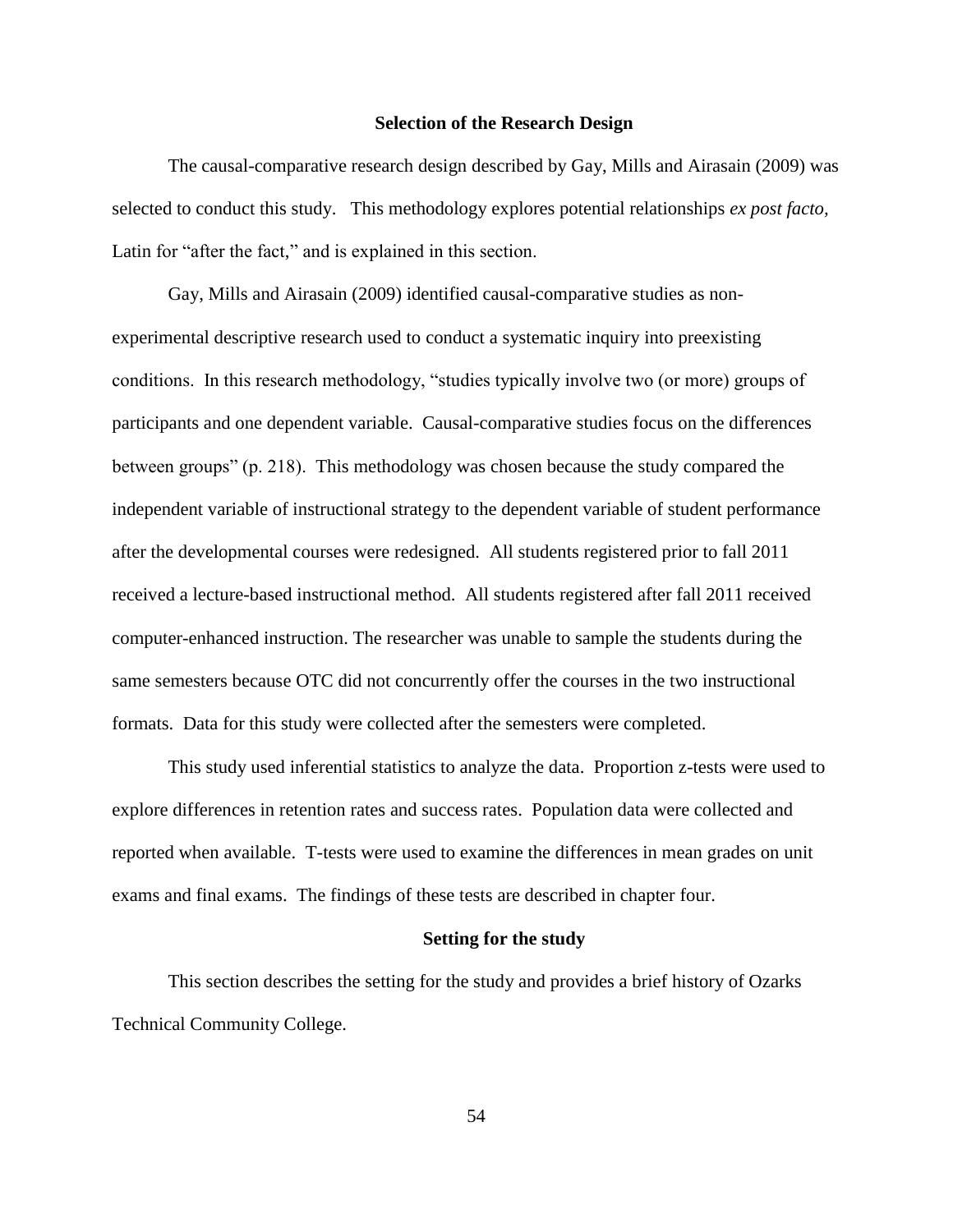OTC was formed in 1990 when the residents of Springfield, MO, and thirteen additional school district, voted to create an open admissions two-year college. The college's original focus was on technical education and thus offered a two year Associate of Applied Science degree and one year certificates in 16 different programs. In the fall of 1991, OTC enrolled 1198 students in credit courses at its facilities near the center of town (OTC catalog, 2014).

New programs were developed and existing programs were revised as the college adapted to the needs of the community. A two year general education transfer degree, Associate of Arts, was created in 1994. The school received its first accreditation through the Higher Learning Commission of the North Central Association of Colleges and Schools in 1996 (OTC catalog, 2014). Over 8,000 students enrolled in classes at OTC within 10 years of its inaugural semester (OTC statistics, 2014).

The college expanded its facilities with the growing enrollment. From 1997 through 2002, four new buildings were constructed on the Springfield campus and renovations were made to the existing buildings. Beautification of the campus was supported through donations to the college and a pedestrian mall was created. During these years, the college also expanded to surrounding communities.

Education centers and campuses were established in Lebanon, Branson, Ozark, and Waynesville. In 2007, the Ozark education center moved into new facilities and became the Richwood Valley Campus. In the fall of 2013 the college transitioned into Ozarks Technical Community College System and opened the Table Rock Campus, formerly the Branson Education Center. These extensions of the college reached nearly 100 miles east and 50 miles south of Springfield, MO.

55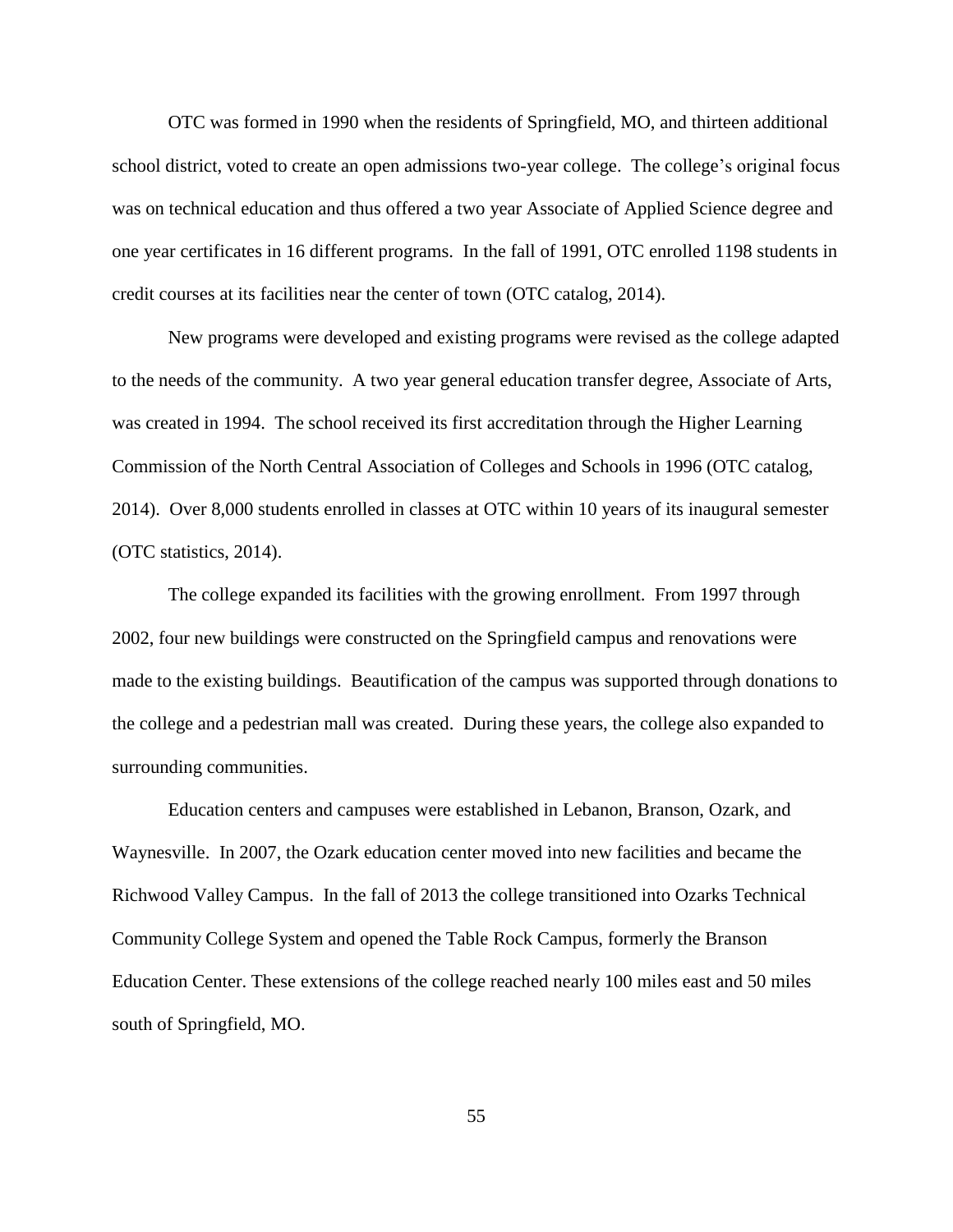As the college moved toward becoming a system of campuses, the governance structure also evolved. Each campus location had a president along with deans and directors for academic and student services areas of the college. Education centers had a director to oversee the daily operations at that location. Administrative decisions for the college were primarily made at the Springfield campus which housed the majority of system administrative offices. Likewise, curriculum decisions within departments were often made at the Springfield campus. System wide, administrators and faculty members regularly convened at the Springfield campus for meetings. The culture of collaboration among the locations was key for the mathematics department's transition to a computer-enhanced model for its developmental math courses.

The transition required extensive planning and resources. In the spring of 2010, the math faculty members began regular meetings to brainstorm ideas for their developmental program. The department chair, director of the tutoring center, and department faculty members traveled to other colleges to explore best practices in developmental education. These meetings were instrumental in the creation of the OTC's mandatory attendance policy and the course redesign. After the successful pilot, several faculty members and the department chair began the process of adapting the course schedules, course curriculum, and final exams to meet a computer-enhanced model of instruction.

OTC uses a large number of adjunct instructors. During the study, per-course instructors taught nearly 85% of the school's developmental math classes. Training them was key to the implementation. After the college identified full-time developmental math instructors for the Springfield Campus and hired a new developmental math instructor for the Richwood Valley Campus, these people helped the department chair provide ALEKS training seminars for the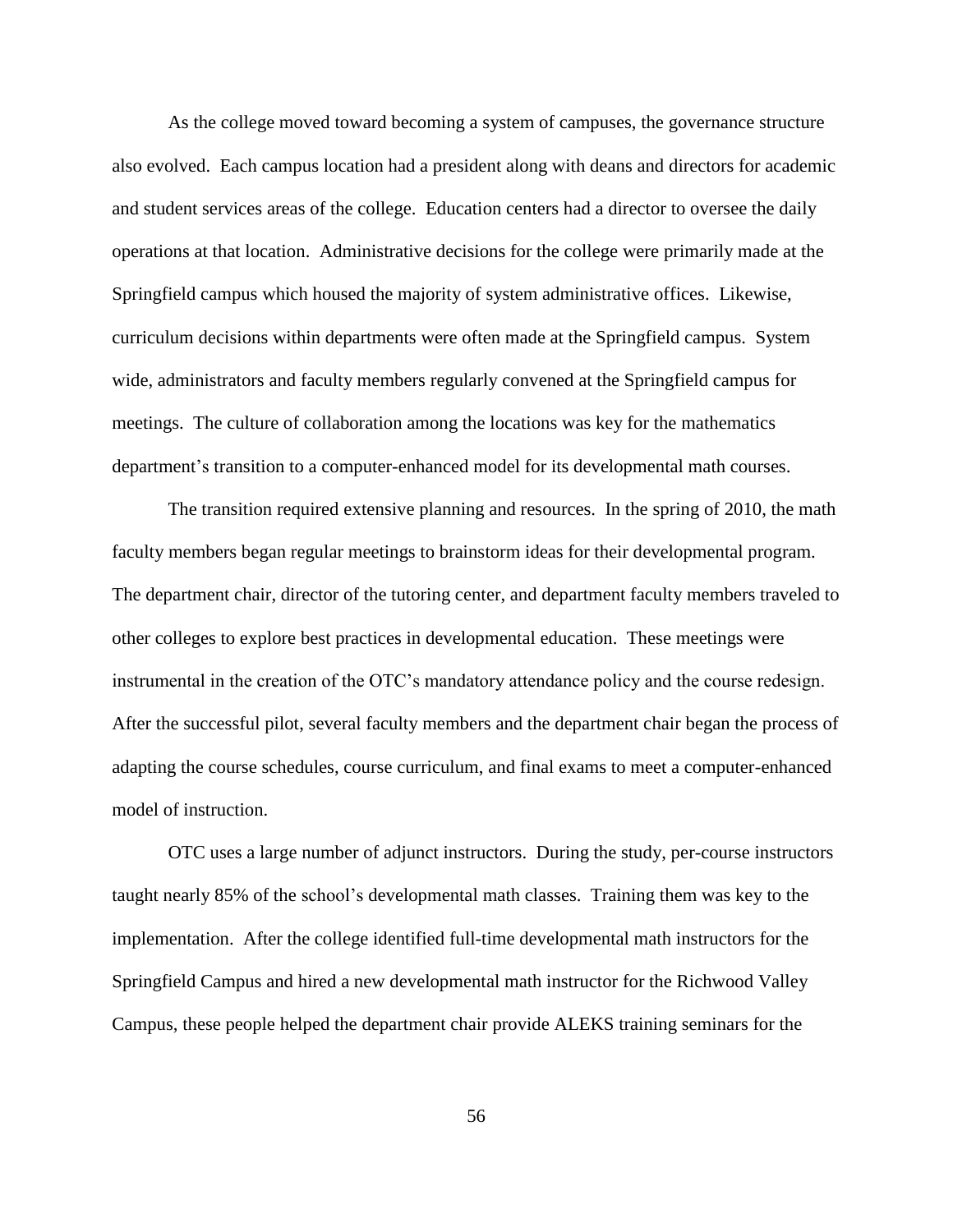adjunct instructors during the summer of 2011. By the fall of 2011, all developmental math classes were taught with a computer enhanced model of instruction.

At the time of this study, the Ozarks Technical Community College System consisted of three full-service campuses and two education centers. Enrollment exceeded 15,000 students.

## **Identification of the Population**

The target population for this research was all students enrolled in basic algebra classes at OTC. This section describes how the population was narrowed to conduct this study.

As stated in chapter one, this research was delimited to the 2010-2013 academic years because of a mandatory attendance policy implemented in 2010. At that time, OTC began enforcing attendance through administrative withdrawals for students who missed more than 20% of their class meetings. To control for the effects of this new attendance policy, the study's population was delimited to 2010-2013, resulting in a duplicated head count of 11,666 students enrolled in basic algebra classes in the 2010-2013 academic years. Repeat students were counted each semester they registered for the course.

The target population was further delimited to instructors who taught using both methods of instruction. Only students enrolled in classes where the faculty member taught during the 2010-2011 year as a lecture only format and then taught using software-enhanced instruction during the 2012-2013 academic year were considered for the sample selection. This helped the researcher control for instructor differences and further narrowed the subpopulation to 10,414 students.

#### **Selection of the Sample**

A sample was selected because the subpopulation was too large for the researcher to study all students taking basic algebra during the years of investigation. Approval was obtained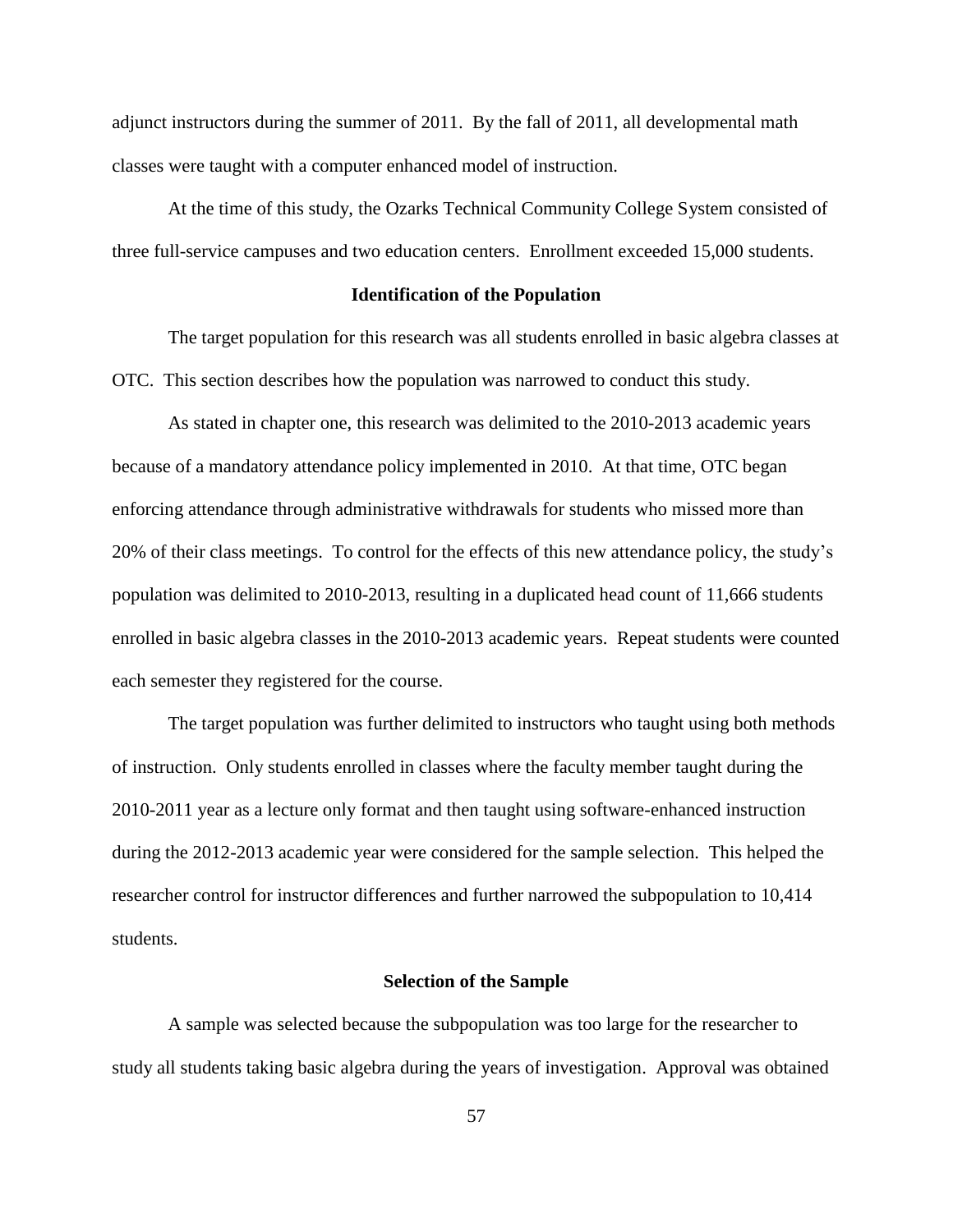through the Institutional Review Boards for both Ozarks Technical Community College and the University of Arkansas. The provost of OTC provided a letter of support. The following section describes the steps taken to determine the samples chosen for this study.

Rosters from the basic algebra classes were downloaded into spreadsheets for the 2010- 2011 academic year and the 2012-2013 academic year. The 2011 to 2012 academic year was intentionally omitted to minimize the number of students who repeated the course and thereby had received instruction through both methods.

A stratified random sample of 500 students was drawn from the rosters using the random number generator function in Microsoft Excel. The researcher selected 250 students from lecture-based instruction semesters and 250 from the computer-enhanced instruction semesters.

Since the use of samples can introduce intervening variables that may compromise the validity of any conclusions in a causal-comparative study, the next section explains the actions taken to ensure the samples were alike in all aspects except the method of instruction.

### **Comparison of Demographic Variables for the Samples**

The researcher compared several demographic variables through the use of SPSS grad pack 22.0 and Microsoft Excel software. The demographic variables under consideration were age, gender, ethnicity, enrollment status, first generation, and math placement. The following section lists the findings of these comparisons.

Age was the first demographic variable compared. The results of the sample data collection are shown in Table 1. The mean age and standard deviation for the two sample groups were similar. The researcher concluded that there was not a significant difference in the mean age of the students in the lecture-based instructional method (M=24.83, SD=7.79) and softwareenhanced instructional method (M=24.80, SD=7.55) samples; *t*(498)=0.0437, p =0.9654.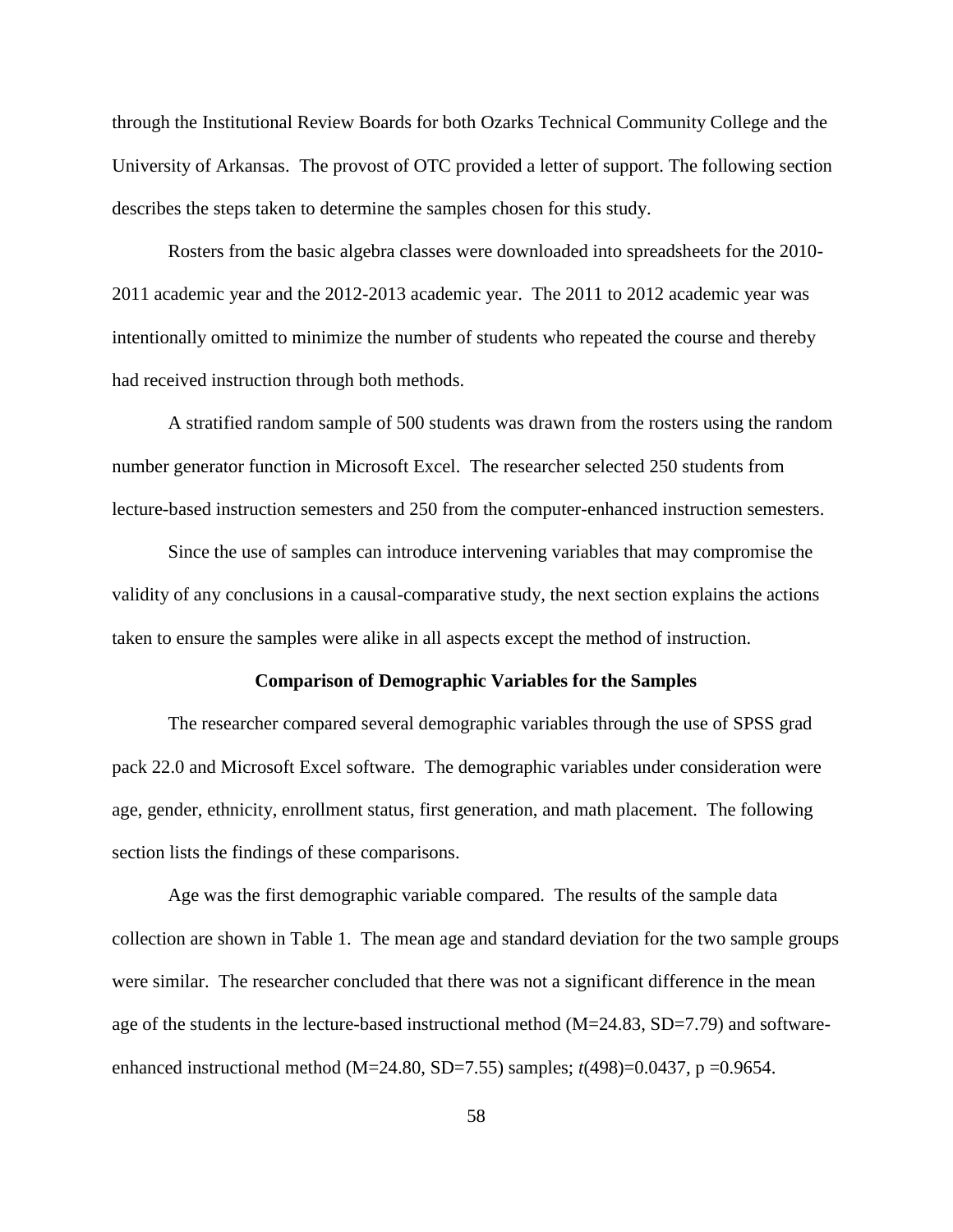Table 1

| <b>Instructional Method</b>    | n   | Mean  | <b>SD</b> |
|--------------------------------|-----|-------|-----------|
| Lecture-Based<br>2010-2011     | 250 | 24.83 | 7.79      |
| Software-Enhanced<br>2012-2013 | 250 | 24.80 | 7.55      |

*Age (in years) Separated by Instructional Method During the Lecture-Based 2010-2011 and Software-Enhanced 2012-2013 Academic Years at OTC.*

*Note.*  $\overline{n}$  = sample size,  $SD$  = Standard Deviation

Gender and ethnicity were the second and third demographic variables analyzed. A slightly higher proportion of males were randomly selected in the sample of lecture-based semesters. However, computation for statistical difference in the two proportions for men showed there was not a significant difference in the percentage of men in the lecture-based instructional method (42.8%) when compared to the percentage of men in software-enhanced instructional method (39.2%) in the two samples;  $z=0.8183$ ,  $p=0.4124$ . Thus, there was not enough evidence to state the proportion of men between the two methods of instruction was different. Similarly, there was not enough evidence to suggest the proportion of women differed between the two methods of instruction. Table 2 displays these statistics for the two samples.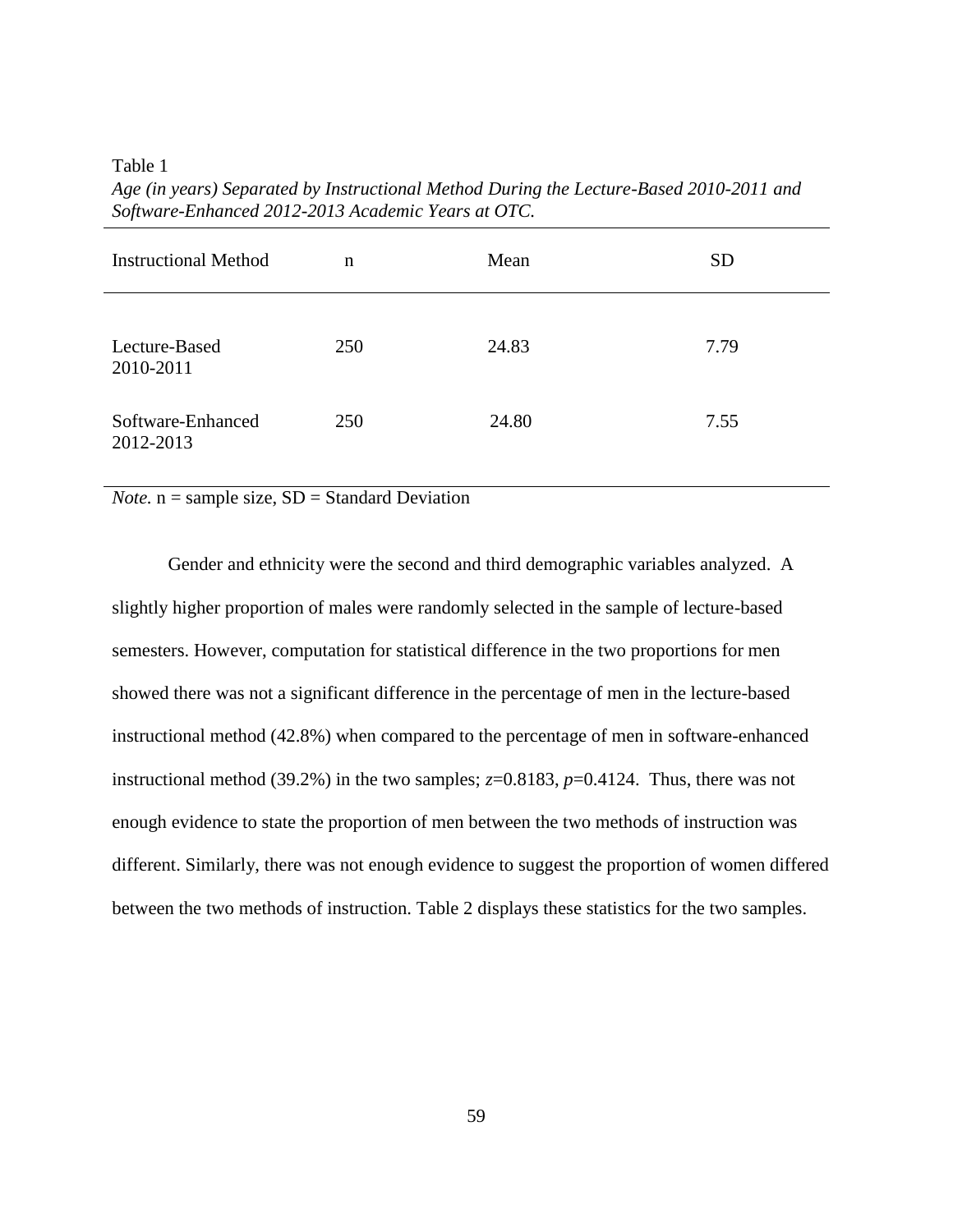# Table 2

| Instructional<br>Method           | Male          | Gender<br>Female | White         | <b>Black</b> | Ethnicity<br>Native<br>American | Asian                   | Hispanic   |
|-----------------------------------|---------------|------------------|---------------|--------------|---------------------------------|-------------------------|------------|
| Lecture-Based<br>2010-2011        | 107<br>(42.8) | 143<br>(57.2)    | 223<br>(89.2) | 11<br>(4.4)  | 6<br>(2.4)                      | 5<br>(2.0)              | 5<br>(2.0) |
| Software-<br>Enhance<br>2012-2013 | 98<br>(39.2)  | 152<br>(61.8)    | 221<br>(89.4) | 15<br>(6.0)  | $\overline{4}$<br>(1.6)         | $\overline{4}$<br>(1.6) | 6<br>(2.4) |

*Gender and Ethnicity by Instructional Method During the Lecture-Based 2010-2011 and Software-enhanced 2012-2013 Academic Years at OTC.*

*Note.* Percents appear in parentheses. Lecture-based sample size  $n = 250$ . Software-enhanced sample size  $n = 250$ 

Table 2 also shows the ethnicity of the sample groups. These statistics are in line with OTC's institutional population data which reports ninety percent of its students are white, six percent of the students are of other races, and four percent are of unknown ethnicity (NCES, 2014). Therefore, the researcher concluded that the gender and ethnicity of the subjects in the two samples were similar enough to the general population of students that validity of the conclusions would not be affected by student ethnicity.

The comparison of demographic variables continues with enrollment status and first generation. Unlike many other demographic variables, enrollment status can change during the semester. Students may begin the semester with a full time course load and change to part time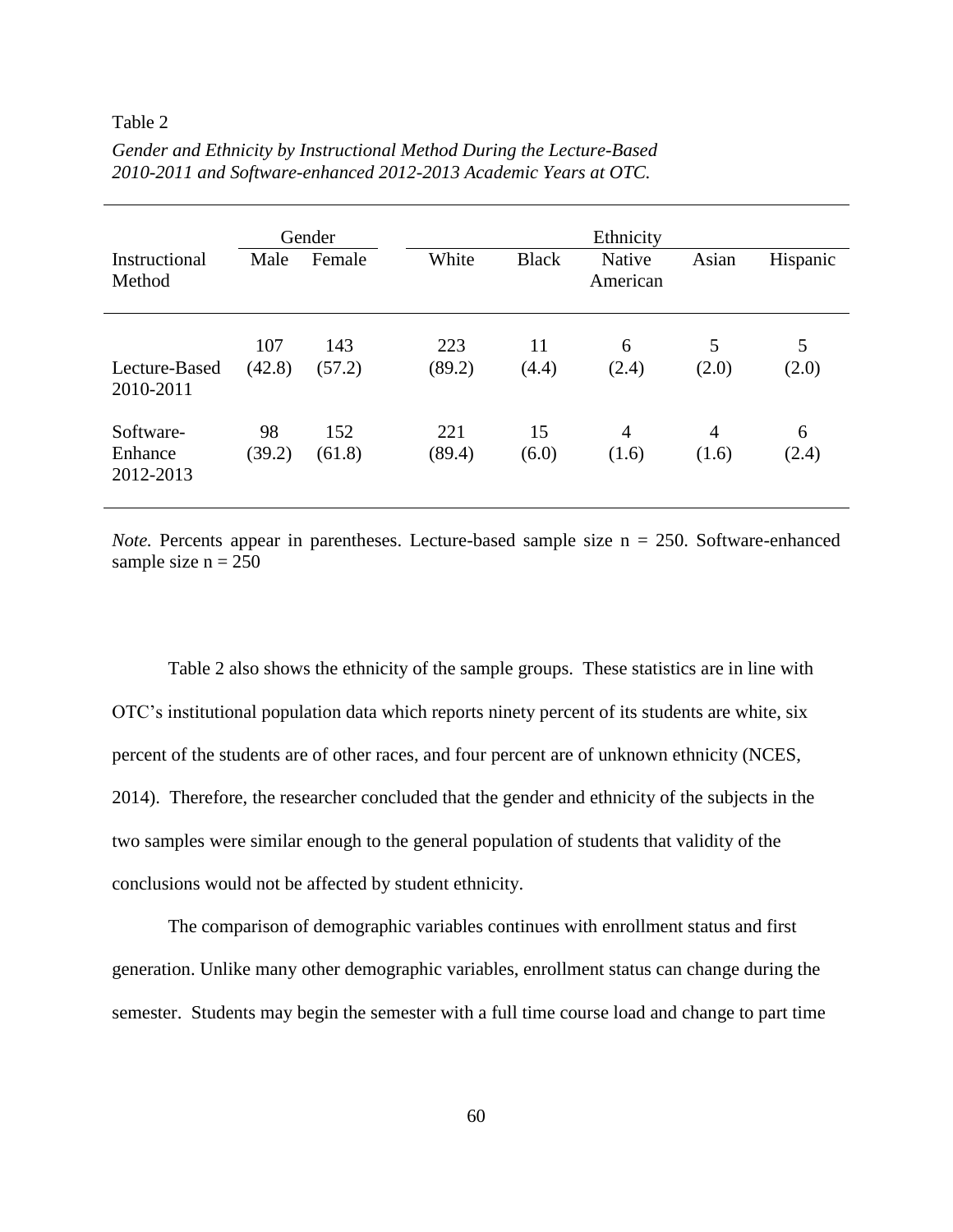status if they drop a class. To create consistency in counting, enrollment status was determined by the identified intent of the student at the time of registration.

The sample selection resulted in six percent more students registered as full time during the software-enhanced semesters. This difference, however, was not large enough to suggest that the percent of full-time students in the lecture-based semesters was significantly higher than the percent of full-time students during the software-enhanced semesters;  $z=1.6039$ ,  $p=0.1087$ . The sample data are listed in Table 3.

#### Table 3

*Enrollment Status and First Generation Separated by Instructional Method During the Lecture-Based 2010-2011 and Software-enhanced 2012-2013 Academic Years at OTC*.

|                                | <b>Enrollment Status</b> |            | <b>First Generation</b> |         |
|--------------------------------|--------------------------|------------|-------------------------|---------|
| Instructional Method           | Part Time                | Full Time  | N <sub>0</sub>          | Yes     |
| Lecture-Based<br>2010-2011     | 64(25.6)                 | 186(74.4)  | 226(90.4)               | 24(9.6) |
| Software-Enhanced<br>2012-2013 | 49 (19.6)                | 201 (80.4) | 227(90.8)               | 23(9.2) |

*Note*. Percents appear in parenthesis. Lecture-based sample size n = 250. Softwareenhanced sample size  $n = 250$ 

In addition to enrollment status, Table 3 listed the percent of self- identified first generation students. The percent of first generation students was nearly identical between the two groups and the researcher decided this variable would not compromise the conclusions of this study.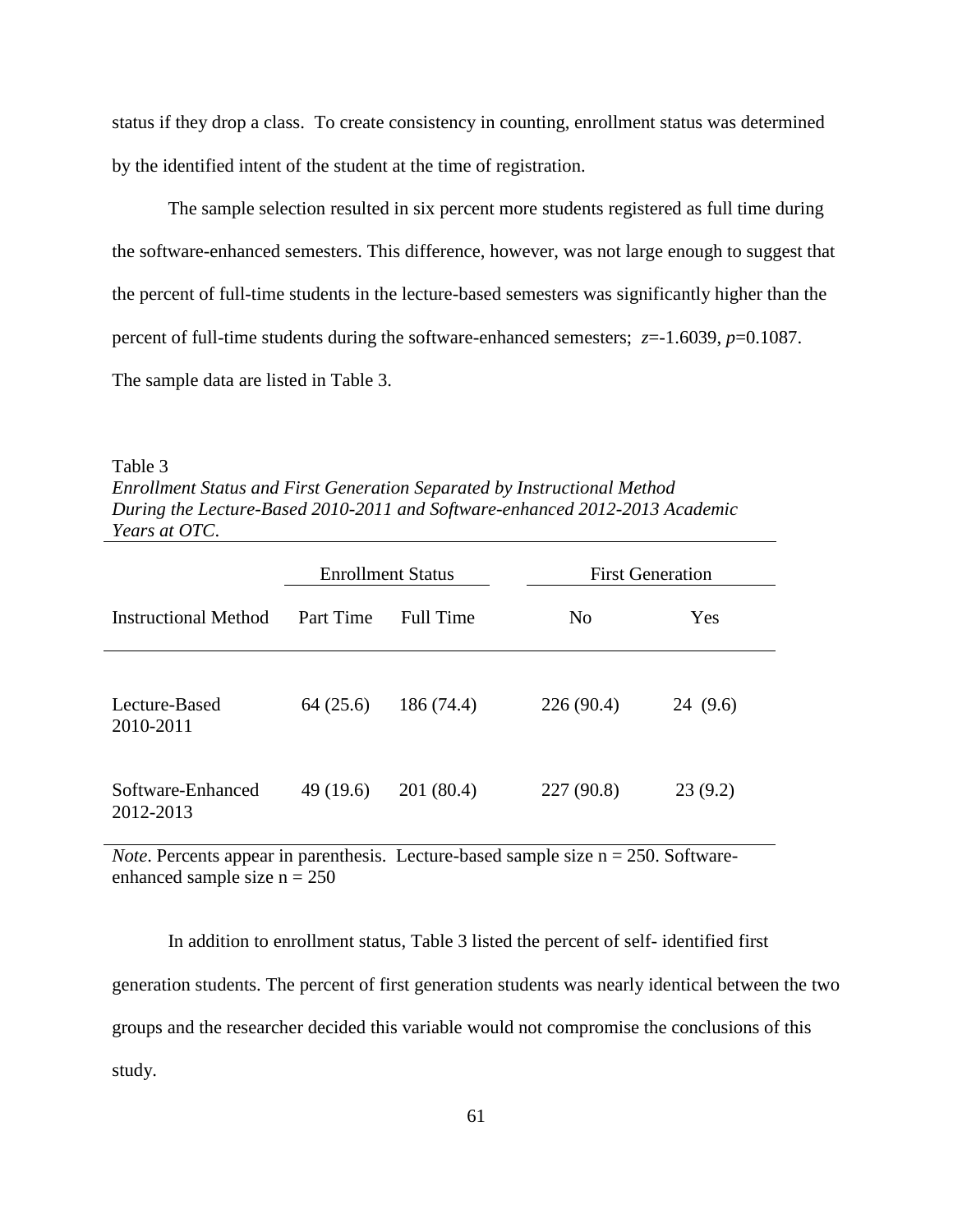The final demographic variable compared in this study was placement. At OTC, students typically place into basic algebra using one of three metrics. For new students, either their ACT score or the COMPASS exam score determined placement. Many returning students placed into basic algebra because they completed pre-algebra. Like basic algebra, A or B grades were necessary for students to successfully complete pre-algebra. Table 4 shows the placement data for the two samples.

#### Table 4

*Sample Statistics for Student Placement Separated by Method of Instruction During the Lecture-Based 2010-2011 and Software-Enhanced 2012-2013 Academic Years at OTC.* 

|                                | <b>Placement Method</b> |                |                     |
|--------------------------------|-------------------------|----------------|---------------------|
| <b>Instructional Method</b>    | <b>ACT</b>              | <b>COMPASS</b> | Prerequisite Course |
| Lecture-Based<br>2010-2011     | 74 (29.6)               | 134 (53.6)     | 42 $(16.8)^*$       |
| Software-Enhanced<br>2012-2013 | 66 (26.4)               | 115(46.0)      | 69 $(27.6)^*$       |

*Note*. Percents appear in parenthesis. Lecture-based sample size n = 250. Software-enhanced sample size n = 250. \* *z=-2.905, p=.0037*

There was not a significant difference in the percent of ACT placement in the lecturebased instructional method (29.6%) when compared to the percent of ACT placement in the software-enhanced classes (26.4%) in the two samples; *z*=0.7968, *p*=.4255. Similarly, there was not a significant difference in the percent of COMPASS placement in the lecture-based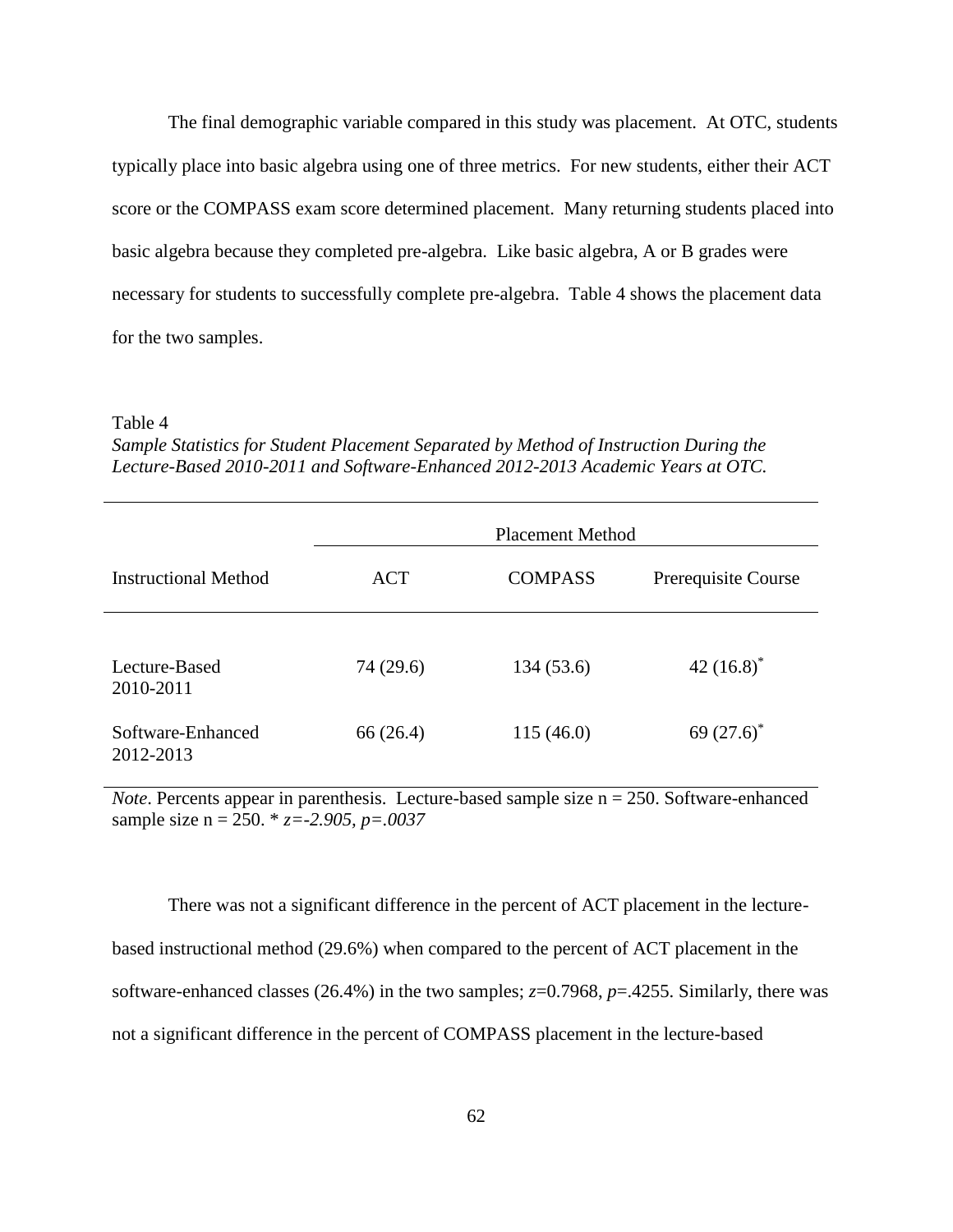instructional method (53.6%) when compared to the percent of COMPASS placement in the software-enhanced classes (46.0%) in the two samples;  $z=1.699$ ,  $p=.0892$ .

Unlike the ACT and COMPASS placement, there was a large difference in the percentage of students who took the pre-algebra class in the two samples. Nearly 11% more of the sample completed the pre-algebra course in the software-enhanced semesters. This suggested a higher percentage of the population took the prerequisite course during the software-enhanced semesters. This difference could have an impact on the conclusions of the hypothesis tests. The prerequisite course was designed to remediate students in their deficiencies in order to help them succeed in their next math classes. It is possible that some of the higher success rates during the software-enhanced semesters were the result of the remediation in pre-algebra.

To summarize, these comparisons suggested that there were very few differences between the two sample groups on the demographic variables of age, gender, ethnicity, enrollment status, first generation, and math placement. Thus, the researcher concluded the two samples would provide useful information to collect further data.

### **Data Collection Procedures**

The research hypotheses of this study were explored through several assessments of student performance. This section describes the process used to collect the data on the sample of students.

### **Retention and Success rates**

The first two hypotheses addressed retention rates and success rates. The Office of Institutional Research at OTC was able to provide population data. The data, however, included all sections of basic algebra. The sample drawn for the study came from a subpopulation of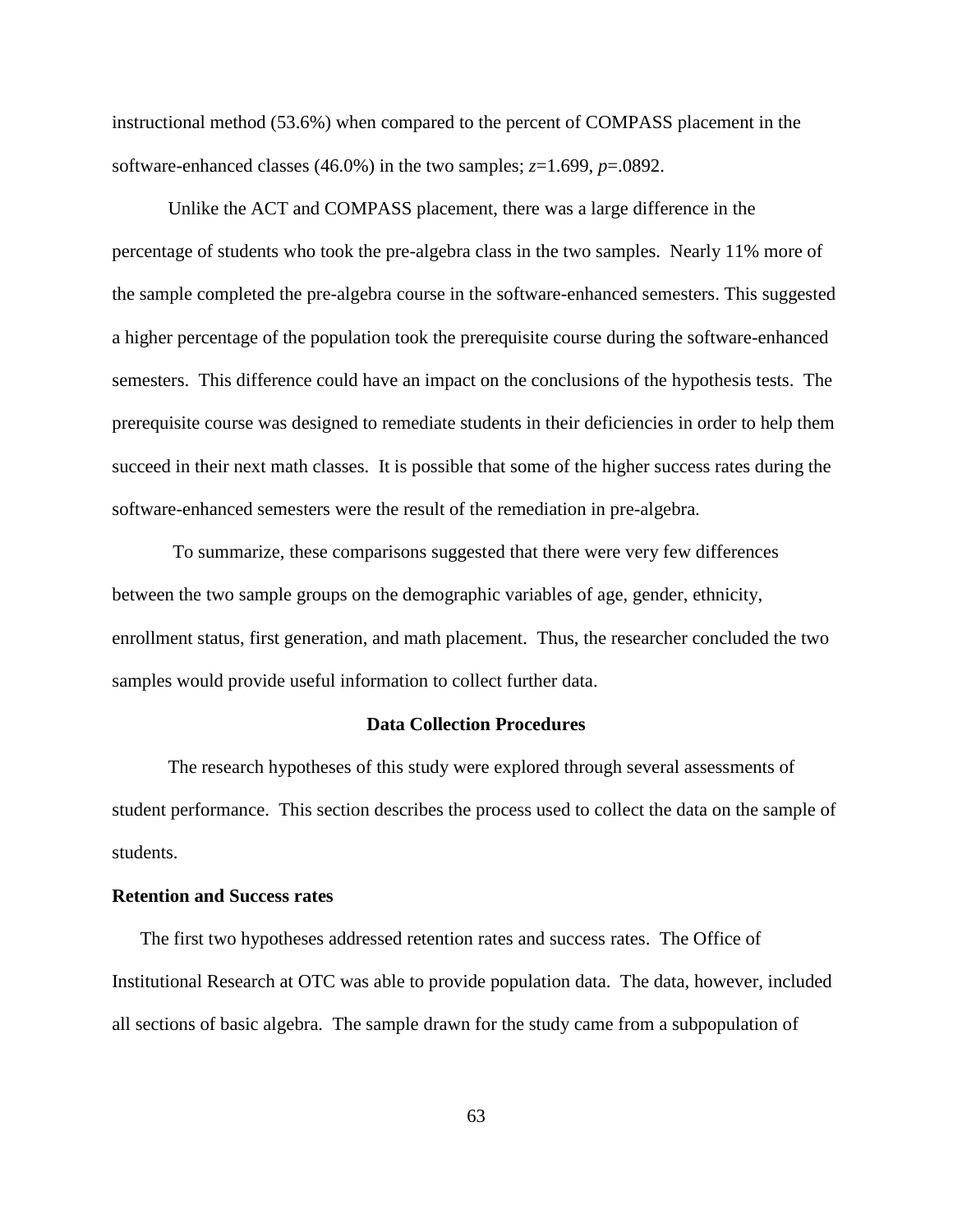instructors who taught using both methods of instruction. Both population data and sample data were collected and compared.

As stated earlier, the retention rate was a percentage measure of the rate at which students persisted through the semester. It was calculated by dividing the number of students who received a grade at the end of the semester by the number of students enrolled on the census date at the beginning of the semester. OTC's census date was the Friday of the fourth week of the semester. The complement of this percentage described the withdrawal rate of students in developmental math courses at OTC.

The success rate was also a percentage measure. It described the rate at which students successfully completed the course and satisfied the prerequisites of the next math course. This percentage was calculated by dividing the number of students who earned an A or B grade in the course by the number of students who were retained for the duration of the semester. Students who withdrew from the course were not included in this statistic.

### **Exam Scores**

Student success on exams was the focus of the third and fourth hypotheses. These data were collected from instructor gradebooks and student-completed final exams.

At the end of each semester, instructors submitted a copy of their gradebooks to division secretaries who archived them electronically. Gradebooks included unit exam scores, final exam scores, and homework scores. The researcher obtained access to the electronic copies of the gradebooks and recorded the scores.

The accuracy of the gradebook scores was trusted for several reasons. The mathematics department of OTC takes careful steps to mitigate the effects of instructor differences by providing all instructors with common schedules, common homework assignments, and core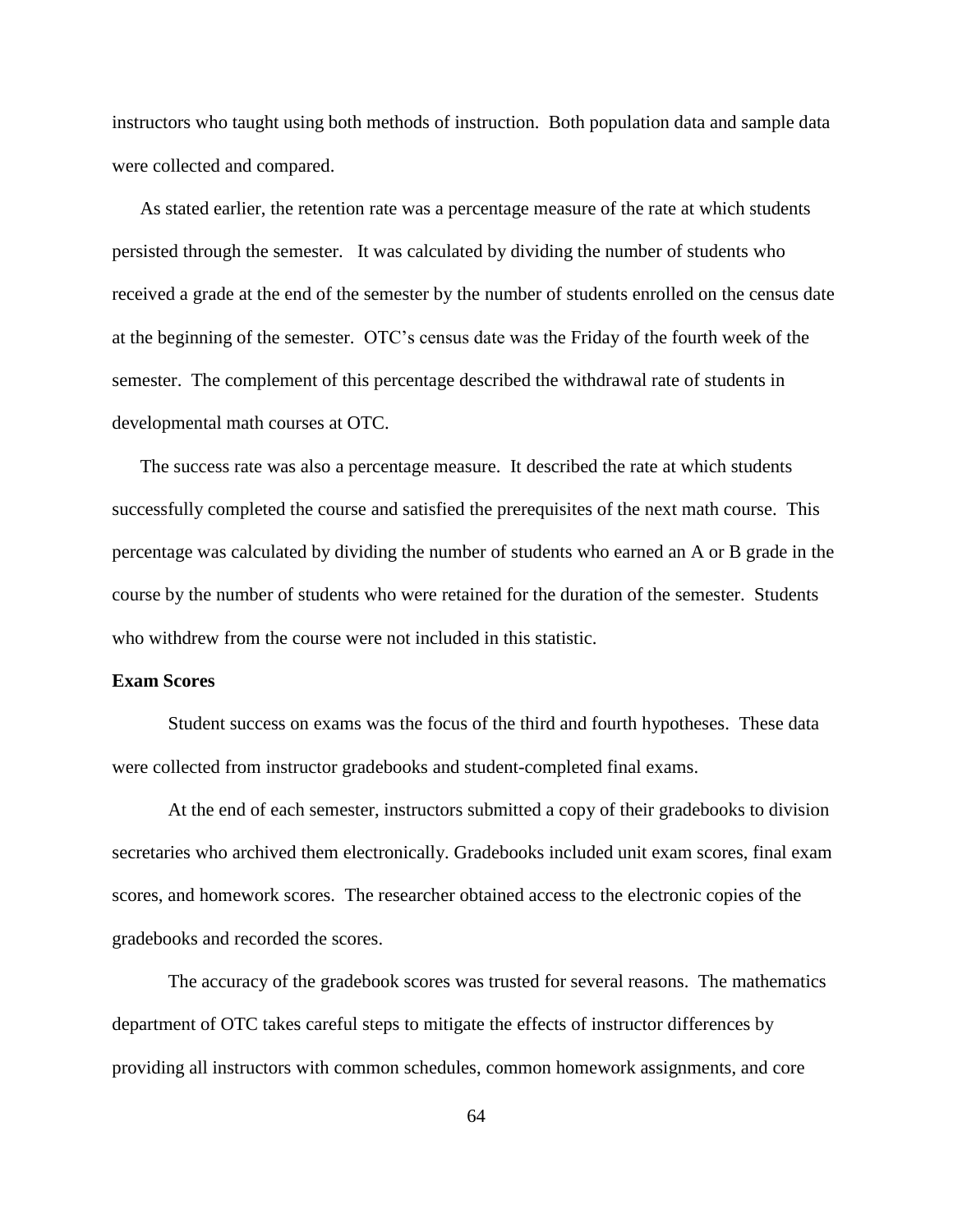final exams. Instructors submit their unit exams to the designated "course lead instructor" who provides feedback on the level of rigor, breadth of objectives, and point distributions prior to having students take the test. This ensures that each unit exam matches the departmental expectations.

In the fall 2011 semester, the department changed its approach to a few of the course objectives. During the traditional method of instruction semesters, "factoring polynomial expressions" and "solving polynomial equations by factoring" were mastery objectives for the course. On the other hand, these same objectives changed to introductory topics during the software-enhanced semesters. The objective of "solving systems of equations" during the traditional method of instruction semesters was replaced by expanded coverage of "applications of linear equation in two variables," "solving literal equations for a specified variable," and "applications of slopes". As a result, only three of the four tests had one-to-one correspondence to course objectives prior to the redesign efforts. The investigator used the student exam scores from instructor gradebooks for these tests only.

The adjustment to course objectives also changed some of the problems on the departmental core final exam. Raw final exam scores from instructor gradebooks did not provide useful data and the final exams were rescored for this study. The researcher used the OTC math department rubric to grade the final exams on the common objectives identified in Appendix A. The rubric is shown in Table 5.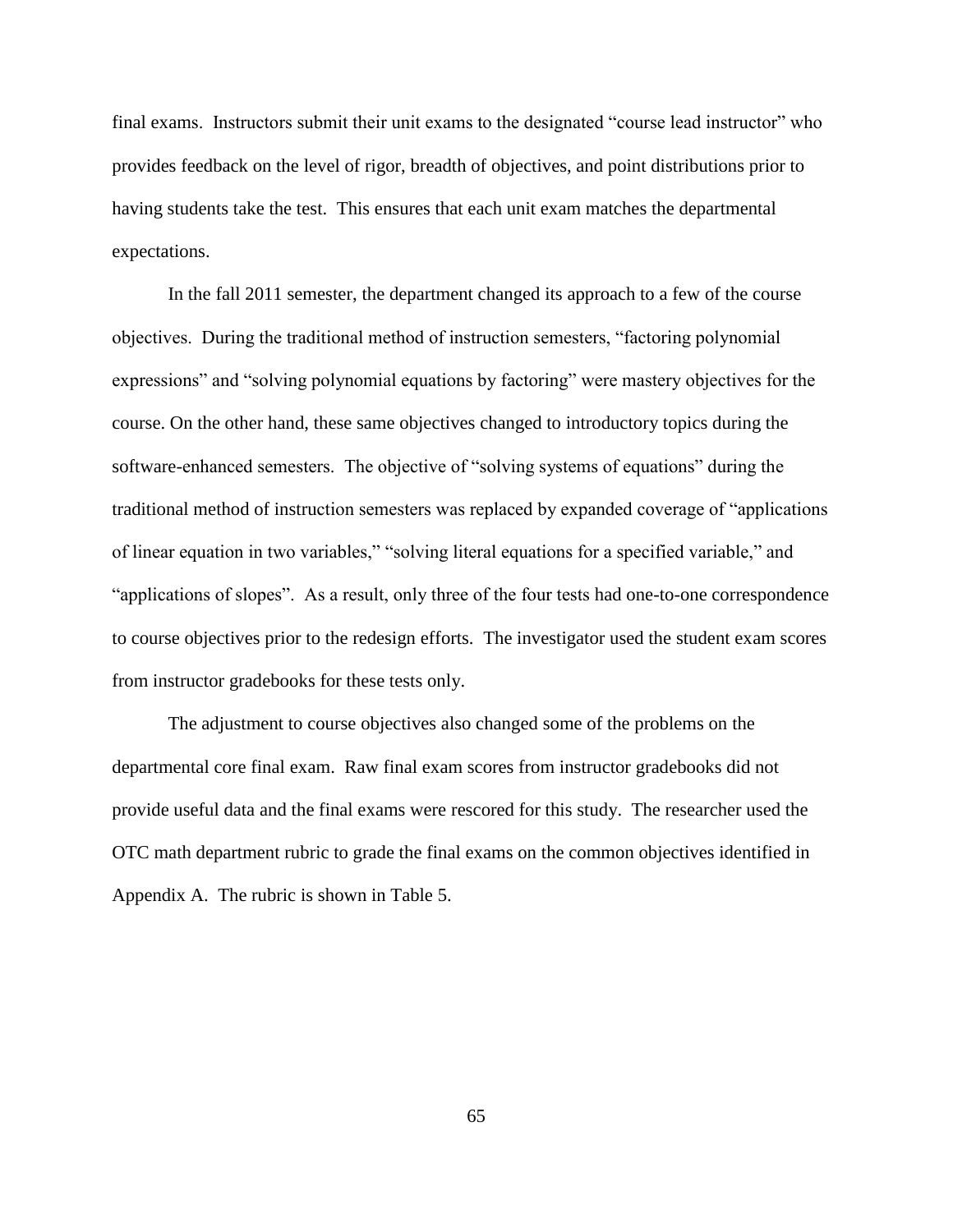Criteria Points Earned Correct answer is given and most of the appropriate steps are clearly stated. 6 Incorrect answer due to one minor computational mistake. 5 Incorrect answer is given and most steps are stated but contain minor computational mistakes and possible one conceptual error. -or-Correct answer is given, but few, if any of the appropriate steps are stated. 4 Incorrect answer is given, and most of the steps are stated but contain two procedural/conceptual errors. 3 Incorrect answer is given, and most of the steps are stated but contain more than two procedural/conceptual errors. 2 Incorrect answer is given with some steps stated; however, most steps indicate a lack of conceptual understanding -or-Incorrect answer with few steps stated. 1 Other 0

Table 5 *Scoring Guide for Problems on the Final Exams. Points Earned Quantified the Level of Mastery.*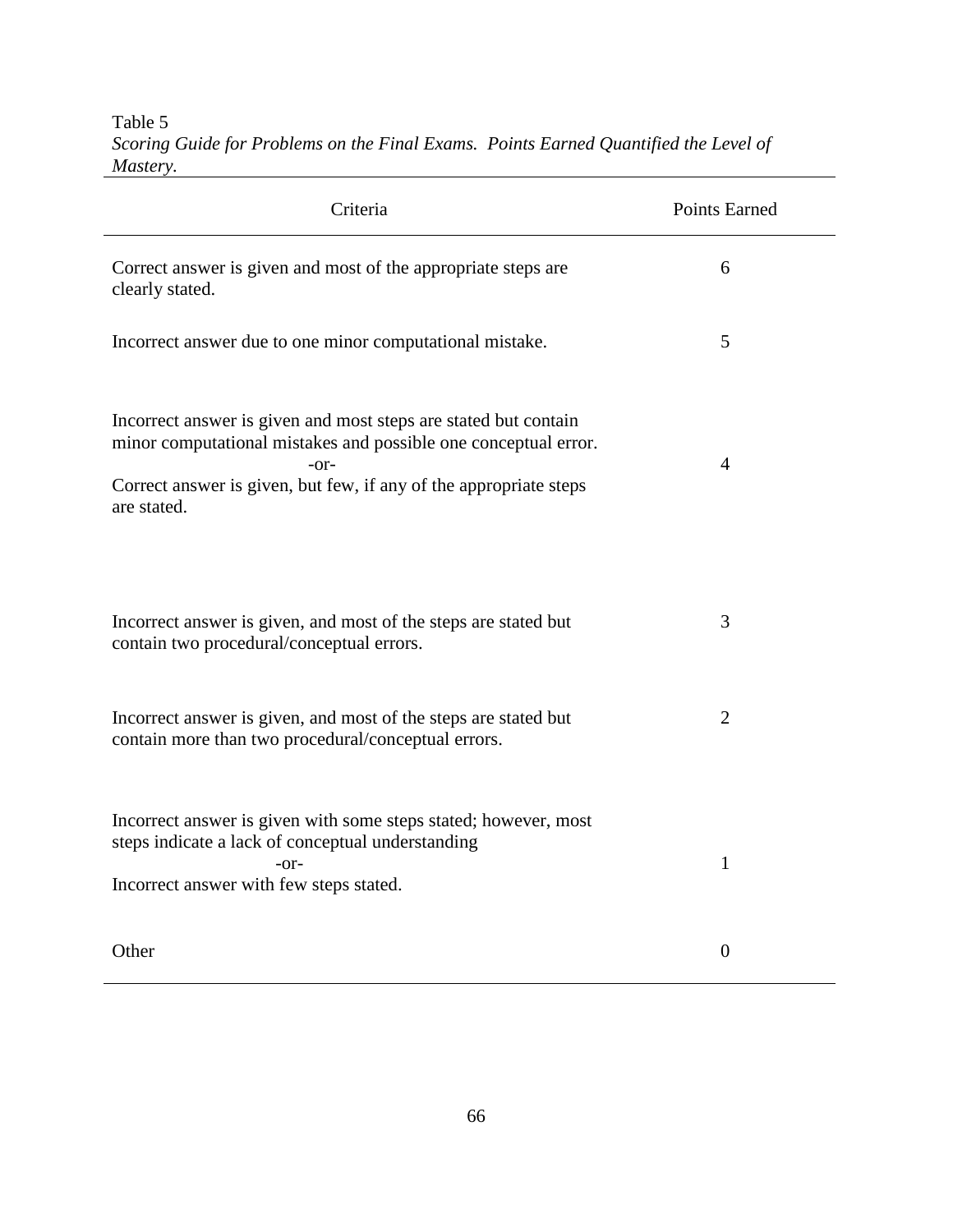The researcher collected student completed final exams from the instructors at the end of each semester. Earlier versions of the final exam included a stronger emphasis on "factoring polynomial expressions" and "solving polynomial equations by factoring". Appendix A shows the objectives assessed on the final exam during the lecture-based semesters and the computerenhanced semesters. The researcher compared the student-completed final exams on common objectives that were present for both methods of instruction. This also controlled for any differences in the emphasis of the problem types.

#### **Threats to Validity**

Threats to internal validity can compromise a researcher's statements about cause and effect relationships. Threats to external validity limit the ability to generalize the result of a study to another context (Creswell. 2008). This section addresses several internal and external threats to validity.

The first threat to internal validity is *selection*. This threat occurs when differences in people introduce unintended bias that may influence the outcomes of the study. A researcher's identified relationships may be the result of a confounding variable instead of the independent variable being studied (Creswell, 2008). A rigorous attempt was made to ensure the sample groups were similar in all aspects except for the method of instruction in this study. The groups were compared on several demographic variables and found very little differences between the samples. The percent of students who took the prerequisite course was the only variable that was statistically different. This variable may have influenced the performance of students in the computer-enhanced semesters and may have a minor impact on the validity of this study.

The inability to manipulate the independent variable can pose a threat to validity. It is a frequent problem in educational research designs (Cresswell, 2008). Often, random assignments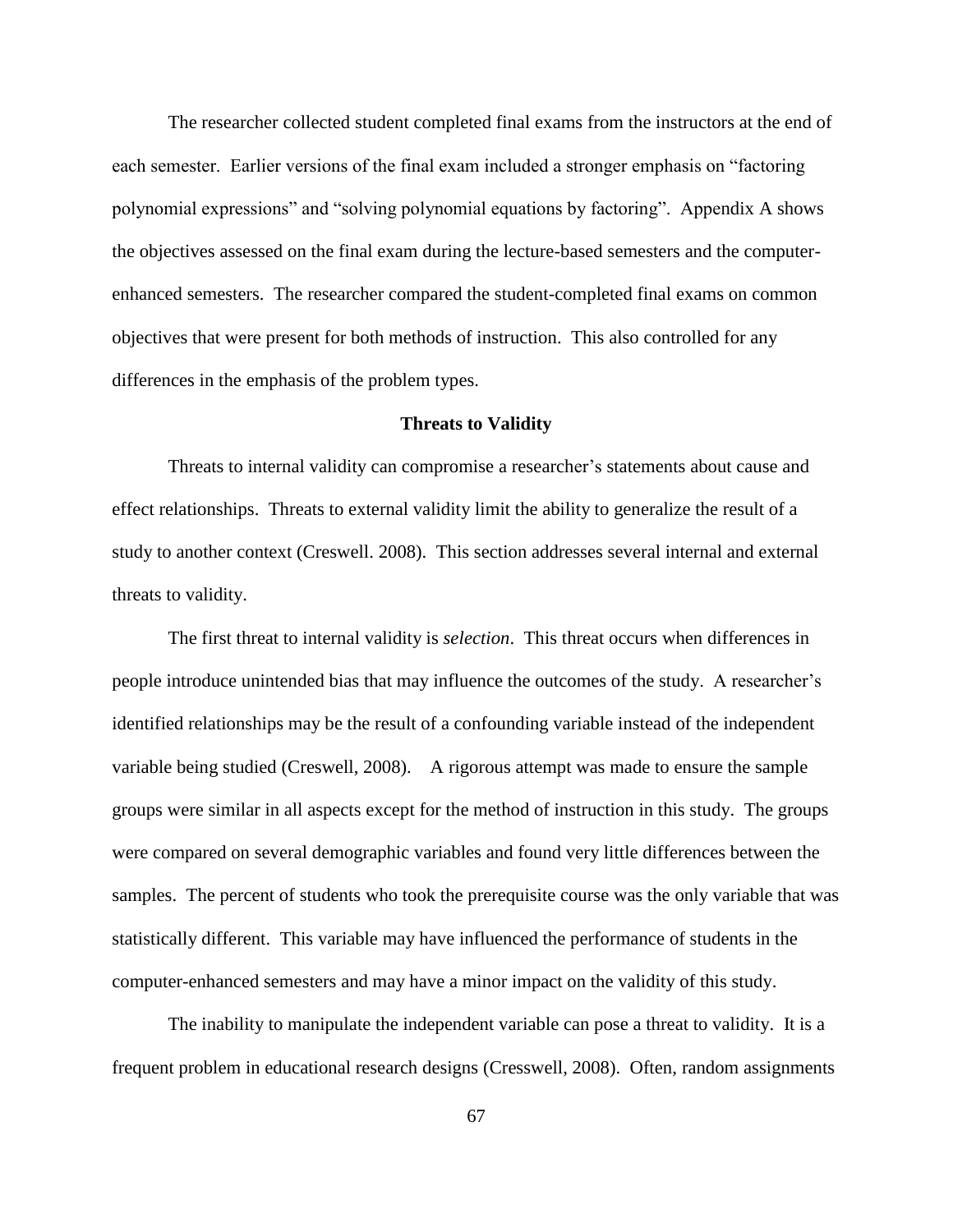would disrupt the learning environment or are impossible. While the selection of students from each grouping variable was randomized, the students themselves were not randomly assigned to the groups. OTC did not offer both modes of instruction during the same semester. Therefore, the participation in the control group or the treatment group was solely a factor of the semester the student chose to take their developmental mathematics course. Additionally, this study was conducted *ex post facto*. The causal-comparative approach to research uses pre-existing conditions. Therefore, the lack of randomization of the independent variable may pose a threat.

Cresswell (2008) identified *instrumentation* as another potential threat to validity. *Instrumentation* is a concern when the assessments used to measure the dependent variable change over time. To mitigate the effects of this threat to validity, Creswell (2008) emphasized the importance of establishing a standardized procedure throughout the experiment. *Instrumentation* proved to be a significant threat to the validity of this study. The researcher limited the effects of this threat by only collecting data on the exams that covered the same material. Likewise, rigorous steps were taken to minimize the effects of these changes on the final exam scores.

The goal of the causal-comparative design is to uncover possible relationships for further study. It is possible that confounding variables influenced the dependent variables used to measure student performance. For example, personal issues affect students' ability to remain enrolled in school and be successful. These external factors may be positive and provide additional support to increase success. On the other hand, problems beyond the classroom may lead to student failure or withdrawal from the course. In short, some students would be successful regardless of the method of instruction. These confounding variables were beyond the scope of this study and not assessed.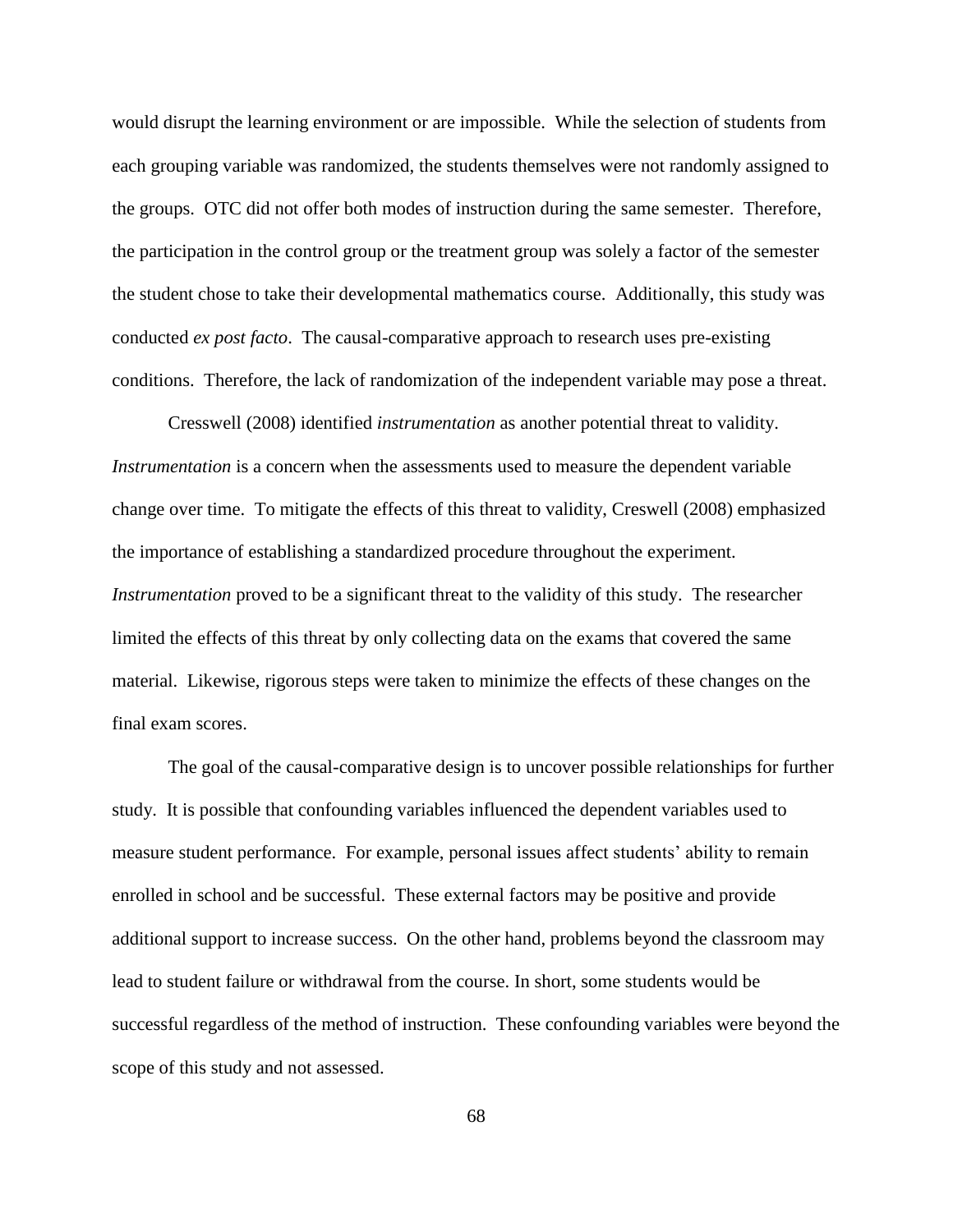While the conclusions from this research may not demonstrate a cause and effect relationship, causal-comparative studies often identify variables worthy of experimental study or identify the probable outcome of such studies (Gay, Mills, & Airasain, 2009).

## **Chapter Summary**

This chapter provided an overview of the research design and described the location for the study. The target population was too large, so this chapter outlined the steps taken to select the sample. Finally, this chapter compared several demographic variables of the samples to ensure the groups were alike and addressed additional validity concerns. Chapter four will present the findings of the research on student performance.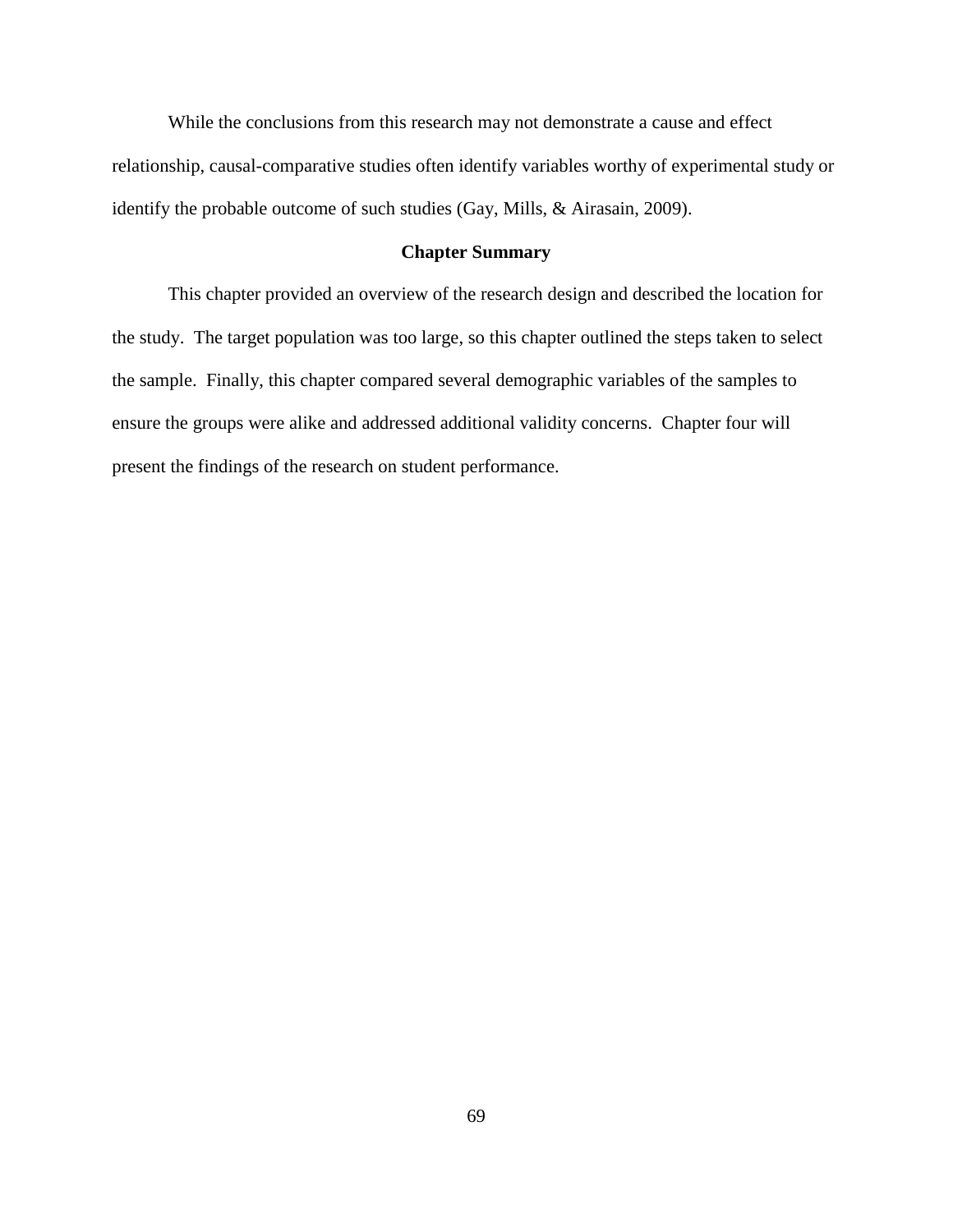#### CHAPTER FOUR

## RESULTS

This chapter presents the findings of this study. First, an overview of the study summarizes the purpose statement, the selection of participants, and the data collection procedures. Next, the research hypotheses are answered and inferential statistics and data are presented in tables. Finally, a summary of the findings concludes this chapter.

#### **Overview of the Study**

The purpose of this causal-comparative study was to compare the performance of students receiving web based software-enhanced instruction with the performance of students receiving lecture only instruction in terms of retention rates, success rates, test grades, and final exam scores for developmental mathematics courses at Ozarks Technical Community College in Springfield, MO.

The researcher randomly selected 250 subjects from the population of students experiencing software-enhanced instruction during the 2012-2013 academic year and 250 subjects from the population of students experiencing lecture only instruction during the 2010- 2011 academic year. Several demographic variables were compared to test for intervening variables. The researcher determined there was little difference between the two sample groups in terms of average age, gender, ethnicity, enrollment status, first generation, and math placement. Chapter Three contained a detailed description of these comparisons.

Data for the research hypotheses were collected *ex post facto* by reviewing institutional records, instructor gradebooks, and student completed final exams. Retention rate and success rates were obtained from institutional population records and for the sample. Scores for unit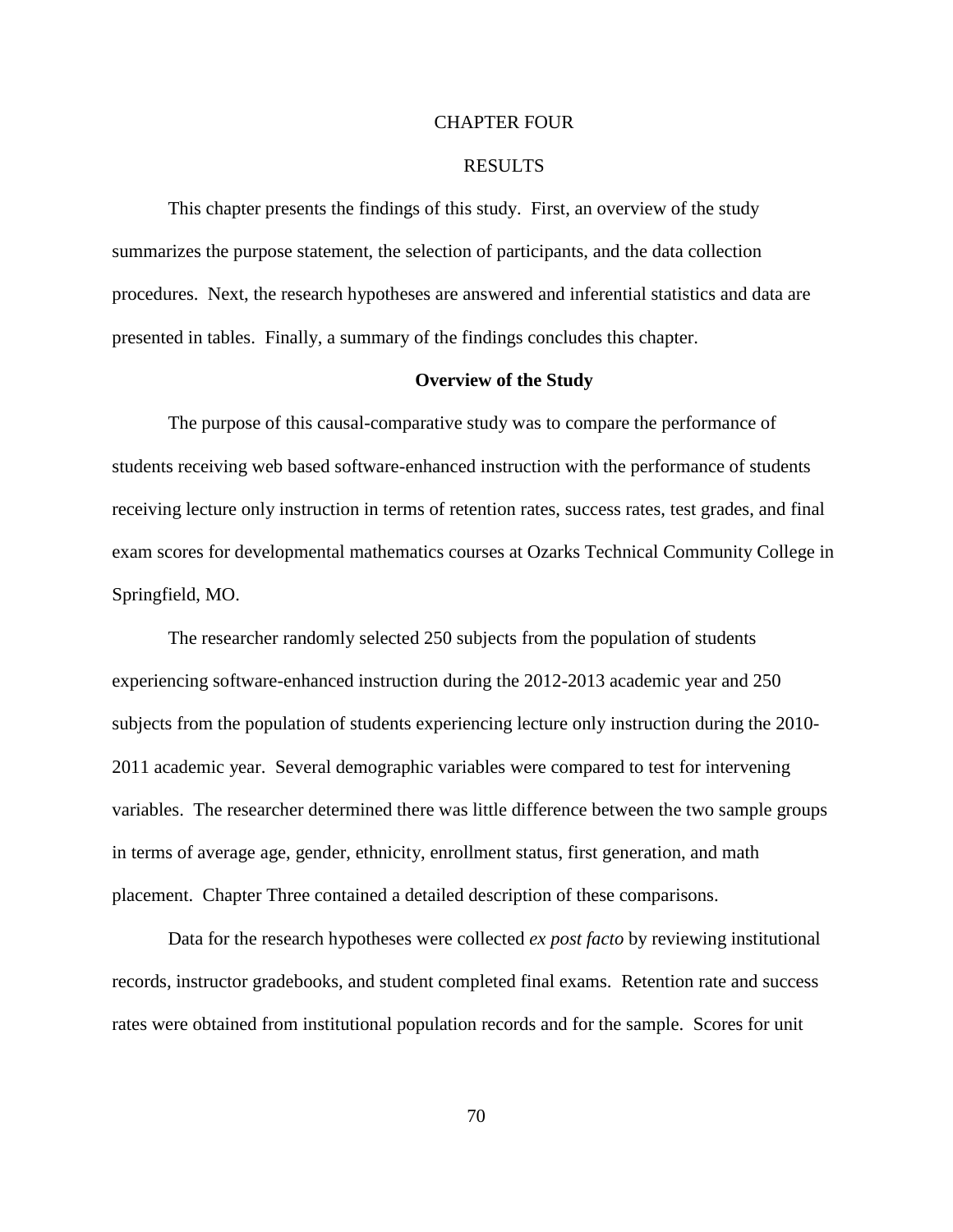exams were collected by accessing electronic copies of instructor gradebooks. Final exams grades were determined from student completed tests rescored by the researcher.

# **Presentation of the Data**

This section presents the findings of the four research hypotheses listed in Chapter One. All statistical tests were conducted with an alpha level of .05; therefore, any *p-*value less than .05 was determined to be significant.

## **Hypothesis One**

The first hypothesis focused on the retention rates of students in the basic algebra classes. It claimed that developmental mathematics courses using web based software-enhanced instruction would have higher course retention rates than courses using lecture-based methods of instruction at OTC.

At the time if this study, the college's Office of Institutional Research annually reported the retention rates of students in developmental math courses. These data were made available to the mathematics department and the researcher. Retention rates were calculated by dividing the number of students who received a grade at the end of the semester by the number of students enrolled on the census date at the beginning of the semester. The complement of this percentage was the withdrawal rate of students in developmental math OTC.

Table 6 shows the retention rates and withdrawal rates for the population of students enrolled in basic algebra along with the sample statistics during the 2010-2011 and the 2012- 2013 academic years.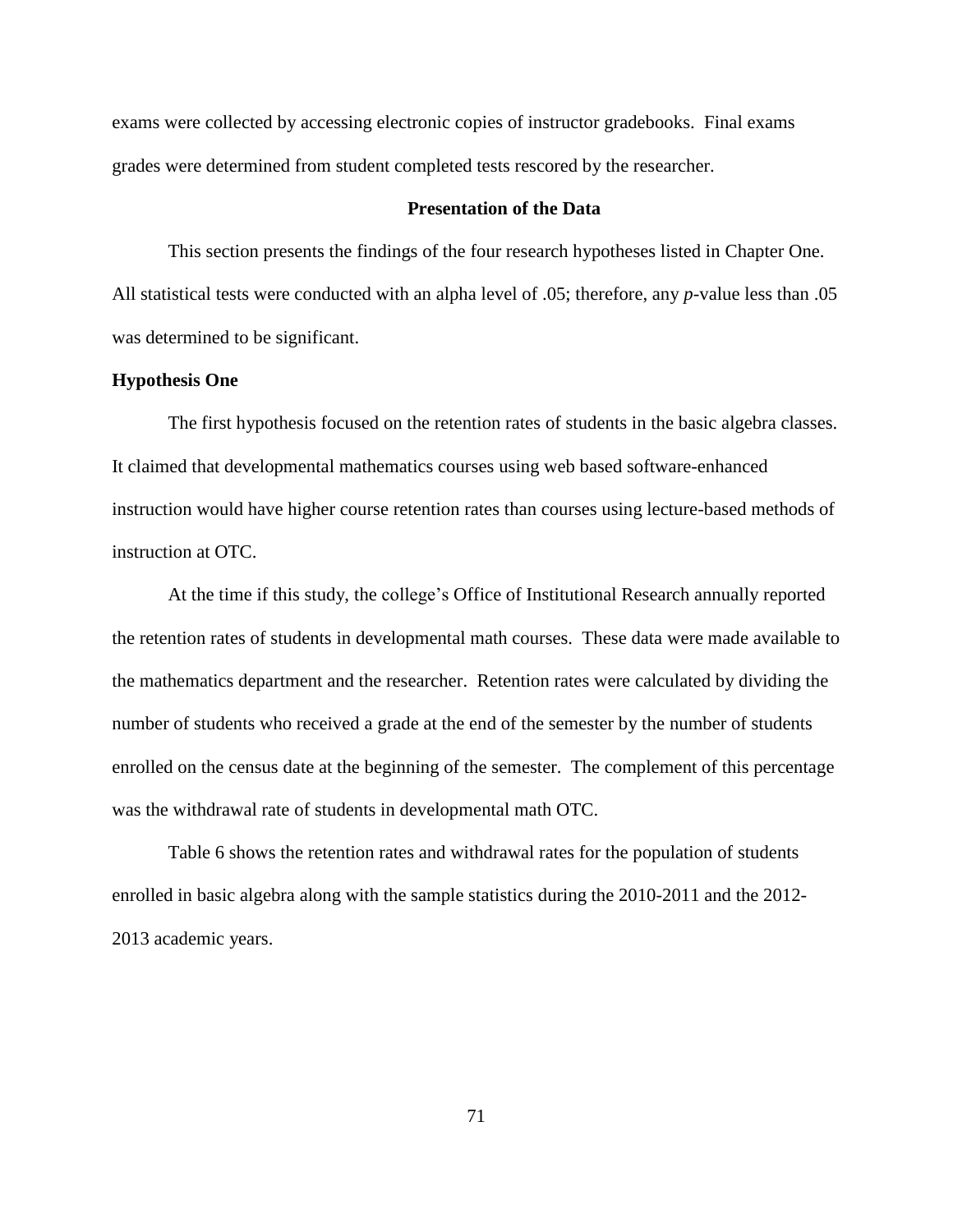#### Table 6

*Sample Statistics and Population Data for Retention Rates of Basic Algebra Students Separated by Instructional Method During the Lecture-Based 2010-2011 and Software-Enhanced 2012- 2013 Academic Years at OTC*

|                                | <b>Sample Statistics</b> |                   |                  | <b>Population Data</b> |                   |                  |
|--------------------------------|--------------------------|-------------------|------------------|------------------------|-------------------|------------------|
| Instructional Method           | n                        | Retention<br>Rate | Withdraw<br>Rate | N                      | Retention<br>Rate | Withdraw<br>Rate |
| Lecture-Based<br>2010-2011     | 250                      | 202(80.8)         | 48 (19.2)        | 3674                   | 2803 (76.3)       | 871 (23.7)       |
| Software-Enhanced<br>2012-2013 | 250                      | 207 (82.8)        | 43 (17.2)        | 3812                   | 2936 (77.0)       | 876 (23.0)       |

*Note*. Percents appear in parenthesis.  $n =$  Sample size.  $N =$  Population size.

The sample statistics and population data showed only small improvements in retention rates. In the sample, two percent more of the software-enhanced students were retained when compared to the lecture-based sample group. Population records indicated a much smaller improvement in retention rates. The researcher concluded this difference was not large enough to suggest the retention rates in the software-enhanced semesters were higher than the retention rates in the lecture-based semesters; *z=*0.5795, *p*=.2811. The next hypothesis explored the success of these students retained through the semester.

## **Hypothesis Two**

The second hypothesis claimed that developmental mathematics courses utilizing web based software-enhanced instruction would have higher success rates than courses using lecturebased methods of instruction. At the time of the study, OTC students needed an A or B grade at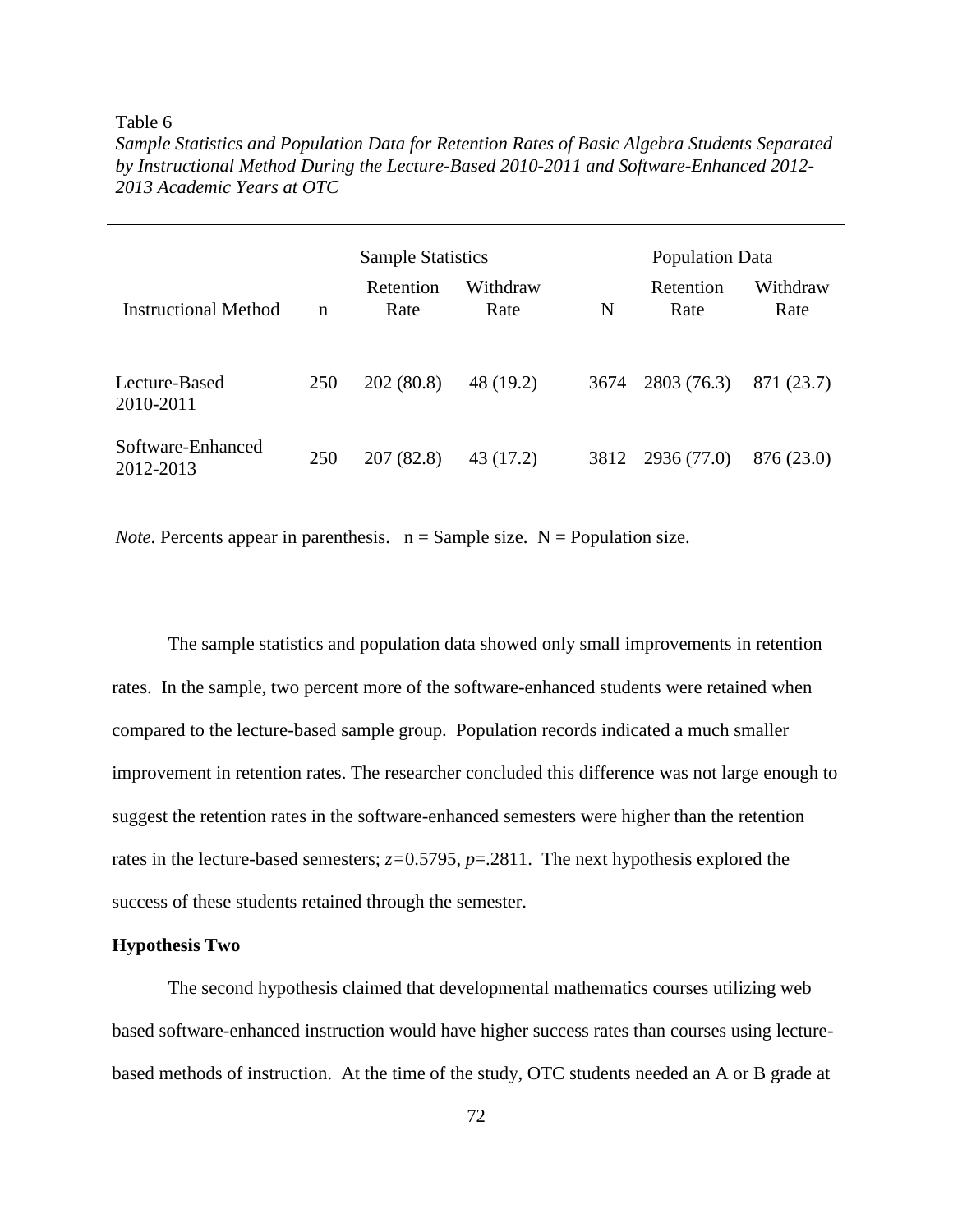the end of the semester to progress to their next math course. The success rate was determined by dividing the number of students who earned an A or B grade at the end of the semester by the number of students who were retained for the duration of the semester. The complement of this percentage is the failure rate which was calculated using C,D,F grades. Students who withdrew from the course were not included in this percentage.

Success percentages were another statistic reported by OTC's office of institutional research and the population data were provided to the researcher. Success rates in both the sample and the population records increased by nearly 12 percent after the redesign. Table 7 displays the findings.

Table 7

*Population Data and Sample Statistics for Success Rates and Failure Rates of Basic Algebra Students Separated by Instructional Method During the Lecture-Based 2010-2011 and Software-Enhanced 2012-2013 Academic Years at OTC.*

|                                | <b>Sample Statistics</b> |                        | <b>Population Data</b> |      |                        |              |
|--------------------------------|--------------------------|------------------------|------------------------|------|------------------------|--------------|
| Instructional Method           | $\mathbf n$              | <b>Success</b><br>Rate | Fail<br>Rate           | N    | <b>Success</b><br>Rate | Fail<br>Rate |
| Lecture-Based<br>2010-2011     | 202                      | 109(54.0)              | 93(46.0)               | 2803 | 1366(48.7)             | 1437(51.3)   |
| Software-Enhanced<br>2012-2013 | 207                      | 139(67.1)              | 68 (32.9)              | 2936 | 1769(60.3)             | 1167(39.7)   |

*Note*. Percents appear in parenthesis.  $n =$  Sample size.  $N =$  Population size.

A comparison of the sample data was conducted using an alpha = .05 level of significance. The researcher concluded that there was enough evidence to suggest that the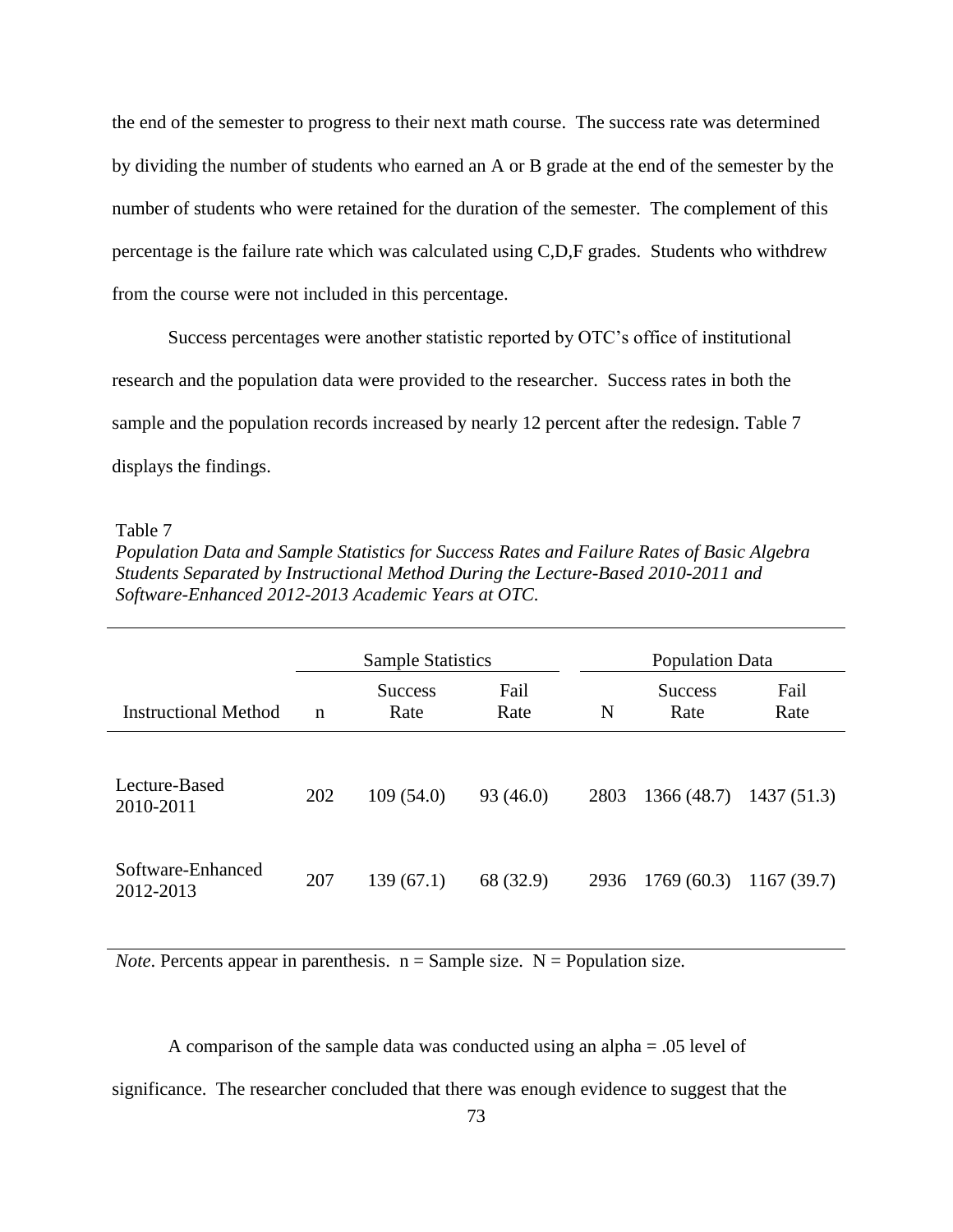success rates for computer-enhanced basic algebra classes was significantly higher than the success rates of lecture-based basic algebra classes at OTC; *z=3.5058*, *p*=.0002. In terms of the population of students, over 300 more students were successful after the redesign to softwareenhanced instruction.

To answer the first two hypotheses, the researcher was able to obtain sample and population data. However, OTC's Office of Institutional Research does not collect data from instructor gradebooks. Therefore, the final two hypotheses were answered with the sample data only.

## **Hypothesis Three**

The third hypothesis of this study addressed student success on the unit exams and claimed students in web based software-enhanced developmental mathematics would have higher unit test grades than students in lecture-based developmental mathematics courses at OTC.

At the time of this study, OTC basic algebra courses were partitioned into three units. Instructors gave exams as the culminating assessment for each unit. To answer this hypothesis, the researcher compared the results of each unit exam for the lecture-based academic year with the results for the software-enhanced academic year. The data for the unit exams are listed in tables 8 through 11.

In the first unit of basic algebra, students learned the concepts of solving linear equations and inequalities in one variable. Students practiced the topics of the order of operations, distributive property, and combining like terms. They used the properties of equality to clear fractions, clear decimals, and solve literal equations. Finally, students learned to apply these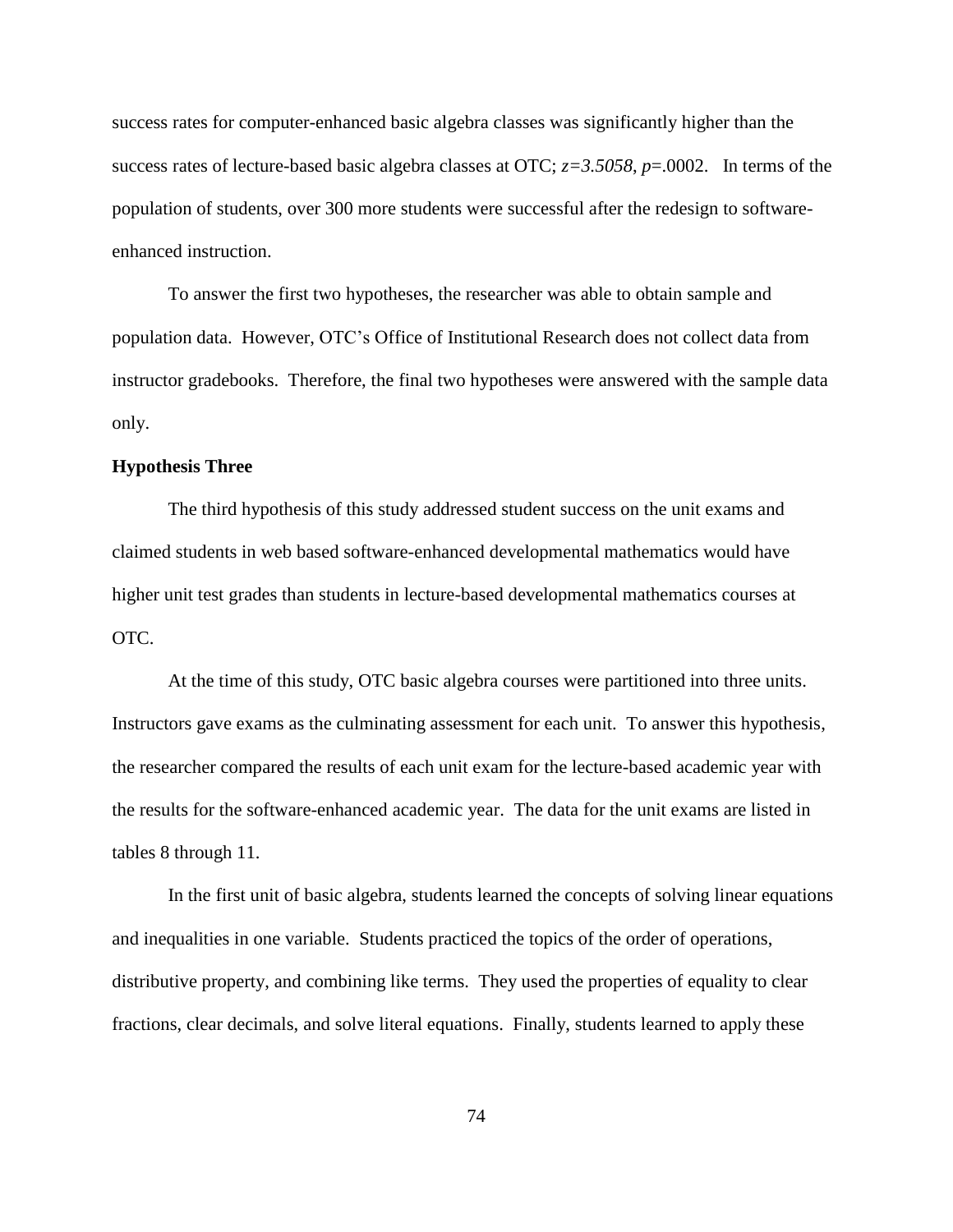skills and concepts in the context of inequalities and used interval notation to write their solutions. Table 8 shows the mean and standard deviation for the first unit test.

# Table 8 *Unit One Test Scores for Basic Algebra Students Separated by Instructional Method During the Lecture-Based 2010-2011 and Software-Enhanced 2012-2013 Academic Years at OTC.*

| <b>Instructional Method</b>    | n   | Mean   | <b>SD</b> |
|--------------------------------|-----|--------|-----------|
| Lecture-Based<br>2010-2011     | 211 | 83.95% | 14.98%    |
| Software-Enhanced<br>2012-2013 | 213 | 81.09% | 13.93%    |

*Note.*  $n =$  sample size,  $SD =$  Standard Deviation

A random sample of 250 students was selected from each instructional method for this study; however, not all subjects had a score for the first unit test. This exam occurred during the 5<sup>th</sup> week of the semester. By this time, nearly 15% of the sample of students in each group had dropped the course.

Contrary to the original hypothesis, students in the software-enhanced courses had a lower unit one test average when compared to students in the lecture-based courses. Furthermore, statistical tests determined that the difference in scores was significantly lower; t=-2.042, *p*=.0209. There was enough evidence to generalize that students scored lower on the first unit test in the software-enhanced classes when compared to the first unit test in the lecturebased courses.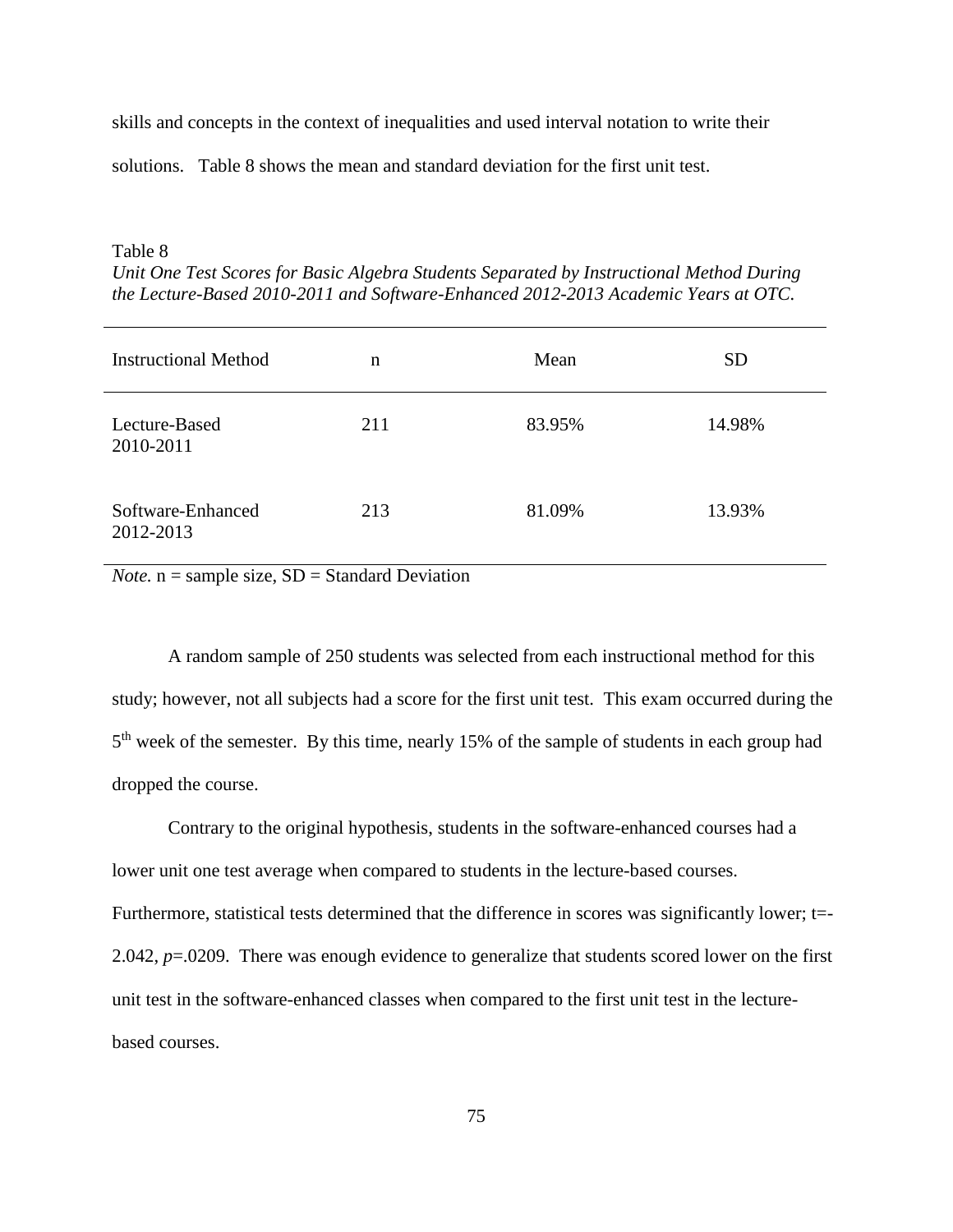In the second unit of basic algebra, students learned the concepts of analyzing and graphing linear equations in two variables. Students plotted points on the Cartesian coordinate system, identified intercepts of graphs, and named ordered pairs from a graph. Next, they learned to use the Cartesian plane to represent the solutions to an equation in two variables and used the intercept method and the slope-intercept method to graph. Students evaluated the slope of a line and used the formula for finding slope. Students practiced the concept of writing the equation that satisfies a given set of conditions and used these ideas to solve application problems of linear models. Finally, the course applied the topics of slope and intercepts into contextual applications.

The second unit exam occurred near the  $10<sup>th</sup>$  week of the semester. Only three additional sample students withdrew between the first and second unit exams. Summary data for the unit two exam are found in Table 9.

| <b>Instructional Method</b>    | n   | Mean   | <b>SD</b> |
|--------------------------------|-----|--------|-----------|
| Lecture-Based<br>2010-2011     | 210 | 74.86% | 17.56%    |
| Software-Enhanced<br>2012-2013 | 211 | 78.0%  | 18.43%    |

Table 9

*Unit Two Test Scores for Basic Algebra Students Separated by Instructional Method During the Lecture-Based 2010-2011 and Software-Enhanced 2012-2013 Academic Years at OTC.*

*Note.*  $n =$  sample size,  $SD =$  Standard Deviation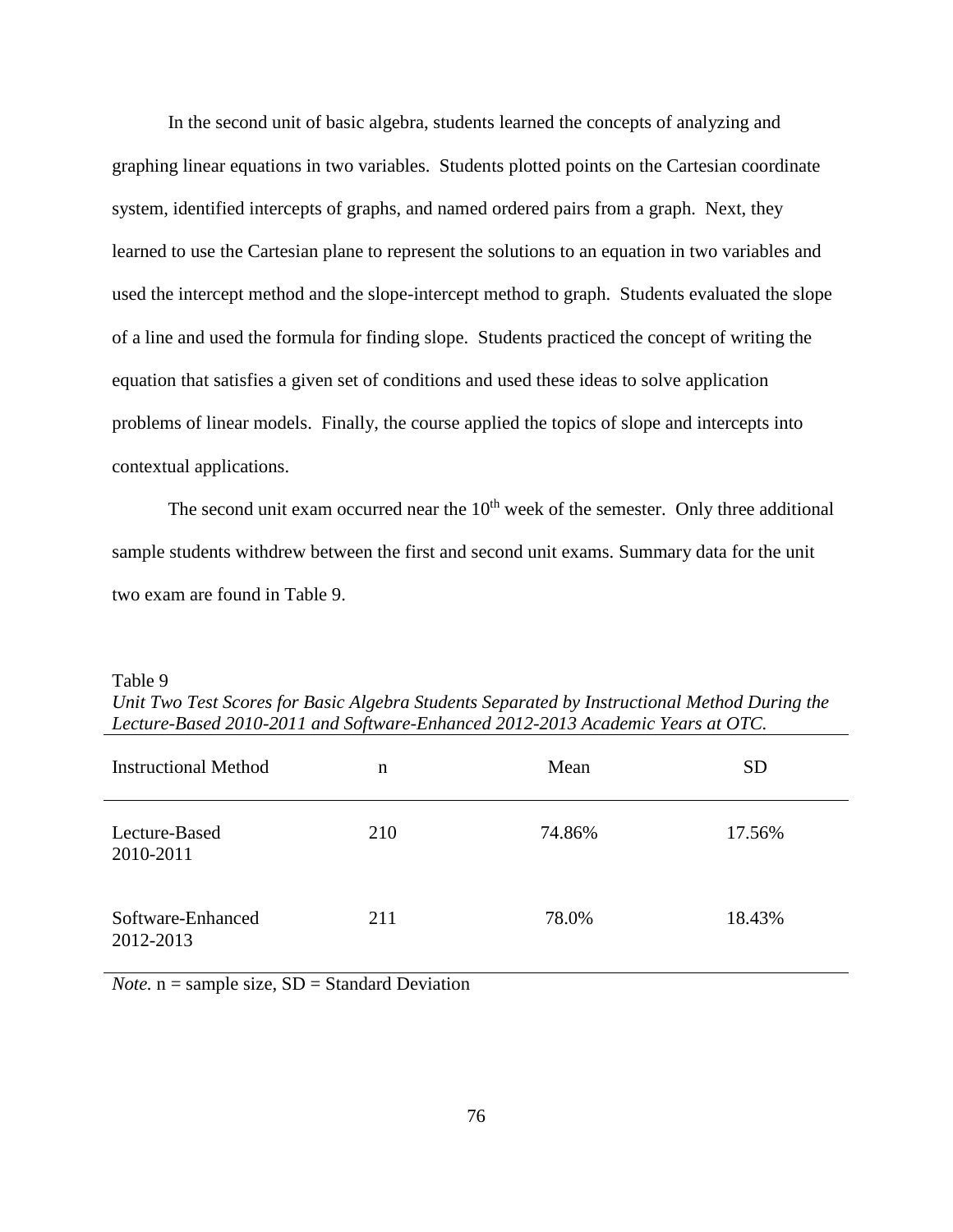On this exam, the original hypothesis appeared to be correct. The sample of students scored a higher average in the software-enhanced classes when compared to the lecture-based sample of students. The difference in scores was large enough to be statistically significant; t=1.790, *p*=.0371. From these results, there was enough evidence to suggest that the average student score during the software-enhanced semesters was higher on the exam over analyzing and graphing linear equations in two variables.

To finish this hypothesis test, the researcher compared the unit three test scores. The mean and standard deviation for each instruction method are shown in Table 10.

Table 10

| Unit Three Test Scores for Basic Algebra Students Separated by Instructional Method During |
|--------------------------------------------------------------------------------------------|
| the Lecture-Based 2010-2011 and Software-Enhanced 2012-2013 Academic Years at OTC.         |

| <b>Instructional Method</b>    | n   | Mean   | <b>SD</b> |
|--------------------------------|-----|--------|-----------|
| Lecture-Based<br>2010-2011     | 205 | 74.40% | 18.98%    |
| Software-Enhanced<br>2012-2013 | 209 | 78.93% | 18.36%    |

*Note.*  $n =$  sample size,  $SD =$  Standard Deviation

The third unit in the basic algebra courses at OTC covered operations with polynomials and exponents. Students practiced simplifying multivariate algebraic expressions with integer exponents. They simplified algebraic expressions using multiple properties of exponents in a single problem. Students extended their understanding of exponents in the context of polynomials. This unit also focused on combining polynomials using the operations of addition, subtraction, multiplication and division. The unit ended with an introduction to the methods of factoring polynomial expressions. The unit three exam was administered during the 15<sup>th</sup> week of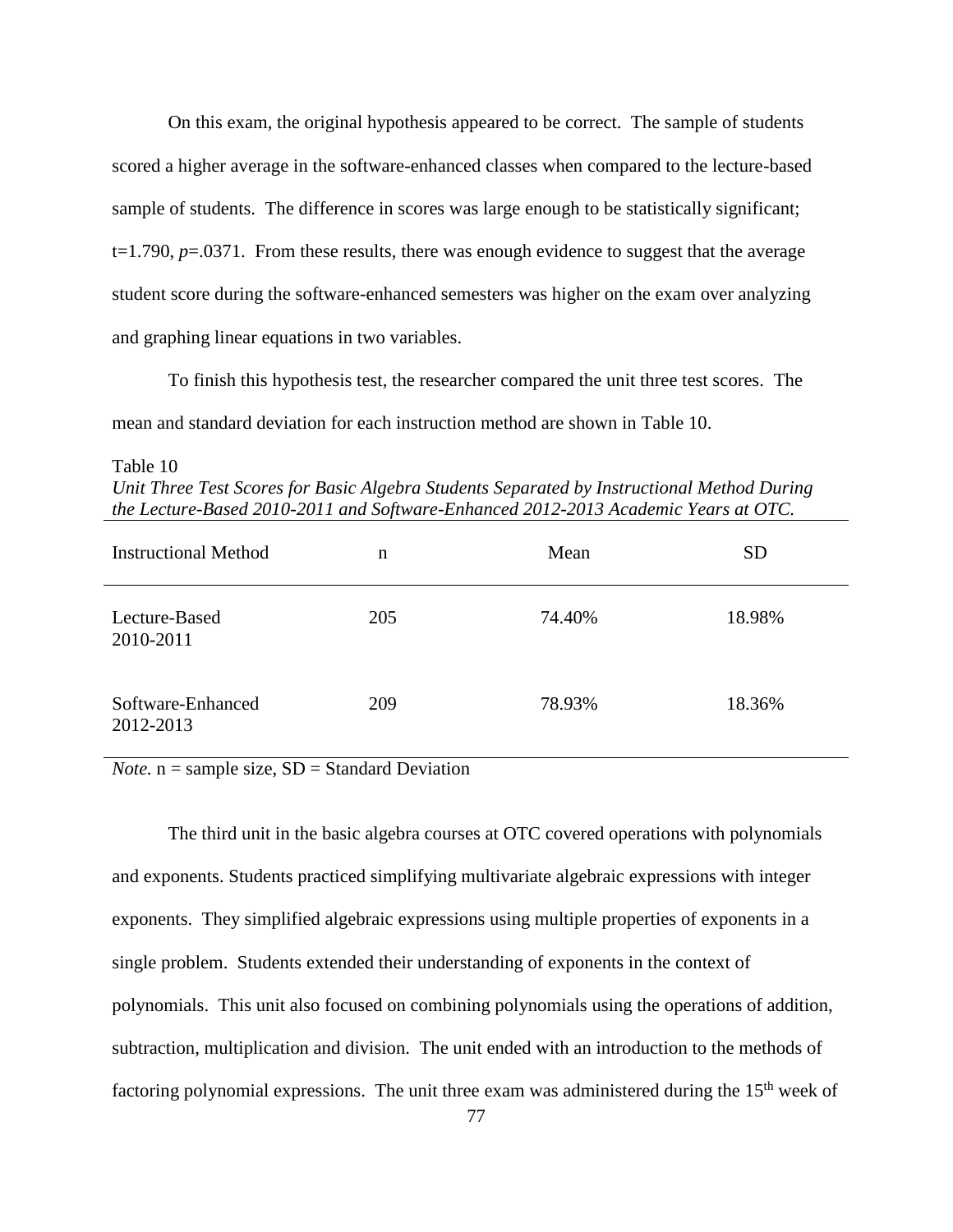the semester. At this point, 83% of the students in the original sample were still enrolled in their class. The original hypothesis claimed that students would score better in the software-enhanced classes. The sample statistics for the third unit test also supported this claim and a comparison of the data was conducted using inferential statistics. The researcher determined there was statistically significant evidence to suggest that the students' scores for unit test three were higher in the software-enhanced semesters when compared to the students in the lecture-based courses; t=2.4676, *p*=.0070 .

In summary, the third hypothesis of this study had three components. Test scores were collected from instructor gradebooks and compared for each unit test. Statistical tests were conducted individually because students withdrew from the class as the semester progressed. As a result, the sample size decreased with each exam. Table 11 shows the findings of the three parts to this hypothesis.

Table 11

*Unit Exam Results for Basic Algebra Students Separated by Instructional Method during the Lecture-Based 2010-2011 and Software-Enhanced 2012-2013 Academic Years at OTC for Each Unit Test.* 

| Exam                   | Lecture-Based<br>2010-2011 | Software-Enhanced<br>2012-2013 | t         | df  |
|------------------------|----------------------------|--------------------------------|-----------|-----|
|                        |                            |                                |           |     |
| <b>Unit Test One</b>   | 83.95 (14.98)              | 81.09 (13.93)                  | $-2.042*$ | 417 |
| Unit Test Two          | 74.86 (17.56)              | 78.00 (18.83)                  | 1.790*    | 418 |
| <b>Unit Test Three</b> | 74.40 (18.98)              | 78.93 (18.36)                  | $2.468**$ | 411 |

*Note*. Standard Deviation appears in parenthesis,  $E_p < .05$ ,  $E_p < .01$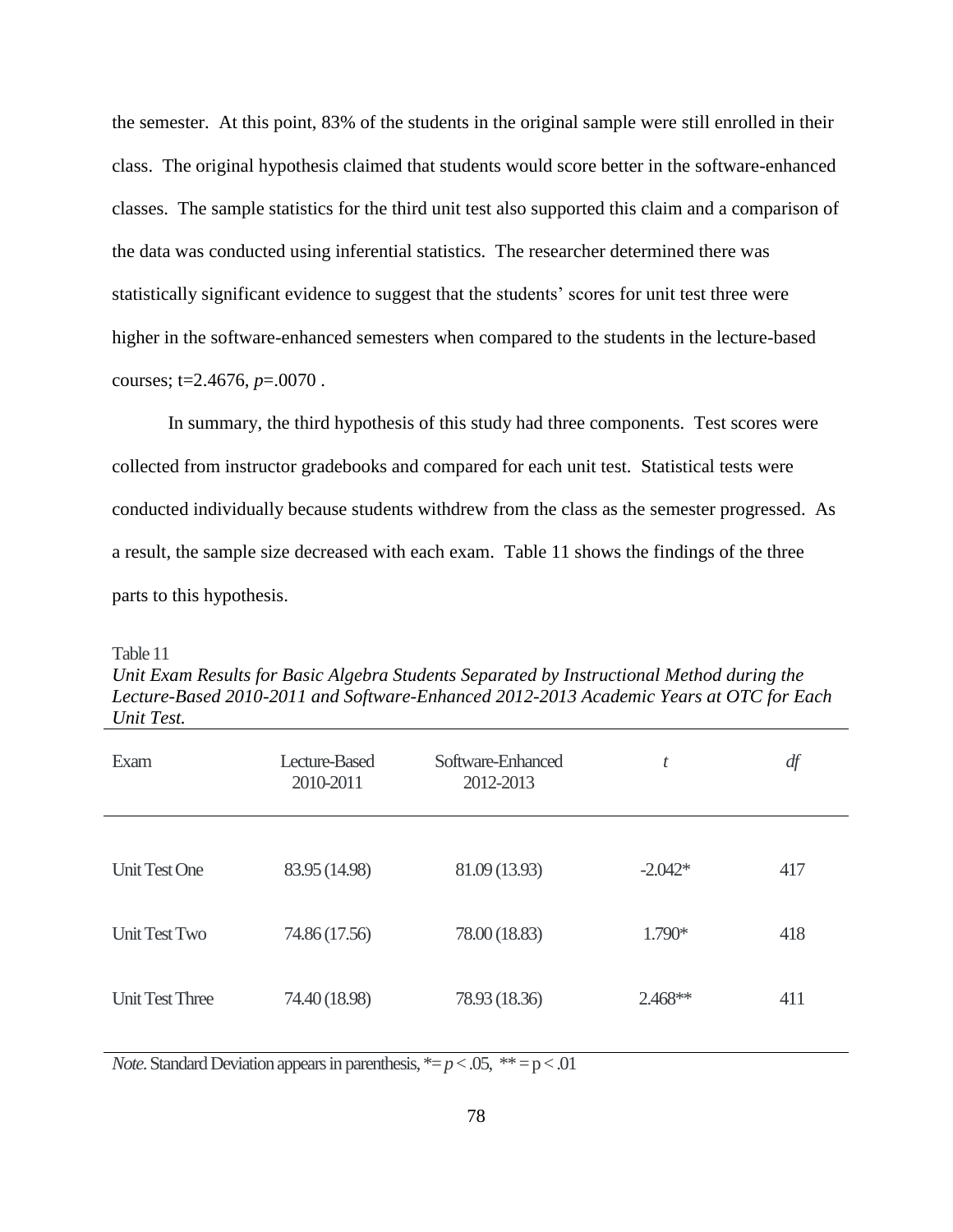A comparison of the three unit test averages showed that scores rebounded after an initial drop on the first unit test. Even though the first unit test average was significantly lower, the second and third unit tests were significantly higher. Overall, it appeared that student exam scores improved slightly after the redesign.

## **Hypothesis 4**

The final hypothesis of this study claimed that students in web based software-enhanced developmental mathematics at OTC would have higher final exam scores than students in lecture-based developmental mathematics. Of the original sample selected for this study, nearly 72% of the lecture-based students completed the final exam and 79% of the computer-enhanced students completed the final exam. These grades were converted to percentages and the summary statistics are provided in the following table.

Table 12

*Final Exam Scores for Basic Algebra Students Separated by Instructional Method During the Lecture-Based 2010-2011 and Software-Enhanced 2012-2013 Academic Years at OTC.*

| <b>Instructional Method</b>    | n   | Mean   | <b>SD</b> |
|--------------------------------|-----|--------|-----------|
| Lecture-Based<br>2010-2011     | 181 | 68.82% | 21.47%    |
| Software-Enhanced<br>2012-2013 | 198 | 69.58% | 22.16%    |

*Note.*  $n =$  sample size,  $SD =$  Standard Deviation

To collect these data, the researcher examined student-completed final exams submitted by the instructors at the end of each semester. A few of the assessed topics on the final exam changed after the redesign. Only objectives that were assessed during the lecture-based academic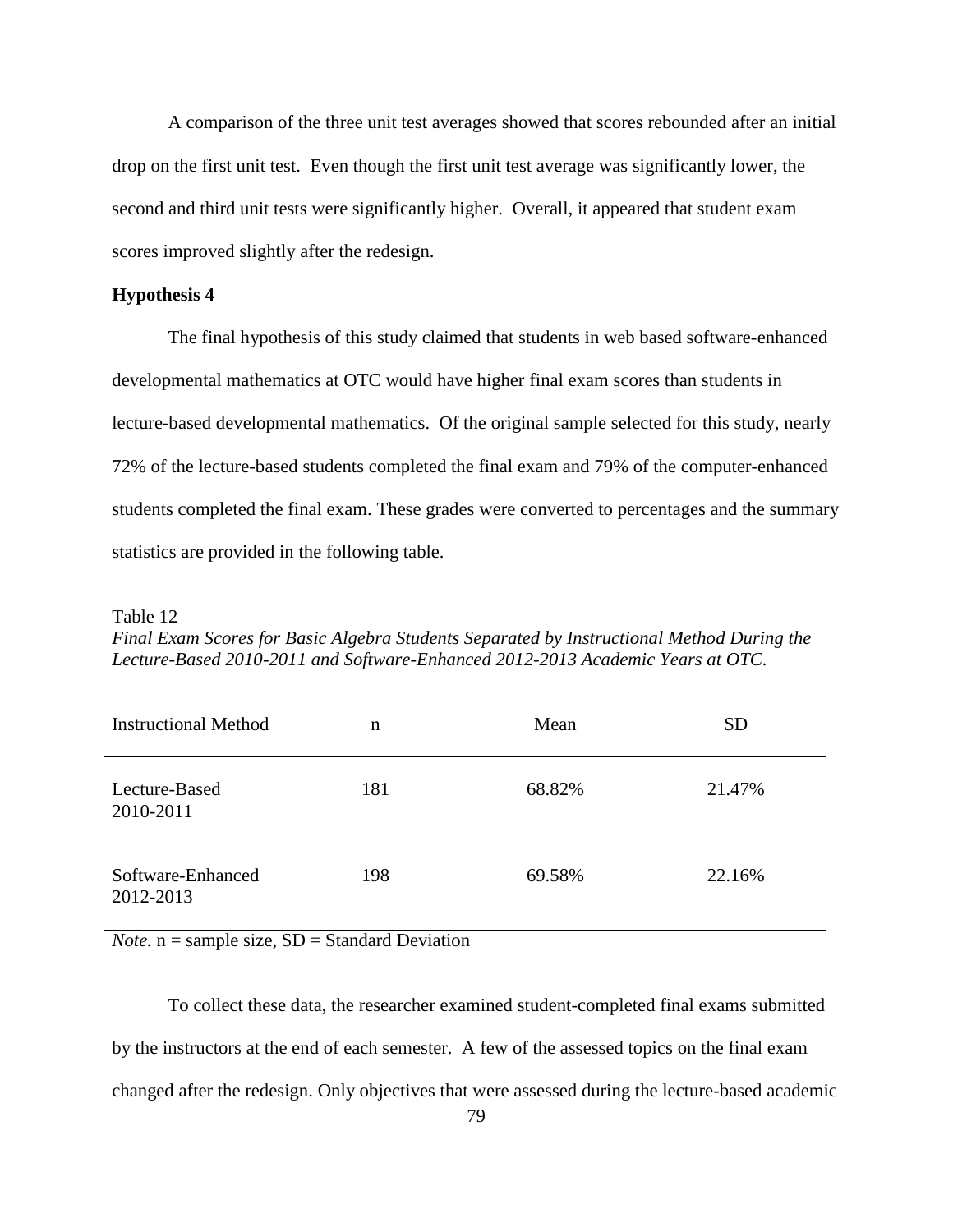year and during the software-enhanced semesters were used in the rescoring of the final exams. Appendix A shows the list of the common objectives.

The sample final exam averages were very similar and the difference of the two means was not found to be statistically significant; t=.3390,  $p=$ .3674. The researcher concluded there was not enough evidence to suggest that final exam scores improved with the implementation of software-enhanced instructional methods.

#### **Chapter Summary**

The goal of this study was to compare the retention rates, success rates, unit exam scores and final exam scores of the students experiencing traditional lecture-based instruction to students in software-enhanced courses. For each measure of student performance a hypothesis assumed that student performance would improve after the implementation of software-enhanced instruction. Sample statistics were compared with the population data provided by the college's Office of Institutional Research. After reviewing the data, the researcher formed four conclusions: (a) course retention rates were not impacted after redesigning the developmental algebra courses; (b) success rates increased after the implementation of software-enhanced instruction; however, the improved rate may not have been fully attributed to the redesign; (c) the effects on unit exam scores were mixed with lower scores on the first test and higher scores on the second and third exams; (d) software-enhanced instruction did not significantly improve final exam scores. The final chapter of this paper will summarize these findings in the context of existing research, provide recommendations for future studies and offer suggestions for improved practice.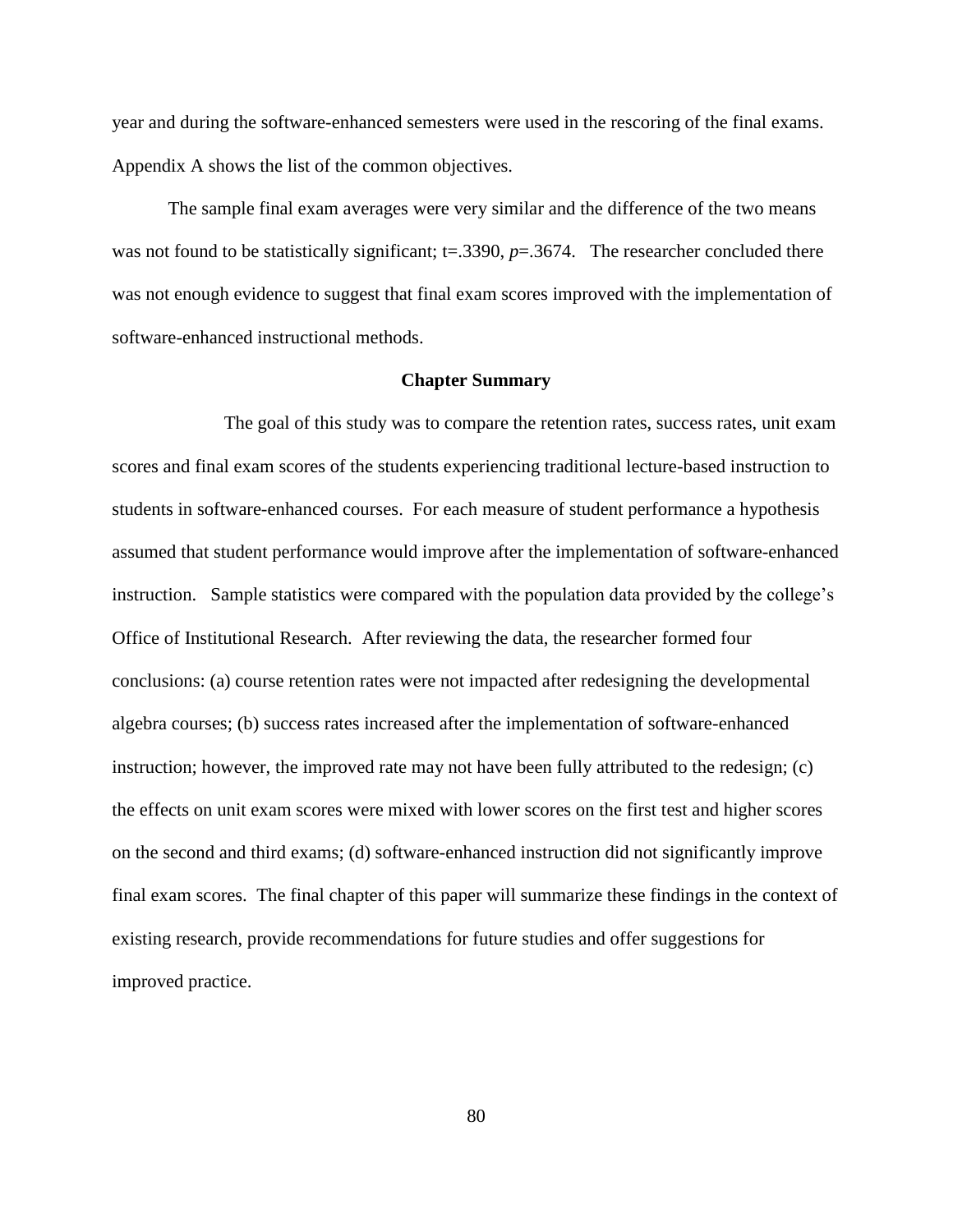#### CHAPTER FIVE

### FINDINGS, CONCLUSIONS, and RECOMMENDATIONS

### **Introduction**

This chapter provides an overview of the research design, summarizes the findings of the study, and discusses the conclusions of the researcher. In the overview of the study, the purpose statement, setting for the study, and participant information are reviewed. Next, the findings related to the hypotheses are presented. The conclusions section presents the findings of this study in the context of earlier research. Finally, the chapter concludes with recommendations for improved practice, and a list of suggestions for further research.

### **Overview of the Study**

Over half of entering community college students are underprepared for the academic rigor of higher education and assigned to multi-semester developmental education programs each year (NCSL, 2014; Noel-Levits, 2008). Some students benefit from developmental math programs; however, the vast majority either drop-out, stop-out, or fail-out of the coursework. Reports have found only 16% of the entering cohort of developmental students ever finish their gateway math course (Bailey, Jeong, Cho, 2010). Many of these students never receive a degree or certificate because they did not complete their college-level math requirement.

The growing financial cost of developmental education is unsustainable. In the last decade, estimates for the cost of developmental education climbed from one billion dollars in 2004 to over seven billion dollars in 2014 (Kolajo, 2004, Strong American Schools, 2008, Scottet al., 2014). Students, colleges, and tax payers invest too many resources in light of the poor success rates. Pressures to decrease expenses, while improving the retention and success of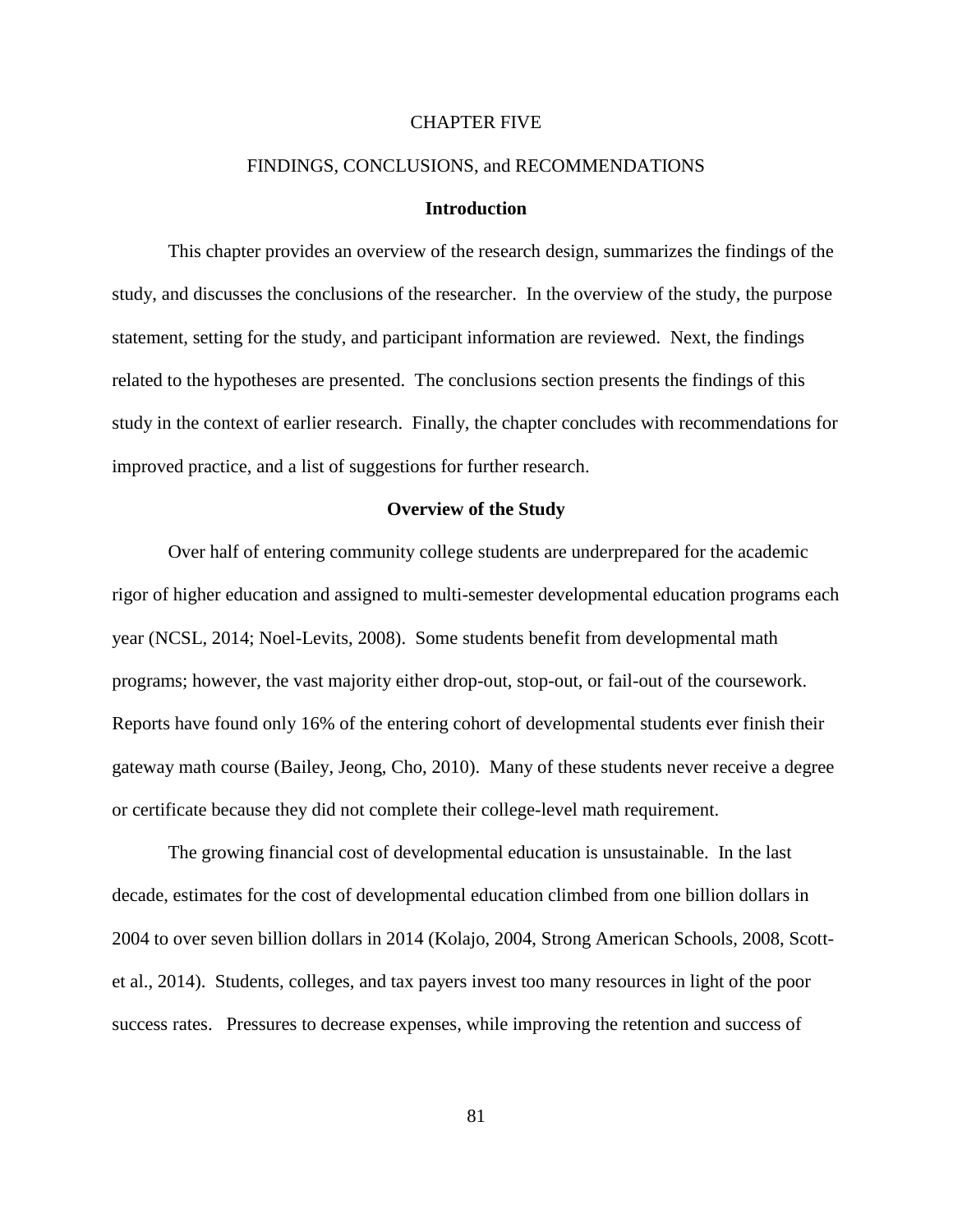students, have caused many colleges to rethink their approach to remediation (Bettinger and Long, 2004; Trenholm, 2006; Bailey, 2009; Stigler, Givvin, & Thompson, 2010).

Redesigned math courses integrate computer-based learning and are an evolving trend in developmental math. These programs individualize learning, provide only the topics the student is ready to learn, assess students' understanding of current objectives, and test their retention of former learning. Software developers continue to improve the technology to make the programs more effective for students and instructors. Many colleges have adapted their traditional lecturebased classrooms to utilize the current technology to improve learning and assessment of the course objectives.

The implementation of these redesigns varies across institutions. The culture and climate of the organization greatly influence the model that works best at each school. Some courses are highly structured and other classes are self-paced. Some instructors utilize the software as homework management systems. Other professors turn the instruction over to the computer software and view their role as a classroom facilitator. Ultimately, the methods used to teach and assess mathematics are changing.

This causal-comparative study was designed to compare the performance of students receiving web based software-enhanced instruction with the performance of students receiving lecture only instruction in terms of retention rates, success rates, unit test grades, and final exam scores for developmental mathematics courses at Ozarks Technical Community College in Springfield, MO.

Ozarks Technical Community College is a multi-campus two-year college in southwest Missouri. Established in 1990, the college has grown to three full-service campuses and two education centers. At the time of this study, the enrollment exceeded 15,000 students. During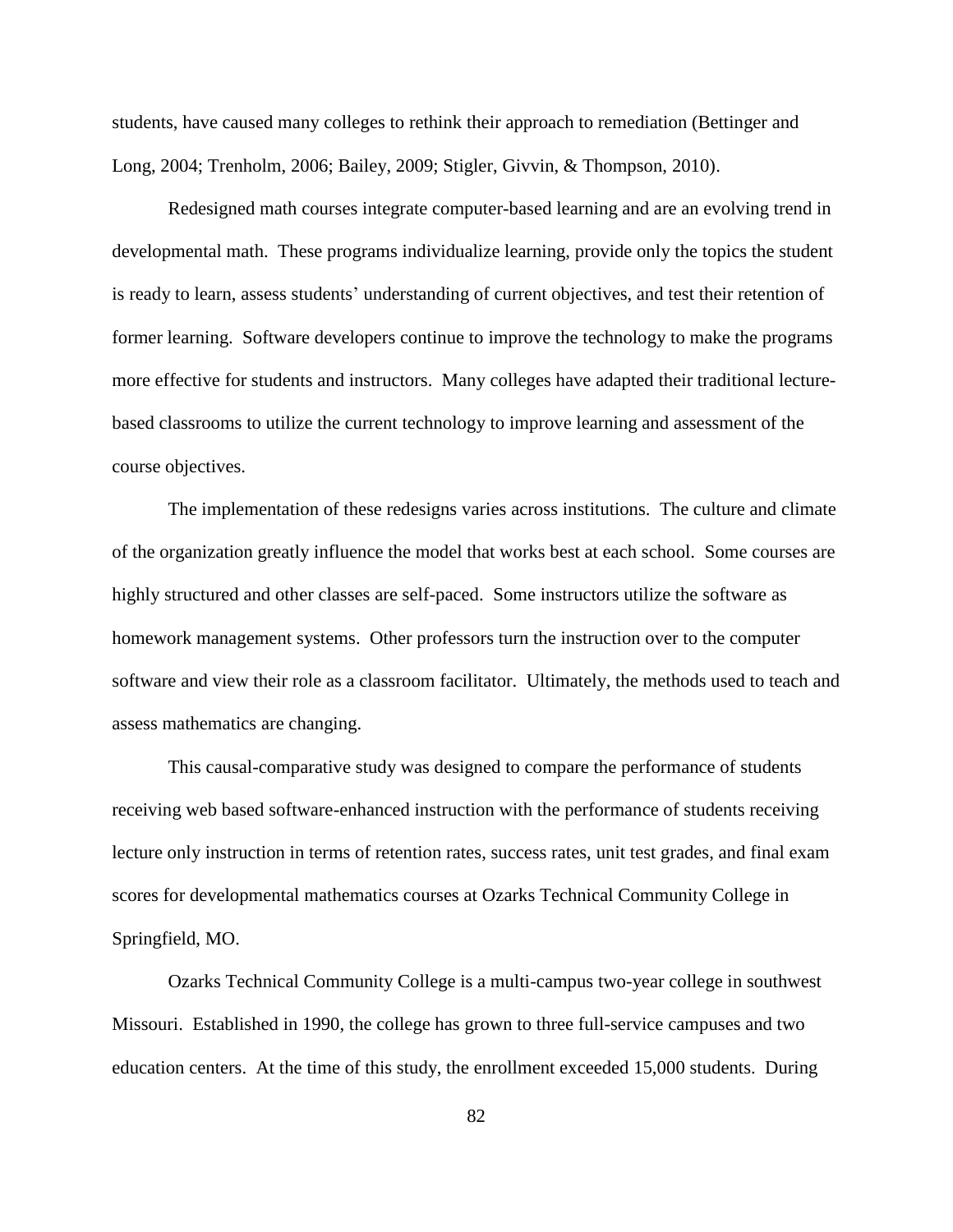the expansions, the college maintained a unified approach to serving its students through a strong governance structure. Administrative, curricular, and departmental decisions were primarily made at the Springfield campus and disseminated throughout organization.

In 2010, the developmental mathematics program at OTC consisted of two courses, prealgebra and basic algebra. Only 39% of students passed their developmental mathematics that year. To address these low success rates, the OTC mathematics department considered supplementing traditional lecture-based instruction with web based software-enhanced instruction in their developmental algebra courses. The math faculty conducted a limited pilot program using the ALEKS software in the fall 2010 semester and found many positive outcomes for both students and faculty members. Students appreciated the immediate feedback from the ALEKS program and showed improved attitudes toward math. The faculty members were able to provide individualized instruction on relevant objectives because the software directed students to the topics that needed extra practice. Because of the successful pilot, the department began using the software in all pre-algebra and basic algebra courses in the fall of 2011.

Several methods of computer integration into math classrooms were researched once the department decided to scale the redesign of computer-aided instruction into all of its developmental classes. A software-enhanced model of instruction that utilized 50% of the class time for computer instruction and 50% of the time for traditional lectures and assessments was selected. Assessment and Learning in Knowledge Spaces (ALEKS) software was selected for the computer-aided component of the redesign because of its ability to integrate with the textbook used at the time, and its accessibility to students through the internet.

The causal-comparative research methodology described by Gay, Mills and Airasain (2009) guided this study. This research design examines potential relationships through the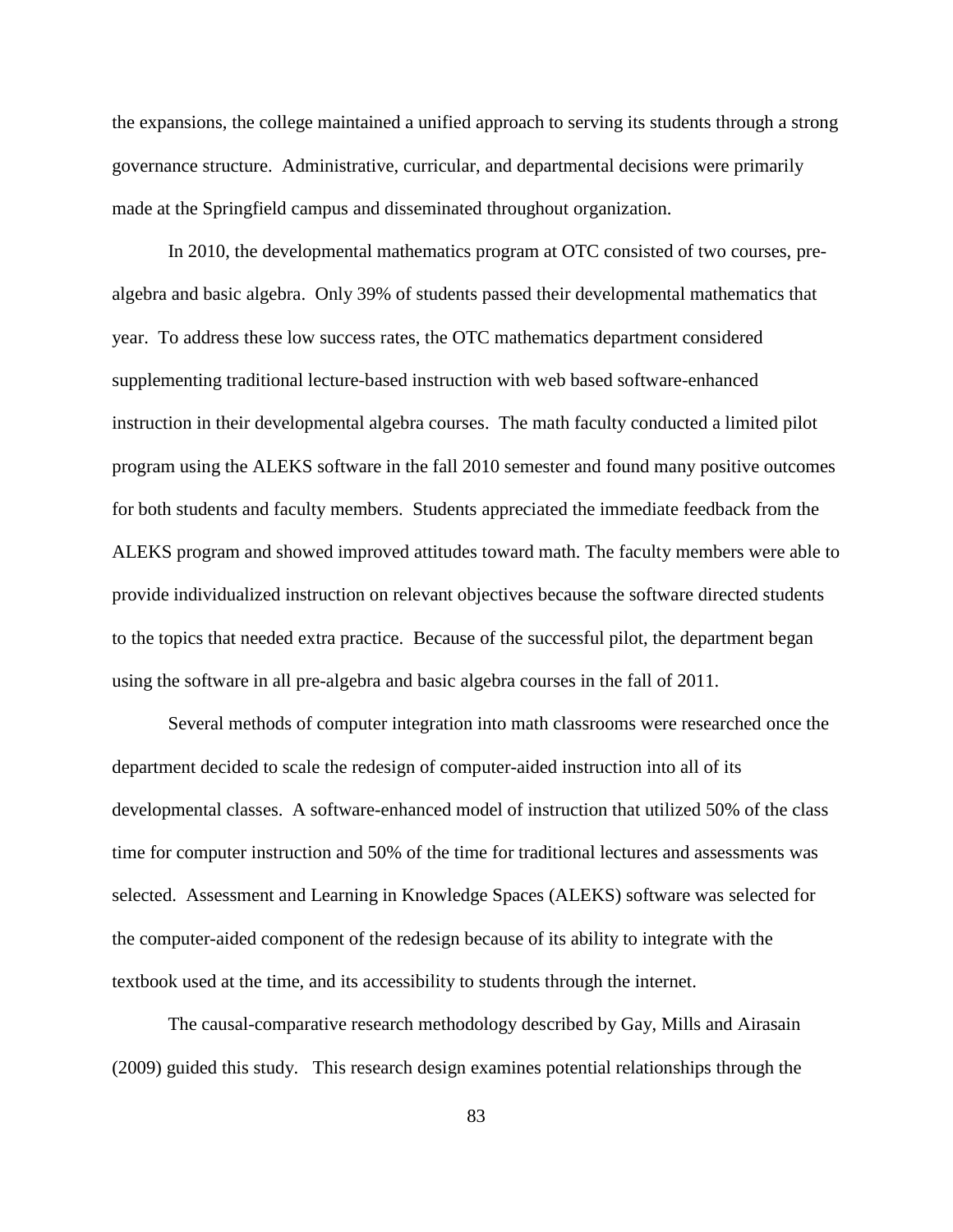exploration of existing data. It was selected because the traditional lecture-based instruction and software-enhanced instruction developmental math courses were not offered during the same semesters at OTC. The researcher collected and analyzed all data *ex post facto*. Gay, Mills and Airasain (2009) classified causal-comparative studies as non-experimental descriptive research used to conduct a systematic inquiry into preexisting conditions.

Prior to conducting any research, approvals were obtained through the Institutional Review Board for both Ozarks Technical Community College and the University of Arkansas. The provost of Ozarks Technical Community College provided a letter of support.

This study used data from a stratified random sample of 500 students. To determine the sample, the OTC population of developmental math students was delimited to instructors who taught using both instructional methods. This controlled for the effects of instructor differences. A sample of 250 students was randomly selected from the 2010-2011 academic year when the traditional lecture-based method of instruction had been used. The other 250 students were randomly selected from students enrolled during the 2012-2013 academic year. This was the second year the math department used a computer-enhanced approach to teaching mathematics. This study omitted data from the 2011-2012 academic year to control for the effects of repeat students and their exposure to both methods of instruction.

In causal comparative studies, samples must be alike in all aspects except for the variable being studied. To address this issue, several demographic variables were compared. Through statistical analysis and population records, the researcher concluded that any differences in age, gender, ethnicity, enrollment status, first generation, and math placement were not extreme enough to affect the conclusions reached during the hypotheses testing. The statistical analysis of these comparisons were presented in chapter three.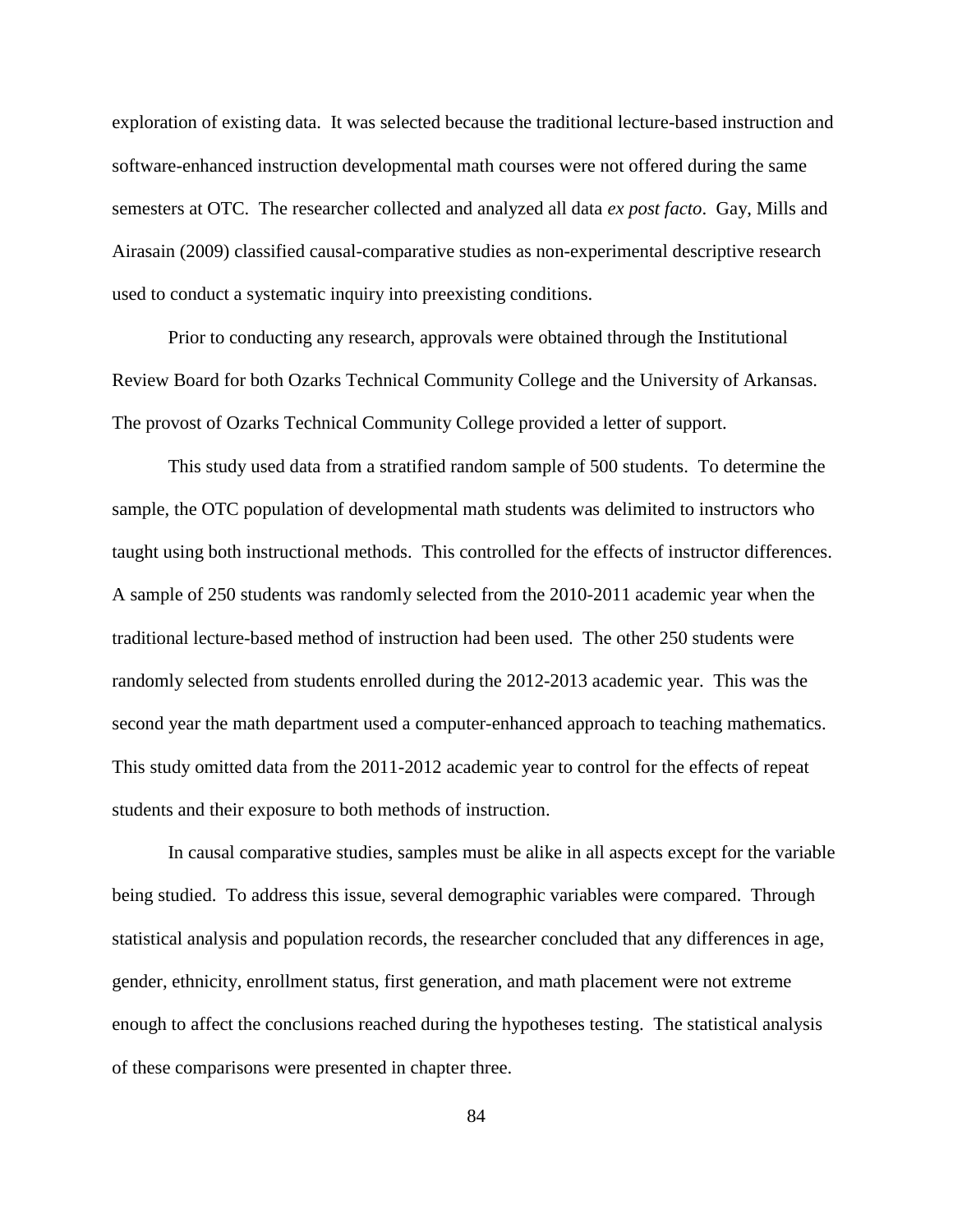#### **Findings**

Four hypotheses were stated prior to beginning the study. Inferential statistics were used to analyze the data and make conclusions regarding these hypotheses. Proportion z-tests explored differences in retention rates and success rates. Population data were collected and reported. T-tests were used to examine the differences in mean grades on unit exams and final exams. A summary of these findings are outlined in this section.

To answer the first two hypotheses, the researcher compared the data from the selected samples and data from the OTC's Office of Institutional Research.

## **Hypothesis One**

The first hypothesis claimed the following: developmental mathematics courses utilizing web based software-enhanced instruction at OTC will have higher course retention rates than courses using lecture-based methods of instruction at OTC.

The data showed only small improvements in retention rates. In the sample, only two percent more of the software-enhanced students were retained when compared to the lecturebased sample group. Population records indicated a much smaller improvement in retention rates. The researcher concluded this difference was not large enough to support the first hypothesis of this study. It appeared the retention rates did not improve with the implementation of software-enhanced instruction at OTC.

#### **Hypothesis Two**

The second hypothesis stated: developmental mathematics courses utilizing web based software-enhanced instruction at OTC will have higher success rates than courses using lecturebased methods of instruction at OTC.

85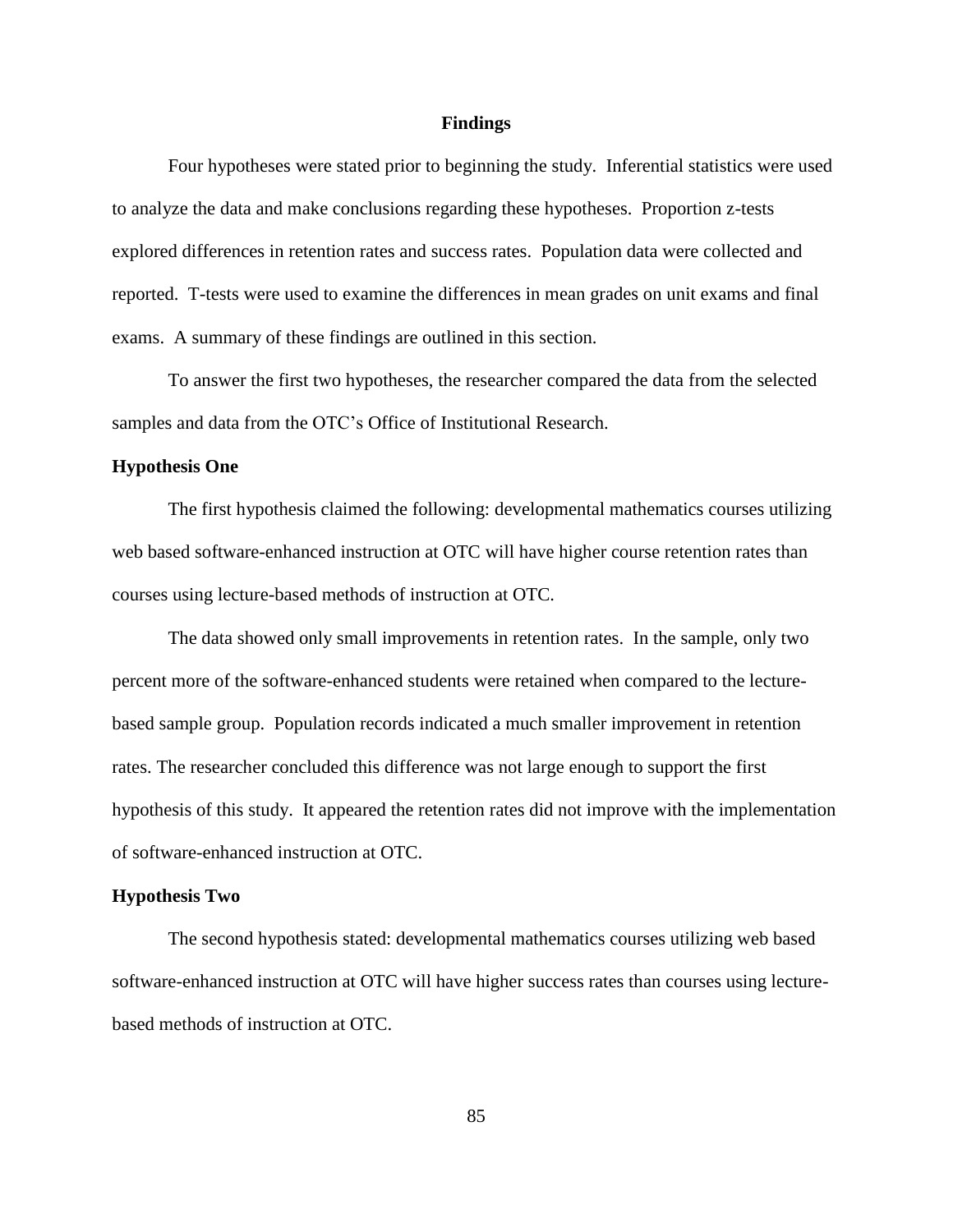The data from this study supported the claim in hypothesis two. In the sample, 13% more students successfully completed the course with a "B" or better grade. In the population of students, nearly 12% more students were successful after the redesign to software-enhanced instruction. This improvement was large enough to be considered statistically significant. The researcher concluded that success rates in OTC's developmental math courses improved after the implementation of software-enhanced instruction.

The final two hypothesis could only be answered through the sample data collected by the researcher.

## **Hypothesis Three**

The third hypothesis claimed: students in web based software-enhanced developmental mathematics at OTC will have higher unit test grades than students in lecture-based developmental mathematics courses at OTC.

To address the statement in hypothesis three, the researcher compared the results of each unit exam. Test scores were collected from instructor gradebooks and compared using separate statistical tests. Contrary to the original hypothesis, the average score for the first unit test was lower after the courses were redesigned to the software-enhanced model. The second and third test averages rebounded and were higher in the software-enhanced semesters. In each case, the differences in the unit test averages were statistically significant. Overall, the researcher concluded the net unit test averages improved with the implementation of the software-enhanced course redesign.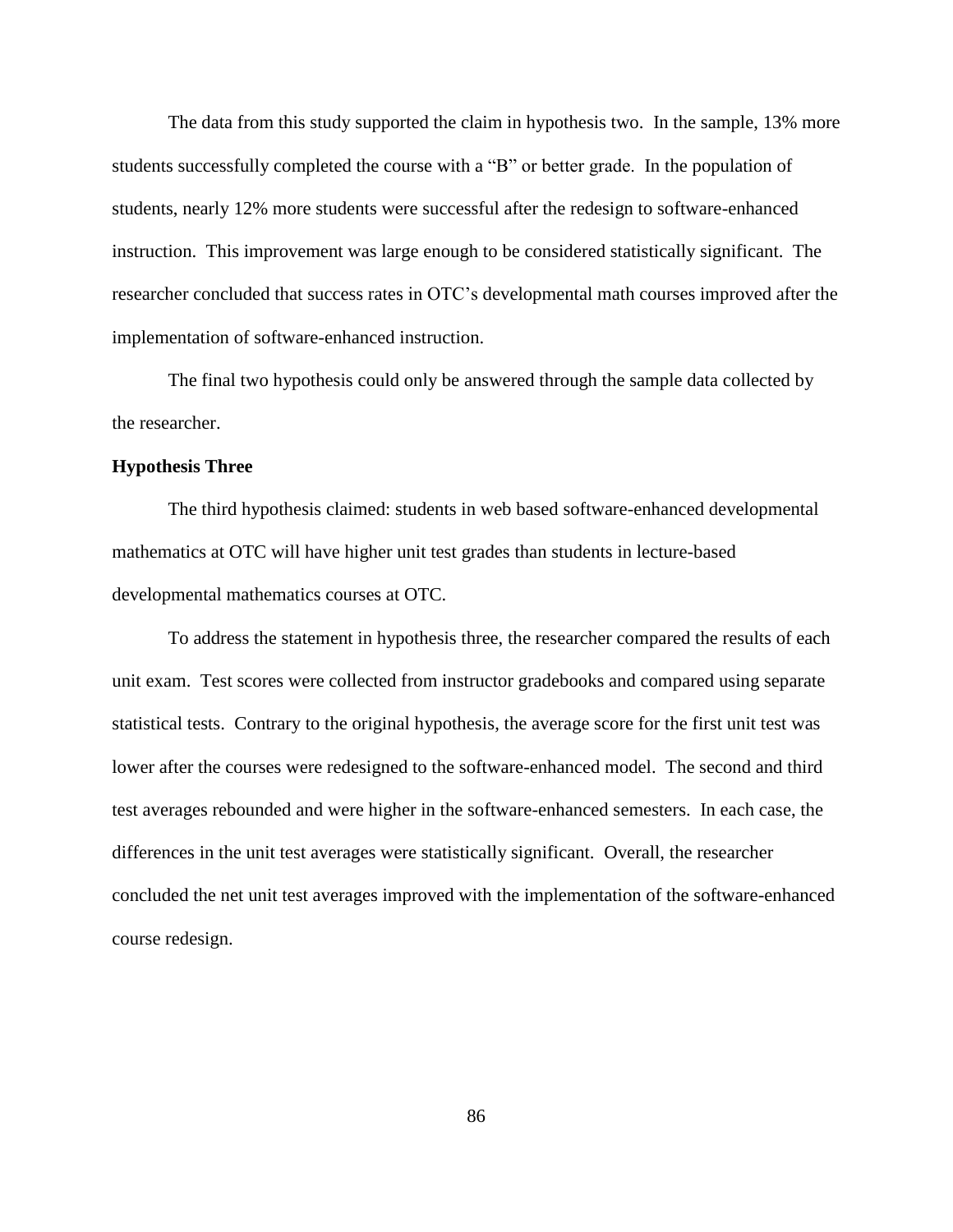#### **Hypothesis Four**

Hypothesis four stated: students in web based software-enhanced developmental mathematics at OTC will have higher final exam scores than students in lecture-based developmental mathematics courses at OTC.

The final hypothesis compared the student complete final exams rescored by the researcher. Final exam averages were nearly the same for the sample of students experiencing lecture-based instruction and the sample of students in software-enhanced courses. The researcher concluded that there was not enough evidence to support the claim that the final exam scores improved after the redesign.

# **Conclusions**

The following section discusses the results of this study in the context of earlier research. Direct comparisons of this study to any former research was impossible because of limitations, delimitations, setting and research methodology. Some of the earlier research focused on the effects of self-paced programs in large computer labs. Other studies researched the effects of software as a homework management tool. The computer-enhanced project at OTC blended the two extremes in an attempt to balance self-paced practices with traditional instruction. In short, the implementation of computer instruction in developmental math classes varies between institutions. It is possible, however, to identify trends in the impact of computer-aided instruction and this study adds to that understanding. This section organizes the discussion by comparing the current findings with earlier studies on retention, success, unit exam scores, and final exam scores in computer-aided developmental math classrooms.

First, student retention rates in developmental algebra do not improve with the implementation of computer-aided instruction.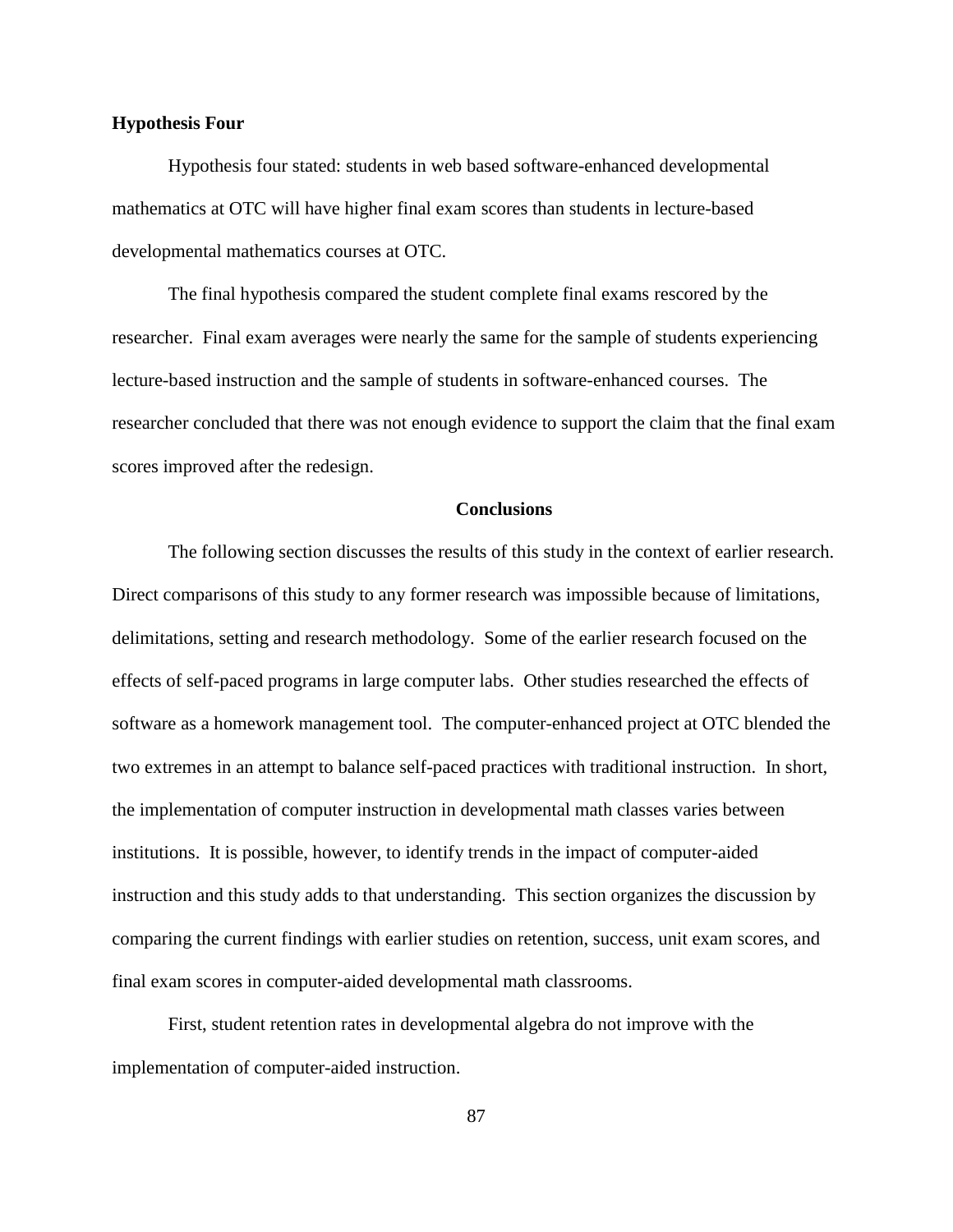The findings on student retention rates in software-enhanced courses at OTC were similar to the majority of findings of earlier studies about the impact of retention rates in computer-aided courses discussed in chapter two. OTC's retention rates did not improve with the implementation of the software-enhanced program. Many earlier studies had similar conclusions (Ha, 2014, Stillson and Alsup, 2003; Brothen and Wambach, 2000; McSweeney, L, 2003, Nguyen, 2002; Olusi, 2008).

In contrast, two former studies found improved retention rates in computer-aided math courses when compared with traditional lecture-based math courses (Teal, 2008; Kinney and Robertson, 2003). Teal's 2008 quasi-experimental study was conducted at a suburban community college in the mid-Atlantic region. This study included 152 students who selfselected into a software-enhanced course or a traditional instruction course. The researcher concluded computer-aided courses had higher retention rates. In Kinney and Robertson's (2003) study, developmental students were allowed to choose between traditional lecture courses and software enhanced courses. Placement exams and information on the two methods of instruction helped students self-select their participation in the treatment or control groups. The researchers determined that students in computer-aided courses were less likely to withdraw.

The conflicting conclusions between these earlier studies and the current study could be a result of differences in sampling methodology. Both Teal's (2008) and Kenney and Robertson's (2003) studies allowed students to self-select their method of instruction. This may have inadvertently introduced additional variables such as motivation, learning styles, and attitudes. In contrast, student participation in the control group or treatment groups of this study was determined by the year they chose to register for their developmental math course. Thus,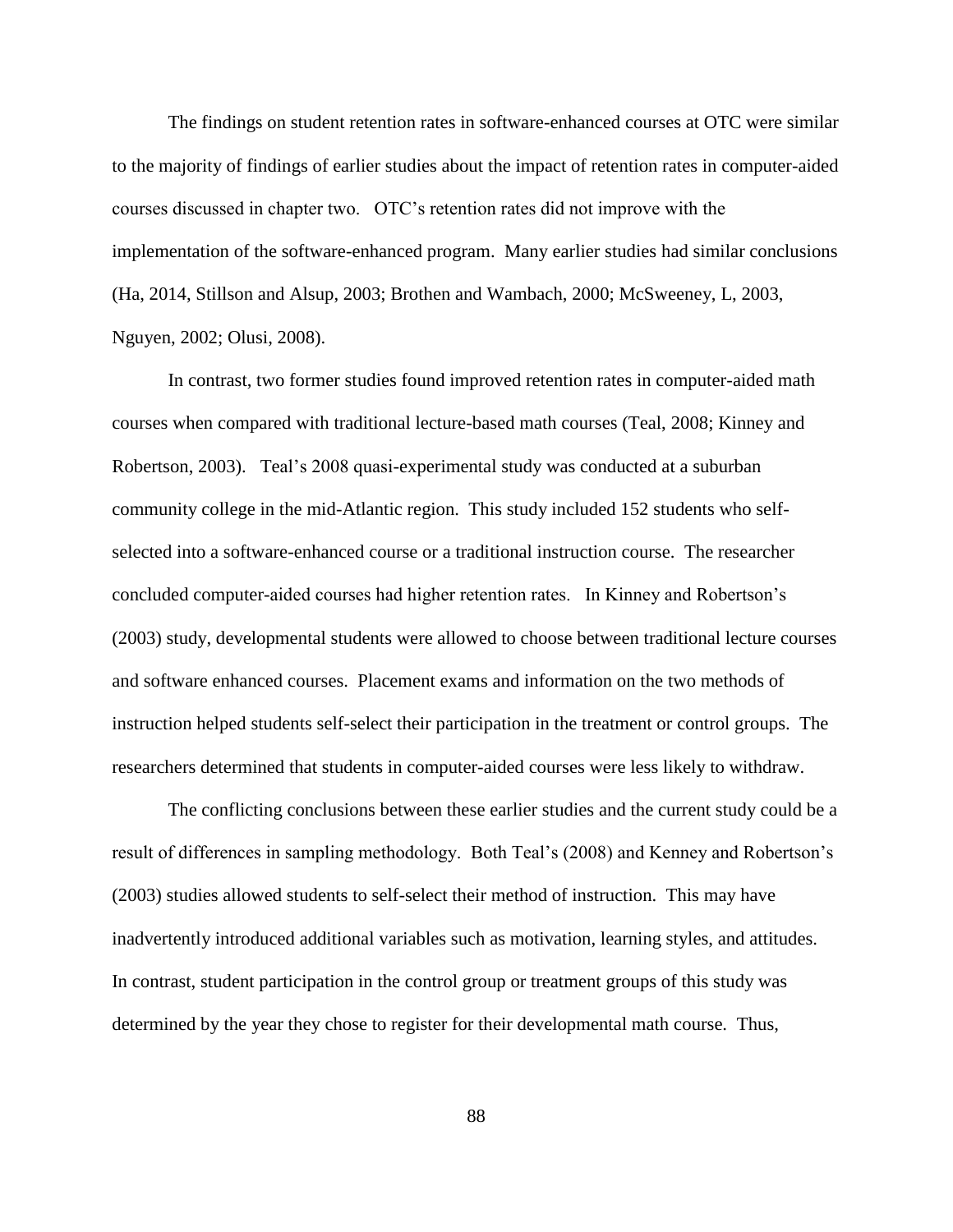students were unable to self-select their method of instruction because the two instructional strategies were not offered during the same semester.

Second, success rates increase significantly in developmental algebra courses when redesigned to use computer-aided instructional strategies.

The findings on success rates may be the most significant result of this study. Prior to the redesign, population records indicated only 49% of students passed their basic algebra course. After the implementation of the software-enhanced methodology, over 60% of students passed their basic algebra course. The percent increase translated to nearly 300 more students successfully completing the course after the redesign.

Earlier studies also found improved success rates. Brocato (2009) conducted a multisemester review of student performance at a small community college in southern Mississippi. Success data were collected over seven semesters of algebra courses taught using traditional lecture-based instruction and compared with data collected over six semesters on student retention and success in computer-aided instruction. Brocato (2009) found a significant increase in the end-of-course grades in the computer-aided instruction semesters. Kodippilli and Senaratne (2008) also explored the effects of computer-aided instruction on final course averages and pass rates for students at Fayetteville State University. The researchers randomly selected intact classes to participate as the control group and treatment groups. The control group followed a traditional math classroom and the treatment group completed homework assignments through the use of the online software. They concluded that the pass rates were significantly higher in the computer-aided courses. These findings were similar to the conclusions of the current study.

89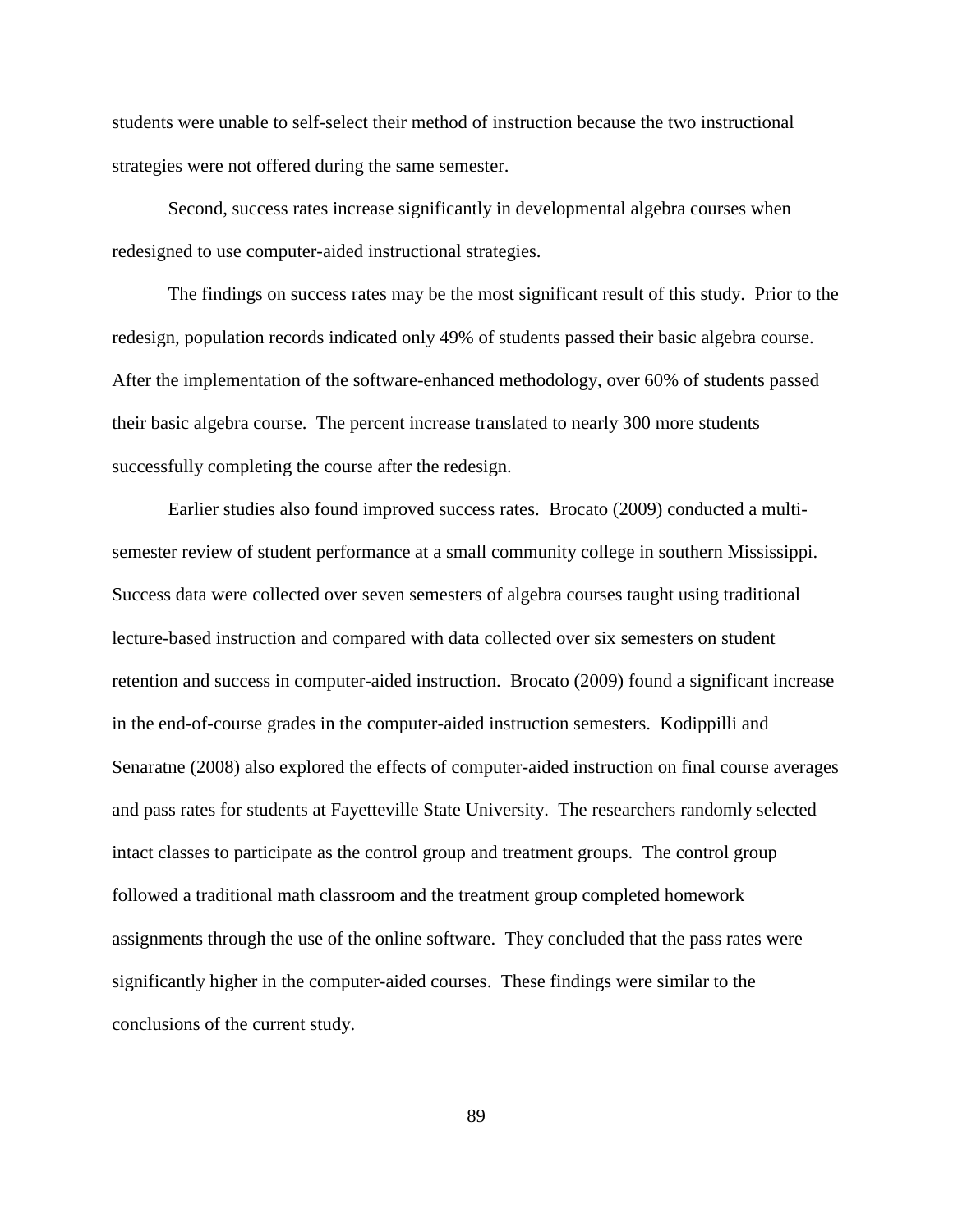Third, test grades improve in developmental algebra courses when redesigned to use computer-aided instructional strategies.

One former study that closely paralleled the parameters of this study was Mahmood's 2006 research on the effects of integrating computer-assisted instruction with traditional instruction. In this earlier study, students in the computer-aided instruction classroom outperformed the control group with significantly higher test scores than the students in traditional instruction courses (Mahmood, 2006). Like Mahmood's findings, this study also found overall improved test scores after the implementation of computer-aided instruction. At OTC, two of the three unit test averages improved in the software-enhanced semesters. Students average scores increased by nearly 4% on the unit exams after the redesign.

Fourth, final exam averages in developmental algebra do not improve with the implementation of computer instruction.

The findings related to student average scores on the final exam in this study closely aligned with the conclusions of earlier research. Like Kodippilli and Senaratne's (2008) study at Fayetteville State University, students completing software-enhanced basic algebra course had increased success rates even though there was no significant improvement in final exam scores. Likewise, Burch and Kuo (2010) found modest increases in unit exam scores but increases in the final exam grades were not statistically significant. Finally, Kinney and Robertson (2003) did not find improved final exam scores when they compared the test averages of students in software enhanced courses and traditional lecture-based classes. The results of this study were similar to these earlier conclusions. The average final exam scores in developmental algebra did not appear to change after the redesign to computer-enhanced instruction.

90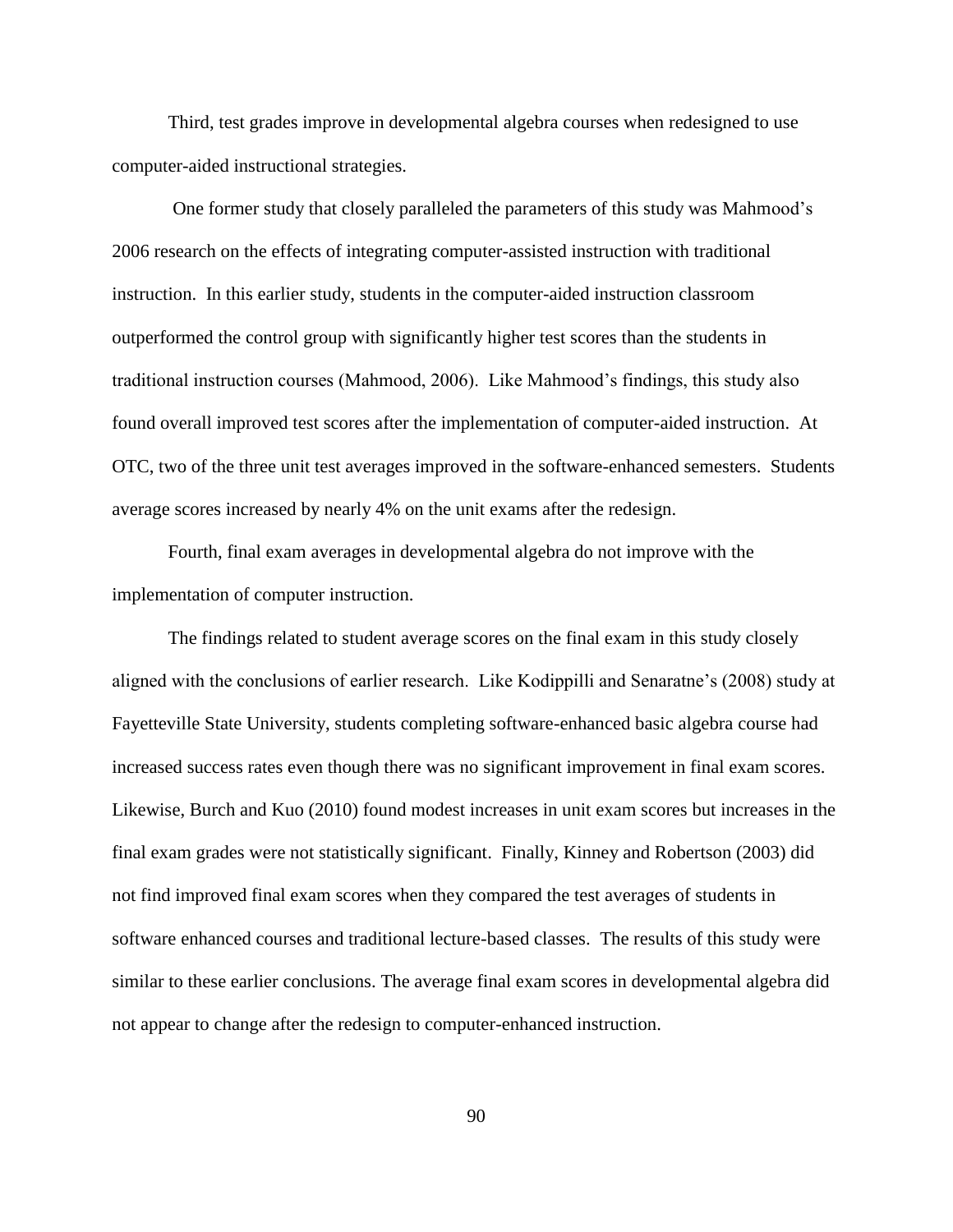In summary, while a large amount of research exists on the use of computers as an instructional tool in the classroom, the effects of adaptive software instruction has shown mixed results. The mixed results are partially due to the variety of implementation strategies and the research methodologies used to evaluate the outcomes. Some research presented in this chapter studied the effects of software used as a homework management tool and did not utilize the computers in the classroom. In the other extreme, some studies explored the effects of selfpaced open computer lab math courses where students worked at their own pace. When drawing conclusions about the effectiveness of computer-aided instruction in basic algebra, one should keep these differences in mind. At Ozarks Technical Community College, the math department redesigned these courses to allocate 50% of the instructional time for web-based computer instruction and used the remaining 50% of instructional time for traditional lecture-based instruction and assessment of course objectives.

# **Recommendations for Improved Practice**

While this research did not establish a cause and effect relationship between the method of instruction and student success, this study provides useful data as colleges continue to develop instructional strategies in improve student success. Gay, Mills and Airasian (2009) stated that even though conclusions from causal-comparative research designs may not yield a cause-effect relationship, these studies often suggest variables worthy of further study. From the results of this research, the first six recommendations for improved practice were formed. Three additional recommendations were formed from the review of research and practices similar to this current study. These nine recommendations are enumerated below.

1. Developmental algebra courses should integrate the use of computer-aided instruction strategies. This study found improved success rates in both sample statistics and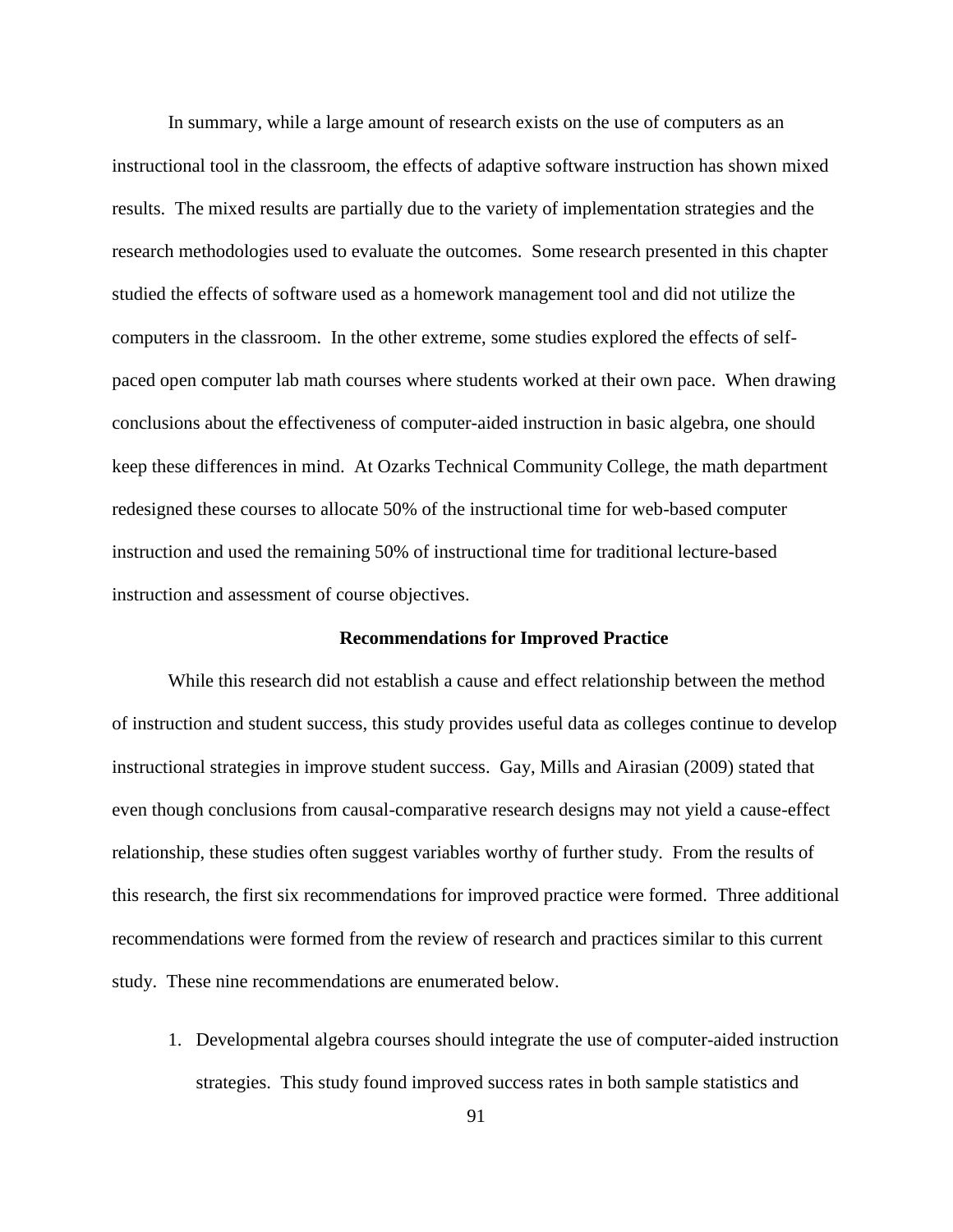population records. Once the OTC math department adopted a software-enhanced model, the school experienced almost a 12% increase in the number of students who passed the class.

- 2. To successfully scale new programs, colleges should provide faculty training in the use of computer-aided instructional strategies. Summer seminars were a key component to the implementation of OTC's redesign efforts. Training helped adjunct instructors adapt to the new format to teaching developmental algebra.
- 3. Departments should acclimate students to any new techniques of learning math. Many students expect their math class to be like all their other experiences in the math classroom. They are surprised when they walk into a computer lab on the first day of school. OTC students in the software-enhanced semesters scored lower on the first unit test than expected. These same students did better on exams given later in the semester. It is likely the lower scores on the first test were not a result of their learning in ALEKS but rather a reflection of a "learning curve" in adapting to a new way of doing math.
- 4. Instructors should utilize the assessment tools provided by the software and adapt their teaching accordingly. A myriad of assessment data are embedded in most internet-based software programs. These allow teachers to closely monitor students' progress. For example, early intervention strategies can be formed for students who are off-track and instructor reports can quickly identify concepts that are difficult for students. Teachers can then pair students in similar stages of learning to create support networks. The analytics provided with the software make it possible to adapt

92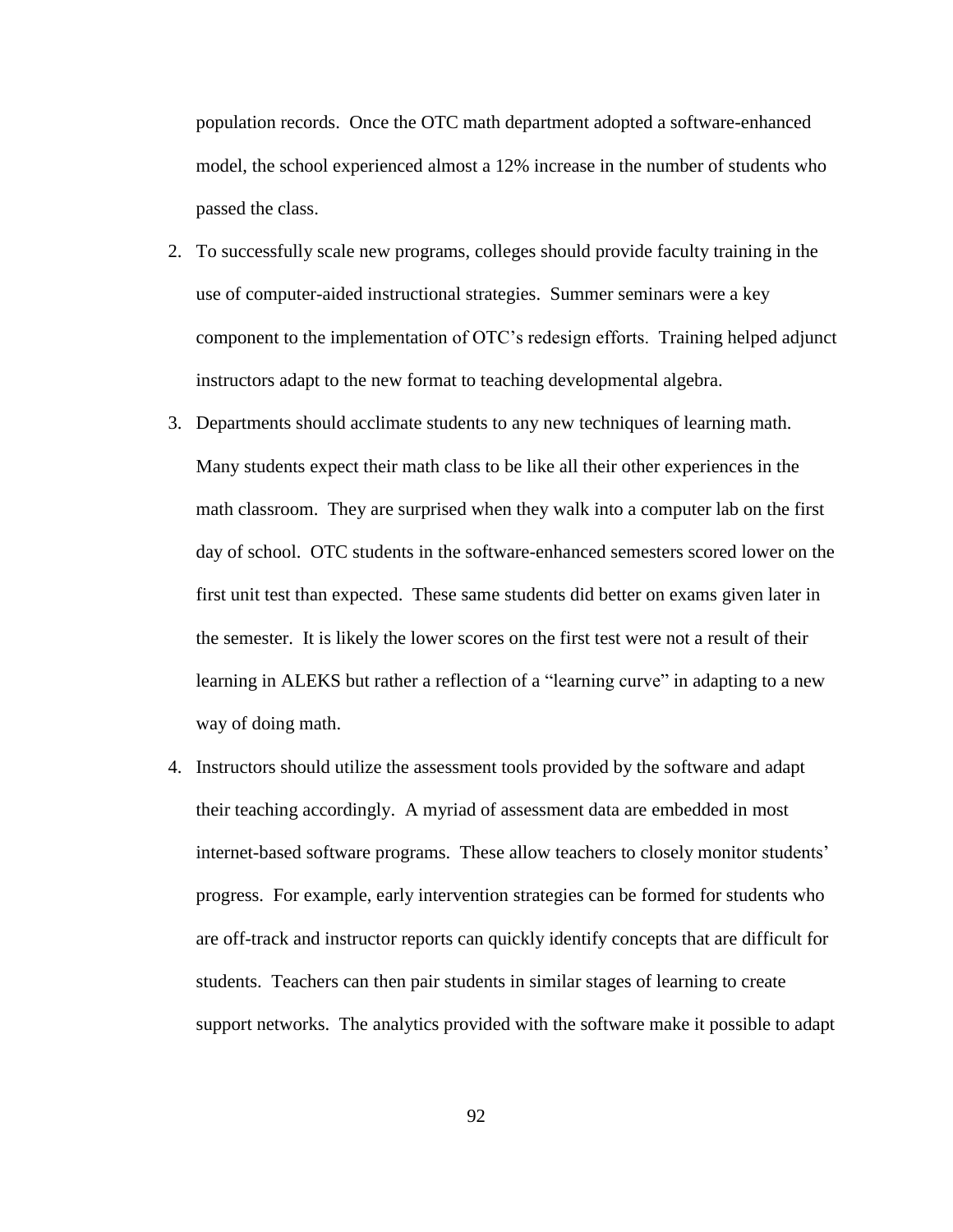the course material to the student's needs in ways not feasible in a traditional classrooms.

- 5. Assessment measures embedded in the software should be used to calculate end-ofcourse grades. The typical method of calculating students' end-of-course math grades primarily rely on unit tests and final exam scores. Prior to the redesign, daily practice work had little impact on students' grades at OTC. Previous formulas used to calculate grades created a high stakes environment for passing a class. In contrast, software-based homework assignments were tailored to the students' understanding of math content that algorithmically generated unique problems for each student's homework. Additionally, professors are able to observe the students practice the homework on the software during class time. In summary, daily coursework provided an additional measure of the student's understanding of math and should be used in calculating grades.
- 6. The initial assessments in computer-aided algebra courses should be used in college placement practices. Prior to beginning a course, the software assesses the students understanding of the math topics to be learned. This assessment guides the software to construct the course topics for the students to practice. However, this additional measure of students understanding could be used to determine the accuracy of their placements. Students who score high on their initial assessment should be reassigned to a higher course.
- 7. Math software should be used to accelerate students through the developmental math curriculum. The traditional length of time required for students to complete multiple semester-long courses often prevent them from completing college level math. Math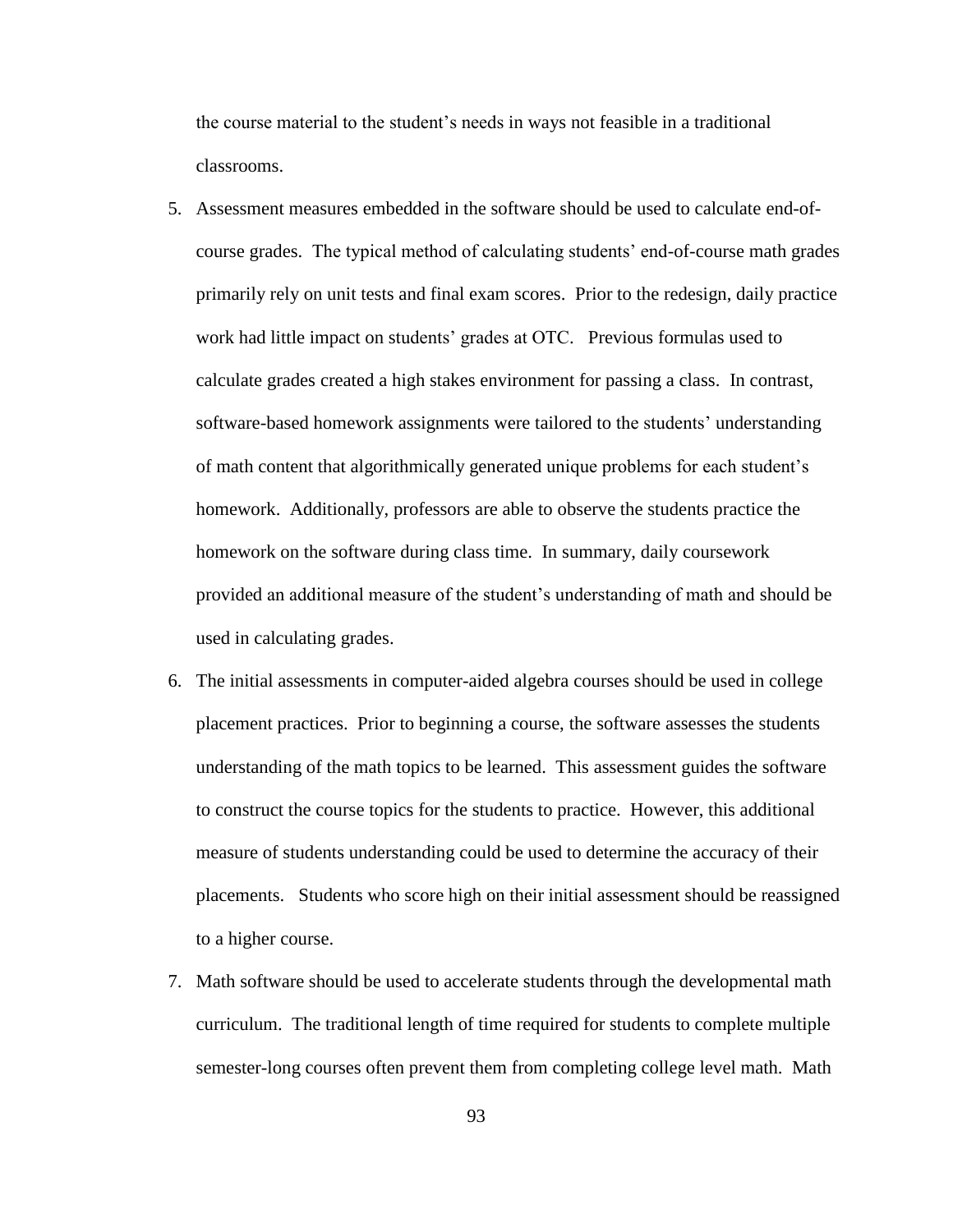course redesigns have shown success when students work independently through the material and are able to focus their learning on their deficient skills identified by the software. This allows them to complete multiple levels of coursework in one semester.

- 8. Institutions must do a better job of communicating the importance of placement test to students. Without this knowledge, too many students are underprepared to take the test, they score below their proficiency, and are directed into a sequence of developmental coursework.
- 9. Colleges must overcome their reluctance to change. Unfortunately, the best practices coming from rigorous research are seldom implemented at an institutional level and educational reform movements have had limited success at changing the American classroom (Higbee, Arendale and Lundell, 2005; Chung, 2005; Goldrick-Rab, 2007). "All available evidence suggests that classroom practice has changed little in the past 100 years" (Stigler and Hiebert, 2004, p. 12).

#### **Recommendations for Further Study**

This study provided evidence to support the claim that success rates and unit test averages improve with the implementation of software-enhanced developmental math programs. In the course of conducting this study, the following list of suggestions for future research was formed.

1. This study examined student achievement in classrooms where time was divided into 50% lecture and 50% computer instruction. Further research could explore this and other distributions of time.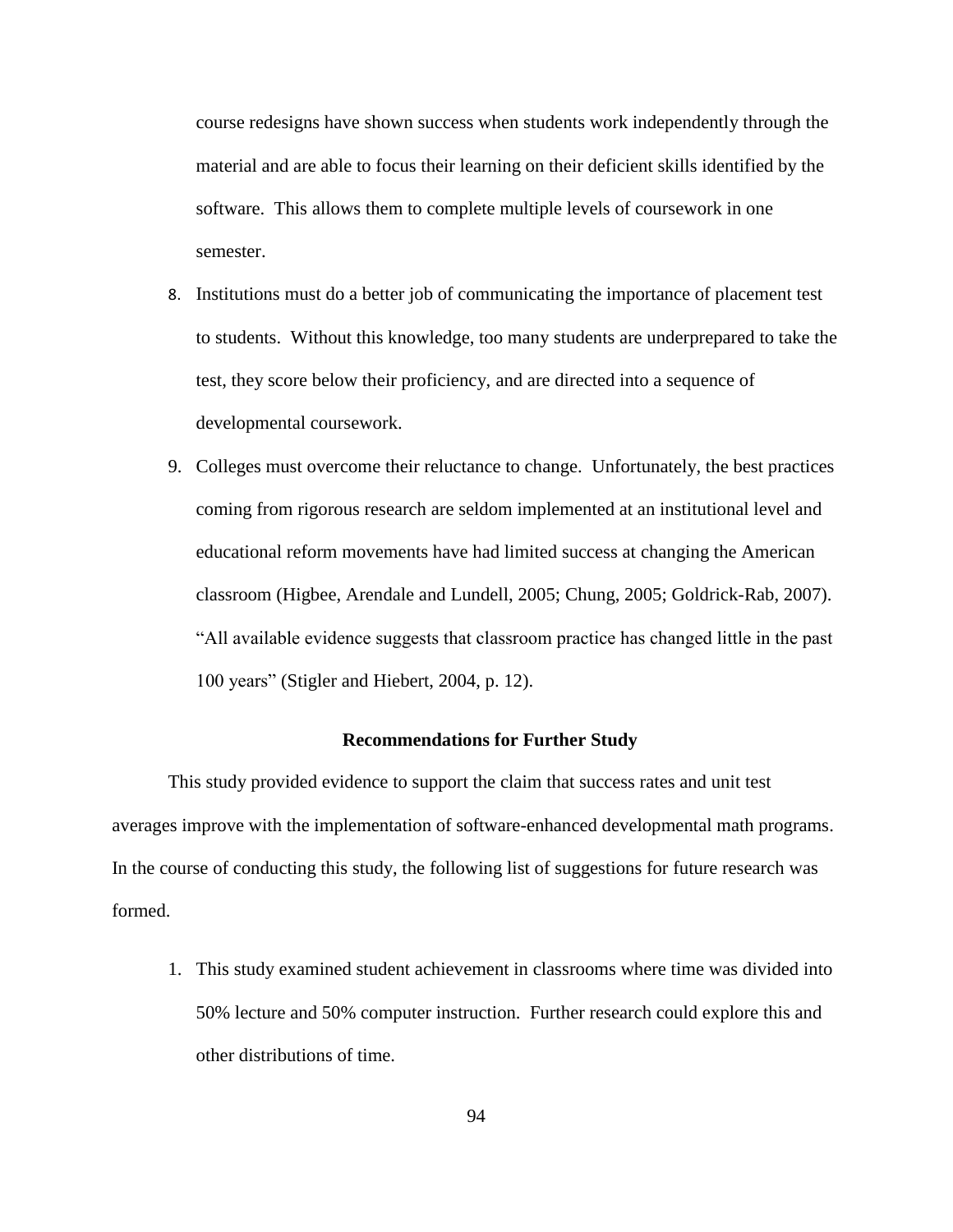- 2. Additional research is needed about the relationship between computer-aided instructional strategies and student learning styles. Does the adaptive technology of current software better match the learning styles of developmental math students? Do developmental students find resources such as text and video explanations optimize their learning?
- 3. Additional research is needed about the relationship between computer-aided instructional strategies and the diversity of the student body. For example, does student achievement differ for traditional aged students when compared to nontraditional aged students in computer-aided developmental algebra classes?
- 4. Software publishers have integrated a myriad of assessment tools into the software. More studies should be done to examine students' perceived value of these assessment tools.
- 5. Adaptive software such as ALEKS contains numerous measures of students' understanding of math. Do instructors use them? Do they trust the validity of these assessment tools?
- 6. Software publishers have added new tools to the instructor dashboard. To what extent are these tools being used? For example, do instructors utilize the early warning messages generated within the program to identify students who are at risk, and if so, does it make a difference?
- 7. Do colleges and universities utilize the statistical reports generated through the software for departmental or institutional assessment of student learning? Could the reports be used to generate data on departmental and institutional goals?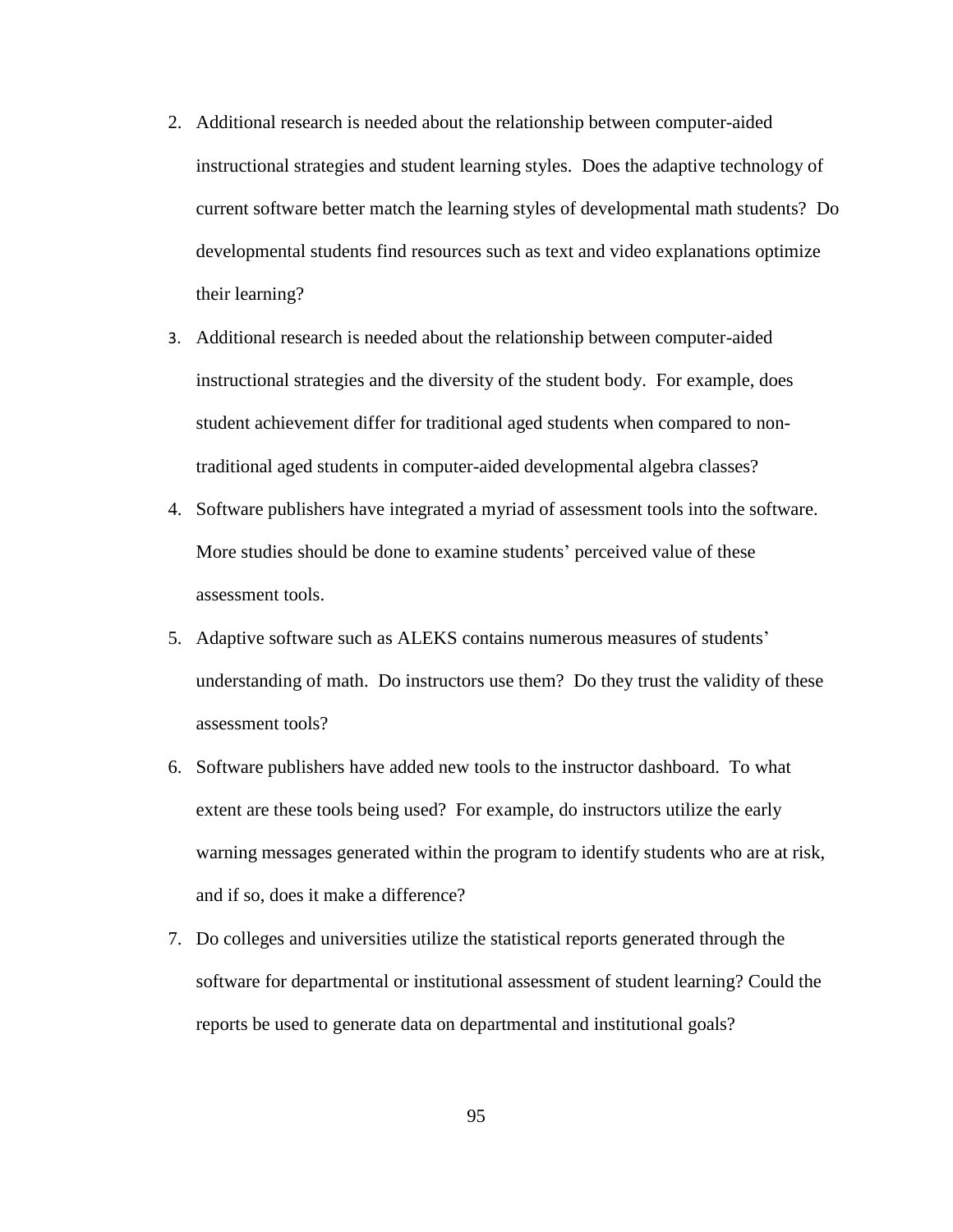8. Course retention rates in computer enhanced developmental classes was a common focus in the literature. In all of these studies, retention rates were measured at the end of the semester. This study found the majority of students withdrew prior to the first test in both the traditional lecture-based semesters and software-enhanced semesters. This suggests other factors may be contributing to the withdrawal rates of students in basic algebra courses. Future research could explore this observation.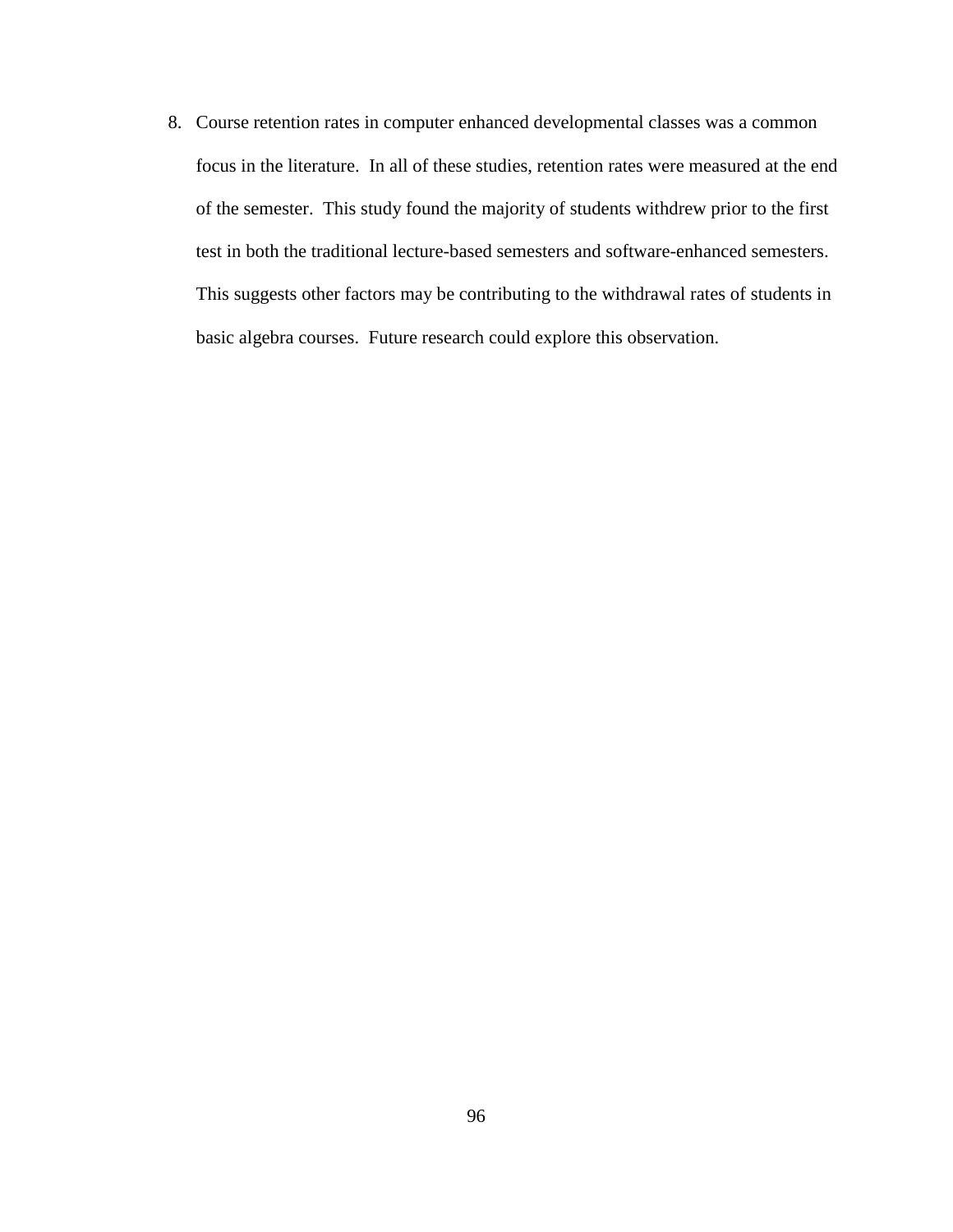### References

- Alliance for Excellence in Education (AEE). (2006). *Paying double: Inadequate high schools and community college remediation.* Issue Brief, August 2006.
- American Association of Community Colleges. (2014). *Empowering community colleges to build the nation's future: An implementation guide*. Retrieved December 18, 2014 from http://www.aacc21stcenturycenter.org/wpcontent/uploads/2014/04/EmpoweringCommunityColleges\_final.pdf
- American Mathematics Association of Two Year Colleges (AMATYC). (2006). Beyond crossroads: Implementing mathematics standards in the first two years of college. Memphis TN. Retrieved July 22, 2013 from http://beyondcrossroads.amatyc.org/
- Armington, T. (2003). *Best practices in developmental education* (2<sup>nd</sup> ed.). NADE Mathematics Special Professional Interest Network. Retrieved October 12, 2010, from http://home.comcast.net/~dstep61/mathspin/bestpractices.htm.
- Attewell, P., Lavin, D. Domina, T., & Levey, T. (2006). New evidence on college remediation. *Journal of Higher Education*, *39*(1), 886-924.
- Bailey, T. & Cho, S. (2010) Issue Brief: Developmental education in community colleges. Prepared for: The white house summit on community college. September 2010. Community College Research Center. Retrieved October 24, 2014, from [http://ccrc.tc.columbia.edu/media/k2/attachments/developmental-education-community](http://ccrc.tc.columbia.edu/media/k2/attachments/developmental-education-community-colleges.pdf)[colleges.pdf](http://ccrc.tc.columbia.edu/media/k2/attachments/developmental-education-community-colleges.pdf)
- Bailey, T., Jeong, D. W., & Cho, S. (2010) Referral, enrollment, and completion in developmental education sequences in community colleges. *Economics of Education Review,* 29(2), 255-270.
- Bailey, T. & Alfonso, M. (2005) *Paths to Persistence: An Analysis of Research on Program Effectiveness at community Colleges.* Indianapolis: Lumina Foundation for Education.
- Bailey, T. (2009). Challenge and opportunity: Rethinking the role and function of developmental education in community college. *New Directions for Community Colleges*, Volume 2009, Issue 145,11-30.
- Bettinger, E., & Long, B. (2004). *Shape up or ship out: The effects of remediation on students at four-year colleges* (Working Paper No. 10369). Cambridge, MA: National Bureau of Economic Research. Retrieved July 12, 2012 from the National Bureau of Economic Research Web site: http://www.nber.org/papers/w10369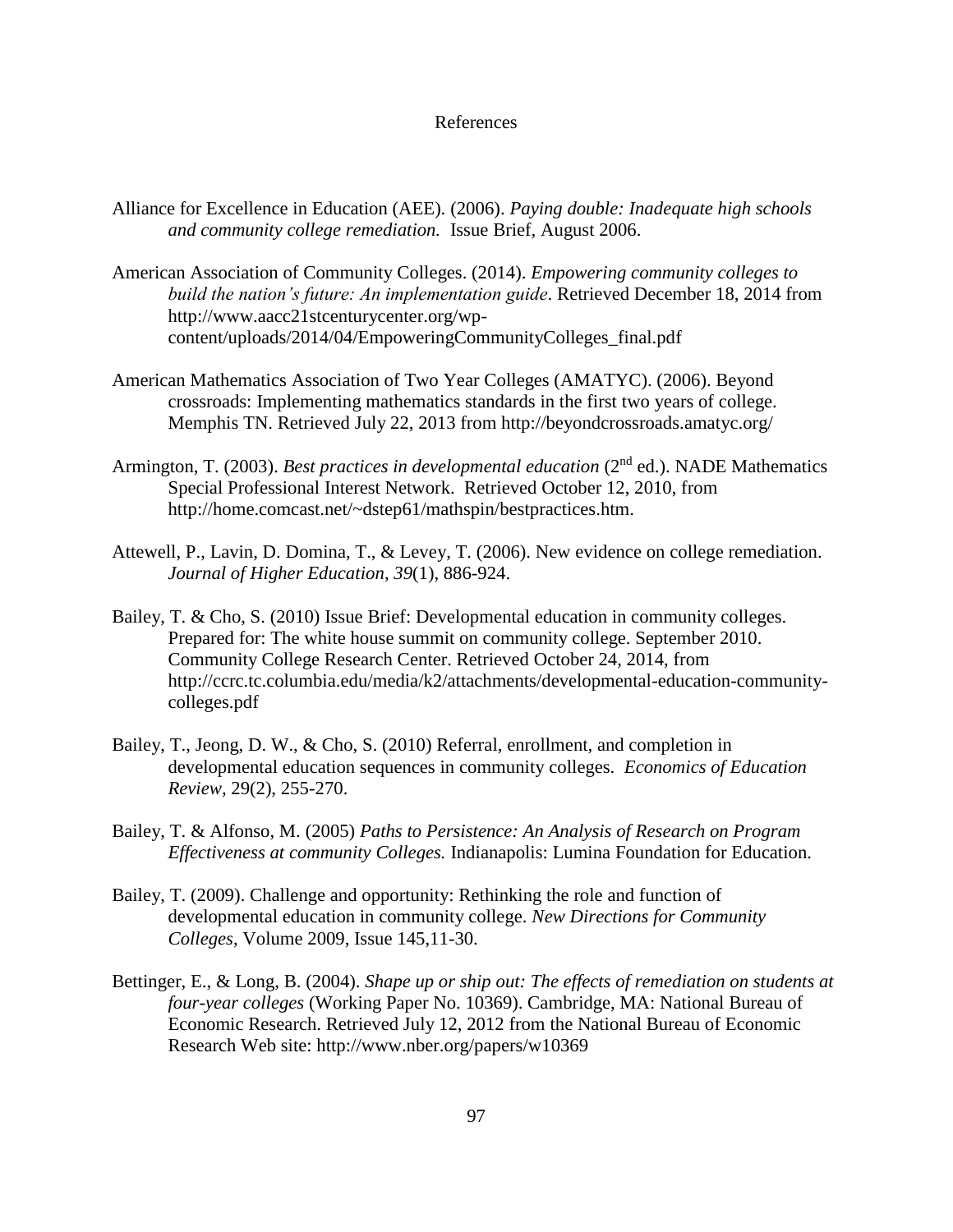- Bettinger, E. & Long B. (2005). "Remediation at the community college: Student participation and outcomes." In C. A. Kozeracki (ed) *Responding to the Challenges of Developmental Education.* New Directions for Community Colleges 129.
- Bishop, A. (2010). The effect of a math emporium course redesign in developmental and introductory mathematics courses on student achievement and students' attitudes toward mathematics at a Two-Year College. Unpublished doctoral dissertation, University of Southern Mississippi.
- Blum, B. E. (2007). Getting students through remedial math is a constant struggle, but this college keeps trying. *Chronicle of Higher Education*, *54*(9), 62.
- Boylan, H. (2002). *What Works: A Guide to Research-Based Best Practices in Developmental Education.* Boon, N.C.: Appalachian State University, Continuous Quality Improvement Network with the National Center for Developmental Education.
- Boylan, H. & Saxon, D. (2006). Affirmation and discovery: Learning from successful community college developmental programs in Texas. Austin, TX: Texas Association of Community Colleges. Retrieved December 19, 2012 from [http://www.tacc.org/pdf/NCDEFinalReport.pdf.](http://www.tacc.org/pdf/NCDEFinalReport.pdf)
- Brocato, M. (2009). Computer-aided instruction in mathematic remediation at a community college. Unpublished doctoral dissertation, Delta State University.
- Brothen, T., & Wambach, C. (2000). A research based approach to developing a computerassisted course for developmental students. In J.L. Higbee and P.L. Dwinell (Eds.), *The Many Faces of Developmental Education* (pp. 59-72). Warrensburg, MO; National Association for Developmental Educaiton.
- Burch, K. J., & Kuo, Y. (2010). Traditional vs. online homework in college algebra. *Mathematics and Computer Education*, *44*(1), 53-63.
- Calcagno, J. (2007). Evaluating the impact of developmental education in community colleges: A quasi-experimental regression-discontinuity design. Unpublished doctoral dissertation, Columbia University.
- Calcagno, J. & Long, B. (2008). The impact of postsecondary remediation using a regression discontinuity approach: Addressing endogenous sorting and noncompliance. New York: National Center for Postsecondary Research.
- Canfield, W. (2001) ALEKS: A Web-Based Intelligent tutoring system. *Mathematics and Computer Education*, 35(2), 152-158.
- Chung, C. (2005). Theory, practice, and the future of developmental education. *Community College Journal of Research and Practice, 28,* 2-10.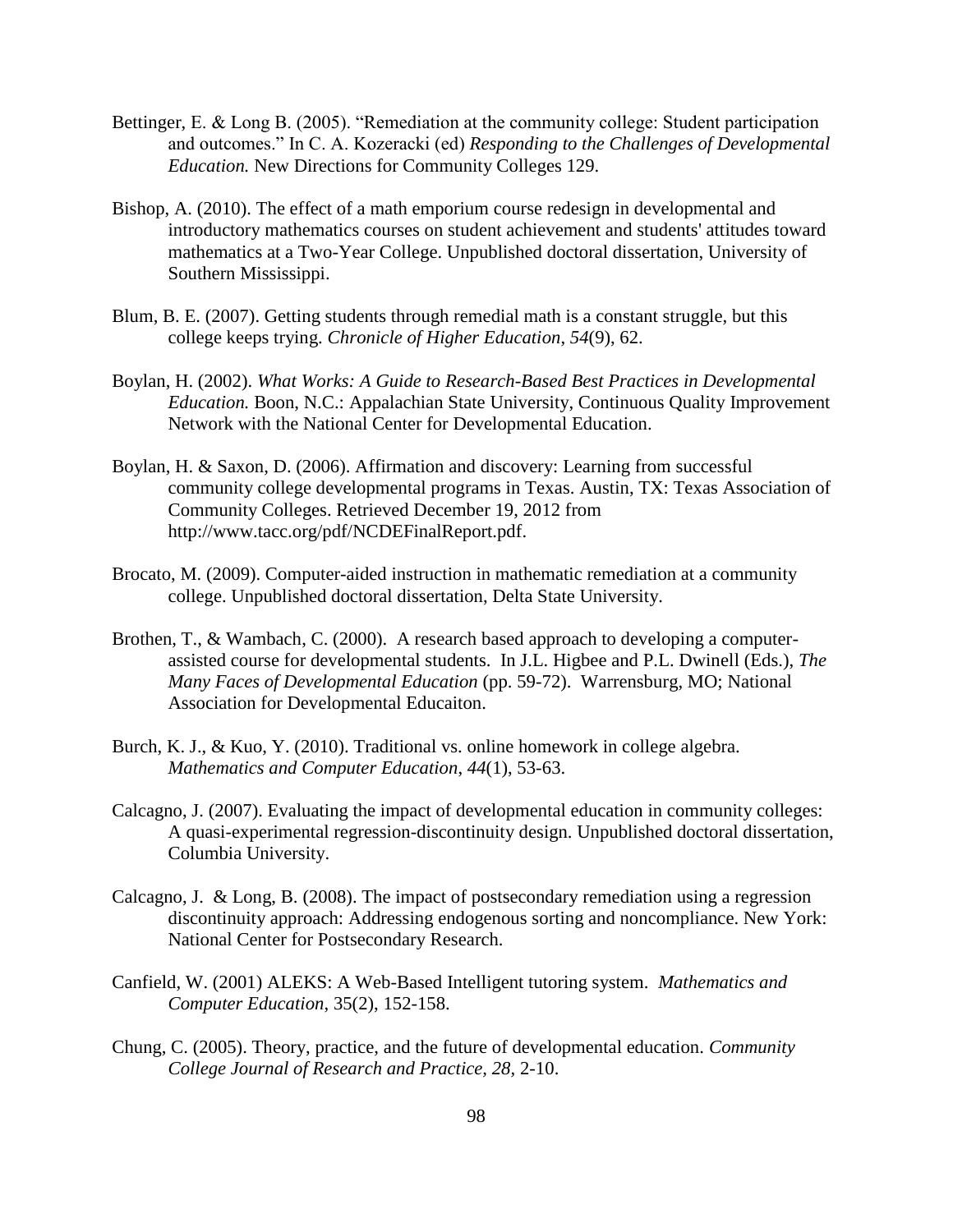- College Board (2010). ACCUPLACER online: Technical Manual. New York: College Board. Retrieved July 12, 2012 from [http://ebookbrowse.com/accuplacer-online-technical](http://ebookbrowse.com/accuplacer-online-technical-manual-pdf-d27316535)[manual-pdf-d27316535](http://ebookbrowse.com/accuplacer-online-technical-manual-pdf-d27316535)
- Collins, M., (2008, July). It's not about the cut score. Redesigning placement assessment policy to improve student success. Retrieved December 18, 2014 from http://www.jff.org/publications/its-not-about-cut-score-redesigning-placementassessment-policy-improve-student-success
- Community College Spotlight. (2014). Remedial ed ban forces readiness push. Retrieved October 24, 2014, from [http://communitycollegespotlight.org/tags/connecticut/](https://mail.otc.edu/owa/redir.aspx?C=RhrohxrNfkqsItIFpKmch-h6znQwytEIAz7vLErPiPLsG7cHGfK6Rln-jlG8aMMHs4ogmHavHwc.&URL=http%3a%2f%2fcommunitycollegespotlight.org%2ftags%2fconnecticut%2f)
- Cowen, J., (2008). Strategies for planning technology-enhances learning experiences. *Clearing House*, *82*(2), 55-59.
- Creswell, J. (2008). *Educational research: Planning, conducting, and evaluating quantitative and qualitative research* (3rd ed.). Upper Saddle River, N.J.: Pearson/Merrill Prentice Hall.
- Downing. S. (2011). *On course: Strategies for creating success in college and life*. Boston: Cengage.
- Fong, K & Visher, M. (2013). Fast forward: A case study of two community college programs designed to accelerate students through developmental math. Retrieved December 15, 2014 from http://www.mdrc.org/sites/default/files/fast\_forward\_fr.pdf
- Gay, L., Mills, G., & Airasian, P. (2009). *Educational research: Competencies for analysis and applications* (9<sup>th</sup> ed.). Upper Saddle River, NJ: Pearson.
- Gerlaugh, K., Thompson, L. Boylan, H., & Davis, H. (2007). National study of developmental education II: Baseline data for community colleges. *Research in Developmental Education, 20*(4), 1-4.
- Gleazer, E.J. (1968). *This is the Community College*. Boston: Houghton Mifflin.
- Goldrick-Rab, S. (2007). *Promoting academic momentum at community colleges: Challenges and opportunities.* CCRC working paper #5*.* Retrieved June 27, 2012 from http://ccrc.tc.columbia.edu/Publication.asp?UID=492
- Golfin P., Jordan, W., Hull, D., & Ruffin, M. (2005). *Strengthening mathematics skills at the postsecondary level: Literature review and analysis.* Washington, D.C.: U.S. Department of Education, Office of Vocational and Adult Education.
- Grubb, N. (2001). *From Black Box to Pandora's Box: Evaluating Remedial/Developmental Education.* New York: Columbia University, Teachers College, Community College Research Center.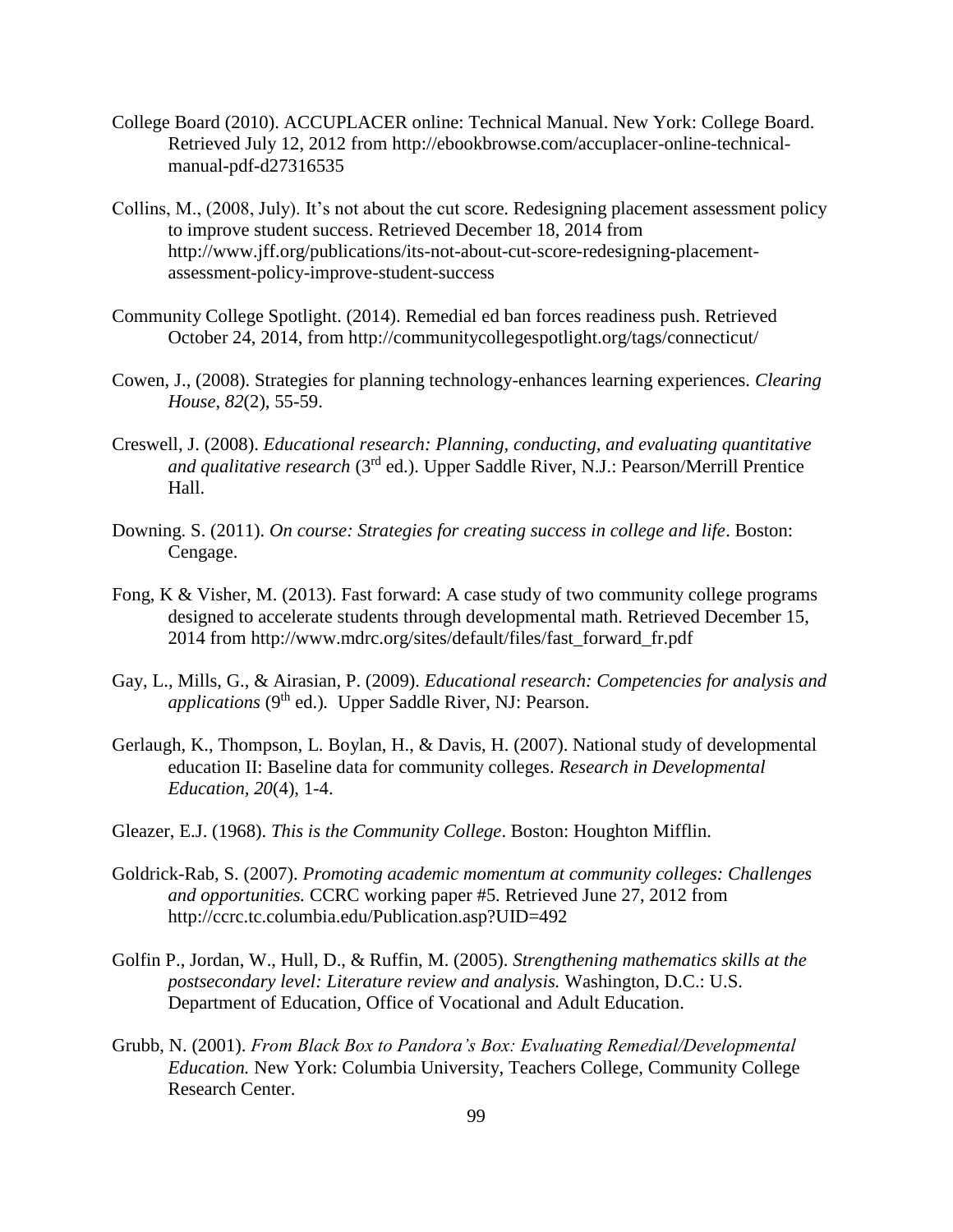- Ha, A. (2014). *The relationship between web-assisted computer math instruction on pass, withdrawal, and future success rates of students in remedial courses at one community college*. Unpublished doctoral dissertation. Texas Wesleyan University, Fort Worth.
- Hall, J. M., & Ponton, M. K. (2005, Spring). Mathematics self-efficacy of college freshmen. *Journal of Developmental Education, 28*(3), 26-30.
- Hammerman, N., & Goldberg, R. (2003, Winter). Strategies for developmental mathematics at the college level. *Mathematics and Computer Education, 37*(1), 79-95.
- Higbee, J., Arendale, D. & Lundell, D. (2005). Using theory and research to improve access and retention in developmental education. *New Directions for Community Colleges, 129,* 5- 15*.*
- Hiebert, J., Gallimore, R., Garnier, H., Givvin, K. B., Hollingsworth, H., Jacobs, J., Chui, A. M-Y., Wearne, D., Smith, M., Kersting, N., Manaster, A., Tseng, E., Etterbeek, W., Manaster, C., Gonzales, P., & Stigler, J. W. (2003). *Teaching mathematics in seven countries: Results from the TIMSS 1999 Video Study* (NCES 2003-013). Washington, DC: U.S.
- Kinney, D. P. (2001). Developmental theory: Application in a developmental mathematics program. *Journal of Developmental Education, 25*(2), 10-18, 33-34.
- Kinney, D. P. & Robertson, D. F. (2003) Technology makes possible new models for delivering developmental mathematics instruction. *Mathematics and Computer Education, 37*(3), 315-328.
- Kodippilli, A., & Senaratne, D. (2008). Is computer-generated interactive mathematics homework more effective than traditional instructor-graded homework? *British Journal of Educational Technology*, *39*(5), 928-932.
- Kolajo, E. (2004). From developmental education to graduation: A community college experience. *Community College Journal of Research and Practice*, *28*, 365-371.
- Kuehn, P. (2003). Underprepared students. Retrieved October 11, 2011, from, [http://academiclanguage.org/Underprep\\_Students.html.](http://academiclanguage.org/Underprep_Students.html)
- Kulik, C. & Kulik, J. (1991). Effectiveness of computer-based instruction: An update analysis. *Computers in Human Behavior, 7*(1), 75-94.
- Le, C., Rogers, K, & Santos, J. (2011, April). Issue brief: Innovations in developmental math: Community college enhancement support. Retrieved from Jobs for the future foundation website on November 6<sup>th</sup>, 2013, from http://www.jff.org/sites/default/files/MetLife-DevMath-040711.pdf.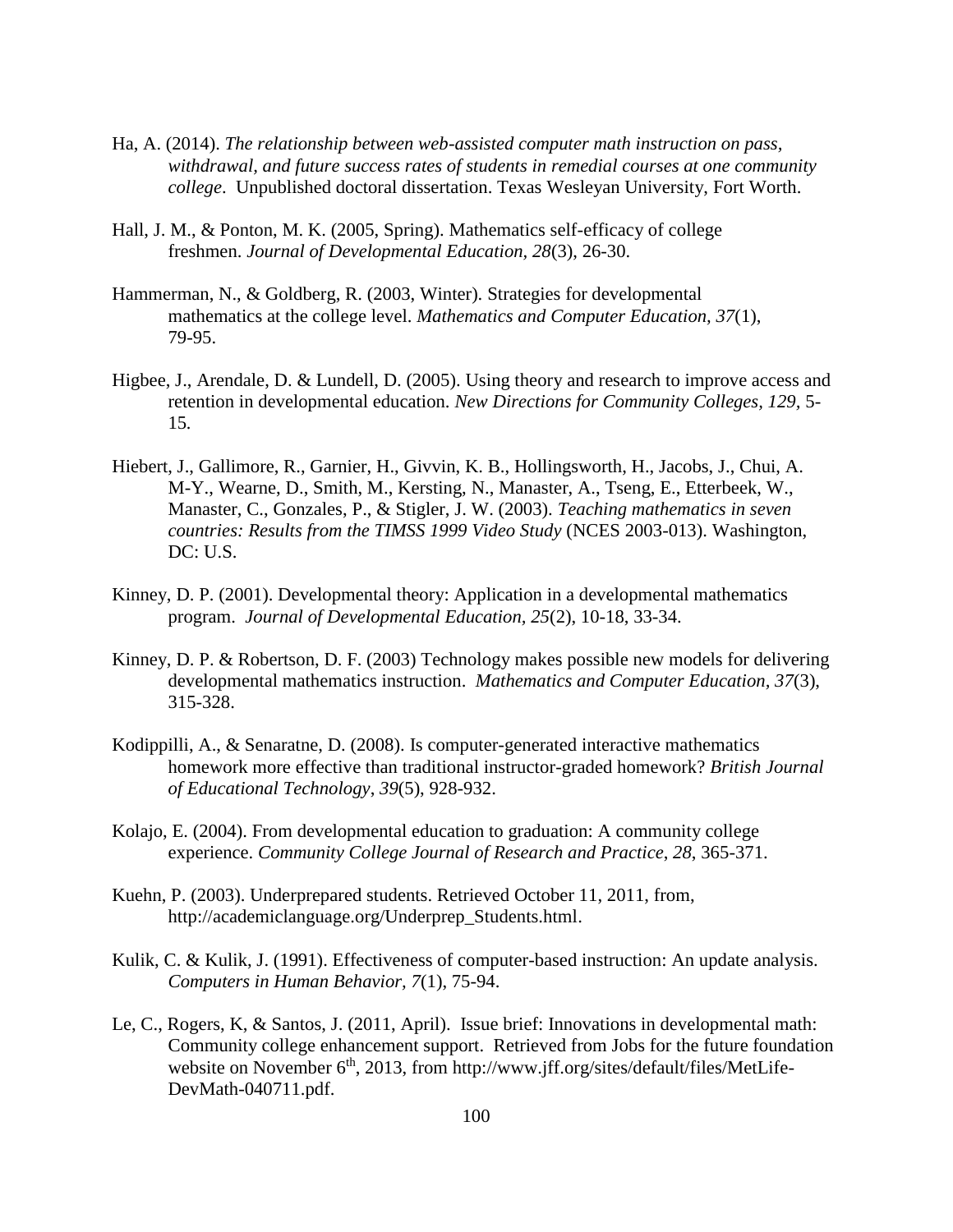- Mahmood, S. (2006). *Examining the mathematical performance of developmental mathematics students when computer-assisted instruction is combined with traditional strategies.*  Unpublished doctoral dissertation. Texas Southern University, Houston.
- Martin, D., & Blanc, R. (2001). Video-based supplemental instruction (VSI). *Journal of Developmental Education, 24*(3), 12-19.
- Mazzeo, C. (2002). Stakes for students: Agenda-setting and remedial education. *The Review of Higher Education, 26*(1), 19-39.
- McCabe, R.H. (2003). *Yes we can!: A community college guide for developing America's underprepared*. Washington D.C.: Community College Press.
- McClenney, B. (2005, August). 25 steps to effective developmental education. Retrieved on July 22, 2013, from [http://cfder.org/uploads/3/0/4/9/3049955/25\\_steps\\_to\\_effective\\_](http://cfder.org/uploads/3/0/4/9/3049955/25_steps_to_effective_) developmental\_education.pdf
- McSweeney, L. (2003, Fall). Assessing the math online tool: A progress report. Mathematics and Computer Education. Retrieved September, 18<sup>th</sup> 2013, from [http://connection.ebscohost.com/c/articles/11956921/assessing-math-online-tool](http://connection.ebscohost.com/c/articles/11956921/assessing-math-online-tool-progress-report)[progress-report.](http://connection.ebscohost.com/c/articles/11956921/assessing-math-online-tool-progress-report)
- Missouri Department of Education (MDHE). (2013). *Principles of best practices in remedial education*. Jefferson City, MO. Retrieved, September 11<sup>th</sup>, 2014 from [http://dhe.mo.gov/policies/documents/PrinciplesofBestPracticesinRemedialEducation.pdf](https://mail.otc.edu/owa/redir.aspx?C=w1LI_F5YFUegKkSzb9nZgshfACSGzNEIeEkMeF0pNH5p33vawVCpyOxklQIet9rHw_Gwd6wMbik.&URL=http%3a%2f%2fdhe.mo.gov%2fpolicies%2fdocuments%2fPrinciplesofBestPracticesinRemedialEducation.pdf)
- Matter of degrees: High-impact practices for community college student engagement. (2013). Retrieved December 18, 2015 from http://www.ccsse.org/docs/Matter\_of\_Degrees\_2.pdf
- National Center for Educational Statistics (NCES). (2003). *Remedial education at degree-granting postsecondary institutions in fall 2000*. Retrieved October 11, 2012 from <http://nces.ed.gov/surveys/peqis/publications/2004010/>
- National Center for Educational Statistics (NCES). (2014). Institutional characteristics*: Percent of all students enrolled, by race/ethnicity.* Retrieved May 20, 2014 from [http://nces.ed.gov/ipeds/datacenter/InstitutionProfile.aspx?unitId=acb2b2afb2ad.](http://nces.ed.gov/ipeds/datacenter/InstitutionProfile.aspx?unitId=acb2b2afb2ad)
- National Commission on Excellence in Education (NCES). (1983). A nation at risk: The imperative of educational reform. Retrieved, April 10, 2012 from: <http://www2.ed.gov/pubs/NatAtRisk/index.html>
- National Conference of State Legislatures (NCLS). (2014). Hot topics in higher education: Reforming remedial education. Retrieved October 12, 2014, from [http://www.ncsl.org/research/education/improving-college-completion-reforming](https://mail.otc.edu/owa/redir.aspx?C=RhrohxrNfkqsItIFpKmch-h6znQwytEIAz7vLErPiPLsG7cHGfK6Rln-jlG8aMMHs4ogmHavHwc.&URL=http%3a%2f%2fwww.ncsl.org%2fresearch%2feducation%2fimproving-college-completion-reforming-remedial.aspx)[remedial.aspx](https://mail.otc.edu/owa/redir.aspx?C=RhrohxrNfkqsItIFpKmch-h6znQwytEIAz7vLErPiPLsG7cHGfK6Rln-jlG8aMMHs4ogmHavHwc.&URL=http%3a%2f%2fwww.ncsl.org%2fresearch%2feducation%2fimproving-college-completion-reforming-remedial.aspx)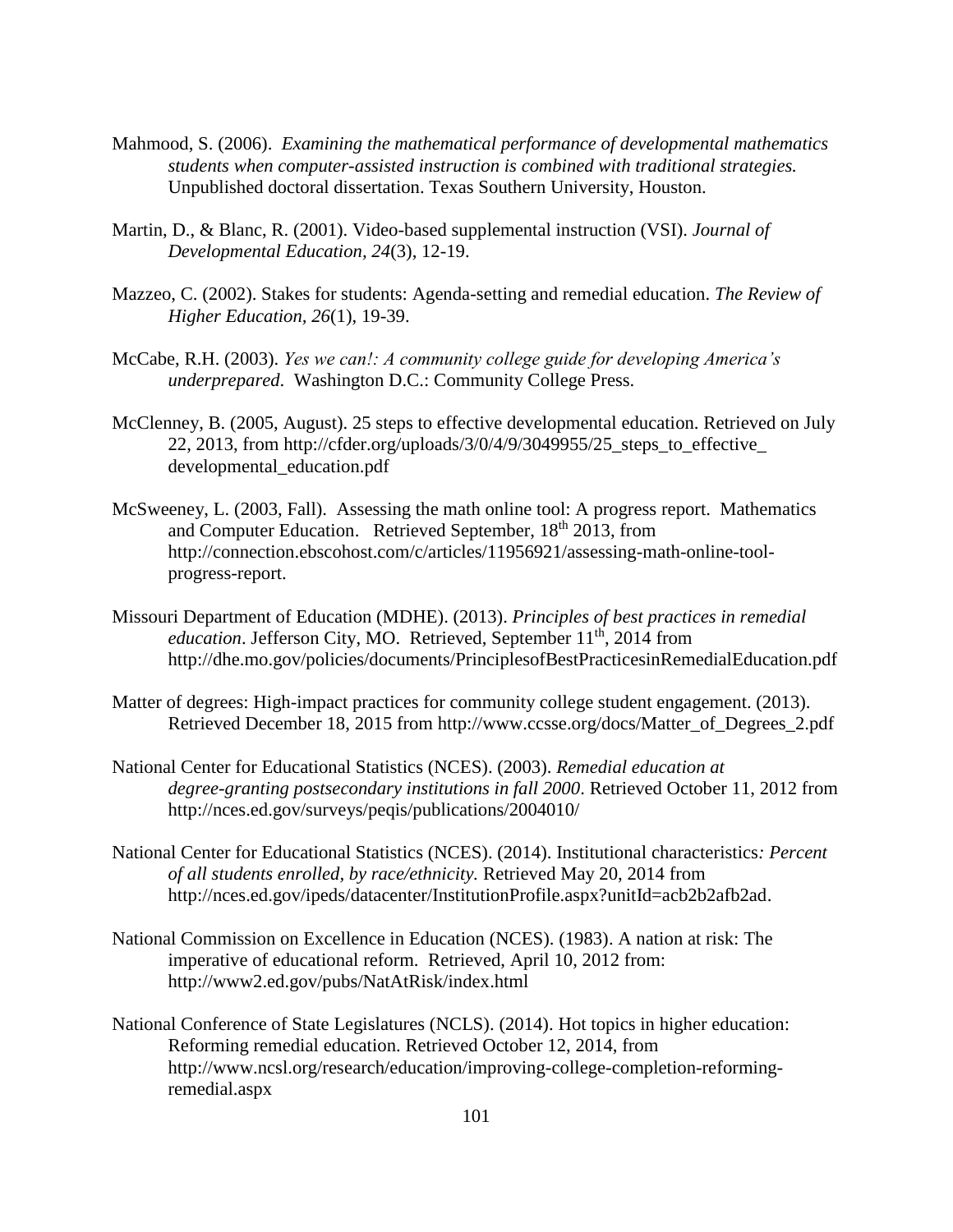- Nguyen, D. M. (2002). *Developing and evaluating the effects of web-based mathematics instruction and assessment on student achievement and attitude.* Unpublished Doctoral Dissertation, Texas A &M University, 2002.
- Noel-Levits. (2008). Student success in developmental math: Strategies to overcome a primary barrier to retention. Retrieved October 12, 2010, from ww.noellevitz.com/NR/rdonlyres/B4148B72-C135-4AD4-A04C-2F66821C872C/0/MathSuccess.pdf.
- Okojie, M., Olinzock, A., & Boulder, T. (2006). The pedagogy of technology integration. *The Journal of Technology Studies, 32*(2), 66-71.
- Olusi, F.I. (2008). Using computer to solve mathematics by junior secondary school students in Edo State Nigeria. *College Student Journal, 42*(3), 748-755.
- Ozarks Technical Community College Catalog (2013). Springfield, MO.
- Ozarks Technical Community College Statistics (2014). Retrieved October 19, 2014 from https://www.otc.edu/GEN/resources\_priv/Institutional\_Advancement/Office\_of\_Researc h\_and\_Strategic\_Planning/Enrollment/FA\_Enrollment\_Numbers\_by\_Location.pdf
- Pascarella, E. & Terenzini, P. (2005). *How College Affects Students: A Third Decade of Research.* San Francisco: Jossey-Bass.
- Perin, D., & Charron, K. (2006). "Lights Just Click On Every Day." In T. Bailey and V. S. Morest (eds) *Defending the Community College Equity Agenda.* Baltimore: John Hopkins University Press.
- Reagan, L (2004). The effectiveness of computer-assisted instruction in developmental mathematics classes. Unpublished Doctoral dissertation, Texas A & M.
- Roueche, J. & Rouche, S. (1999). *High stakes, high performance: Making remedial education work.* Washington D.C.: Community College Press.
- Roueche, J., Ely, E. & Rouche, S. (2001). *In pursuit of excellence: The community college of Denver.* Washington, D.C.: Community College Press.
- Schultz, C. (2000). Remedial education: Practices and policies in community colleges. Research Brief. Washington, D.C.: American Association of Community Colleges.
- Scott-Clayton, J., Crosta, P., & Belfield, C. (2014). Improving the targeting of treatment: Evidence from college remediation. *Educational Evaluation and Policy Analysis*, 36(3), 371-393.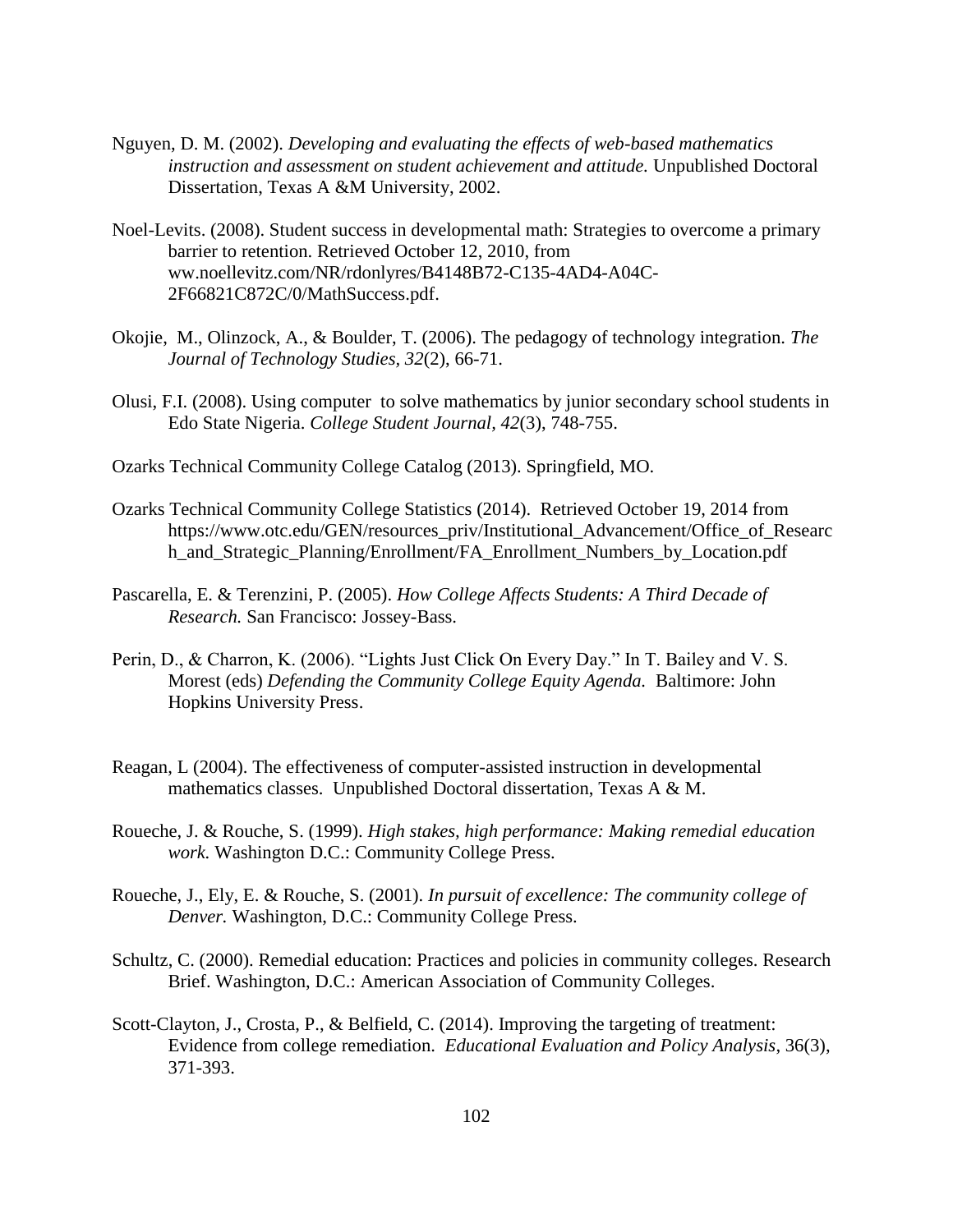- Scrivener, S. et al. (2008). *A Good Start: Two year Effects of a Freshmen Learning Community Program at Kingsborough Community College.* New York: MDRC. Education Commission of the States, Center for Community College Policy. *State Files.* Denver: Education Commission of the States, Center for Community College Policy.
- Shadish, W., Cook, T., & Campbell. (2002). *Experimental and Quasi-Experimental Designs for Generalized Causal Inference.* Boston: Houghton Mifflin.
- Silva, E. & White, T. (2013). *Pathways to Improvement*: *Using psychological strategies to help college students master developmental math.* Retrieved December 18<sup>th</sup>, 2014 from http://www.carnegiefoundation.org/resources/publications/pathways-improvement-usingpsychological-strategies-help-college-students-master-developmental-math/.
- Spradlin, K. & Ackerman B. (2010). Effectiveness of computer-assisted instruction in developmental mathematics. *Faculty Publications and Presentations.* Paper 195. Retrieved December 19th, 2014 from http://digitalcommons.liberty.edu/cgi/viewcontent.cgi?article=1217&context=educ\_fac\_p ubs
- Stigler, J. W., Gavvin, K. B., & Thompson, B. J. (2010). What community college developmental mathematics students understand about mathematics. *MathAMATYC Educator*, *1*(3), 4-16.
- Stigler, J. & Hiebert, J. (2004). Improving mathematics teaching. *Educational Leadership.*  February 2004.
- Stillson, H., & Alsup, J. (2003). Smart ALEKS…or not? Teaching basic algebra using an online interactive learning system. *Mathematics and Computer Education, 37*(3), 329-340. Retrieved September, 18th 2013 from [http://0search.proquest.com.library.uark.edu/docview/235921646/fulltextPDF/1409751A](http://0search.proquest.com.library.uark.edu/docview/235921646/fulltextPDF/1409751A59A5D14B394/2?accountid=8361) [59A5D14B394/2?accountid=8361](http://0search.proquest.com.library.uark.edu/docview/235921646/fulltextPDF/1409751A59A5D14B394/2?accountid=8361)
- Strong American Schools. (2008). Diploma to Nowhere. Retrieved July 11, 2012 from http://www.deltacostproject.org/resources/pdf/DiplomaToNowhere.pdf.
- Taylor, J. (2008). The effects of a computerized-algebra program on mathematics achievement of college and university freshmen enrolled in a developmental mathematics course. *Journal of College Reading and Learning, 39*(1), 35-53.
- Teal, B.D. (2008) A comparative analysis of modes of instruction using student test scores in developmental mathematics. Unpublished Doctoral dissertation, Morgan State University.
- Thomas, P. V., & Higbee, J. L. (2000). The relationship between involvement and success in developmental algebra. *Journal of College Reading and Learning*, *30*(2), 222-232.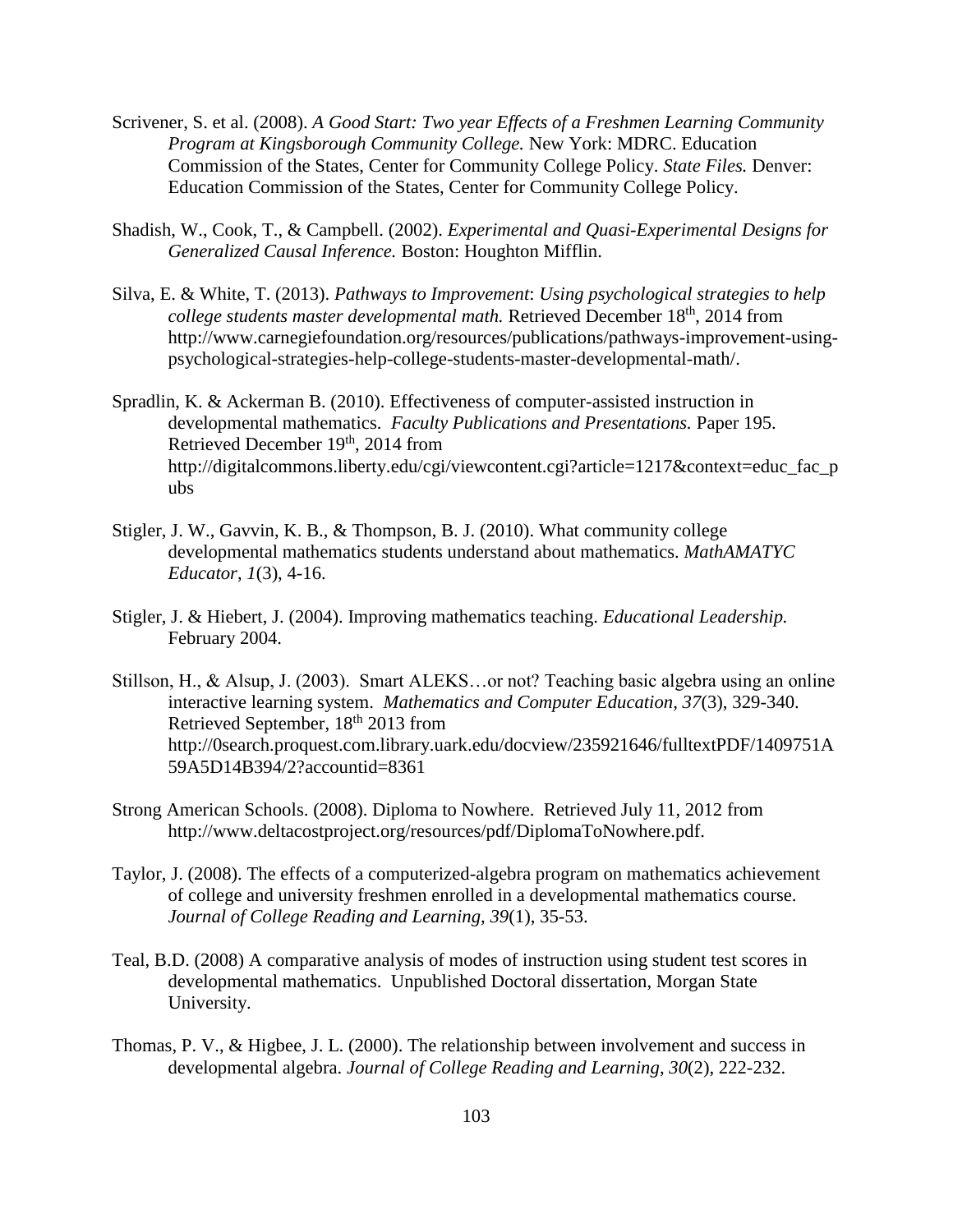- Tinto, V. (1997). Classrooms as communities: Exploring the educational character of student persistence. *Journal of Higher Education, 68*(6), 599-623.
- Trenholm, S. (2006). A study on the efficacy of computer-mediated developmental math instruction for traditional community college students. *Research and Testing in Developmental Education, 22*(2), 51-62.
- Twigg, C. A. (2011). The Math Emporium: Higher Education's Silver Bullet. *Change: The Magazine Of Higher Learning*, *43*(3), 25-34.
- Vezmar, K. (2011). *Analyzing the effects of MyMathLab on student achievement in elementary algebra.* Unpublished doctoral executive position paper, University of Delaware, Delaware.
- Visher, G. Butcher, K & Cerna, O. (2010). *Guide to developmental math students to campus services: An impact of the beacon program at South Texas College.* Retrieved December 18, 2014 from http://www.mdrc.org/sites/default/files/full\_382.pdf
- Waycaster, P. (2001). Factors impacting success in community college developmental mathematics courses and subsequent courses. *Community College Journal of Research and Practice*, *25*(5), 403-416.
- What we know: Lessons from the developmental education initiative. (2012) Retrieved, December 18, 2015 from [http://www.mdcinc.org/sites/default/files/resources/DEI\\_WhatWeKnow\\_final.pdf](http://www.mdcinc.org/sites/default/files/resources/DEI_WhatWeKnow_final.pdf)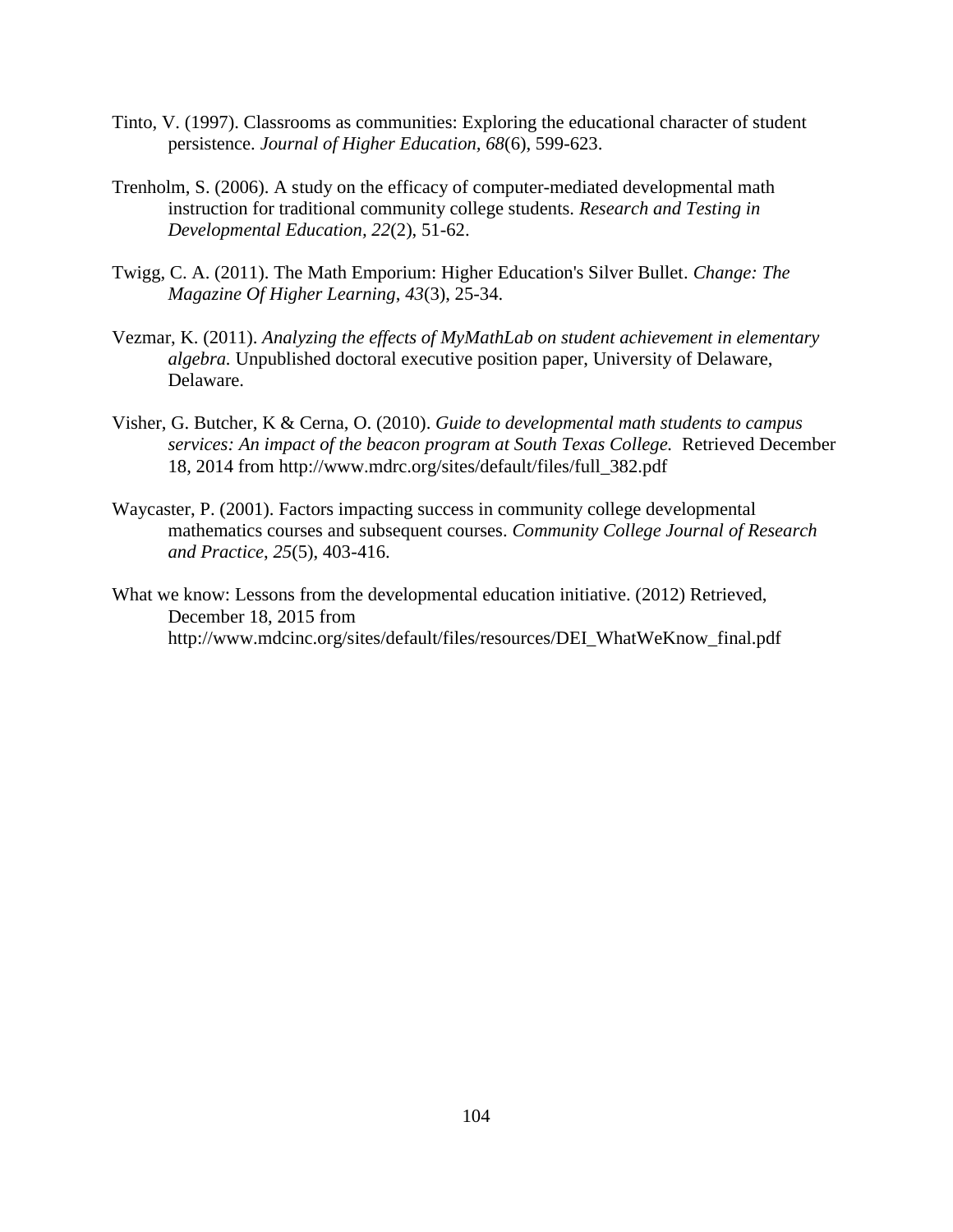## *Appendix A*

|                                                                               | Lecture-     | Software- |
|-------------------------------------------------------------------------------|--------------|-----------|
|                                                                               | <b>Based</b> | Enhanced  |
| Course objective                                                              | 2010-2011    | 2012-2013 |
|                                                                               |              |           |
| Solve linear equations requiring the distribution property                    | Assessed     | Assessed  |
| Solve linear equations containing fractions                                   | Assessed     | Assessed  |
| Solve linear inequalities in one variable                                     | Assessed     | Assessed  |
| Solve compound inequalities in one variable                                   | Assessed     | Assessed  |
| Solve a literal equation for a specified variable                             | <b>NA</b>    | Assessed  |
| Determine the intercepts of a linear equation in two variables                | Assessed     | Assessed  |
| Graph a linear equation in two variables                                      | Assessed     | Assessed  |
| Find the slope and graph of a vertical or horizontal line                     | Assessed     | Assessed  |
| Find the slope of a line when given two points                                | Assessed     | Assessed  |
| Find the slope and y-intercept of a linear equation in two variables Assessed |              | Assessed  |
| Graph a linear equation using slope and y-intercept                           | Assessed     | Assessed  |
| Determine if lines are parallel or perpendicular from the equation            | Assessed     | Assessed  |
| Write the equation of a line when given the slope and a point                 | Assessed     | Assessed  |
| Solve a graphing application by interpreting slope and y-intercept            | Assessed     | Assessed  |
| Identify and apply slope in the context of an application                     | <b>NA</b>    | Assessed  |
| Simplify exponents in an expression                                           | Assessed     | Assessed  |
| Simplify negative exponents in an expression                                  | Assessed     | Assessed  |
| Simplify exponents in an expression using multiple properties                 | Assessed     | Assessed  |
| Subtract trinomial expression                                                 | Assessed     | Assessed  |
| Multiply a binomial and trinomial expression                                  | Assessed     | Assessed  |
| Square a binomial expression                                                  | Assessed     | Assessed  |
| Factor a polynomial by grouping                                               | Assessed     | Assessed  |
| Factor a nonmonic trinomial with a greatest common factor                     | Assessed     | Assessed  |
| Factor a trinomial with composite leading coefficient and constant Assessed   |              | Assessed  |
| Factor a difference of squares                                                | Assessed     | Assessed  |
| Factor a sum or difference of cubes                                           | Assessed     | <b>NA</b> |
| Repeated use of difference of squares                                         | Assessed     | Assessed  |
| Solve a quadratic equation in factored form and equal to zero                 | Assessed     | <b>NA</b> |
| Solve a quadratic equation in standard form                                   | Assessed     | <b>NA</b> |
| Solve a quadratic equation in factored from not equal to zero                 | Assessed     | <b>NA</b> |
| Solve a projectile motion application with quadratic equation                 | Assessed     | <b>NA</b> |

## *Course Objectives Assessed on the Final Exam by Method of Instruction*

*Note*. NA indicates an objective that was Not Assessed on the final exam during that academic year.